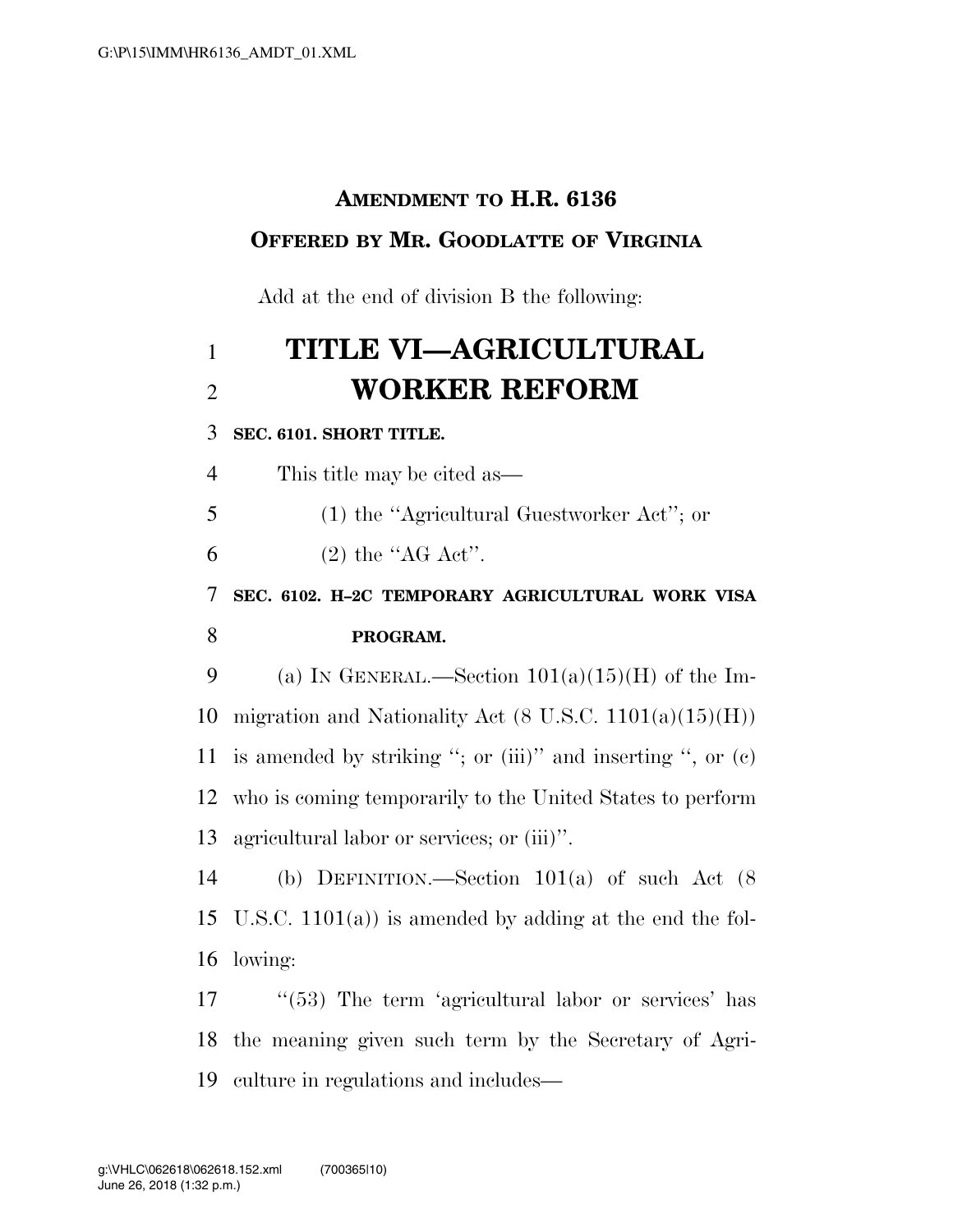| $\mathbf{1}$   | "(A) agricultural labor as defined in section                |
|----------------|--------------------------------------------------------------|
| $\overline{2}$ | $3121(g)$ of the Internal Revenue Code of 1986;              |
| 3              | "(B) agriculture as defined in section $3(f)$ of             |
| $\overline{4}$ | the Fair Labor Standards Act of 1938 (29 U.S.C.              |
| 5              | 203(f));                                                     |
| 6              | "(C) the handling, planting, drying, packing,                |
| 7              | packaging, processing, freezing, or grading prior to         |
| 8              | delivery for storage of any agricultural or horti-           |
| 9              | cultural commodity in its unmanufactured state;              |
| 10             | $\lq\lq$ (D) all activities required for the preparation,    |
| 11             | processing or manufacturing of a product of agri-            |
| 12             | culture (as such term is defined in such section             |
| 13             | $3(f)$ , or fish or shellfish, for further distribution;     |
| 14             | $\lq\lq(E)$ forestry-related activities; and                 |
| 15             | $\lq\lq(F)$ aquaculture activities,                          |
| 16             | except that in regard to labor or services consisting of     |
| 17             | meat or poultry processing, the term 'agricultural labor     |
|                | 18 or services' only includes the killing of animals and the |
| 19             | breakdown of their carcasses.".                              |
| 20             | SEC. 6103. ADMISSION OF TEMPORARY H-2C WORKERS.              |
| 21             | (a) PROCEDURE FOR ADMISSION.—Chapter 2 of title              |
| 22             | II of the Immigration and Nationality Act (8 U.S.C. 1181)    |
| 23             | et seq.) is amended by inserting after section 218 the fol-  |
| 24             | lowing:                                                      |
|                |                                                              |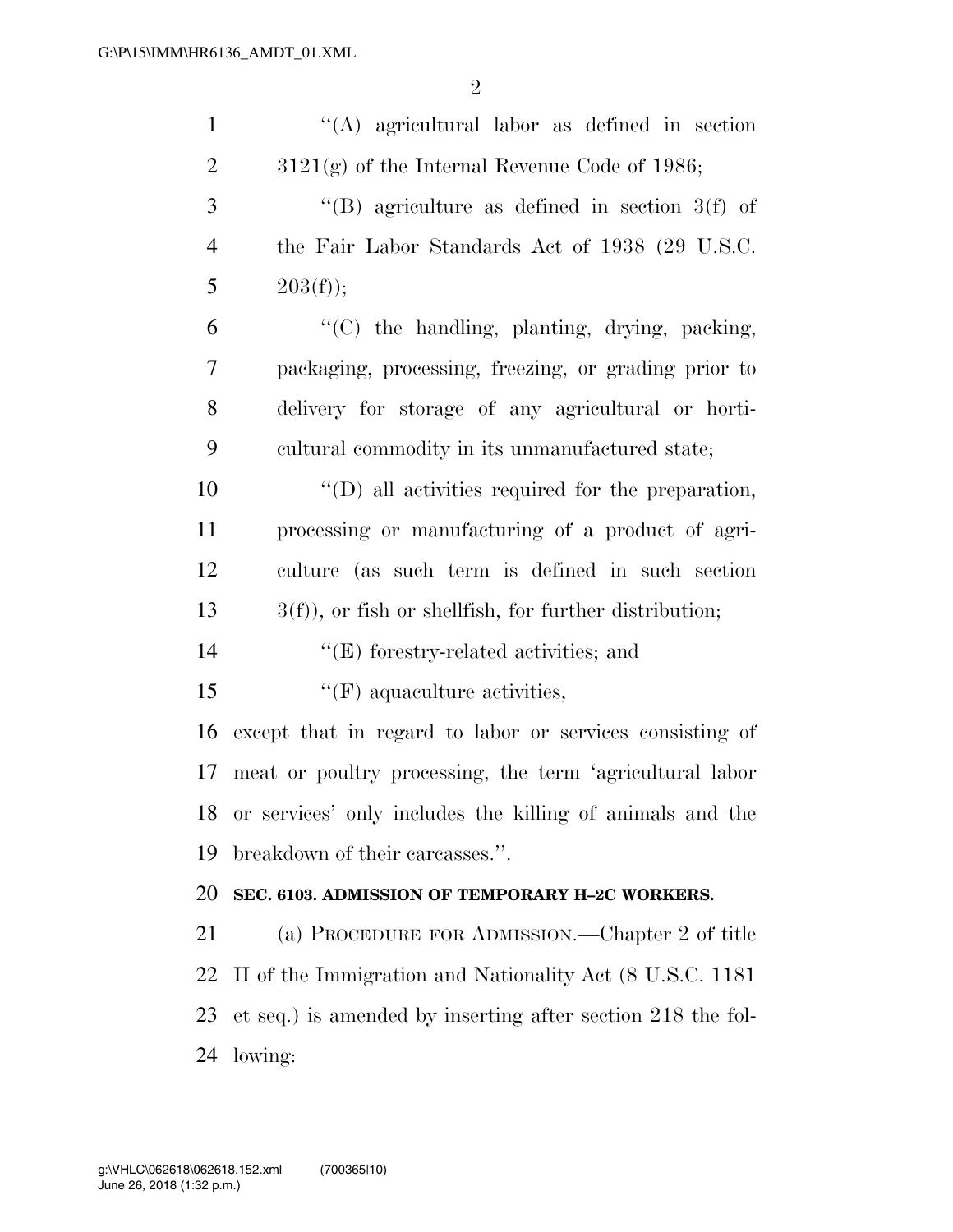| 1              | "SEC. 218A. ADMISSION OF TEMPORARY H-2C WORKERS.        |
|----------------|---------------------------------------------------------|
| $\overline{2}$ | "(a) DEFINITIONS.—In this section and section           |
| 3              | 218B:                                                   |
| $\overline{4}$ | "(1) $DISPLACE$ . The term 'displace' means to          |
| 5              | lay off a United States worker from the job for         |
| 6              | which $H-2C$ workers are sought.                        |
| 7              | "(2) $JoB$ .—The term 'job' refers to all posi-         |
| 8              | tions with an employer that—                            |
| 9              | $\lq\lq$ involve essentially the same respon-           |
| 10             | sibilities;                                             |
| 11             | "(B) are held by workers with substan-                  |
| 12             | tially equivalent qualifications and experience;        |
| 13             | and                                                     |
| 14             | $\lq\lq$ (C) are located in the same place or           |
| 15             | places of employment.                                   |
| 16             | "(3) EMPLOYER.—The term 'employer' includes             |
| 17             | a single or joint employer, including an association    |
| 18             | acting as a joint employer with its members, who        |
| 19             | hires workers to perform agricultural labor or serv-    |
| 20             | ices.                                                   |
| 21             | $``(4)$ FORESTRY-RELATED ACTIVITIES.—The                |
| 22             | term 'forestry-related activities' includes tree plant- |
| 23             | ing, timber harvesting, logging operations, brush       |
| 24             | clearing, vegetation management, herbicide applica-     |
| 25             | tion, the maintenance of rights-of-way (including for   |
| 26             | roads, trails, and utilities), regardless of whether    |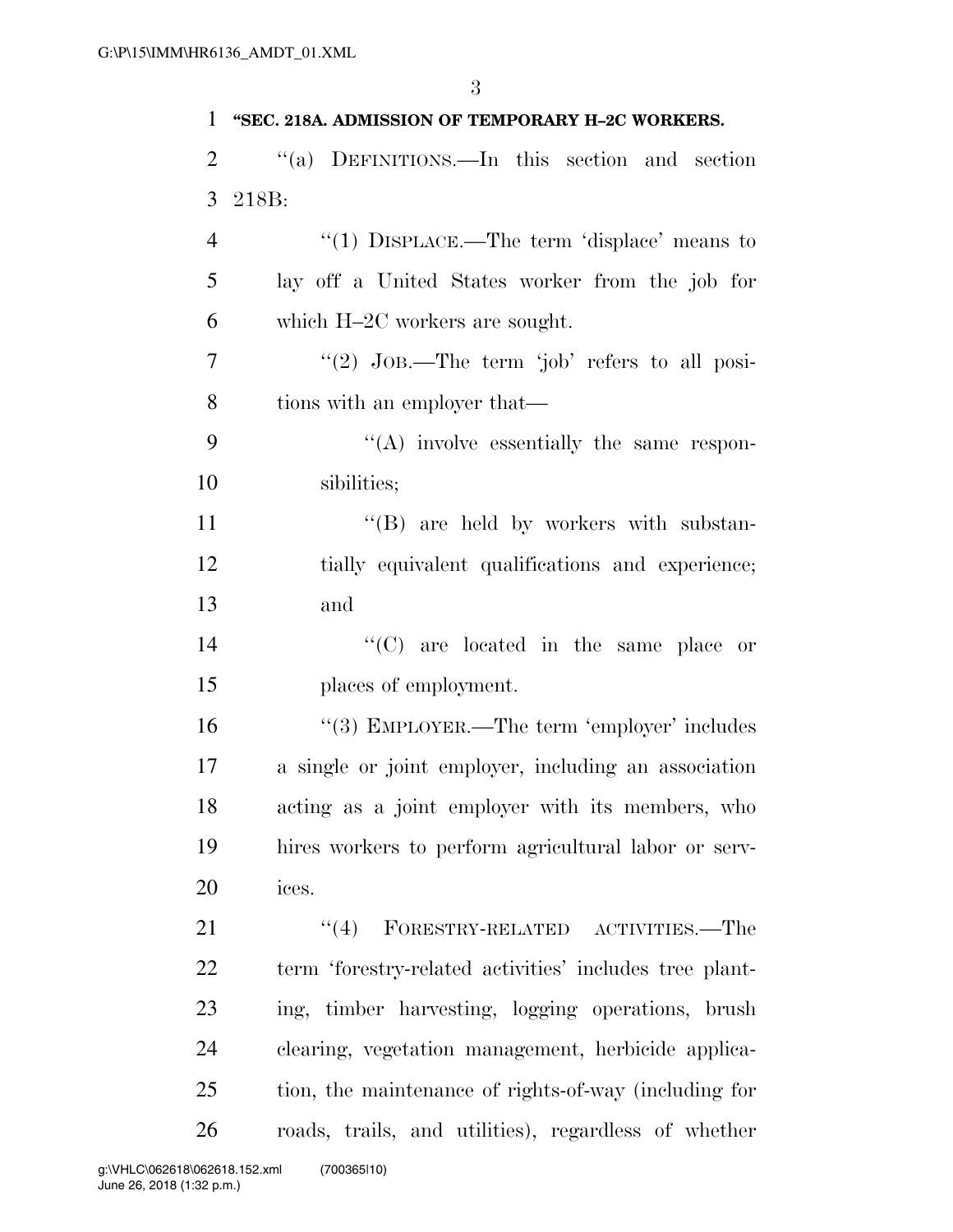| $\mathbf{1}$   | such right-of-way is on forest land, and the har- |
|----------------|---------------------------------------------------|
| $\overline{2}$ | vesting of pine straw.                            |
| 3              | "(5) H-2C WORKER.—The term 'H-2C worker'          |
| $\overline{4}$ | nonimmigrant described in section<br>a a<br>means |
| 5              | $101(a)(15)(H)(ii)(e)$ .                          |
| 6              | $``(6)$ LAY OFF.—                                 |
| 7              | "(A) IN GENERAL.—The term 'lay off'—              |
| 8              | "(i) means to cause a worker's loss of            |
| 9              | employment, other than through a dis-             |
| 10             | charge for inadequate performance, viola-         |
| 11             | tion of workplace rules, cause, voluntary         |
| 12             | departure, voluntary retirement, or the ex-       |
| 13             | piration of a grant or contract (other than       |
| 14             | a temporary employment contract entered           |
| 15             | into in order to evade a condition described      |
| 16             | in paragraph $(4)$ of subsection $(b)$ ; and      |
| 17             | "(ii) does not include any situation in           |
| 18             | which the worker is offered, as an alter-         |
| 19             | native to such loss of employment, a simi-        |
| 20             | lar position with the same employer at            |
| 21             | equivalent or higher wages and benefits           |
| 22             | than the position from which the employee         |
| 23             | was discharged, regardless of whether or          |
| 24             | not the employee accepts the offer.               |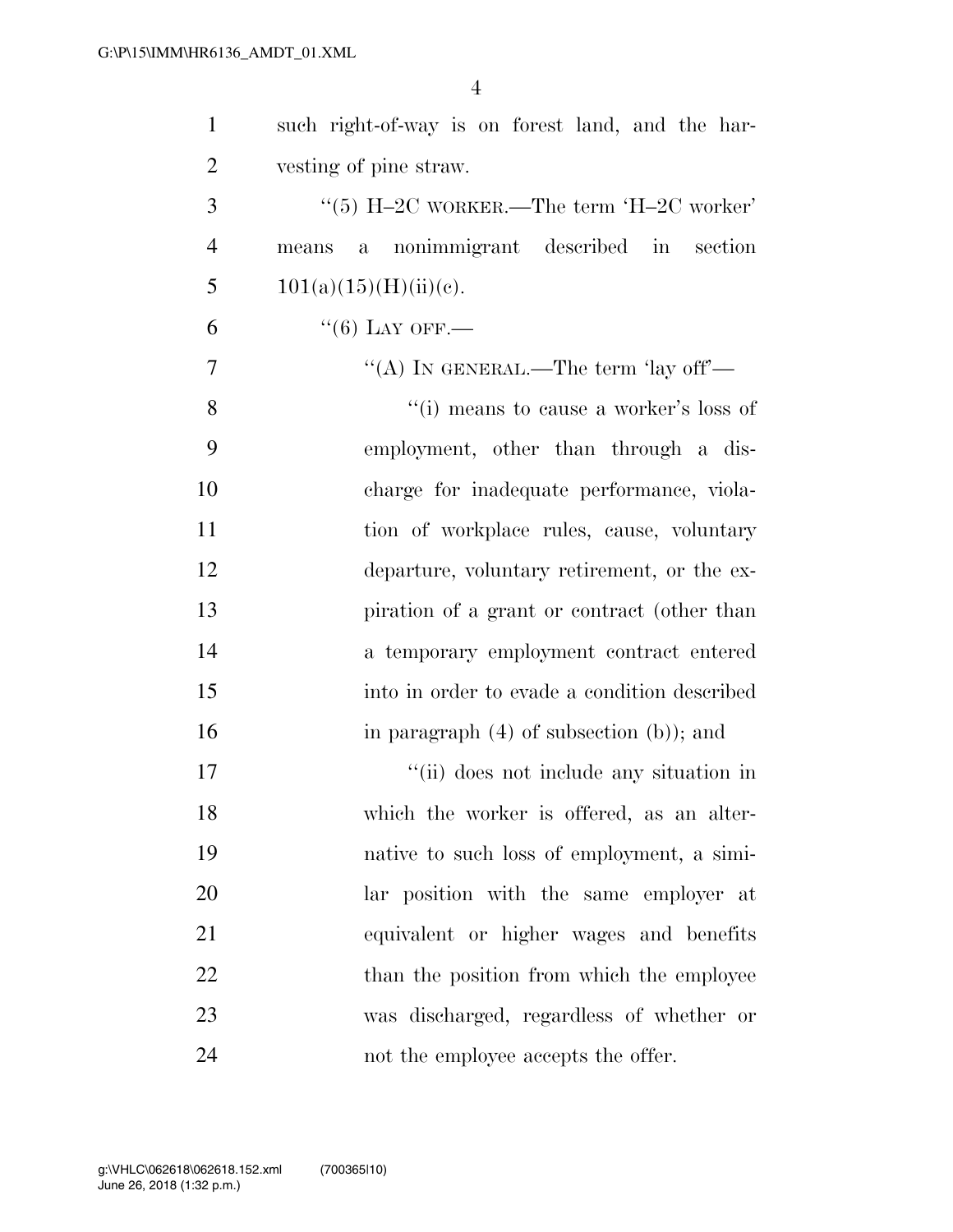| $\mathbf{1}$   | "(B) CONSTRUCTION.—Nothing in this                        |
|----------------|-----------------------------------------------------------|
| $\overline{2}$ | paragraph is intended to limit an employee's              |
| 3              | rights under a collective bargaining agreement            |
| $\overline{4}$ | or other employment contract.                             |
| 5              | "(7) UNITED STATES WORKER.—The term                       |
| 6              | 'United States worker' means any worker who is—           |
| 7              | $\lq\lq$ a citizen or national of the United              |
| 8              | States; or                                                |
| 9              | $\lq\lq$ (B) an alien who is lawfully admitted for        |
| 10             | permanent residence, is admitted as a refugee             |
| 11             | under section 207, or is granted asylum under             |
| 12             | section 208.                                              |
| 13             | "(8) SPECIAL PROCEDURES INDUSTRY.—The                     |
| 14             | term 'special procedures industry' includes sheep-        |
| 15             | herding, goat herding, and the range production of        |
| 16             | livestock, itinerant commercial beekeeping and polli-     |
| 17             | nation, itinerant animal shearing, and custom com-        |
| 18             | bining and harvesting.                                    |
| 19             | "(b) PETITION.—An employer that seeks to employ           |
| 20             | aliens as H-2C workers under this section shall file with |
| 21             | the Secretary of Homeland Security a petition attesting   |
| 22             | to the following:                                         |
| 23             | "(1) OFFER OF EMPLOYMENT.—The employer                    |
| 24             | will offer employment to the aliens on a contractual      |
| 25             | basis as $H-2C$ workers under this section for a spe-     |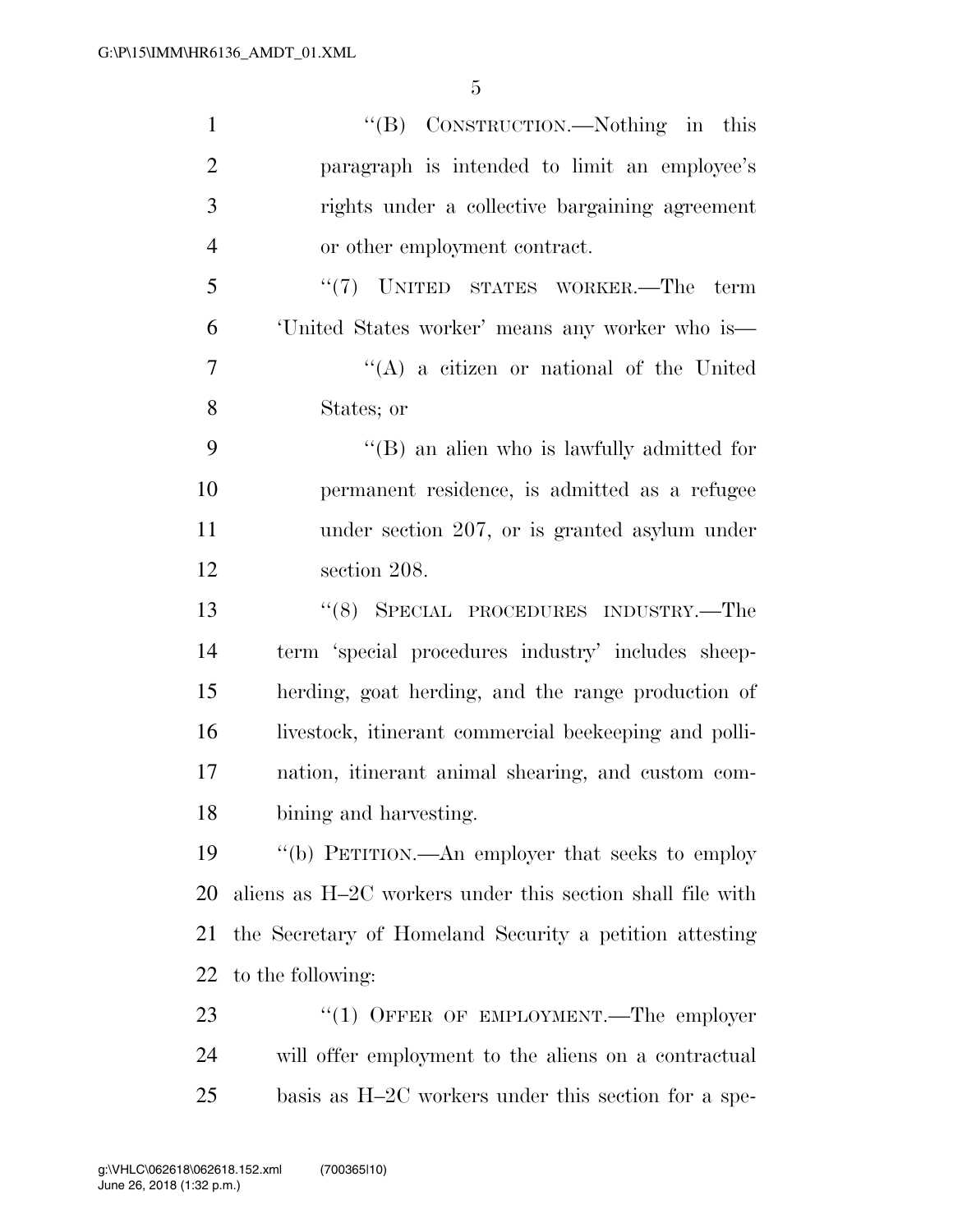| $\mathbf{1}$   | cific period of time during which the aliens may not |
|----------------|------------------------------------------------------|
| $\overline{2}$ | work on an at-will basis (as provided for in section |
| 3              | 218B), and such contract shall only be required to   |
| 4              | include a description of each place of employment,   |
| 5              | period of employment, wages and other benefits to    |
| 6              | be provided, and the duties of the positions.        |
| 7              | $``(2)$ TEMPORARY LABOR OR SERVICES.—                |
| 8              | "(A) IN GENERAL.—The employer is seek-               |
| 9              | ing to employ a specific number of H-2C work-        |
| 10             | ers on a temporary basis and will provide com-       |
| 11             | pensation to such workers at a wage rate no          |
| 12             | less than that set forth in subsection $(j)(2)$ .    |
| 13             | "(B) DEFINITION.—For purposes of this                |
| 14             | paragraph, a worker is employed on a tem-            |
| 15             | porary basis if the employer intends to employ       |
| 16             | the worker for no longer than the time period        |
| 17             | set forth in subsection $(m)(1)$ (subject to the     |
| 18             | exceptions in subsection $(m)(3)$ ).                 |
| 19             | "(3) BENEFITS, WAGES, AND WORKING CONDI-             |
| 20             | TIONS.—The employer will provide, at a minimum,      |
| 21             | the benefits, wages, and working conditions required |
| 22             | by subsection (k) to all workers employed in the job |
| 23             | for which the H-2C workers are sought.               |
| 24             | "(4) NONDISPLACEMENT OF UNITED<br><b>STATES</b>      |
| 25             | WORKERS.—The employer did not displace and will      |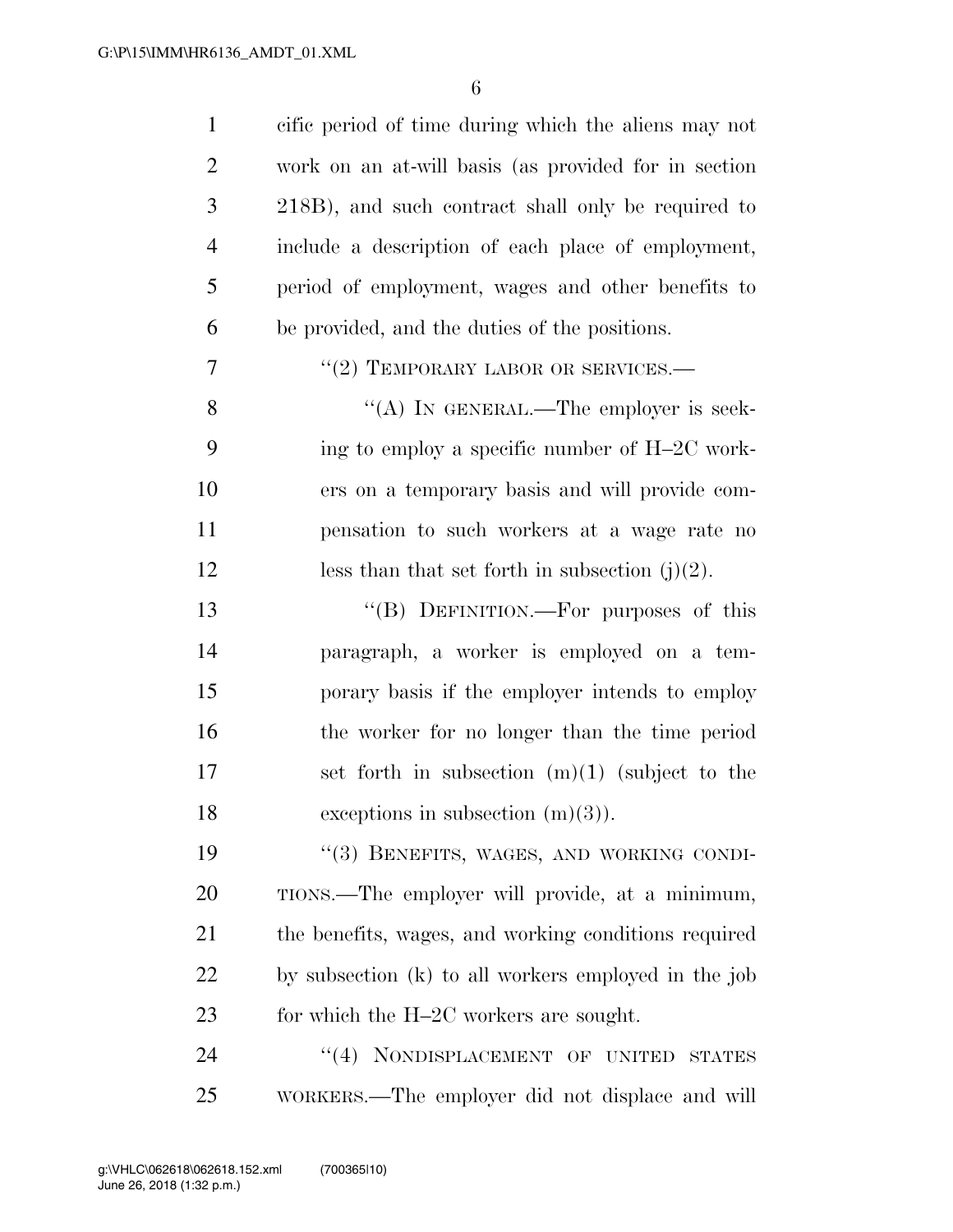| $\mathbf{1}$   | not displace United States workers employed by the  |
|----------------|-----------------------------------------------------|
| $\overline{2}$ | employer during the period of employment of the H-  |
| 3              | 2C workers and during the 30-day period imme-       |
| $\overline{4}$ | diately preceding such period of employment in the  |
| 5              | job for which the employer seeks approval to employ |
| 6              | H-2C workers.                                       |
| $\overline{7}$ | $``(5)$ RECRUITMENT.—                               |
| 8              | "(A) IN GENERAL.—The employer—                      |
| 9              | "(i) conducted adequate recruitment                 |
| 10             | before filing the petition; and                     |
| 11             | "(ii) was unsuccessful in locating suf-             |
| 12             | ficient numbers of willing and qualified            |
| 13             | United States workers for the job for               |
| 14             | which the $H-2C$ workers are sought.                |
| 15             | "(B) OTHER REQUIREMENTS.—The re-                    |
| 16             | eruitment requirement under subparagraph (A)        |
| 17             | is satisfied if the employer places a local job     |
| 18             | order with the State workforce agency serving       |
| 19             | each place of employment, except that nothing       |
| 20             | in this subparagraph shall require the employer     |
| 21             | to file an interstate job order under section 653   |
| 22             | of title 20, Code of Federal Regulations. The       |
| 23             | State workforce agency shall post the job order     |
| 24             | on its official agency website for a minimum of     |
| 25             | 30 days and not later than 3 days after receipt     |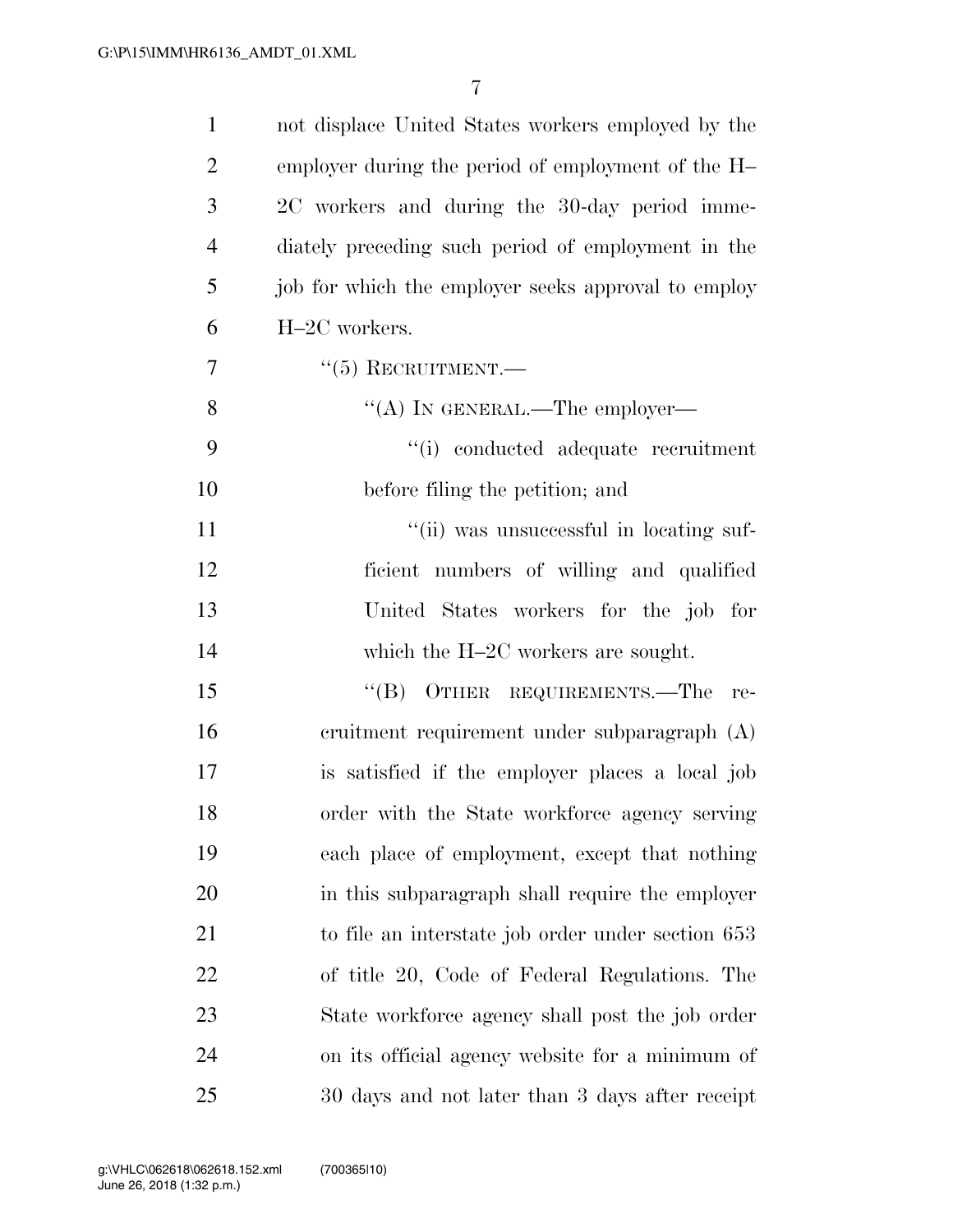| $\mathbf{1}$   | using the employment statistics system author-        |
|----------------|-------------------------------------------------------|
| $\overline{2}$ | ized under section 15 of the Wagner-Peyser Act        |
| 3              | $(29 \text{ U.S.C. } 491-2)$ . The Secretary of Labor |
| $\overline{4}$ | shall include links to the official Web sites of all  |
| 5              | State workforce agencies on a single webpage of       |
| 6              | the official Web site of the Department of            |
| 7              | Labor.                                                |
| 8              | "(C) END OF RECRUITMENT REQUIRE-                      |
| 9              | MENT.—The requirement to recruit United               |
| 10             | States workers for a job shall terminate on the       |
| 11             | first day that work begins for the H-2C work-         |
| 12             | ers.                                                  |
| 13             | $``(6)$ OFFERS TO UNITED STATES WORKERS.—             |
| 14             | The employer has offered or will offer the job for    |
| 15             | which the $H-2C$ workers are sought to any eligible   |
| 16             | United States workers who—                            |
| 17             | "(A) apply;                                           |
| 18             | $\lq\lq$ (B) are qualified for the job; and           |
| 19             | $\lq\lq$ (C) will be available at the time, at each   |
| 20             | place, and for the duration, of need.                 |
| 21             | This requirement shall not apply to United States     |
| 22             | workers who apply for the job on or after the first   |
| 23             | day that work begins for the $H-2C$ workers.          |
| 24             | " $(7)$ PROVISION OF INSURANCE.—If the job for        |
| 25             | which the $H-2C$ workers are sought is not covered    |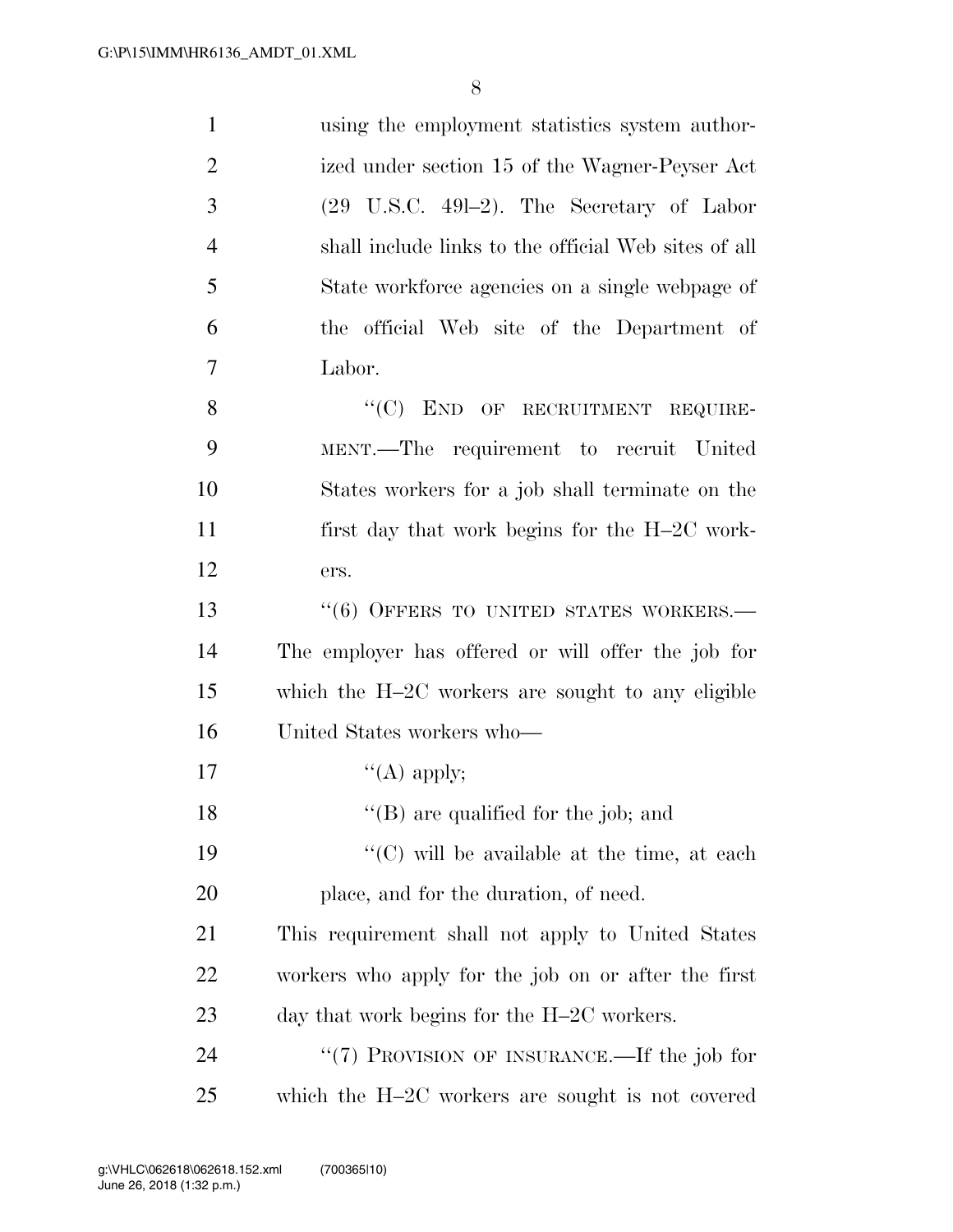| $\mathbf{1}$   | by State workers' compensation law, the employer       |
|----------------|--------------------------------------------------------|
| $\overline{2}$ | will provide, at no cost to the workers unless State   |
| 3              | law provides otherwise, insurance covering injury      |
| $\overline{4}$ | and disease arising out of, and in the course of, the  |
| 5              | workers' employment, which will provide benefits at    |
| 6              | least equal to those provided under the State work-    |
| 7              | ers compensation law for comparable employment.        |
| 8              | " $(8)$ STRIKE OR LOCKOUT.—The job that is the         |
| 9              | subject of the petition is not vacant because the      |
| 10             | former workers in that job are on strike or locked     |
| 11             | out in the course of a labor dispute.                  |
| 12             | $``$ (c) LIST.—                                        |
| 13             | "(1) IN GENERAL.—The Secretary of Homeland             |
| 14             | Security shall maintain a list of the petitions filed  |
| 15             | under this subsection, which shall—                    |
| 16             | $\lq\lq$ be sorted by employer; and                    |
| 17             | "(B) include the number of $H-2C$ workers              |
| 18             | sought, the wage rate, the period of employ-           |
| 19             | ment, each place of employment, and the date           |
| 20             | of need for each alien.                                |
| 21             | "(2) AVAILABILITY.—The Secretary of Home-              |
| 22             | land Security shall make the list available for public |
| 23             | examination.                                           |
| 24             | "(d) PETITIONING FOR ADMISSION.—                       |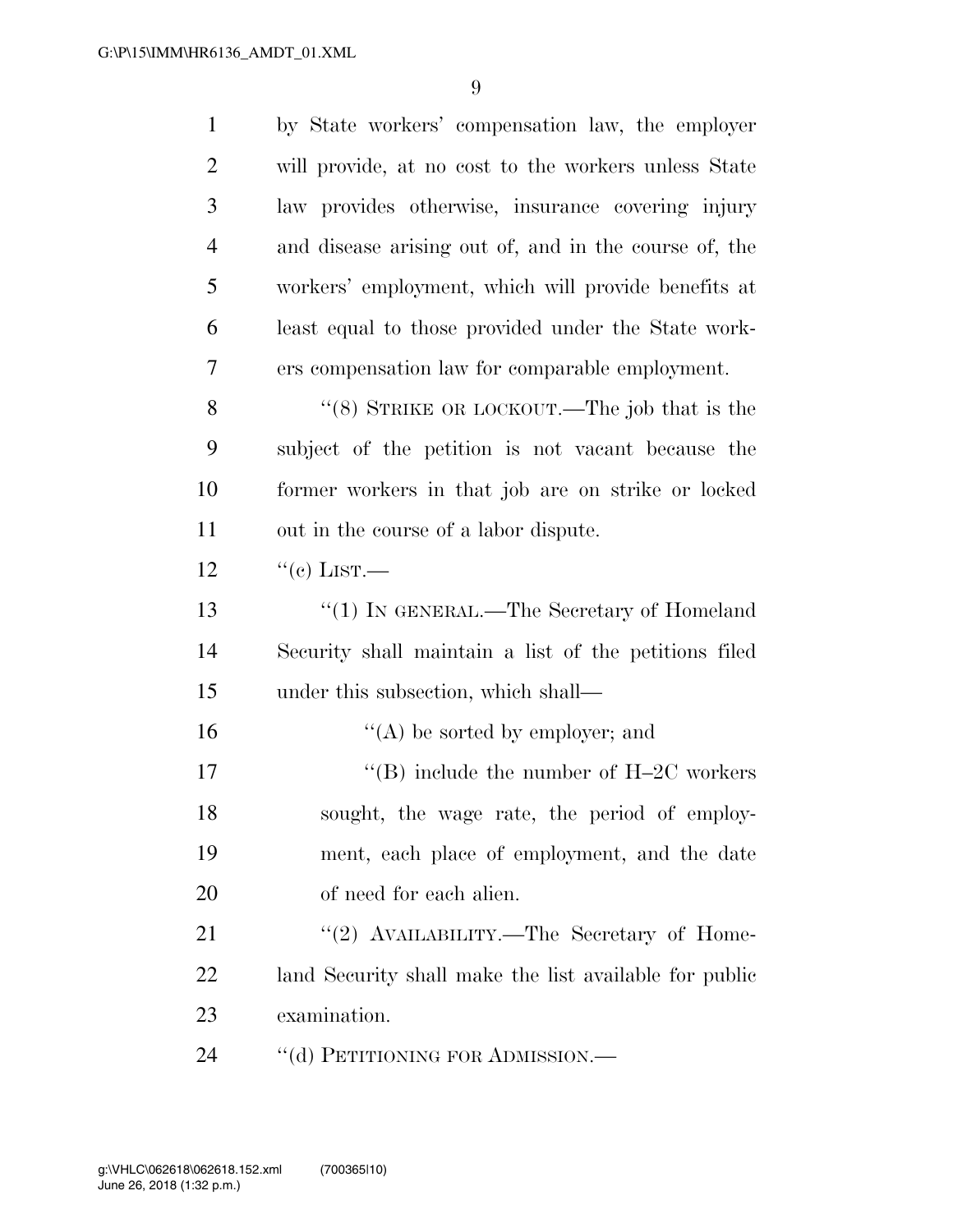| $\mathbf{1}$   | "(1) CONSIDERATION OF PETITIONS.—For peti-        |
|----------------|---------------------------------------------------|
| $\overline{2}$ | tions filed and considered under this subsection— |
| 3              | "(A) the Secretary of Homeland Security           |
| $\overline{4}$ | may not require such petition to be filed more    |
| 5              | than 28 days before the first date the employer   |
| 6              | requires the labor or services of $H-2C$ workers; |
| 7              | $\lq\lq$ within the appropriate time period       |
| 8              | under subparagraph $(C)$ or $(D)$ , the Secretary |
| 9              | of Homeland Security shall—                       |
| 10             | $f'(i)$ approve the petition;                     |
| 11             | "(ii) reject the petition; or                     |
| 12             | "(iii) determine that the petition is in-         |
| 13             | complete or obviously inaccurate or that          |
| 14             | the employer has not complied with the re-        |
| 15             | quirements of subsection $(b)(5)(A)(i)$           |
| 16             | (which the Secretary can ascertain by             |
| 17             | verifying whether the employer has placed         |
| 18             | a local job order as provided for in sub-         |
| 19             | section $(b)(5)(B)$ ;                             |
| 20             | $\lq\lq$ (C) if the Secretary determines that the |
| 21             | petition is incomplete or obviously inaccurate,   |
| 22             | or that the employer has not complied with the    |
| 23             | requirements of subsection $(b)(5)(A)(i)$ (which  |
| 24             | the Secretary can ascertain by verifying wheth-   |
| 25             | er the employer has placed a local job order as   |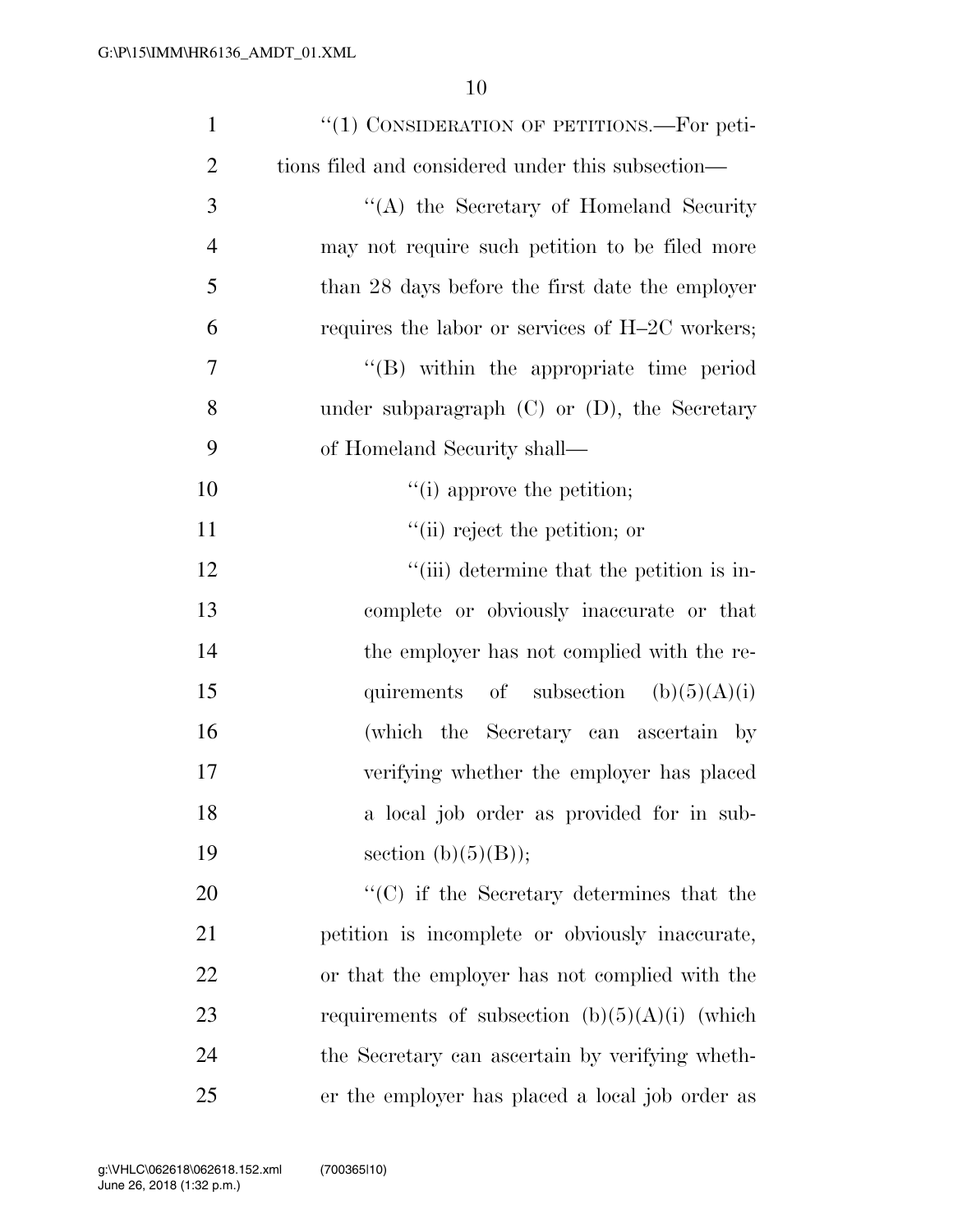|                | 11                                                 |
|----------------|----------------------------------------------------|
| $\mathbf{1}$   | provided for in subsection $(b)(5)(B)$ , the Sec-  |
| $\overline{2}$ | retary shall—                                      |
| 3              | "(i) within 5 business days of receipt             |
| $\overline{4}$ | of the petition, notify the petitioner of the      |
| 5              | deficiencies to be corrected by means en-          |
| 6              | suring same or next day delivery; and              |
| $\tau$         | "(ii) within 5 business days of receipt            |
| 8              | of the corrected petition, approve or reject       |
| 9              | the petition and provide the petitioner with       |
| 10             | notice of such action by means ensuring            |
| 11             | same or next day delivery; and                     |
| 12             | "(D) if the Secretary does not determine           |
| 13             | that the petition is incomplete or obviously inac- |
| 14             | curate, the Secretary shall not later than 10      |
| 15             | business days after the date on which such peti-   |
| 16             | tion was filed, either approve or reject the peti- |

 business days after the date on which such peti- tion was filed, either approve or reject the peti- tion and provide the petitioner with notice of such action by means ensuring same or next day delivery.

20 "(2) ACCESS.—By filing an H–2C petition, the petitioner and each employer (if the petitioner is an association that is a joint employer of workers who perform agricultural labor or services) consent to allow access to each place of employment to the De-partment of Agriculture and the Department of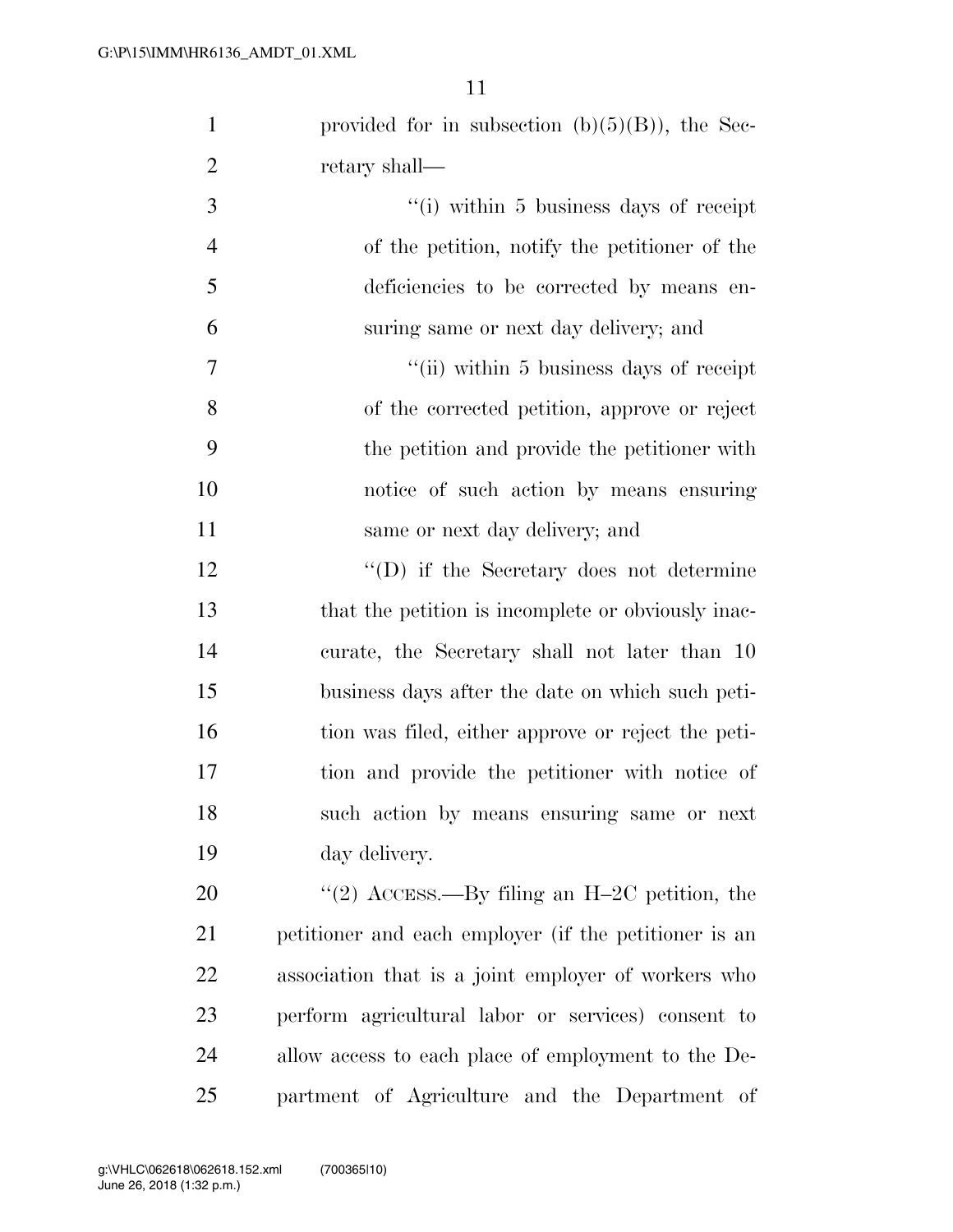| $\mathbf{1}$   | Homeland Security for the purpose of investigations  |
|----------------|------------------------------------------------------|
| $\overline{2}$ | and audits to determine compliance with the immi-    |
| 3              | gration laws (as defined in section $101(a)(17)$ ).  |
| $\overline{4}$ | "(3) CONFIDENTIALITY OF INFORMATION.— $No$           |
| 5              | information contained in a non-fraudulent petition   |
| 6              | filed by an employer pursuant to subsection (b)      |
| 7              | which is not otherwise available to the Secretary of |
| 8              | Homeland Security may be used—                       |
| 9              | $\lq\lq$ in a civil or criminal prosecution or       |
| 10             | investigation of the petitioning employer under      |
| 11             | section 274A or the Internal Revenue Code of         |
| 12             | 1986 for unlawful employment of an alien who         |
| 13             | is the beneficiary of such petition; or              |
| 14             | $\lq\lq (B)$ for the purpose of initiating or pro-   |
| 15             | ceeding with removal proceedings with respect        |
| 16             | to an alien who is the beneficiary of such peti-     |
| 17             | tion, except in the case of an alien with respect    |
| 18             | to whom a petition is denied.                        |
| 19             | $``$ (e) ROLES OF AGRICULTURAL ASSOCIATIONS.—        |
| 20             | $``(1)$ TREATMENT OF ASSOCIATIONS ACTING AS          |
| 21             | EMPLOYERS.—If an association is a joint employer     |
| 22             | of workers who perform agricultural labor or serv-   |
| 23             | ices, H-2C workers may be transferred among its      |
| 24             | members to perform the agricultural labor or serv-   |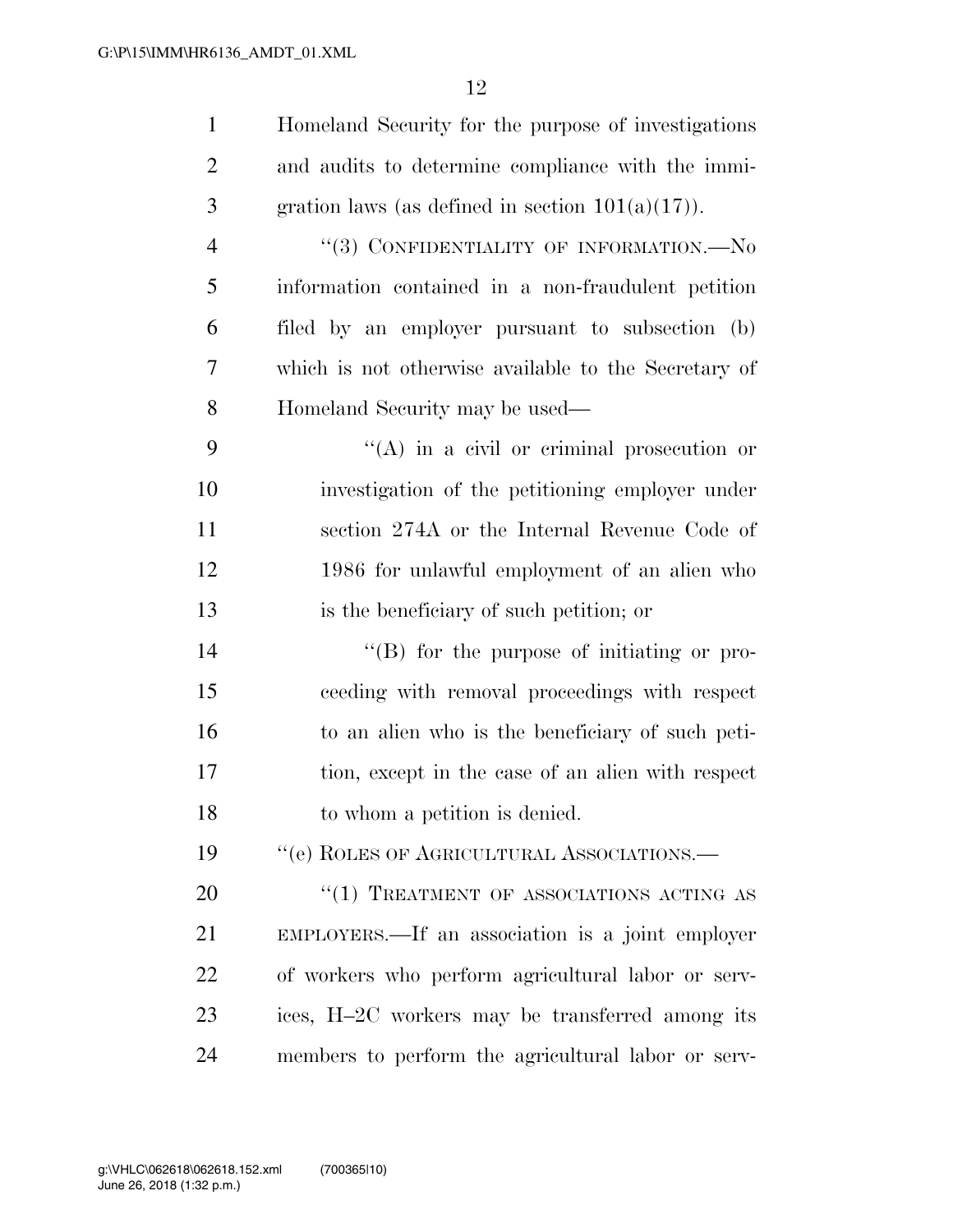ices on a temporary basis for which the petition was approved.

''(2) TREATMENT OF VIOLATIONS.—

 ''(A) INDIVIDUAL MEMBER.—If an indi- vidual member of an association that is a joint employer commits a violation described in para- graph (2) or (3) of subsection (h) or subsection (i)(1), the Secretary of Agriculture shall invoke penalties pursuant to subsections (h) and (i) against only that member of the association un- less the Secretary of Agriculture determines that the association participated in, had knowl-edge of, or had reason to know of the violation.

14 "(B) ASSOCIATION OF AGRICULTURAL EM- PLOYERS.—If an association that is a joint em- ployer commits a violation described in sub-17 sections  $(h)(2)$  and  $(3)$  or  $(i)(1)$ , the Secretary of Agriculture shall invoke penalties pursuant to subsections (h) and (i) against only the asso- ciation and not any individual members of the association, unless the Secretary determines 22 that the member participated in the violation.

23 "(f) EXPEDITED ADMINISTRATIVE APPEALS.—The Secretary of Homeland Security shall promulgate regula-tions to provide for an expedited procedure for the review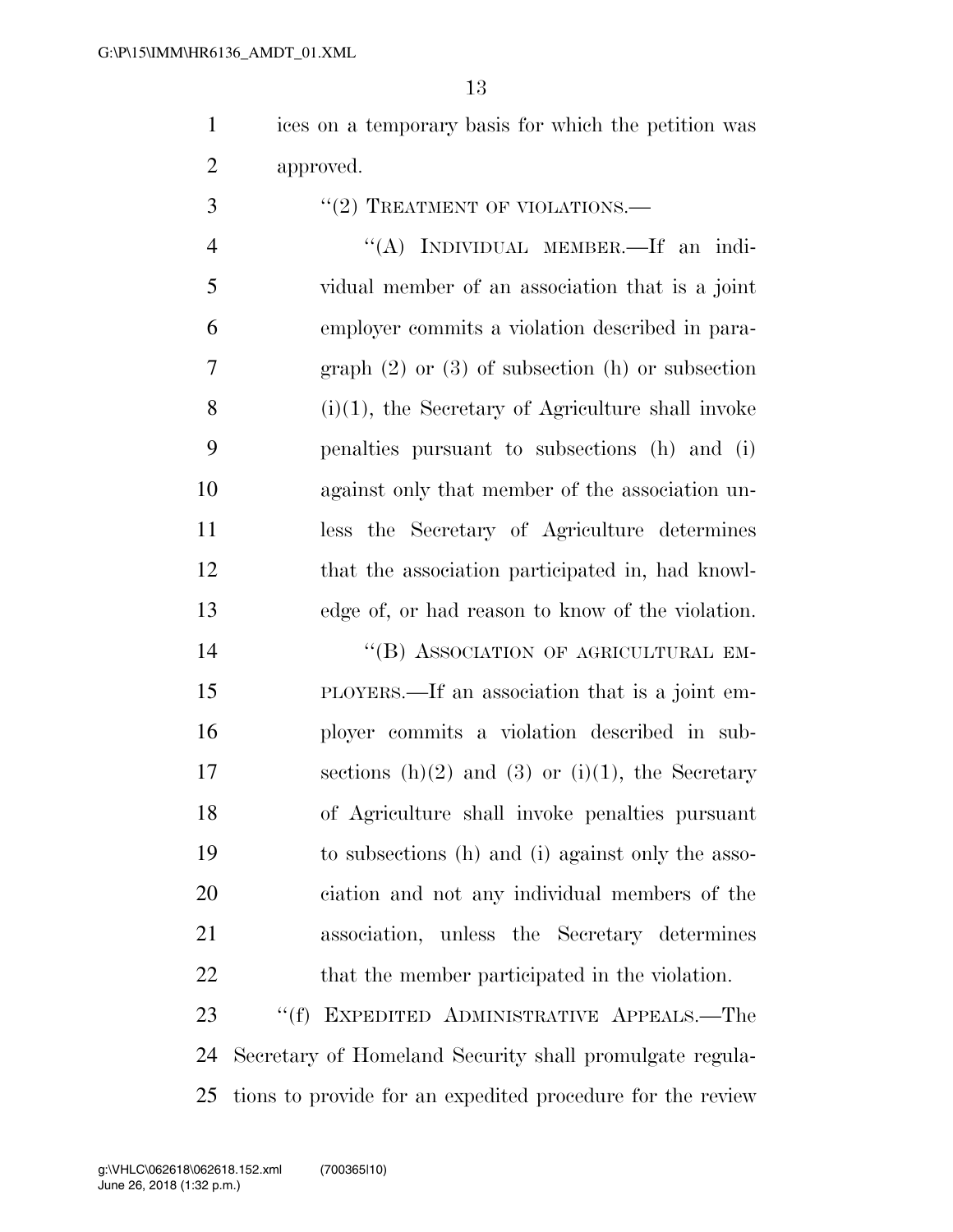of a denial of a petition under this section by the Sec- retary. At the petitioner's request, the review shall include a de novo administrative hearing at which new evidence may be introduced.

 ''(g) FEES.—The Secretary of Homeland Security shall require, as a condition of approving the petition, the payment of a fee to recover the reasonable cost of proc-essing the petition.

9 "(h) ENFORCEMENT.

10 "(1) INVESTIGATIONS AND AUDITS.—The Sec- retary of Agriculture shall be responsible for con- ducting investigations and audits, including random audits, of employers to ensure compliance with the requirements of the H–2C program. All monetary fines levied against employers shall be paid to the Department of Agriculture and used to enhance the Department of Agriculture's investigative and audit- ing abilities to ensure compliance by employers with their obligations under this section.

20 "(2) VIOLATIONS.—If the Secretary of Agri- culture finds, after notice and opportunity for a hearing, a failure to fulfill an attestation required by this subsection, or a material misrepresentation of a material fact in a petition under this subsection, the Secretary—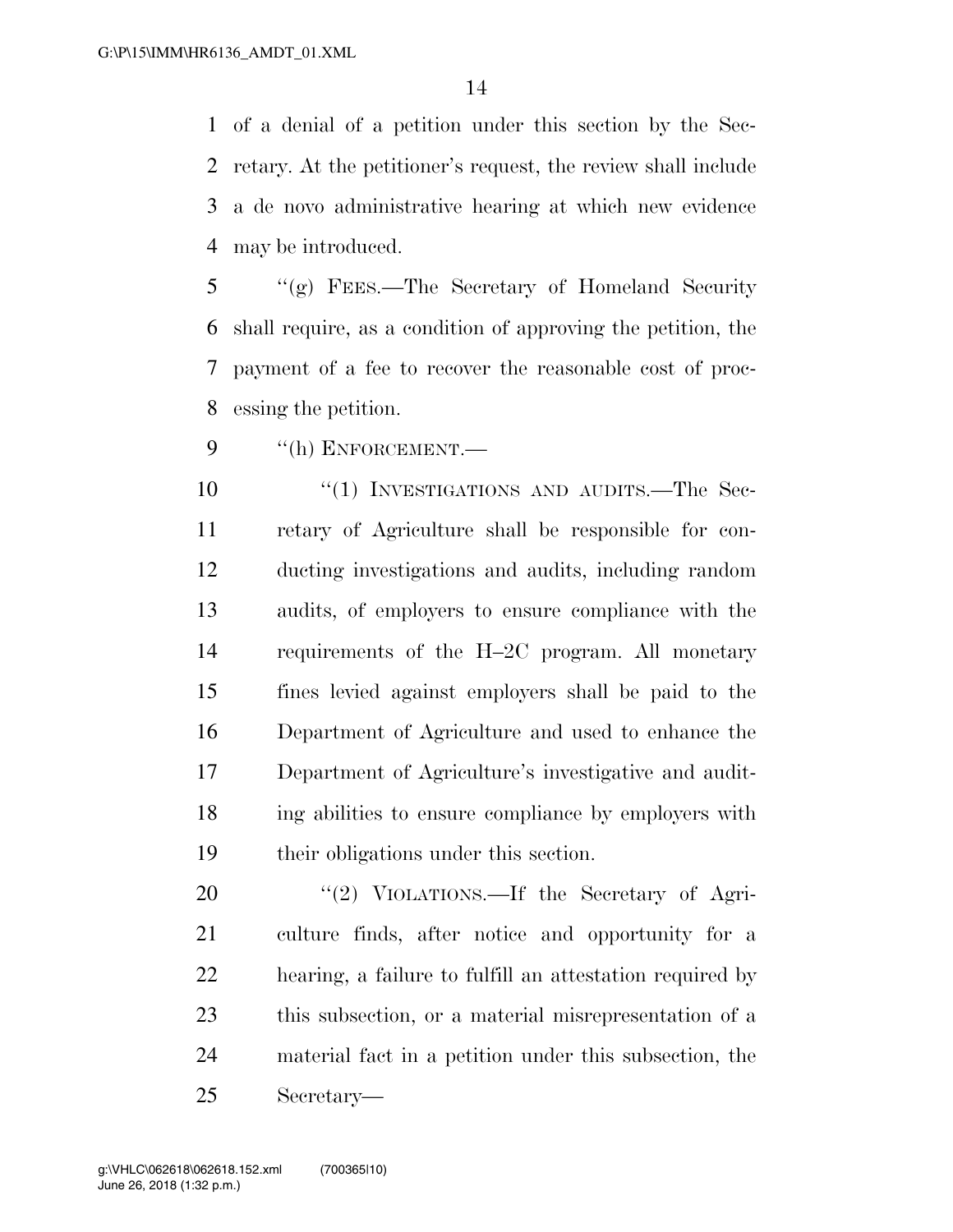1 ''(A) may impose such administrative rem- edies (including civil money penalties in an amount not to exceed \$1,000 per violation) as the Secretary determines to be appropriate; and ''(B) may disqualify the employer from the employment of H–2C workers for a period of 1 year. 8 "(3) WILLFUL VIOLATIONS.—If the Secretary of Agriculture finds, after notice and opportunity for a hearing, a willful failure to fulfill an attestation re- quired by this subsection, or a willful misrepresenta- tion of a material fact in a petition under this sub- section, the Secretary—  $\langle (A)$  may impose such administrative rem- edies (including civil money penalties in an amount not to exceed \$5,000 per violation, or not to exceed \$15,000 per violation if in the course of such failure or misrepresentation the employer displaced one or more United States workers employed by the employer during the 21 period of employment of H–2C workers or dur-22 ing the 30-day period immediately preceding such period of employment) in the job the H– 2C workers are performing as the Secretary de-termines to be appropriate;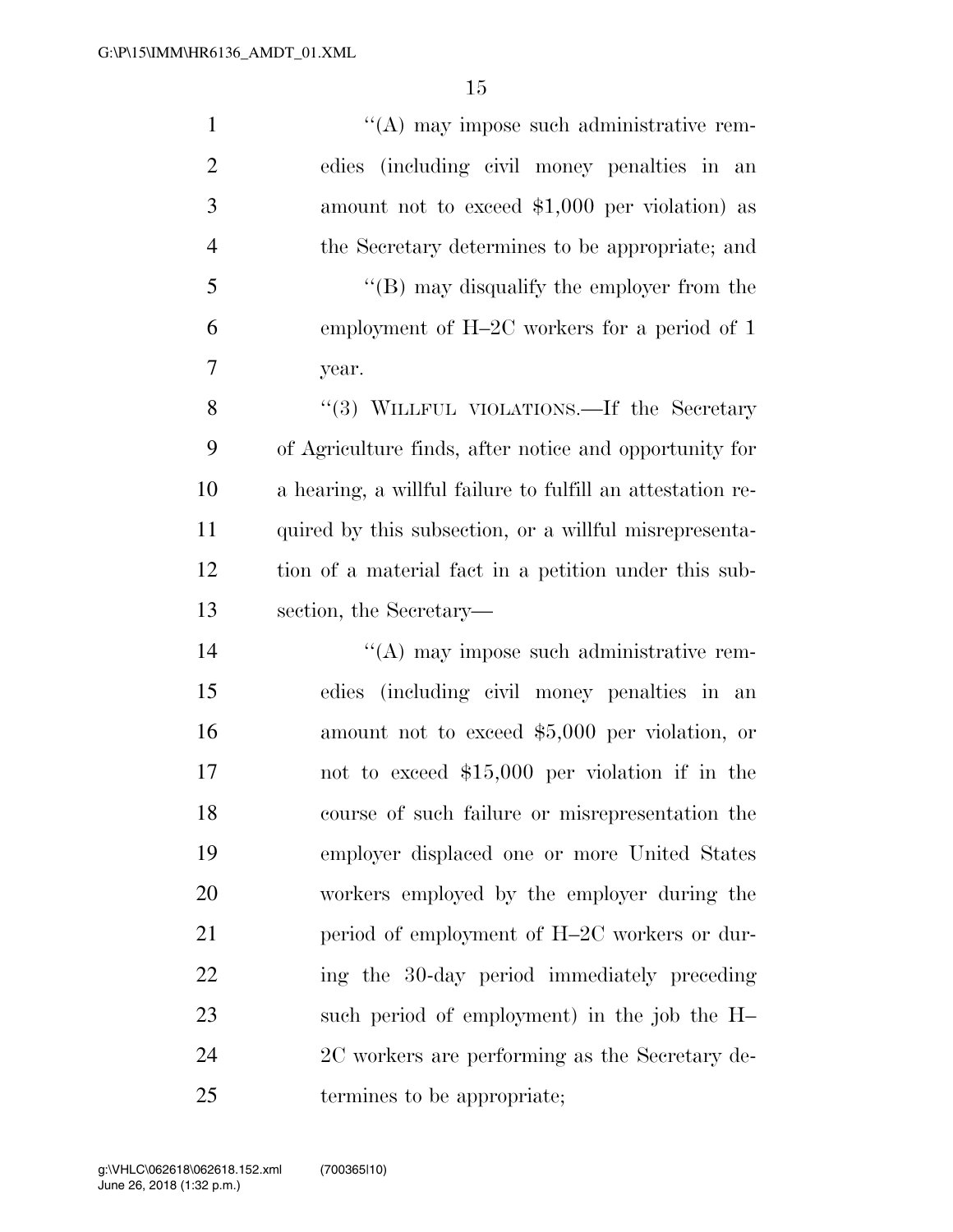| $\mathbf{1}$   | "(B) may disqualify the employer from the             |
|----------------|-------------------------------------------------------|
| 2              | employment of H-2C workers for a period of 2          |
| 3              | years;                                                |
| $\overline{4}$ | $\lq\lq$ (C) may, for a subsequent failure to fulfill |
| 5              | an attestation required by this subsection, or a      |
| 6              | misrepresentation of a material fact in a peti-       |
| 7              | tion under this subsection, disqualify the em-        |
| 8              | ployer from the employment of $H-2C$ workers          |
| 9              | for a period of 5 years; and                          |
| 10             | $\lq\lq$ (D) may, for a subsequent willful failure    |
| 11             | to fulfill an attestation required by this sub-       |
| 12             | section, or a willful misrepresentation of a ma-      |

terial fact in a petition under this subsection,

permanently disqualify the employer from the

16 "(i) FAILURE TO PAY WAGES OR REQUIRED BENE-

15 employment of H–2C workers.

 FITS.— 18 "(1) IN GENERAL.—If the Secretary of Agri- culture finds, after notice and opportunity for a hearing, that the employer has failed to provide the benefits, wages, and working conditions that the em- ployer has attested that it would provide under this subsection, the Secretary shall require payment of back wages, or such other required benefits, due any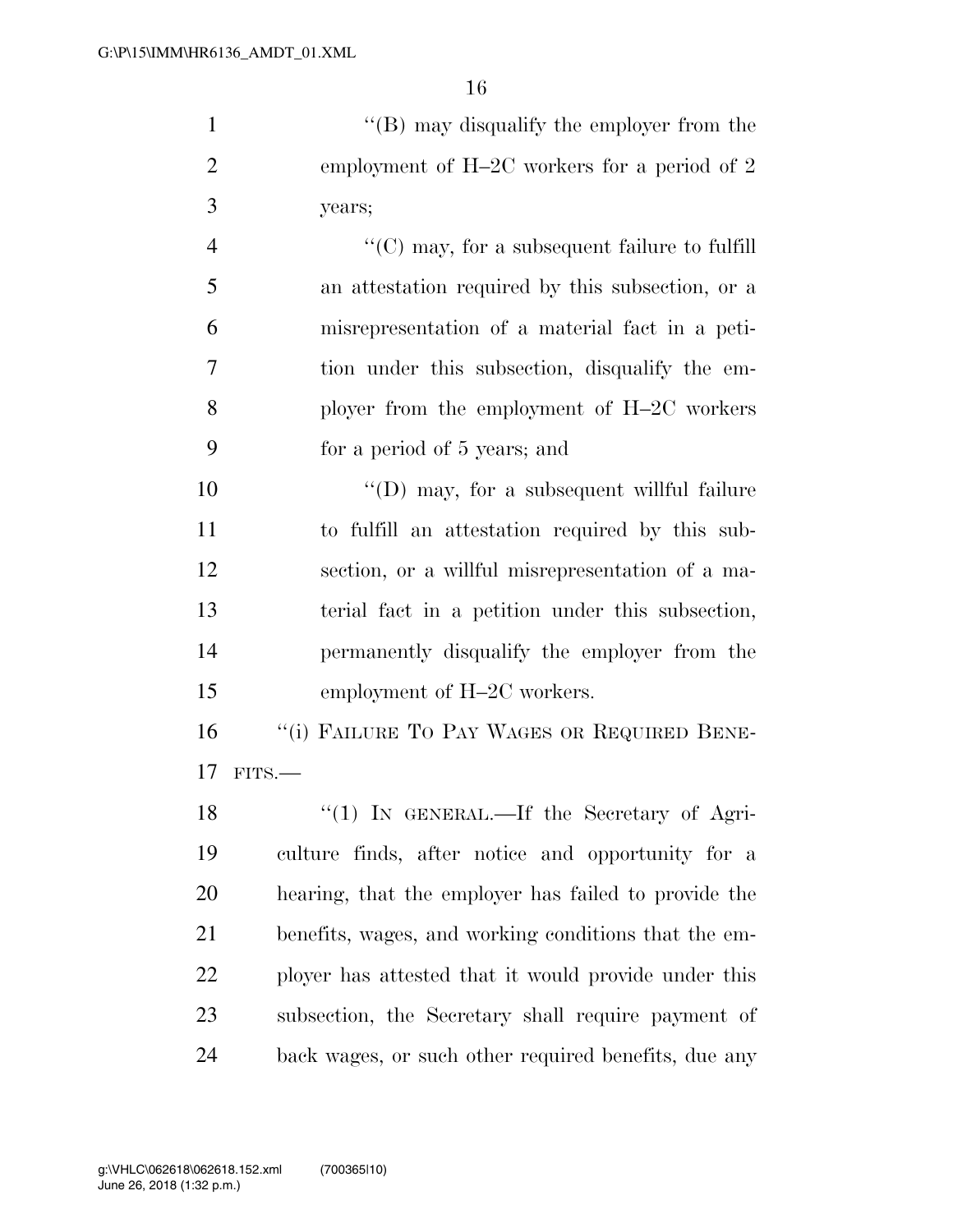| $\mathbf{1}$   | United States workers or H-2C workers employed                   |
|----------------|------------------------------------------------------------------|
| $\overline{2}$ | by the employer.                                                 |
| 3              | "(2) AMOUNT.—The back wages or other re-                         |
| $\overline{4}$ | quired benefits described in paragraph $(1)$ —                   |
| 5              | $\lq\lq$ shall be equal to the difference be-                    |
| 6              | tween the amount that should have been paid                      |
| $\overline{7}$ | and the amount that was paid to such workers;                    |
| 8              | and                                                              |
| 9              | $\lq\lq$ (B) shall be distributed to the workers to              |
| 10             | whom such wages or benefits are due.                             |
| 11             | "(j) MINIMUM WAGES, BENEFITS, AND WORKING                        |
| 12             | CONDITIONS.—                                                     |
| 13             | $(1)$ PREFERENTIAL TREATMENT<br>$\overline{\text{OF}}$<br>$H-2C$ |
| 14             | WORKERS PROHIBITED.-                                             |
| 15             | "(A) IN GENERAL.—Each employer seek-                             |
| 16             | ing to hire United States workers for the job                    |
| 17             | the H-2C workers will perform shall offer such                   |
| 18             | United States workers not less than the same                     |
| 19             | benefits, wages, and working conditions that the                 |
| 20             | employer will provide to the H-2C workers, ex-                   |
| 21             | cept that if an employer chooses to provide H-                   |
| 22             | 2C workers with housing or a housing allow-                      |
| 23             | ance, the employer need not offer housing or a                   |
| 24             | housing allowance to such United States work-                    |
| 25             | ers. No job offer may impose on United States                    |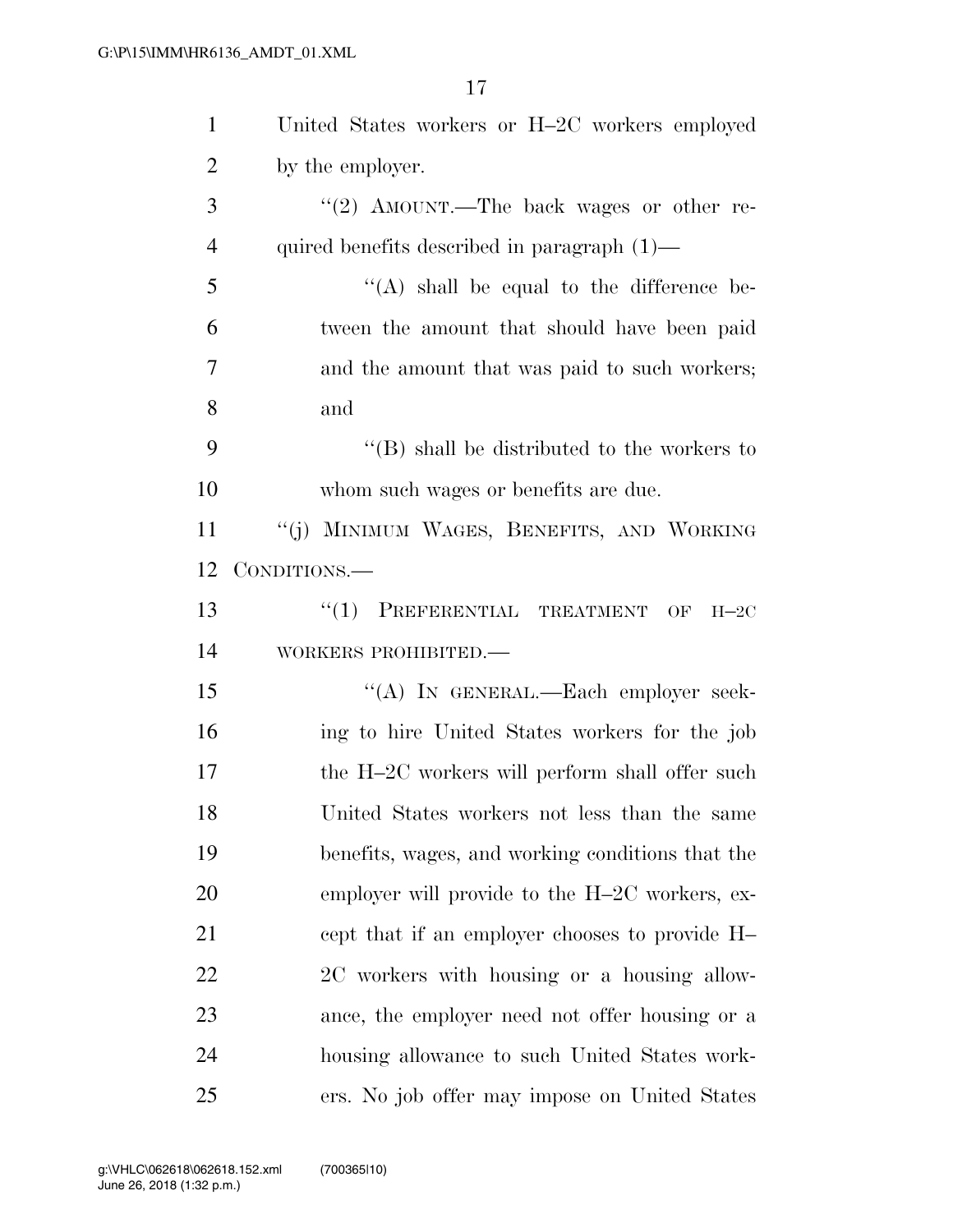| $\mathbf{1}$   | workers any restrictions or obligations which    |
|----------------|--------------------------------------------------|
| $\overline{2}$ | will not be imposed on H-2C workers.             |
| 3              | "(B) INTERPRETATION.—Every interpreta-           |
| $\overline{4}$ | tion and determination made under this section   |
| 5              | or under any other law, regulation, or interpre- |
| 6              | tative provision regarding the nature, scope,    |
| 7              | and timing of the provision of these and any     |
| 8              | other benefits, wages, and other terms and con-  |
| 9              | ditions of employment shall be made so that—     |
| 10             | "(i) the services of workers to their            |
| 11             | employers and the employment opportuni-          |
| 12             | ties afforded to workers by the employers,       |
| 13             | including those employment opportunities         |
| 14             | that require United States workers or H          |
| 15             | 2C workers to travel or relocate in order to     |
| 16             | accept or perform employment—                    |
| 17             | $``(I)$ mutually benefit such work-              |
| 18             | ers, as well as their families, and em-          |
| 19             | ployers; and                                     |
| 20             | "(II) principally benefit neither                |
| 21             | employer nor employee; and                       |
| 22             | "(ii) employment opportunities within            |
| 23             | the United States benefit the United             |
| 24             | States economy.                                  |
| 25             | $"(2)$ REQUIRED WAGES.—                          |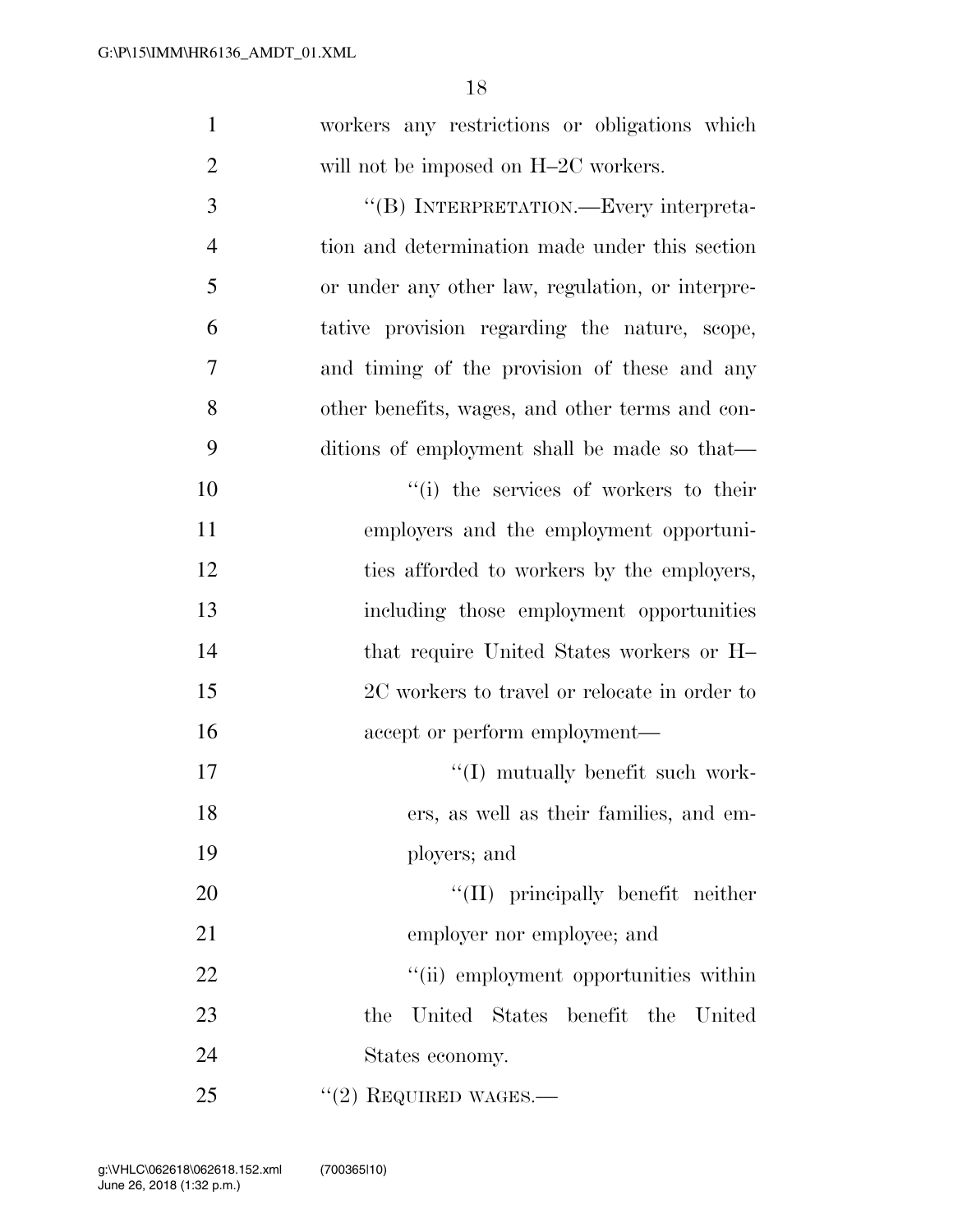| $\mathbf{1}$   | "(A) IN GENERAL.—Each employer peti-              |
|----------------|---------------------------------------------------|
| $\overline{2}$ | tioning for H-2C workers under this subsection    |
| 3              | (other than in the case of workers who will per-  |
| $\overline{4}$ | form agricultural labor or services consisting of |
| 5              | meat or poultry processing) will offer the $H-2C$ |
| 6              | workers, during the period of authorized em-      |
| 7              | ployment as H-2C workers, wages that are at       |
| 8              | least the greatest of-                            |
| 9              | "(i) the applicable State or local min-           |
| 10             | imum wage;                                        |
| 11             | "(ii) $115$ percent of the Federal min-           |
| 12             | imum wage; or                                     |
| 13             | "(iii) the actual wage level paid by the          |
| 14             | employer to all other individuals in the job.     |
| 15             | $\lq$ <sup>"</sup> (B) SPECIAL RULES.—            |
| 16             | "(i) ALTERNATE WAGE PAYMENT SYS-                  |
| 17             | TEMS.—An employer can utilize a piece             |
| 18             | rate or other alternative wage payment            |
| 19             | system so long as the employer guarantees         |
| 20             | each worker a wage rate that equals or ex-        |
| 21             | ceeds the amount required under subpara-          |
| 22             | graph (A) for the total hours worked in           |
| 23             | each pay period. Compensation from a              |
| 24             | piece rate or other alternative wage pay-         |
| 25             | ment system shall include time spent dur-         |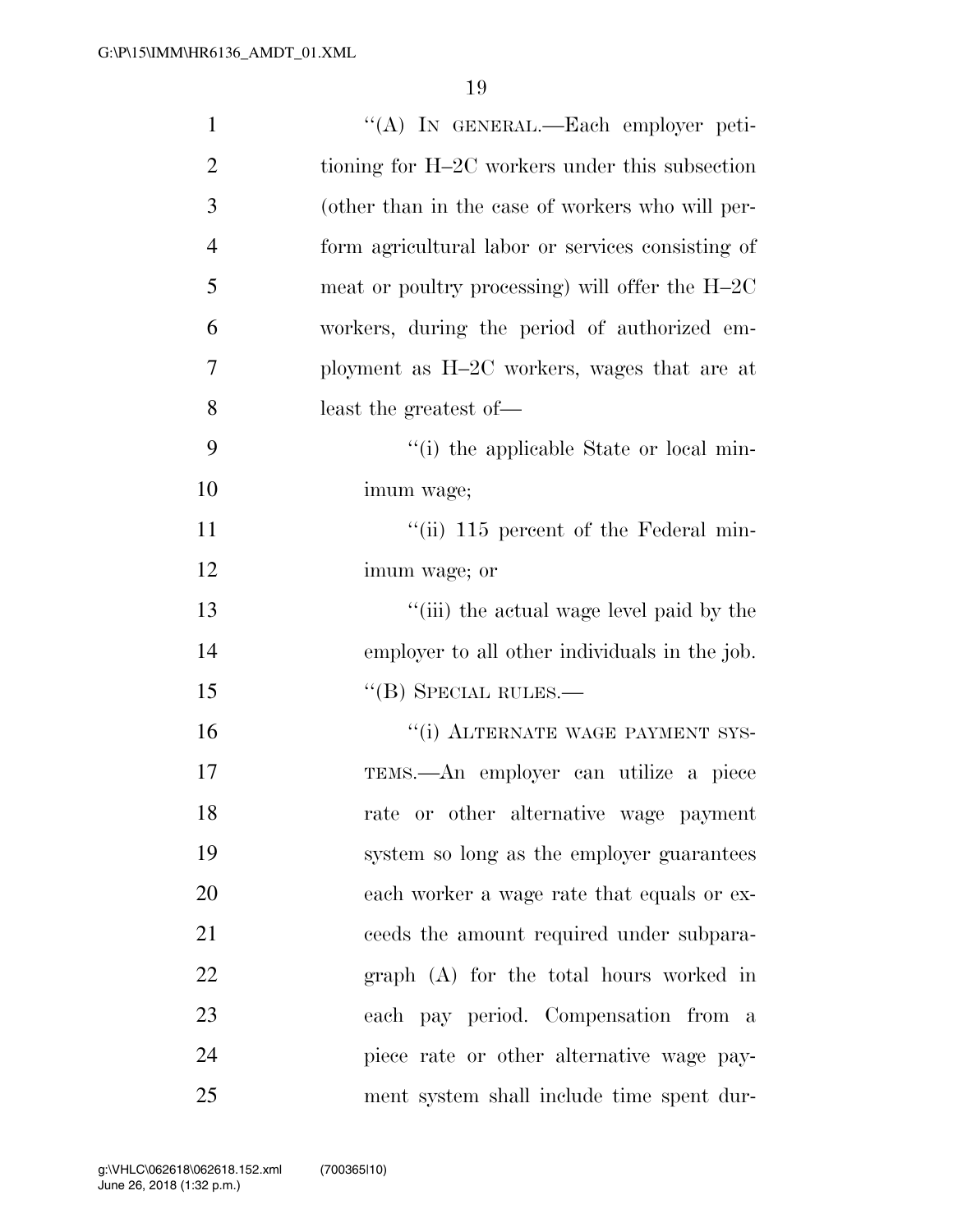| $\mathbf{1}$   | ing rest breaks, moving from job to job,    |
|----------------|---------------------------------------------|
| $\overline{2}$ | clean up, or any other nonproductive time,  |
| 3              | provided that such time does not exceed 20  |
| $\overline{4}$ | percent of the total hours in the work day. |
| 5              | ``(ii)<br>MEAT OR POULTRY<br>PROC-          |
| 6              | ESSING.—Each employer petitioning for       |
| 7              | H-2C workers under this subsection who      |
| 8              | will perform agricultural labor or services |
| 9              | consisting of meat or poultry processing    |
| 10             | will offer the H-2C workers, during the     |
| 11             | period of authorized employment as H-2C     |
| 12             | workers, wages that are at least the great- |
| 13             | est of-                                     |
| 14             | "(I) the applicable State or local          |
| 15             | minimum wage;                               |
| 16             | $\lq$ (II) 150 percent of the Federal       |
| 17             | minimum wage;                               |
| 18             | "(III) the prevailing wage level            |
| 19             | for the occupational classification in      |
| 20             | the area of employment; or                  |
| 21             | "(IV) the actual wage level paid            |
| 22             | by the employer to all other individ-       |
| 23             | uals in the job.                            |
| 24             | "(3) EMPLOYMENT GUARANTEE.-                 |
| 25             | "(A) IN GENERAL.—                           |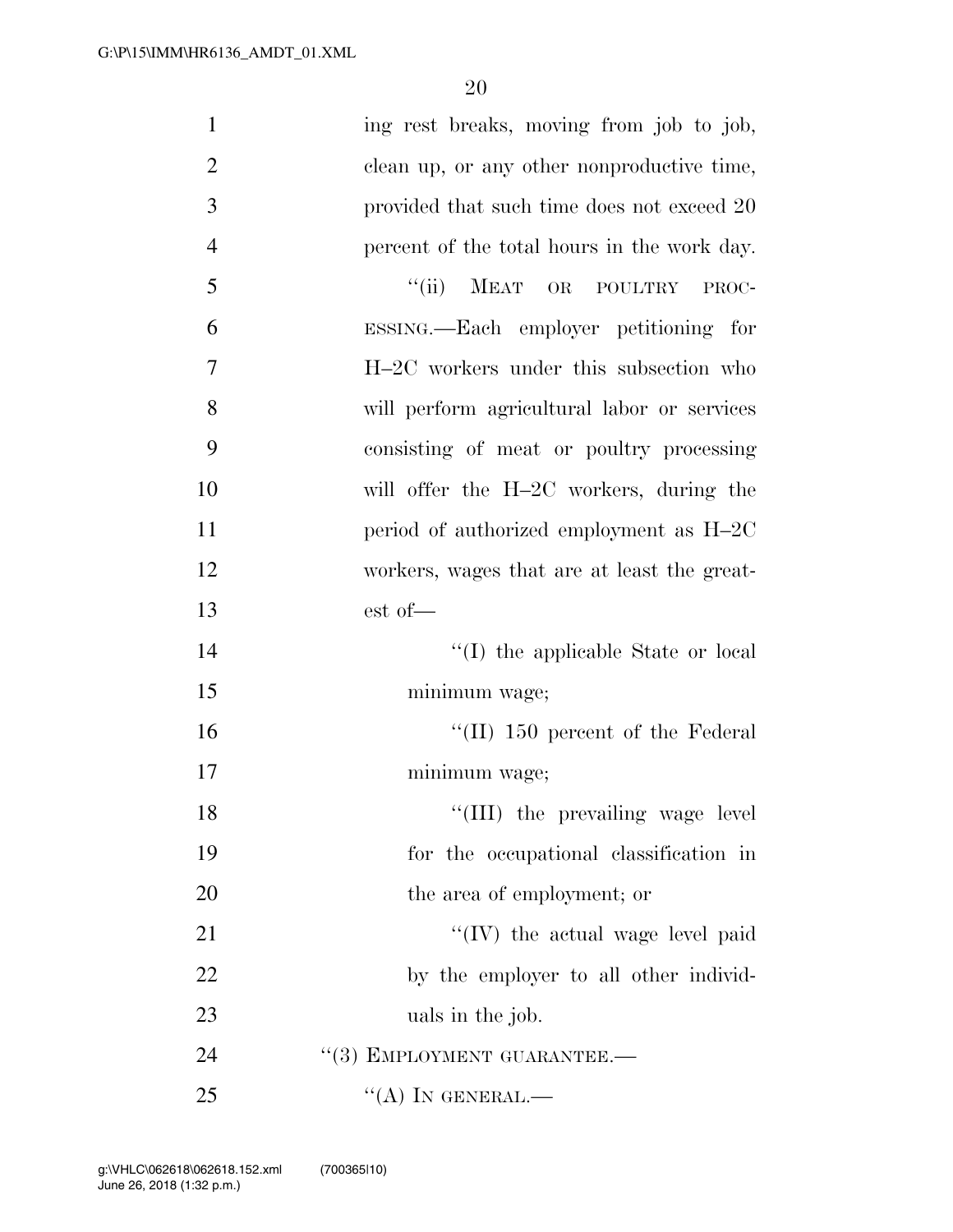| $\mathbf{1}$   | "(i) REQUIREMENT.—Each employer            |
|----------------|--------------------------------------------|
| $\overline{2}$ | petitioning for workers under this sub-    |
| 3              | section shall guarantee to offer the H-2C  |
| $\overline{4}$ | workers and United States workers per-     |
| 5              | forming the same job employment for the    |
| 6              | hourly equivalent of not less than 50 per- |
| 7              | cent of the work hours set forth in the    |
| 8              | work contract.                             |

9 "(ii) FAILURE TO MEET GUAR- ANTEE.—If an employer affords the United States workers or the H–2C work- ers less employment than that required under this subparagraph, the employer shall pay such workers the amount which the workers would have earned if the work- ers had worked for the guaranteed number of hours.

18 "(B) CALCULATION OF HOURS.—Any hours which workers fail to work, up to a max- imum of the number of hours specified in the work contract for a work day, when the workers have been offered an opportunity to do so, and all hours of work actually performed (including voluntary work in excess of the number of hours specified in the work contract in a work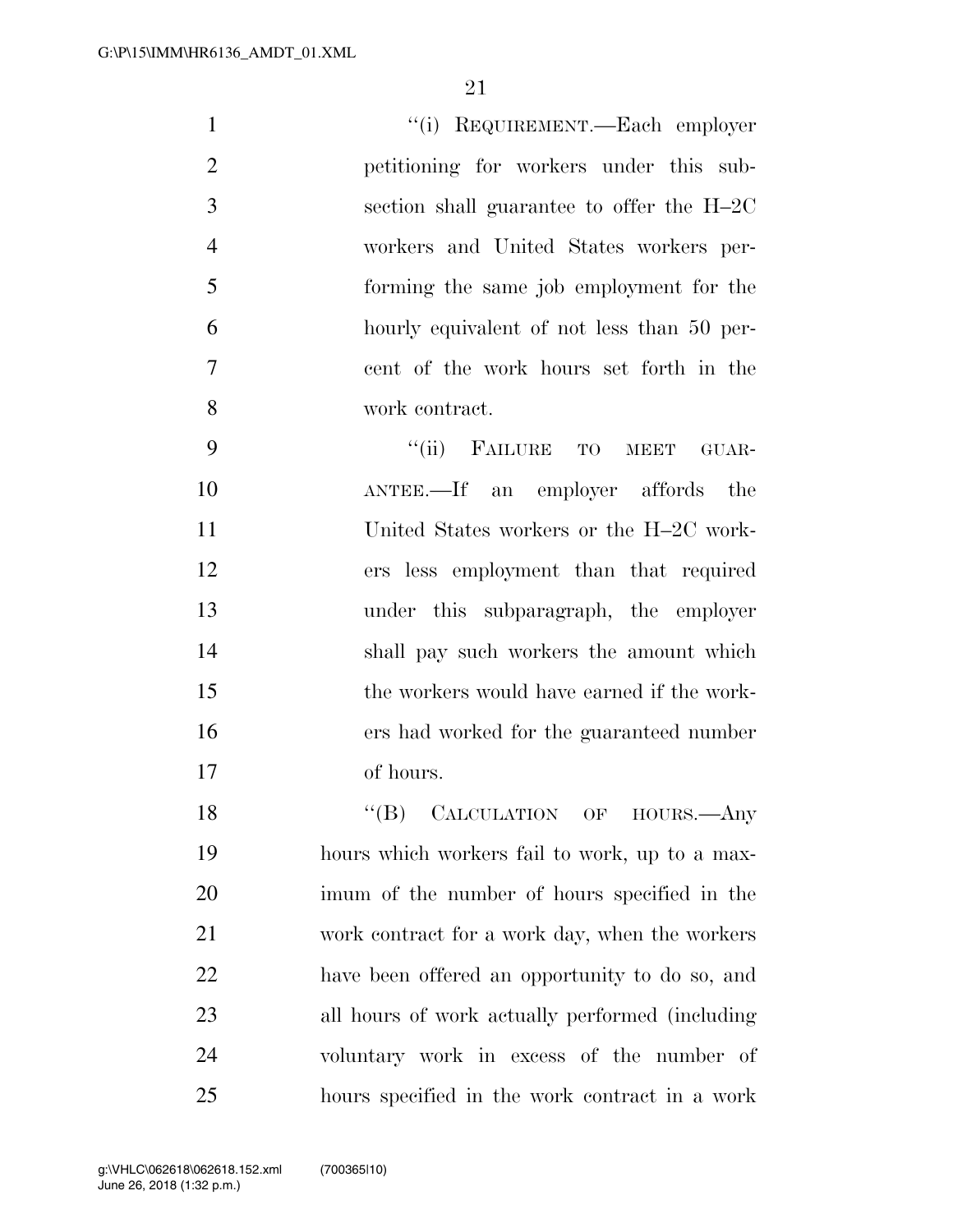| $\mathbf{1}$   | day) may be counted by the employer in calcu-   |
|----------------|-------------------------------------------------|
| $\overline{2}$ | lating whether the period of guaranteed employ- |
| 3              | ment has been met.                              |
| $\overline{4}$ | "(C) LIMITATION.—If the workers aban-           |
| 5              | don employment before the end of the work       |
| 6              | contract period, or are terminated for cause,   |
| 7              | the workers are not entitled to the 50 percent  |
| 8              | guarantee described in subparagraph $(A)$ .     |
| 9              | "(D) TERMINATION OF EMPLOYMENT.-                |
| 10             | "(i) IN GENERAL.—If, before the expi-           |
| 11             | ration of the period of employment speci-       |
| 12             | fied in the work contract, the services of      |
| 13             | the workers are no longer required due to       |
| 14             | any form of natural disaster, including         |
| 15             | flood, hurricane, freeze, earthquake, fire,     |
| 16             | drought, plant or animal disease, pest in-      |
| 17             | festation, regulatory action, or any other      |
| 18             | reason beyond the control of the employer       |
| 19             | before the employment guarantee in sub-         |
| 20             | paragraph (A) is fulfilled, the employer        |
| 21             | may terminate the workers' employment.          |
| 22             | "(ii) REQUIREMENTS.—If a worker's               |
| 23             | employment is terminated under clause (i),      |
| 24             | the employer shall—                             |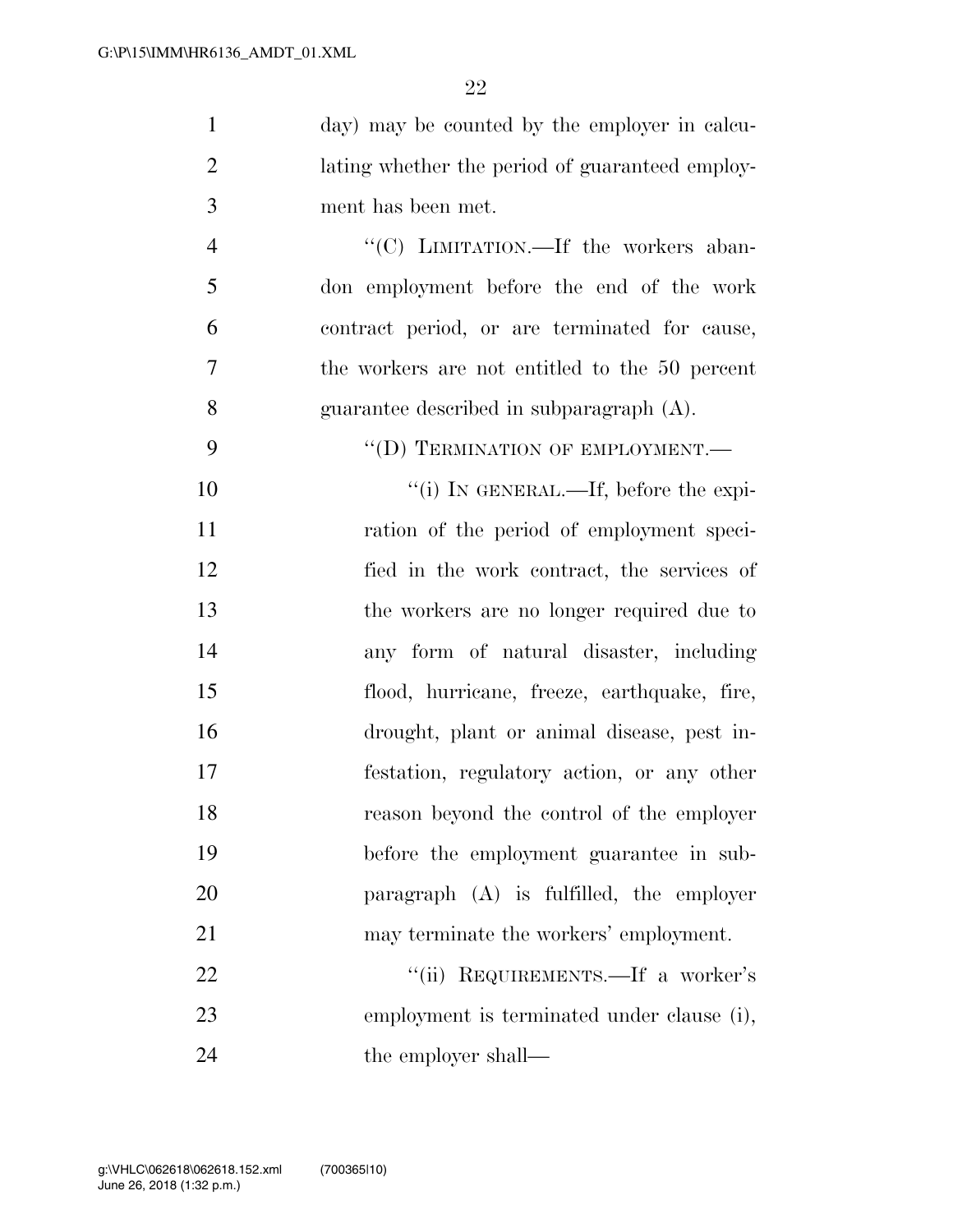$\lq(1)$  fulfill the employment guar- antee in subparagraph (A) for the work days that have elapsed during the period beginning on the first work day and ending on the date on which such employment is terminated;  $''(II)$  make efforts to transfer the 8 worker to other comparable employ- ment acceptable to the worker; and  $\frac{10}{10}$  not later than 72 hours

11 after termination, notify the Secretary of Agriculture of such termination and stating the nature of the contract 14 impossibility.

 ''(k) NONDELEGATION.—The Department of Agri- culture and the Department of Homeland Security shall not delegate their investigatory, enforcement, or adminis- trative functions relating to this section or section 218B to other agencies or departments of the Federal Govern-ment.

 ''(l) COMPLIANCE WITH BIO-SECURITY PROTO- COLS.—Except in the case of an imminent threat to health or safety, any personnel from a Federal agency or Federal grantee seeking to determine the compliance of an em-ployer with the requirements of this section or section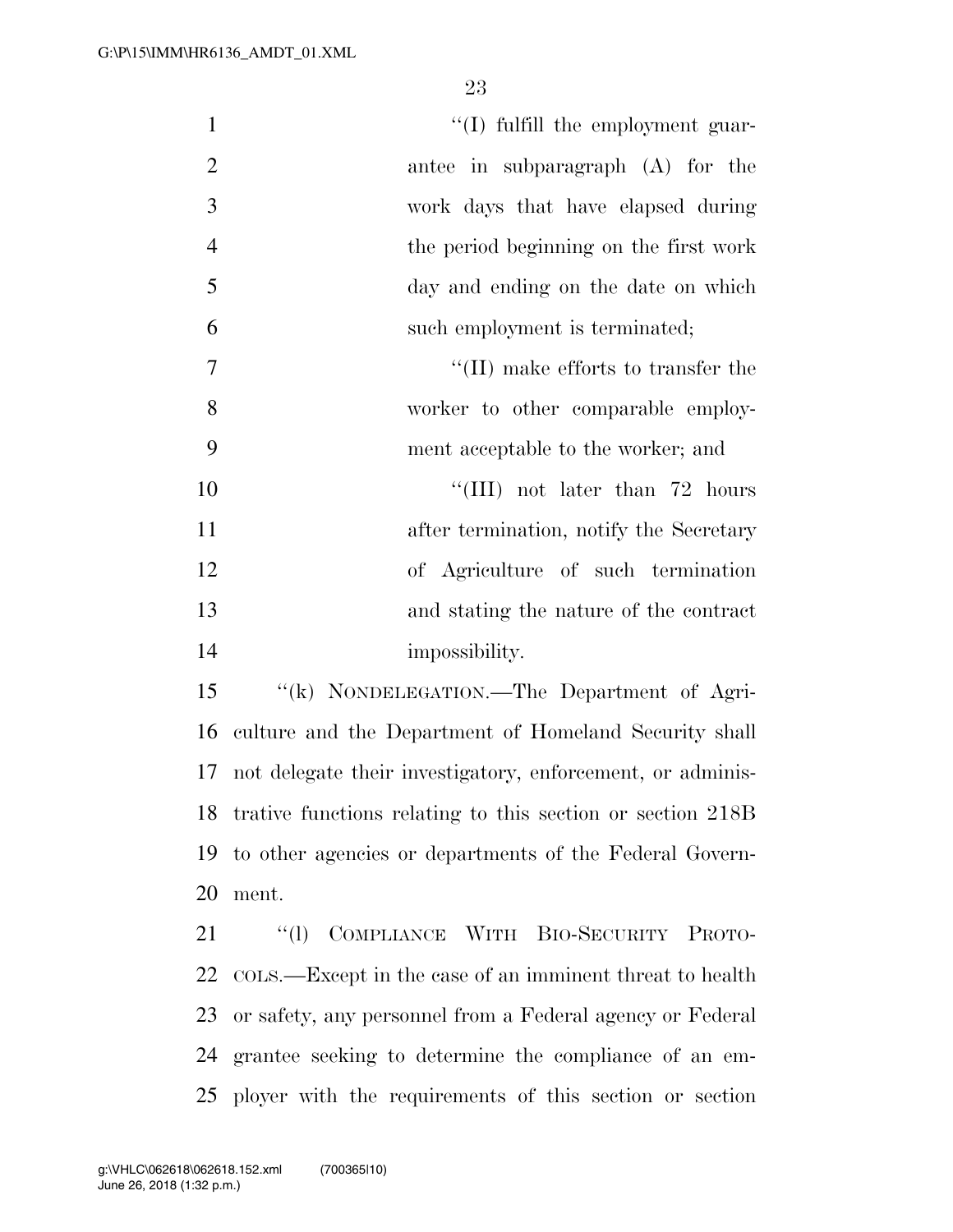218B shall, when visiting such employer's place of employ- ment, make their presence known to the employer and sign-in in accordance with reasonable bio-security proto- cols before proceeding to any other area of the place of employment.

  $\text{``(m)}$  LIMITATION ON H-2C WORKERS' STAY IN STA-TUS.—

8 "(1) MAXIMUM PERIOD.—The maximum con- tinuous period of authorized stay as an H–2C work-er (including any extensions) is 36 months.

11 "(2) REQUIREMENT TO REMAIN OUTSIDE THE UNITED STATES.—In the case of H–2C workers whose maximum continuous period of authorized status as H–2C workers (including any extensions) have expired, the aliens may not again be eligible to be H–2C workers until they remain outside the United States for a continuous period equal to at 18 least the lesser of  $\frac{1}{12}$  of the duration of their pre- vious period of authorized status an H–2C workers or 60 days.

"(3) EXCEPTIONS.—

22 "'(A) The Secretary of Homeland Security shall deduct absences from the United States 24 that take place during an H–2C worker's period of authorized status from the period that the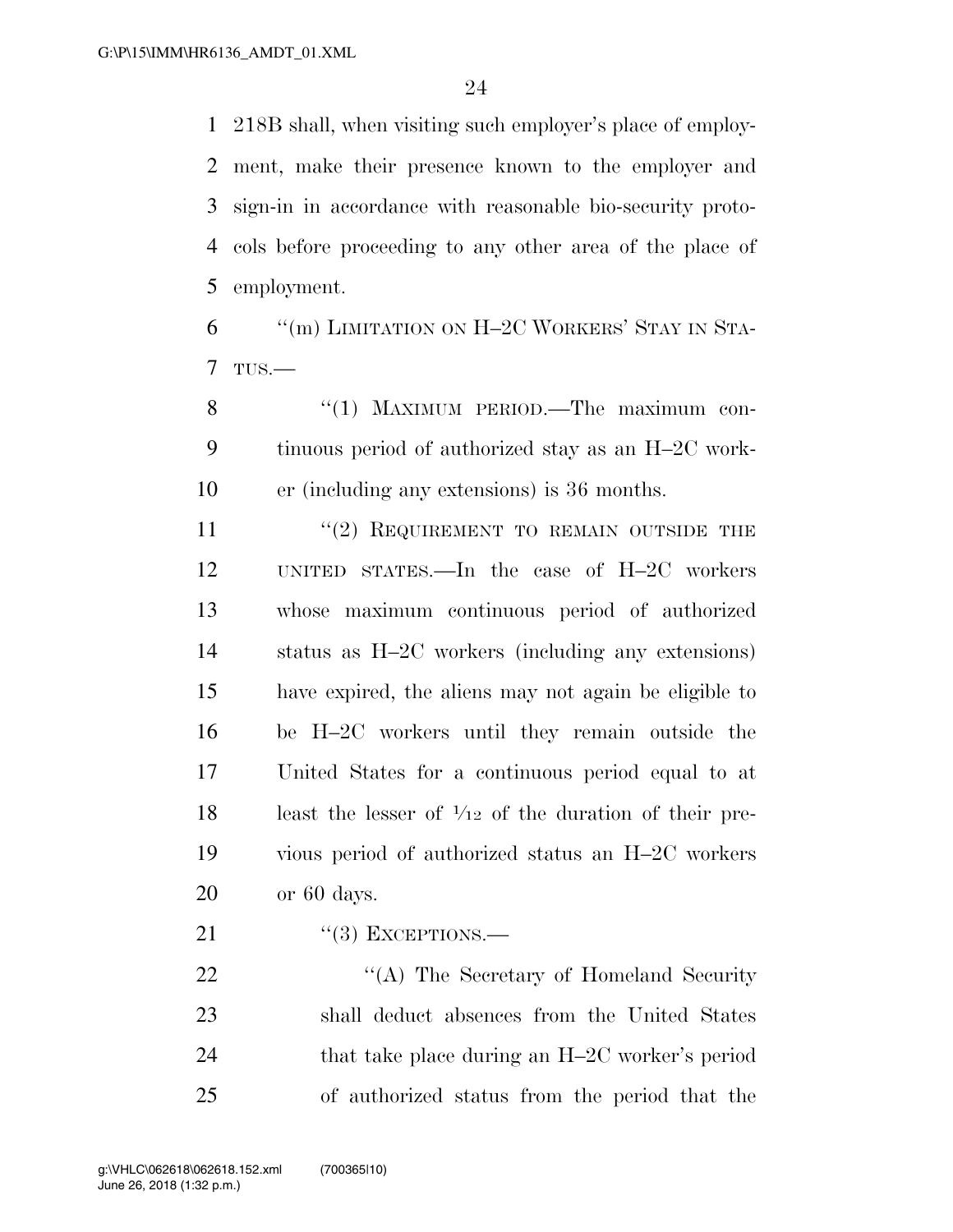alien is required to remain outside the United States under paragraph (2), if the alien or the alien's employer requests such a deduction, and provides clear and convincing proof that the alien qualifies for such a deduction. Such proof shall consist of evidence such as arrival and de- parture records, copies of tax returns, and records of employment abroad.

 $\langle$  (B) There is no maximum continuous pe- riod of authorized status as set forth in para- graph (1) or a requirement to remain outside the United States as set forth in paragraph (2) for H–2C workers employed as a sheepherder, goatherder, in the range production of livestock, or who return to the workers' permanent resi-dence outside the United States each day.

17 <sup>"</sup>(n) PERIOD OF ADMISSION.—

18 "(1) In GENERAL.—In addition to the max- imum continuous period of authorized status, work-ers' authorized period of admission shall include—

 $\langle (A)$  a period of not more than 7 days prior to the beginning of authorized employ- ment as H–2C workers for the purpose of travel to the place of employment; and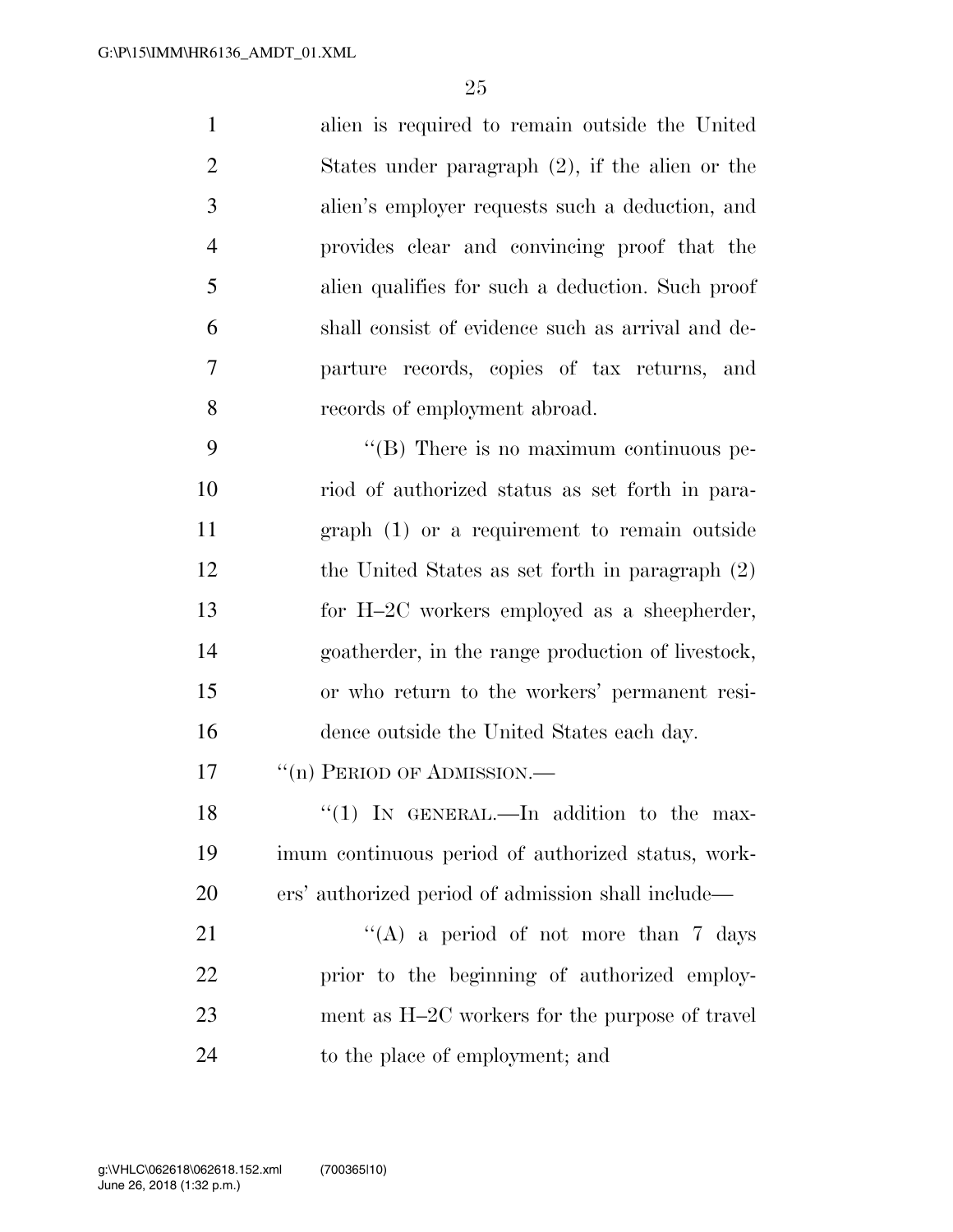''(B) a period of not more than 14 days 2 after the conclusion of their authorized employ- ment for the purpose of departure from the United States or a period of not more than 30 days following the employment for the purpose of seeking a subsequent offer of employment by an employer pursuant to a petition under this section (or pursuant to at-will employment under section 218B during such times as that section is in effect) if they have not reached their maximum continuous period of authorized employment under subsection (m) (subject to 13 the exceptions in subsection  $(m)(3)$  unless they accept subsequent offers of employment as H– 2C workers or are otherwise lawfully present. ''(2) FAILURE TO DEPART.—H–2C workers who do not depart the United States within the peri-

 ods referred to in paragraph (1) or, as applicable, paragraph (3), will be considered to have failed to maintain nonimmigrant status as H–2C workers and shall be subject to removal under section  $22 \t237(a)(1)(C)(i)$ . Such aliens shall be considered to 23 be inadmissible pursuant to section  $212(a)(9)(B)(i)$  for having been unlawfully present, with the aliens considered to have been unlawfully present for 181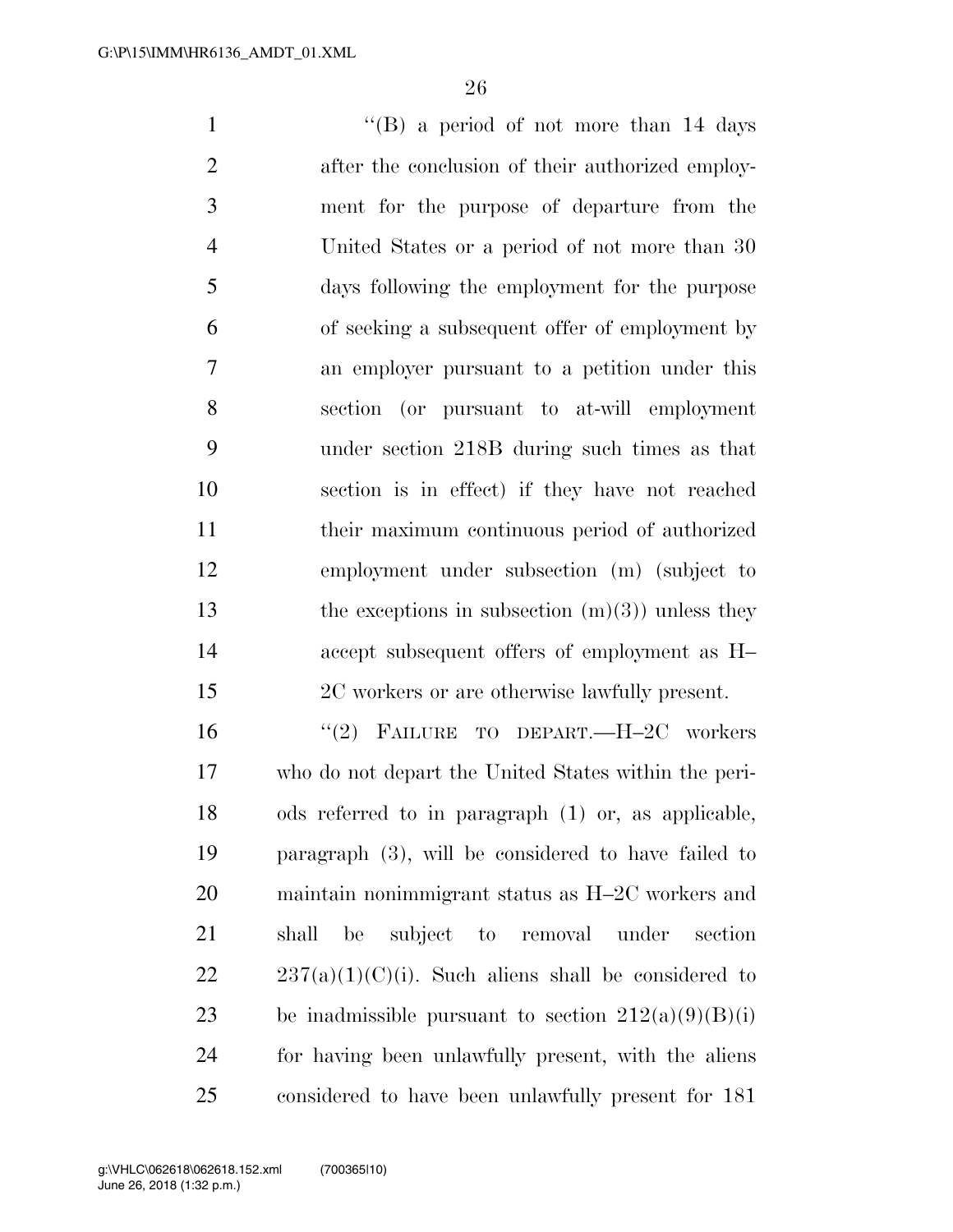days as of the 15th day following their period of em- ployment for the purpose of departure or as of the 31st day following their period of employment for the purpose of seeking subsequent offers of employ-ment.

6 "(3) APPLICATION FOR MAXIMUM PERIOD. Notwithstanding the duration of the work requested by the employer petitioning for the admission of an H–2C worker, if the alien is granted a visa, at the request of the alien, the term of the visa shall be for 11 the maximum period described in subsection  $(m)(1)$ , except that if such an alien is unable to secure sub- sequent employment 30 days after the conclusion of their authorized employment, the alien shall be re- quired to depart the United States as described in 16 paragraph  $(1)(B)$ .

17 <sup>"</sup>(0) ABANDONMENT OF EMPLOYMENT.—

18 "(1) REPORT BY EMPLOYER.—Not later than 72 hours after an employer learns of the abandon- ment of employment by H–2C workers before the conclusion of their work contracts, the employer shall notify the Secretary of Agriculture and the Secretary of Homeland Security of such abandon-ment.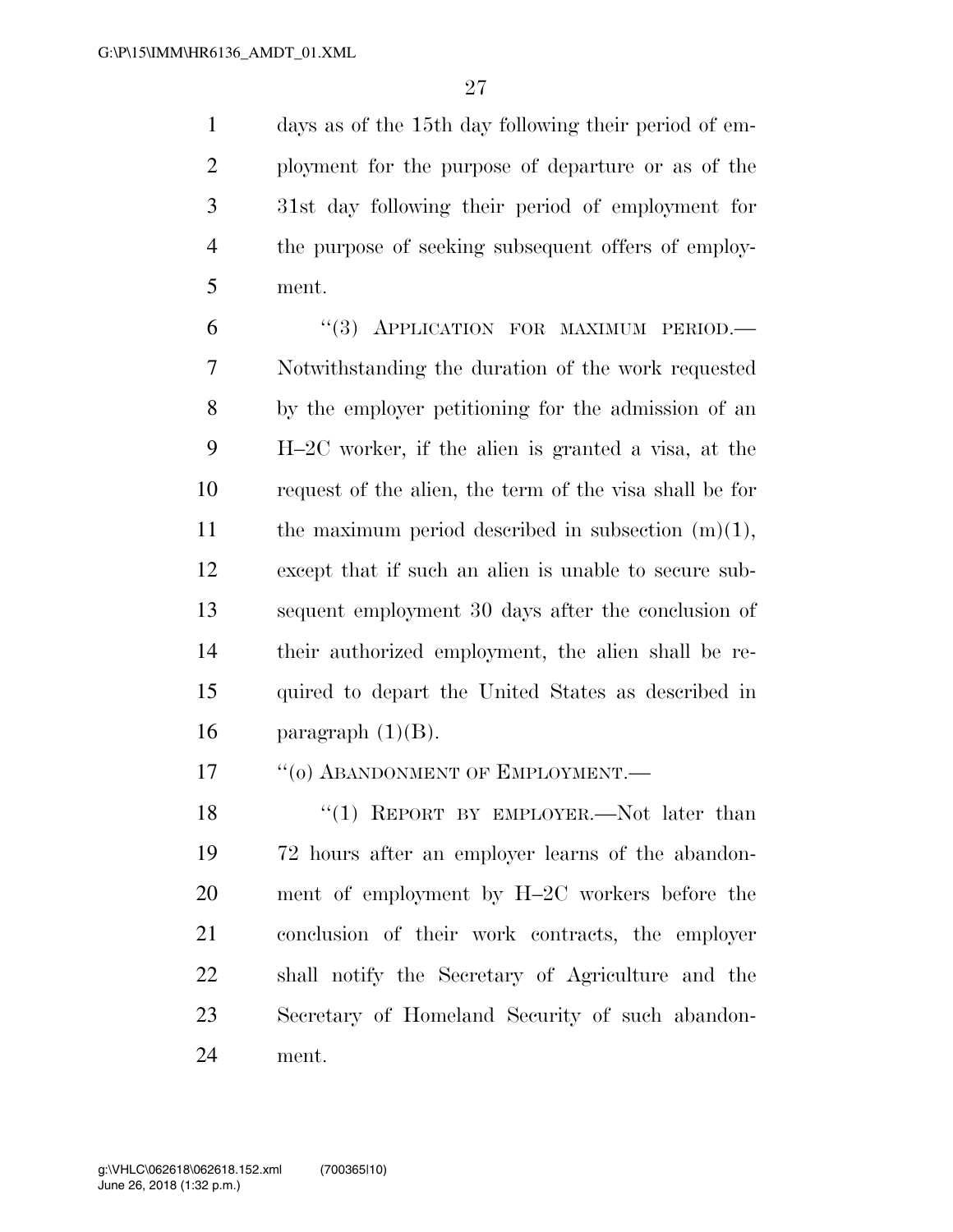| $\mathbf{1}$   | "(2) REPLACEMENT OF ALIENS.—An employer                              |
|----------------|----------------------------------------------------------------------|
| $\overline{2}$ | may designate eligible aliens to replace H-2C work-                  |
| 3              | ers who abandon employment notwithstanding the                       |
| $\overline{4}$ | numerical limitation found in section $214(g)(1)(C)$ .               |
| 5              | "(p) CHANGE TO $H-2C$ STATUS.—                                       |
| 6              | "(1) WAIVER.—In the case of an alien de-                             |
| 7              | scribed in paragraph (2), the Secretary of Homeland                  |
| 8              | Security shall waive the grounds of inadmissibility                  |
| 9              | under paragraphs $(5)(A)$ , $(6)(A)$ , $(6)(C)$ , $(7)$ , $(9)(B)$ , |
| 10             | and $(9)(C)$ of section 212(a), and the grounds of de-               |
| 11             | portability under paragraphs $(1)(A)$ (with respect to               |
| 12             | the grounds of inadmissibility waived under this                     |
| 13             | paragraph), $(1)(B)$ , $(1)(C)$ , $(3)(A)$ , and $(3)(C)$ of         |
| 14             | section $237(a)$ , with respect to conduct that occurred             |
| 15             | prior to the alien first receiving status as an H-2C                 |
| 16             | worker, solely in order to provide the alien with such               |
| 17             | status.                                                              |
| 18             | "(2) ALIEN DESCRIBED.—An alien described in                          |
| 19             | this paragraph is an alien who-                                      |
| 20             | $\lq\lq$ was unlawfully present in the United                        |
| 21             | States on June 26, 2018; and                                         |
| <u>22</u>      | "(B) performed agricultural labor or serv-                           |
| 23             | ices in the United States for at least 5.75 hours                    |
| 24             | during each of at least 180 days during the 2-                       |
| 25             | year period ending on June 26, 2018.                                 |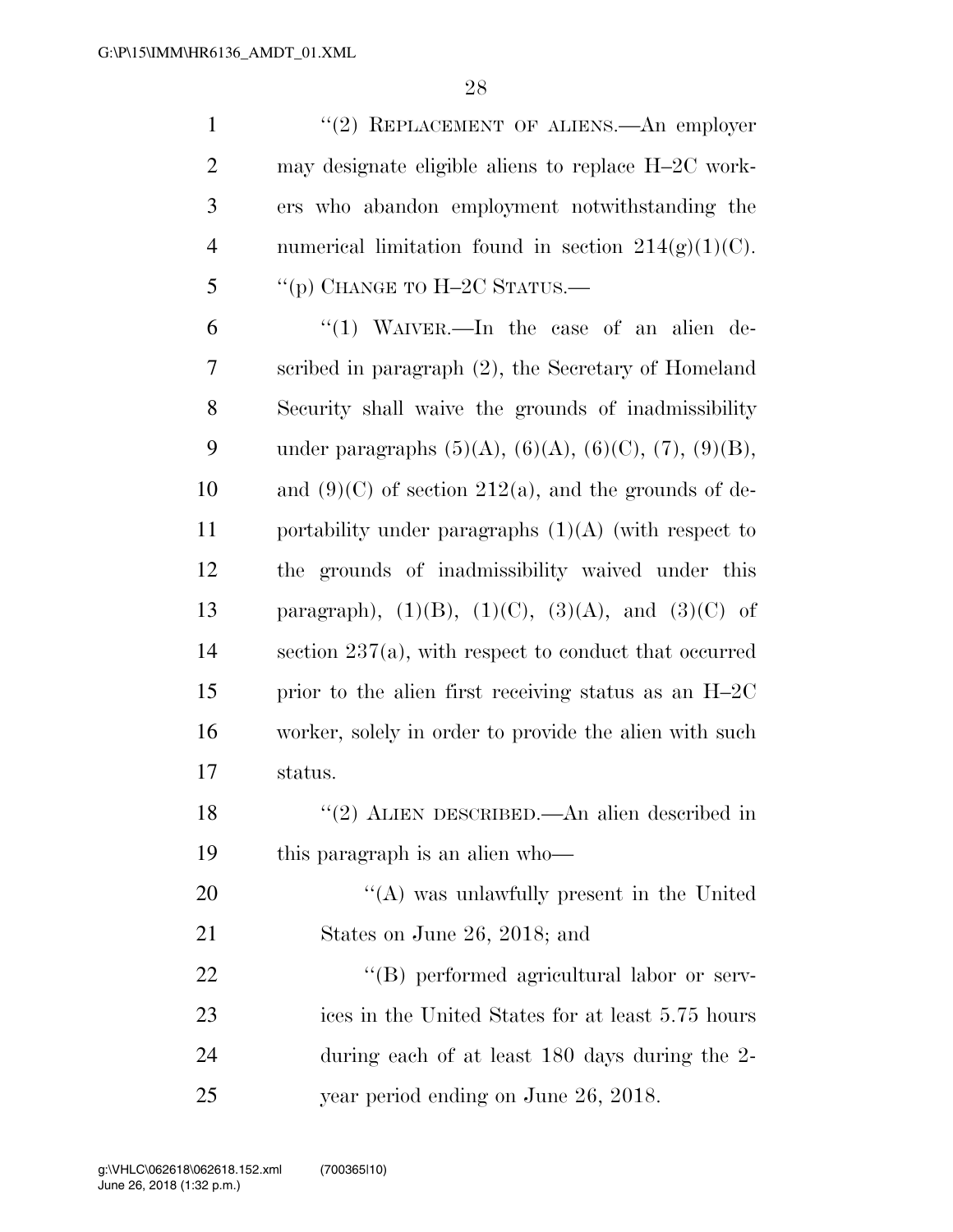''(3) SPECIAL APPROVAL PROCEDURES.—Before an alien described in paragraph (2) can be provided with nonimmigrant status under section 4 101(a)(15)(H)(ii)(C), the alien must depart the United States for a period during the interval be- tween the date of issuance of final rules carrying out the AG Act and the date that is 12 months after such issuance. If such an alien is the beneficiary of an approved H–2C petition, for the purpose of meet- ing such requirement to depart the United States before being provided with nonimmigrant status 12 under section  $101(a)(15)(H)(ii)(C)$ , the Secretary shall authorize parole for the alien to travel to the United States without a visa and shall issue an ap- propriate document authorizing such travel. Prior to authorizing parole for the alien, the Secretary shall conduct an in person interview, as appropriate, and a background check to determine that the alien is not inadmissible to the United States under section  $20 \qquad 212(a)$  or deportable under section  $237(a)$ , except with regard to the grounds of inadmissibility and grounds of deportability waived under paragraph (1). 24 "(q) TRUST FUND TO ASSURE WORKER RETURN.—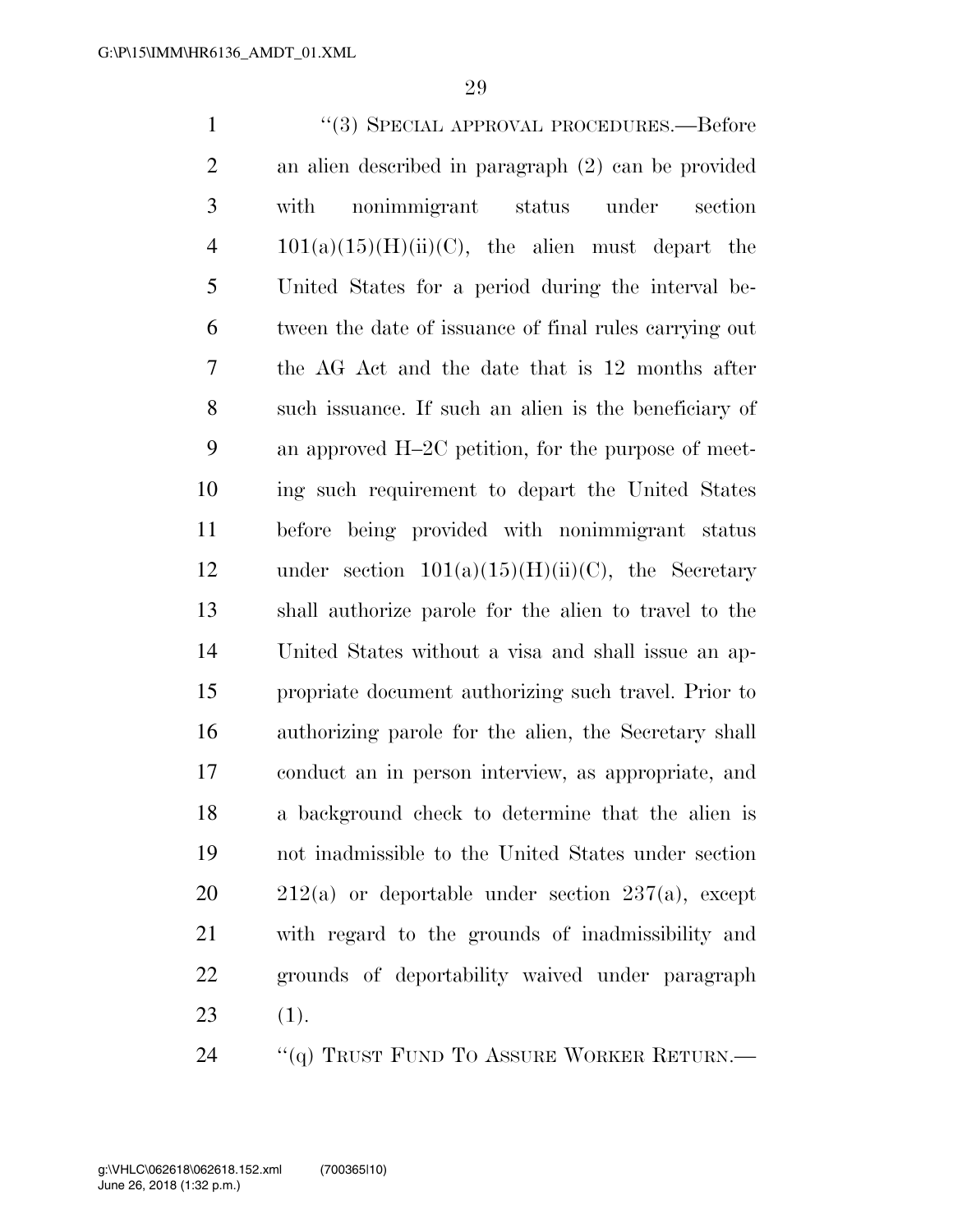| $\mathbf{1}$   | $\cdot\cdot(1)$ ESTABLISHMENT.—There is established in |
|----------------|--------------------------------------------------------|
| $\overline{2}$ | the Treasury of the United States a trust fund (in     |
| 3              | this section referred to as the 'Trust Fund') for the  |
| $\overline{4}$ | purpose of providing a monetary incentive for H-2C     |
| 5              | workers to return to their country of origin upon ex-  |
| 6              | piration of their visas.                               |
| 7              | "(2) WITHHOLDING OF WAGES; PAYMENT INTO                |
| 8              | THE TRUST FUND.                                        |
| 9              | "(A) IN GENERAL.—Notwithstanding the                   |
| 10             | Fair Labor Standards Act of 1938 (29 U.S.C.            |
| 11             | 201 et seq.) and State and local wage laws, all        |
| 12             | employers of H-2C workers shall withhold from          |
| 13             | the wages of all H-2C workers other than those         |
| 14             | employed as sheepherders, goatherders, in the          |
| 15             | range production of livestock, or who return to        |
| 16             | the their permanent residence outside the              |
| 17             | United States each day, an amount equivalent           |
| 18             | to 10 percent of the gross wages of each worker        |
| 19             | in each pay period and, on behalf of each work-        |
| 20             | er, transfer such withheld amount to the Trust         |
| 21             | Fund.                                                  |
| 22             | "(B) JOBS THAT ARE NOT OF A TEM-                       |
| 23             | PORARY OR SEASONAL NATURE.—Employers of                |
| 24             | $H-2C$ workers employed in jobs that are not of        |
| 25             | a temporary or seasonal nature, other than             |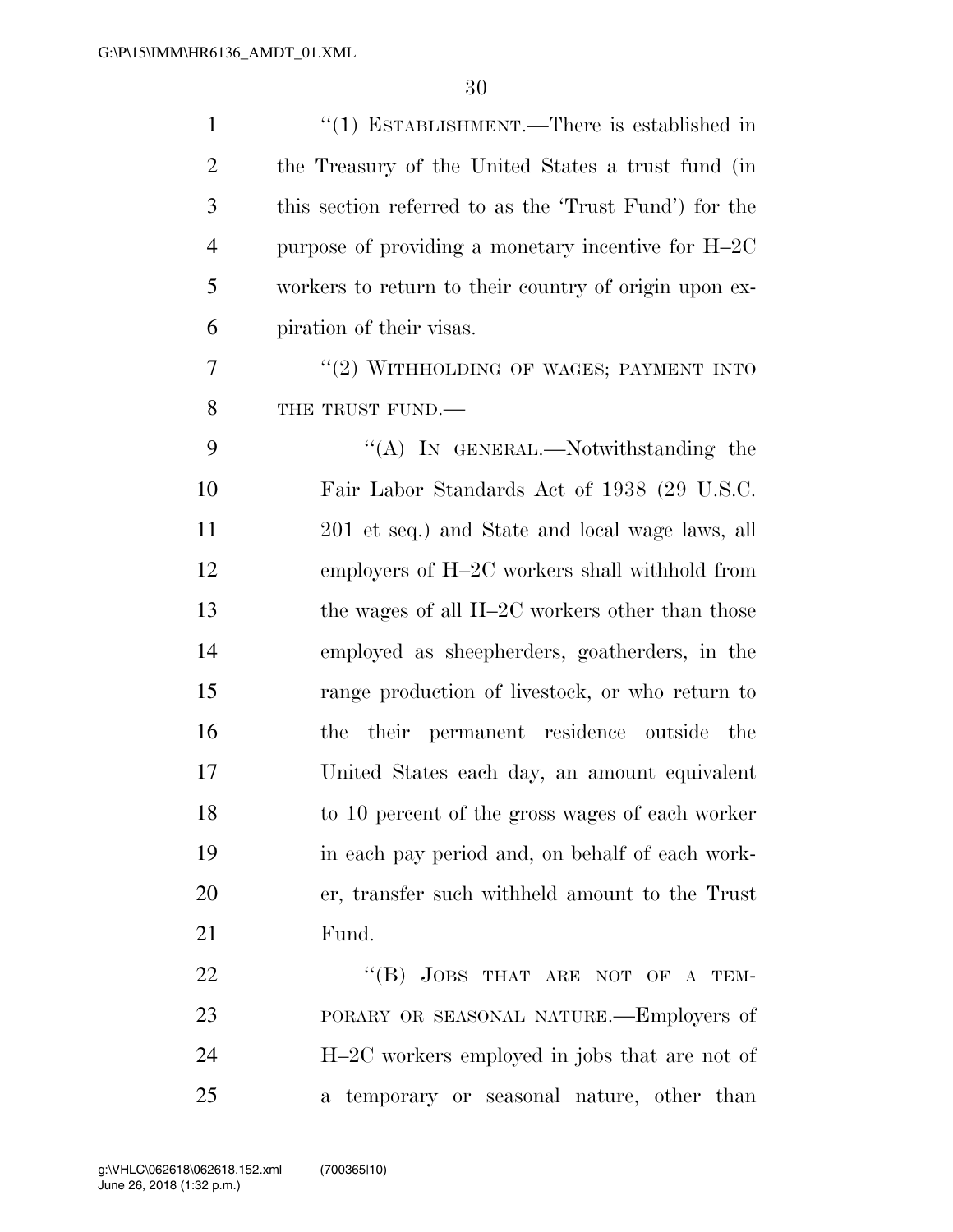| $\mathbf{1}$   | those employed as a sheepherder, goatherder, or  |
|----------------|--------------------------------------------------|
| $\overline{c}$ | in the range production of livestock, shall also |
| 3              | pay into the Trust Fund an amount equivalent     |
| $\overline{4}$ | to the Federal tax on the wages paid to $H-2C$   |
| 5              | workers that the employer would be obligated to  |
| 6              | pay under chapters 21 and 23 of the Internal     |
| 7              | Revenue Code of 1986 had the H-2C workers        |
| 8              | been subject to such chapters.                   |
| 9              | $``(3)$ DISTRIBUTION OF FUNDS.—                  |
| 10             | "(A) IN GENERAL.—Except as provided in           |
| 11             | subparagraph (B), amounts paid into the Trust    |
| 12             | Fund on behalf of an H-2C worker, and held       |
| 13             | pursuant to paragraph $(2)(A)$ and interest      |
| 14             | earned thereon, shall be transferred from the    |
| 15             | Trust Fund to the Secretary of Homeland Se-      |
| 16             | curity, who shall distribute them to the worker  |
| 17             | if the worker—                                   |
| 18             | "(i) applies to the Secretary of Home-           |
| 19             | land Security (or the designee of the Sec-       |
| 20             | retary) for payment within 120 days of the       |
| 21             | expiration of the alien's last authorized        |
| 22             | stay in the United States as an H-2C             |
| 23             | worker, for which they seek amounts from         |
| 24             | the Trust Fund;                                  |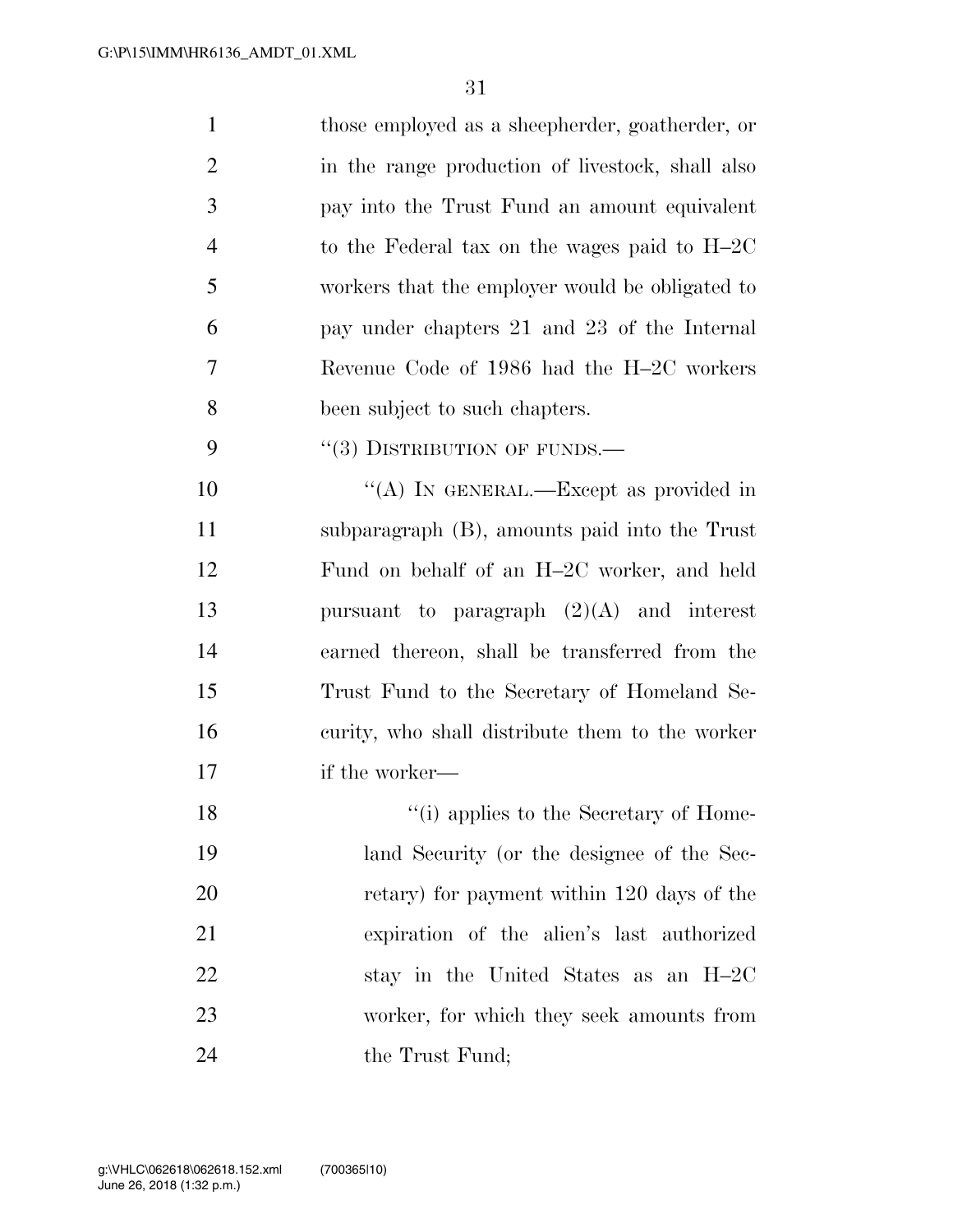| $\mathbf{1}$   | "(ii) establishes to the satisfaction of               |
|----------------|--------------------------------------------------------|
| $\overline{2}$ | the Secretary of Homeland Security that                |
| 3              | they have complied with the terms and                  |
| $\overline{4}$ | conditions of the $H-2C$ program;                      |
| 5              | "(iii) once approved by the Secretary                  |
| 6              | of Homeland Security for payment, phys-                |
| 7              | ically appears at a United States embassy              |
| 8              | or consulate in the worker's home country;             |
| 9              | and                                                    |
| 10             | "(iv) establishes their identity to the                |
| 11             | satisfaction of the Secretary of Homeland              |
| 12             | Security.                                              |
| 13             | "(B) EXCEPTION.—The Secretary of                       |
| 14             | Homeland Security shall not distribute any             |
| 15             | funds described in subparagraph (A) to a work-         |
| 16             | er for any period of employment as an $H-2C$           |
| 17             | worker during which the worker failed to obtain        |
| 18             | and maintain health insurance required under           |
| 19             | section $6107(b)$ of the Border Security and Im-       |
| 20             | migration Reform Act of 2018.                          |
| 21             | (4)<br>ADMINISTRATIVE<br>EXPENSES.—The                 |
| 22             | amounts paid into the Trust Fund and held pursu-       |
| 23             | ant to paragraph $(2)(B)$ , and interest earned there- |
| 24             | on, shall be distributed annually to the Secretary of  |
| 25             | Agriculture and the Secretary of Homeland Security     |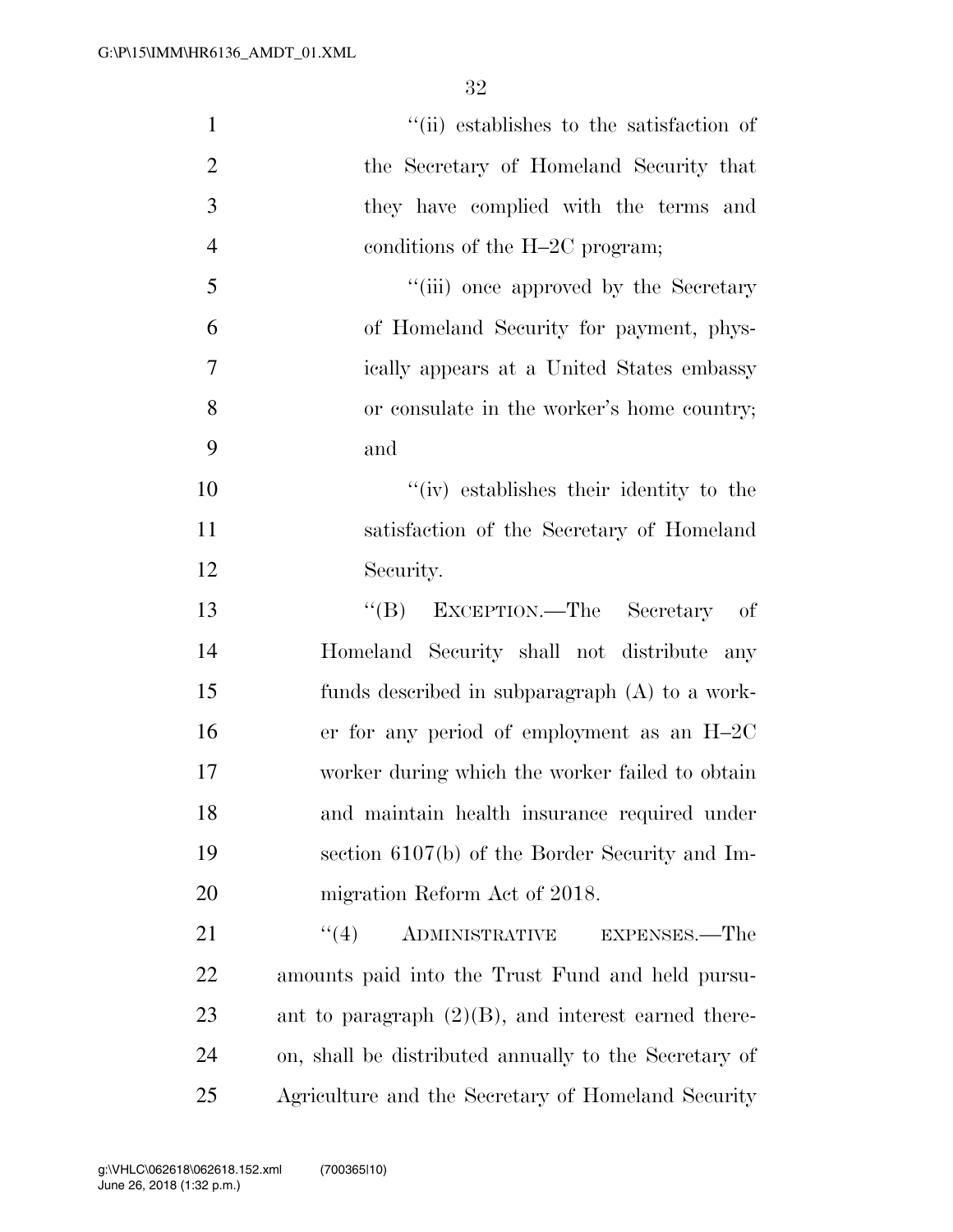in amounts proportionate to the expenses incurred by such officials in the administration and enforce-ment of the terms of the H–2C program.

4 "(5) LAW ENFORCEMENT.—Notwithstanding any other provision of law, amounts paid into the Trust Fund under paragraph (2), and interest earned thereon, that are not needed to carry out paragraphs (3) and (4) shall, to the extent provided in advance in appropriations Acts, be made available until expended without fiscal year limitation to the Secretary of Homeland Security to apprehend, de- tain, and remove aliens inadmissible to or deportable from the United States.

14  $((6)$  INVESTMENT OF TRUST FUND.

 $\frac{15}{2}$   $\frac{15}{2}$   $\frac{15}{2}$   $\frac{1}{2}$   $\frac{1}{2}$   $\frac{1}{2}$   $\frac{1}{2}$   $\frac{1}{2}$   $\frac{1}{2}$   $\frac{1}{2}$   $\frac{1}{2}$   $\frac{1}{2}$   $\frac{1}{2}$   $\frac{1}{2}$   $\frac{1}{2}$   $\frac{1}{2}$   $\frac{1}{2}$   $\frac{1}{2}$   $\frac{1}{2}$   $\frac{1}{2}$   $\frac{1}{2}$   $\frac{1$  the Secretary of the Treasury to invest such portion of the Trust Fund as is not, in the Sec- retary's judgment, required to meet current withdrawals. Such investments may be made only in interest-bearing obligations of the United States or in obligations guaranteed as to both principal and interest by the United States.

24 "(B) CREDITS TO TRUST FUND.—The in-terest on, and the proceeds from the sale or re-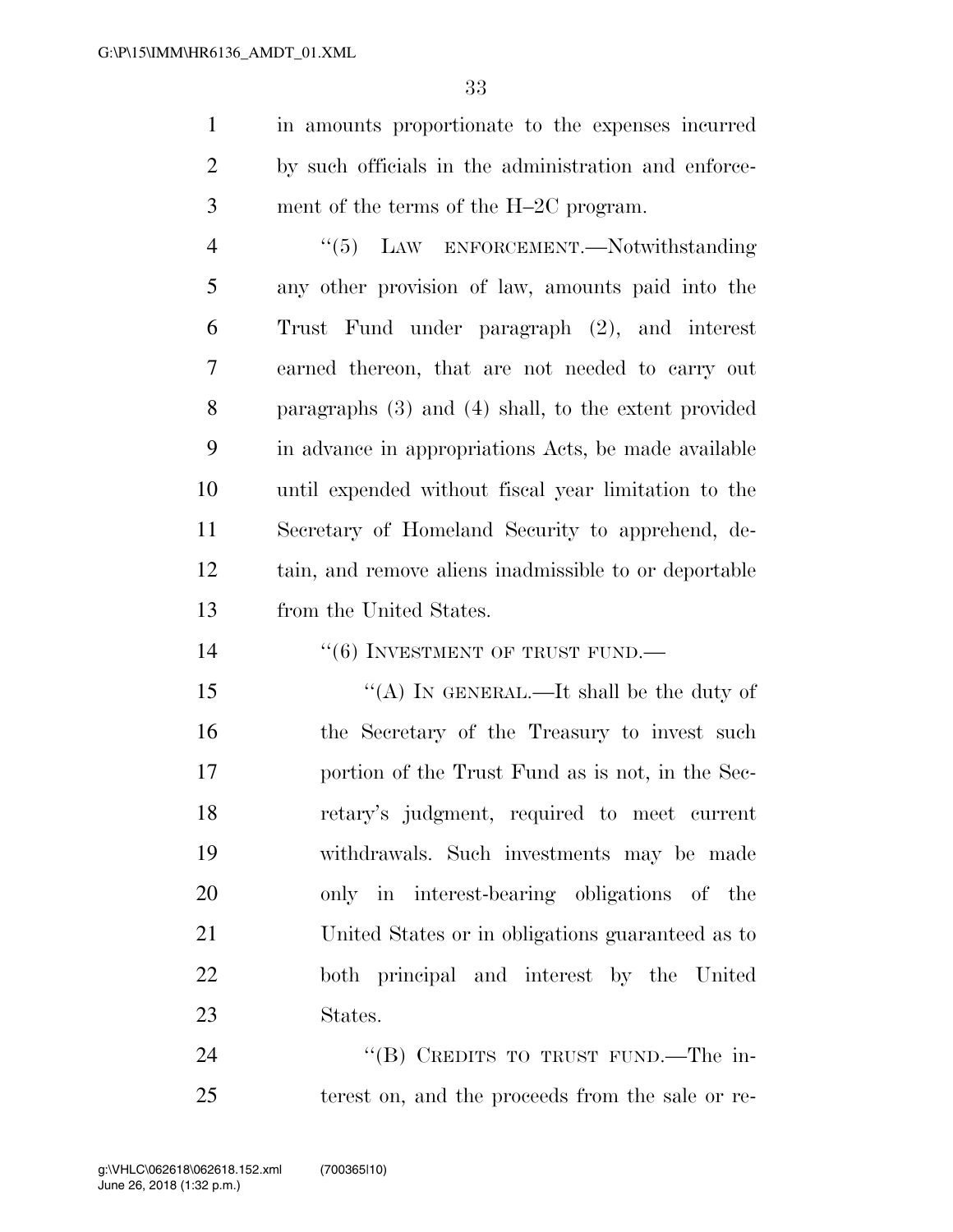demption of, any obligations held in the Trust Fund shall be credited to and form a part of the Trust Fund.

 ''(C) REPORT TO CONGRESS.—It shall be the duty of the Secretary of the Treasury to hold the Trust Fund, and (after consultation with the Secretary of Homeland Security) to re- port to the Congress each year on the financial condition and the results of the operations of the Trust Fund during the preceding fiscal year and on its expected condition and operations during the next fiscal year. Such report shall be printed as both a House and a Senate docu- ment of the session of the Congress in which 15 the report is made.

 ''(r) PROCEDURES FOR SPECIAL PROCEDURES IN-DUSTRIES.—

18 "(1) WORK LOCATIONS.—The Secretary of Homeland Security shall permit an employer in a special procedures industry or that engages in a for- estry-related activity that does not operate at a sin- gle fixed place of employment to provide, as part of its petition, a list of places of employment, which— 24 ''(A) may include an itinerary; and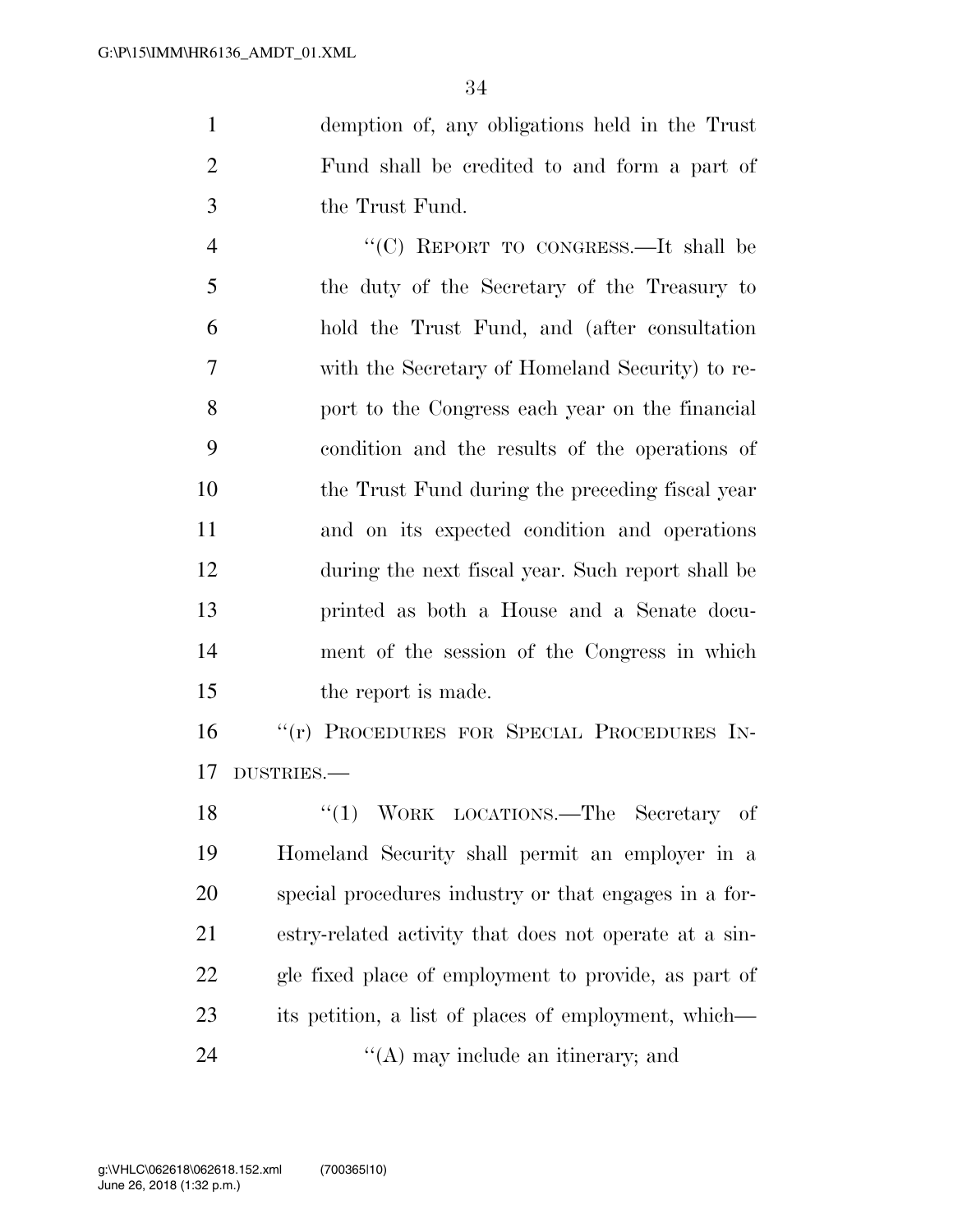1 ''(B) may be subsequently amended at any 2 time by the employer, after notice to the Sec-retary.

 ''(2) WAGES.—Notwithstanding subsection (i)(2), the Secretary of Agriculture may establish monthly, weekly, or biweekly wage rates for occupa- tions in a Special Procedures Industry for a State or other geographic area. For an employer in a Spe- cial Procedures Industry that typically pays a monthly wage, the Secretary shall require that H– 2C workers be paid not less frequently than monthly and at a rate no less than the legally required monthly cash wage in an amount as re-determined annually by the Secretary.

 ''(3) ALLERGY LIMITATION.—An employer en- gaged in the commercial beekeeping or pollination services industry may require that job applicants be free from bee-related allergies, including allergies to pollen and bee venom.

20 "(s) FLEXIBILITY WITH RESPECT TO START DATES.—Upon approval of a petition with regard to jobs that are of a temporary or seasonal nature, the employer may begin the employment of petitioned-for H–2C workers up to ten months after the first date the employer requires the labor or services of H–2C workers.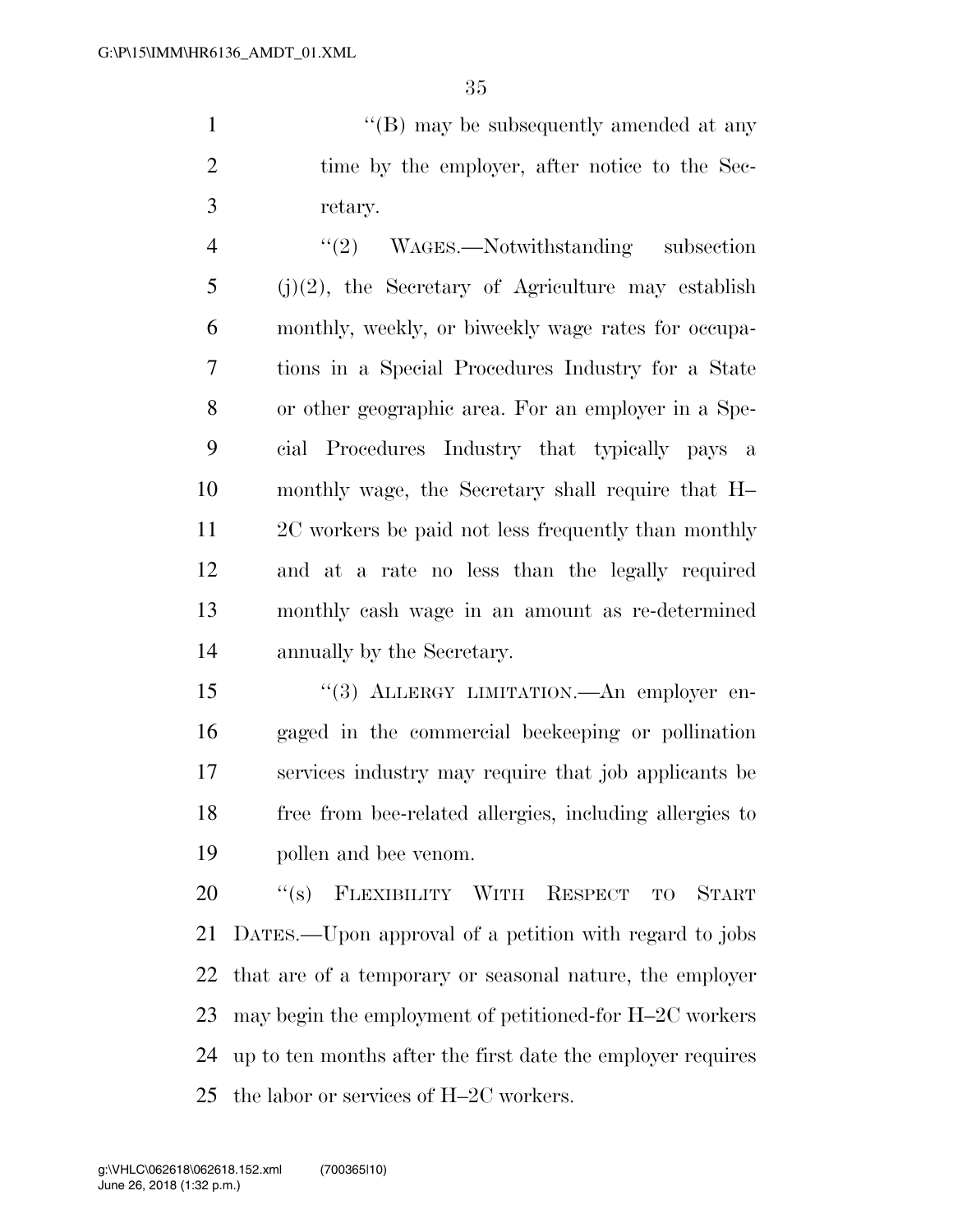''(t) ADJUSTMENT OF STATUS.—In applying section 245 to an alien who is an H–2C worker who was the bene-3 ficiary of a waiver under subsection  $(p)(1)$ —

 $\frac{4}{1}$  ''(1) such alien shall be deemed to have been in- spected and admitted into the United States; and  $(2)$  in determining the alien's admissibility as 7 an immigrant, paragraphs  $(5)(A)$ ,  $(6)(A)$ ,  $(6)(C)$ , 8 (7), (9)(B), and (9)(C)(i)(I) of section 212(a) shall not apply with respect to conduct that occurred prior to the alien first receiving status as an H–2C work-er.''.

 (b) AT-WILL EMPLOYMENT.—Chapter 2 of title II of the Immigration and Nationality Act (8 U.S.C. 1181 et seq.) is amended by inserting after section 218A (as in-serted by subsection (a) of this section) the following:

### **''SEC. 218B. AT-WILL EMPLOYMENT OF TEMPORARY H–2C**

### **WORKERS.**

18 "(a) In GENERAL.—An employer that is designated as a 'registered agricultural employer' pursuant to sub- section (c) may employ aliens as H–2C workers. However, an H–2C worker may only perform labor or services pur- suant to this section if the worker is already lawfully present in the United States as an H–2C worker, having been admitted or otherwise provided nonimmigrant status pursuant to section 218A, and has completed the period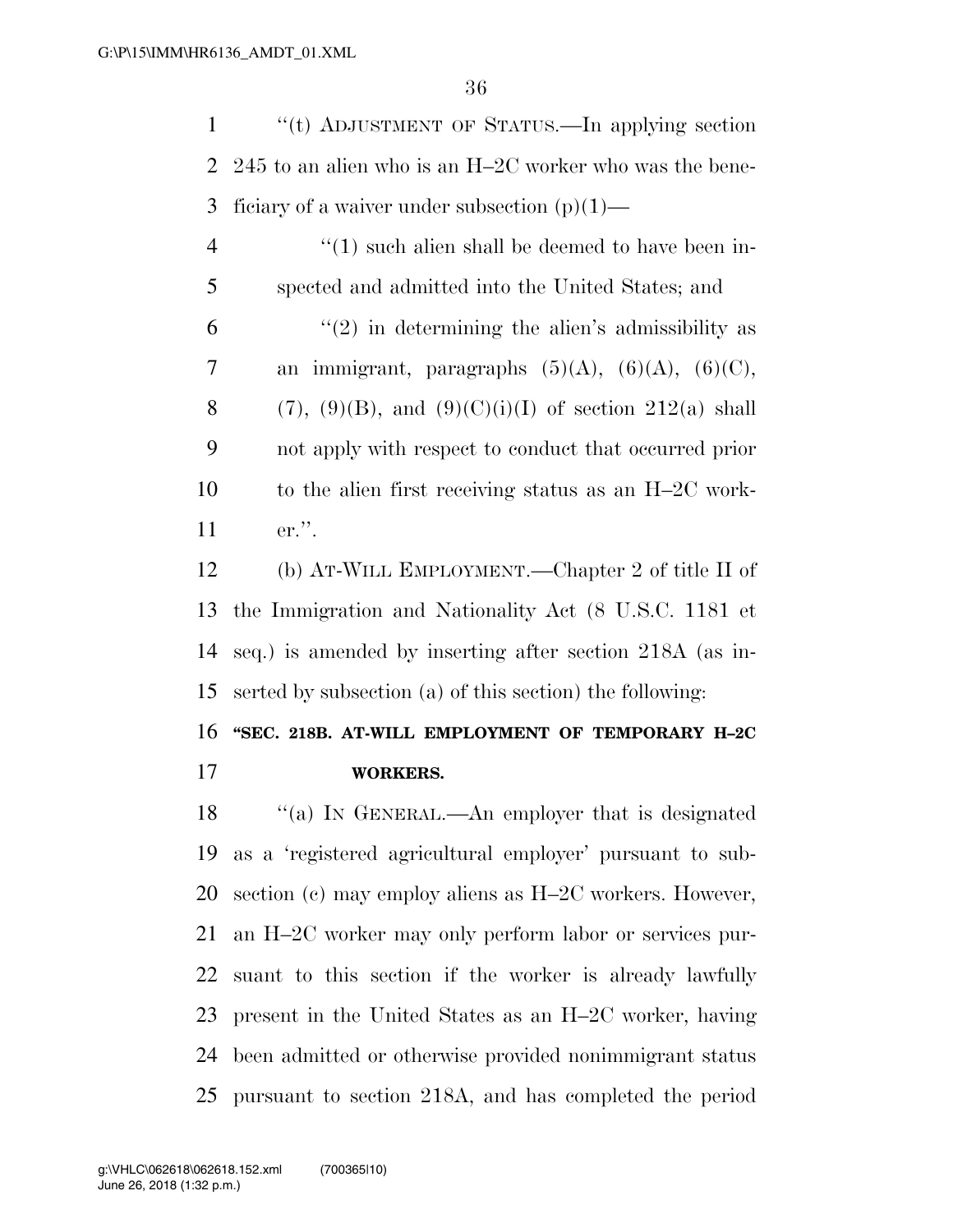of employment specified in the job offer the worker accept- ed pursuant to section 218A or the employer has termi- nated the worker's employment pursuant to section 4 218A(j)(3)(D)(i). An H-2C worker who abandons the em- ployment which was the basis for admission or status pur- suant to section 218A may not perform labor or services pursuant to this section until the worker has returned to their home country, been readmitted as an H–2C worker pursuant to section 218A and has completed the period of employment specified in the job offer the worker accept- ed pursuant to section 218A or the employer has termi- nated the worker's employment pursuant to section  $218A(j)(3)(D)(i)$ .

 ''(b) PERIOD OF STAY.—H–2C workers performing at-will labor or services for a registered agricultural em- ployer are subject to the period of admission, limitation of stay in status, and requirement to remain outside the United States contained in subsections (m) and (n) of sec-19 tion 218A, except that subsection  $(m)(3)(A)$  does not apply.

21 "(c) REGISTERED AGRICULTURAL EMPLOYERS.— The Secretary of Agriculture shall establish a process to accept and adjudicate applications by employers to be des- ignated as registered agricultural employers. The Sec-retary shall require, as a condition of approving the appli-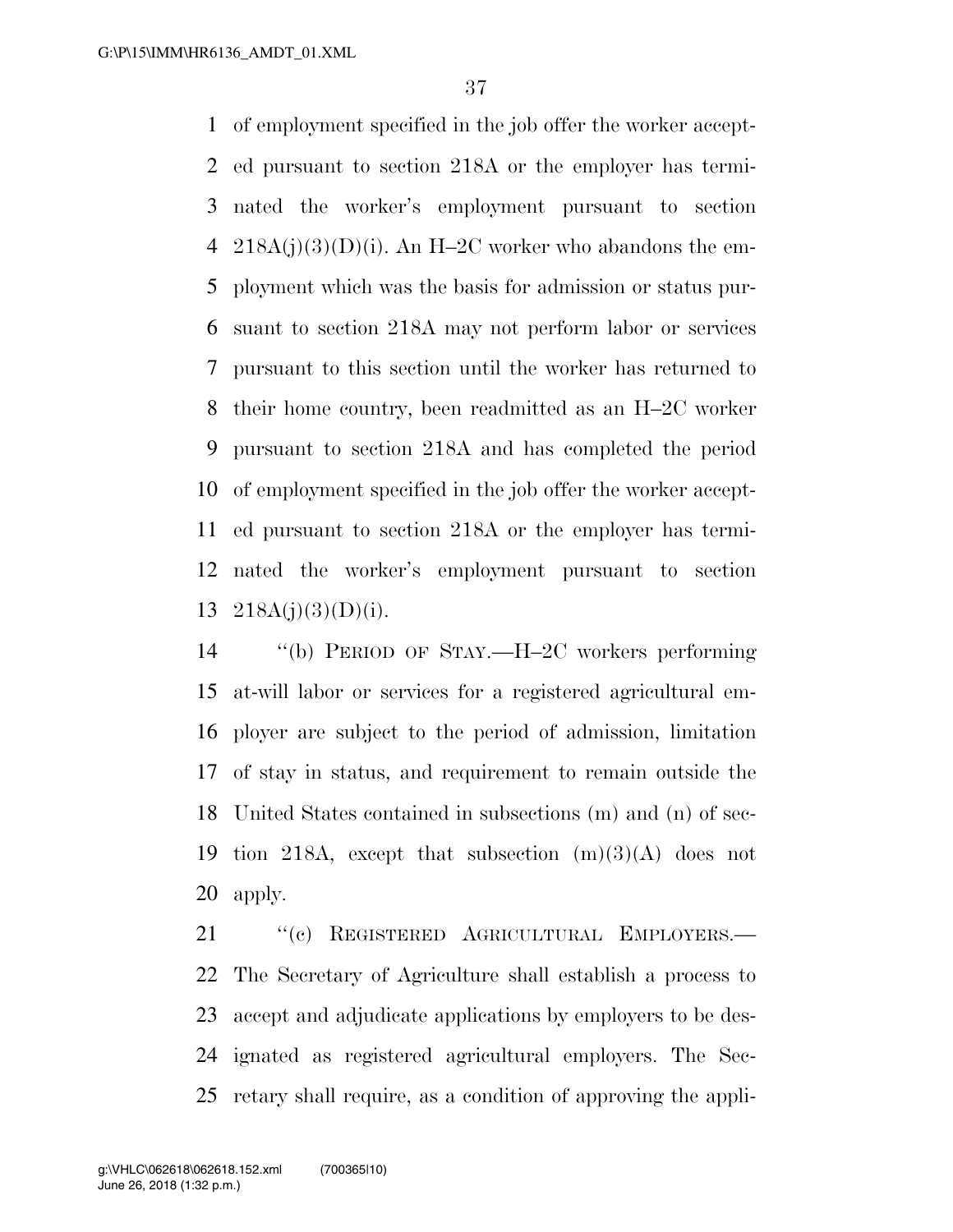cation, the payment of a fee to recover the reasonable cost of processing the application. The Secretary shall des- ignate an employer as a registered agricultural employer if the Secretary determines that the employer—

5 "(1) employs (or plans to employ) individuals who perform agricultural labor or services;

 $7 \t$  ''(2) has not been subject to debarment from receiving temporary agricultural labor certifications 9 pursuant to section  $101(a)(15)(H)(ii)(a)$  within the last three years;

 ''(3) has not been subject to disqualification from the employment of H–2C workers within the last five years;

 $\frac{1}{4}$  agrees to, if employing H–2C workers pur- suant to this section, fulfill the attestations con- tained in section 218A(b) as if it had submitted a petition making those attestations (excluding sub-18 section (j)(3) of such section) and not to employ  $H-$  2C workers who have reached their maximum con- tinuous period of authorized status under section 21 218A(m) (subject to the exceptions contained in sec- tion  $218A(m)(3)$  or if the workers have complied 23 with the terms of section  $218A(m)(2)$ ; and

 ''(5) agrees to notify the Secretary of Agri-culture and the Secretary of Homeland Security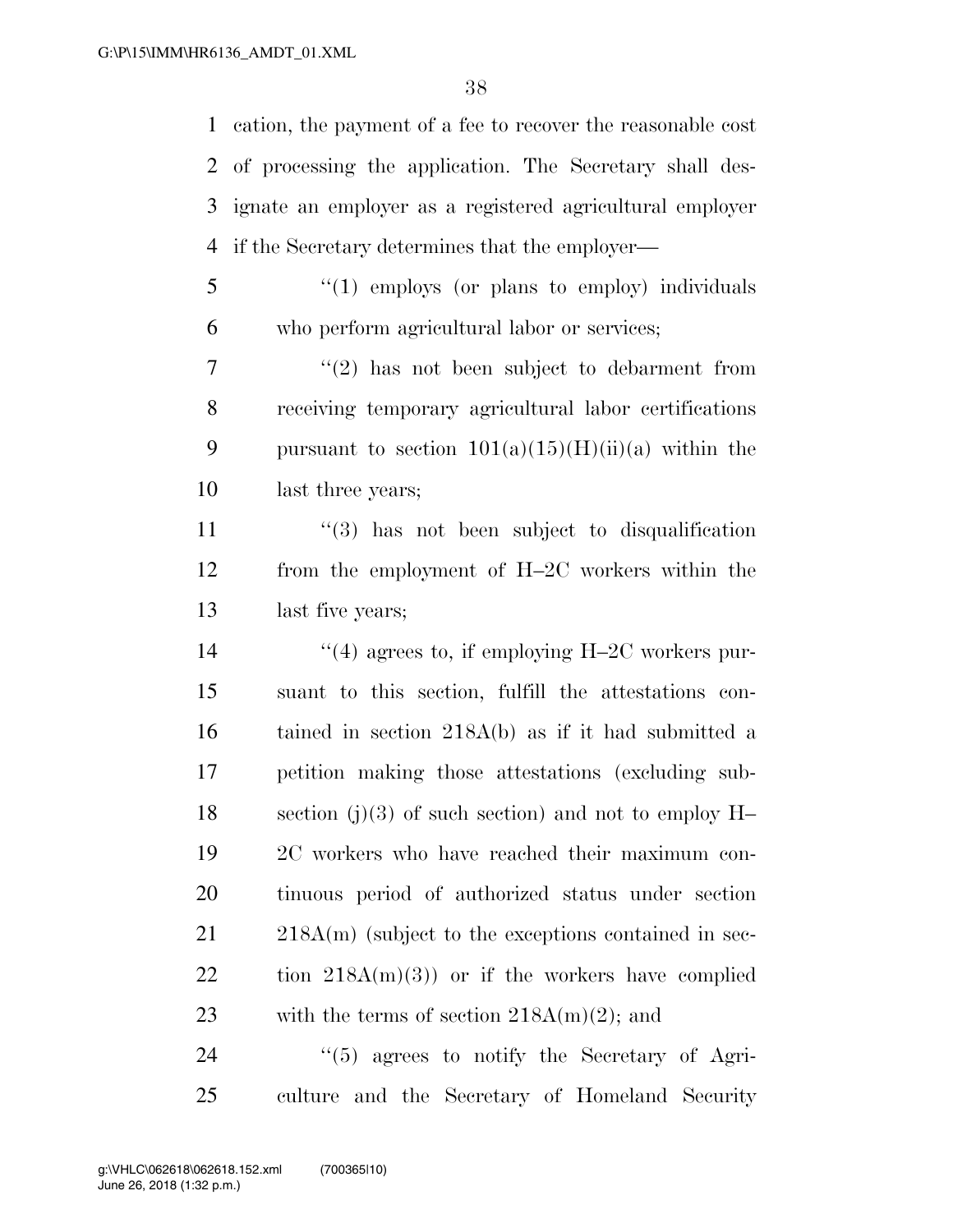each time it employs H–2C workers pursuant to this section within 72 hours of the commencement of em- ployment and within 72 hours of the cessation of employment.

 ''(d) LENGTH OF DESIGNATION.—An employer's des- ignation as a registered agricultural employer shall be valid for 3 years, and the Secretary may extend such des- ignation for additional 3-year terms upon the reapplication of the employer. The Secretary shall revoke a designation before the expiration of its 3-year term if the employer is subject to disqualification from the employment of H– 2C workers subsequent to being designated as a registered agricultural employer.

 ''(e) ENFORCEMENT.—The Secretary of Agriculture shall be responsible for conducting investigations and au- dits, including random audits, of employers to ensure com- pliance with the requirements of this section. All monetary fines levied against employers shall be paid to the Depart- ment of Agriculture and used to enhance the Department of Agriculture's investigatory and audit abilities to ensure compliance by employers with their obligations under this section and section 218A. The Secretary of Agriculture's enforcement powers and an employer's liability described in subsections (h) through (i) of section 218A are applica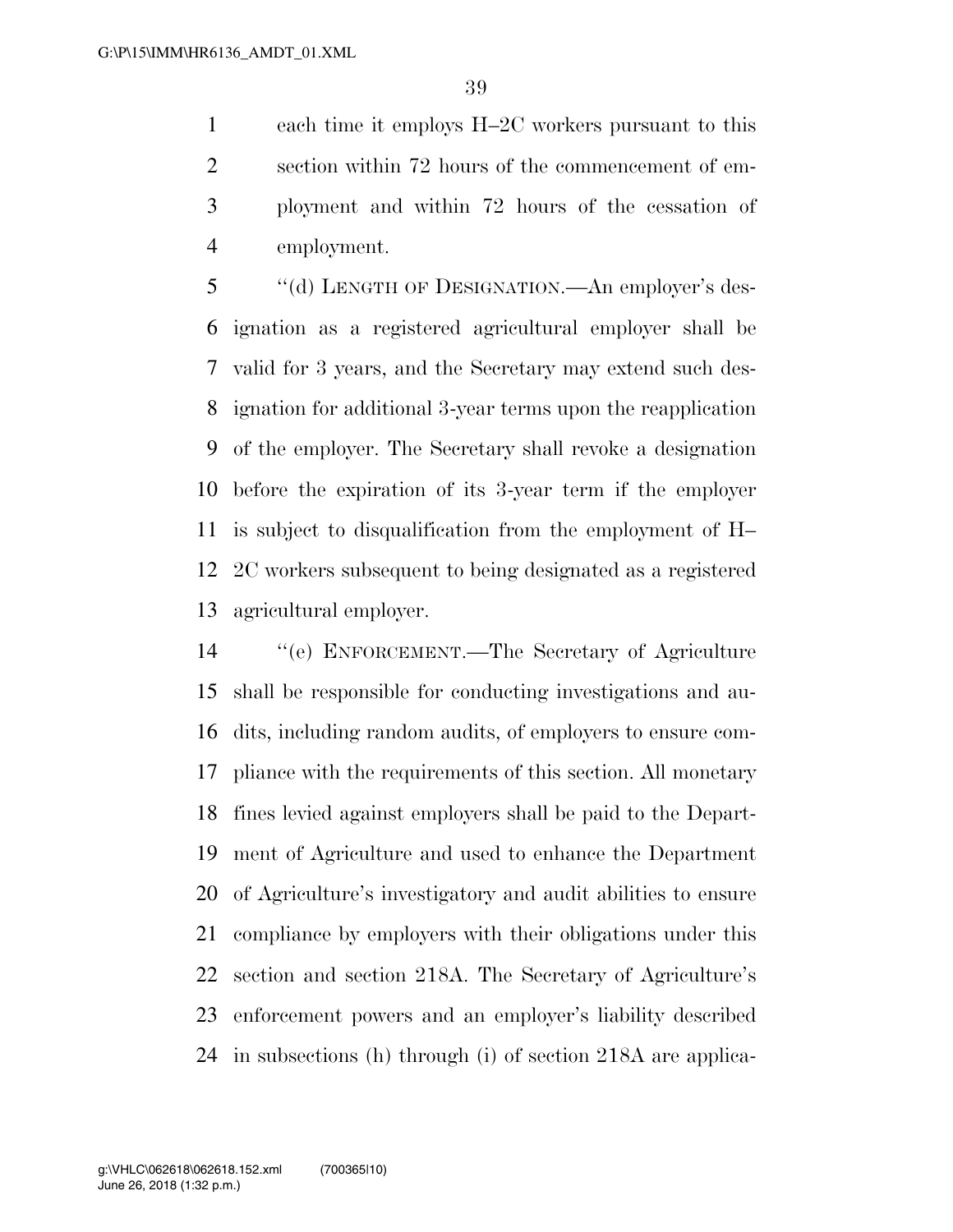1 ble to employers employing H–2C workers pursuant to 2 this section.''.

3 (c) PROHIBITION ON FAMILY MEMBERS.—Section 4 101(a)(15)(H) of the Immigration and Nationality Act  $(8)$ 5 U.S.C.  $1101(a)(15)(H)$  is amended by striking "him;" at 6 the end and inserting ''him, except that no spouse or child 7 may be admitted under clause  $(ii)(c)$ ;".

8 (d) NUMERICAL CAP.—Section  $214(g)(1)$  of the Im-9 migration and Nationality Act  $(8 \text{ U.S.C. } 1184(g)(1))$  is 10 amended—

11 (1) in subparagraph  $(A)$ , by striking "or" at 12 the end;

13 (2) in subparagraph (B), by striking the period 14 at the end and inserting ''; or''; and

15 (3) by adding at the end the following:

16  $\text{``(C)}$  under section  $101(a)(15)(H)(ii)(c)$ —

 $\frac{17}{10}$  may not exceed 40,000 for aliens issued visas or otherwise provided non- immigrant status under such section for the purpose of performing agricultural labor or services consisting or meat or poultry proc-22 essing;

23  $\frac{1}{1}$   $\frac{1}{1}$  except as otherwise provided under 24 this subparagraph, may not exceed 410,000 for 25 aliens issued visas or otherwise provided non-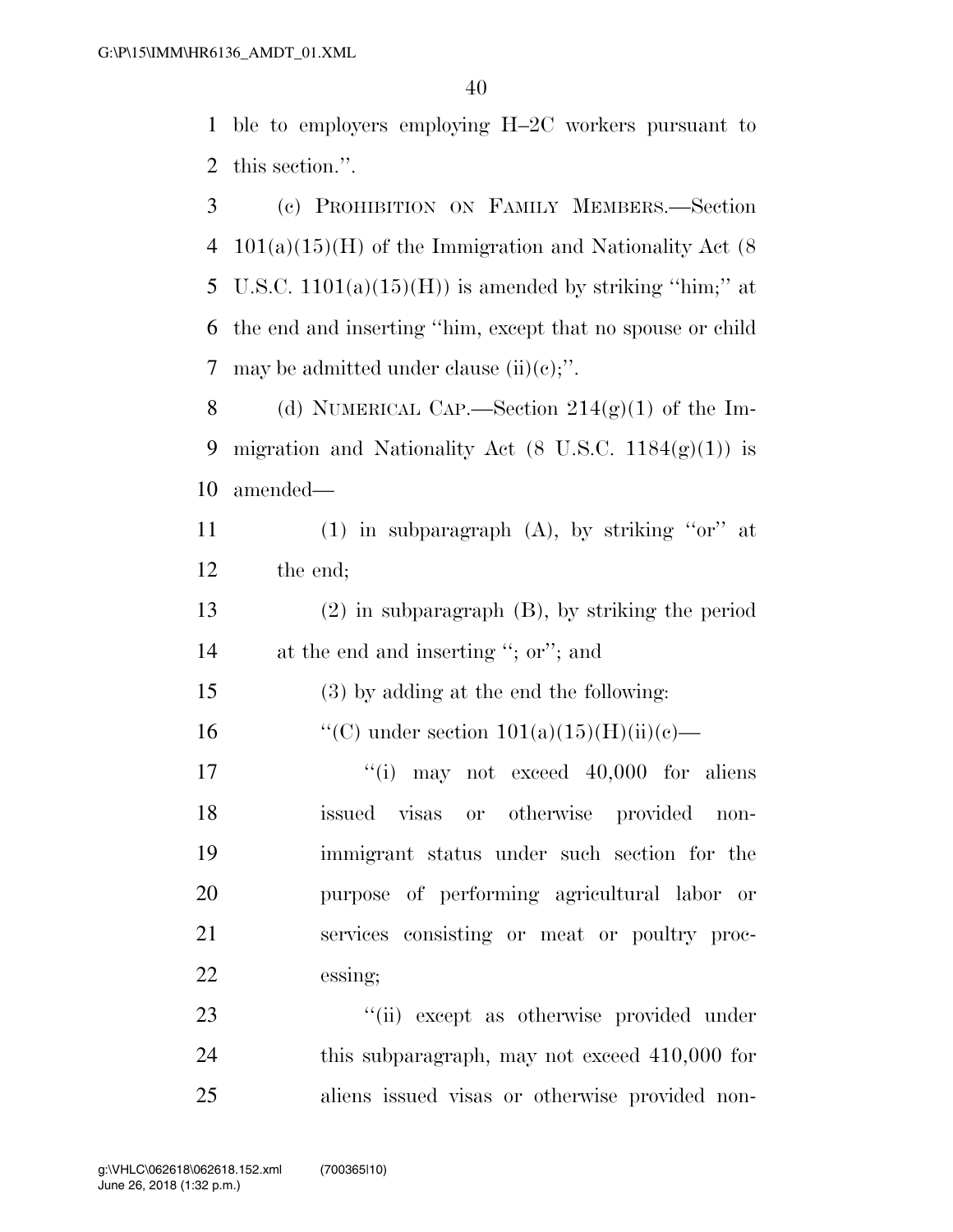immigrant status under such section for the purpose of performing agricultural labor or services other than agricultural labor or services consisting of meat or poultry processing;

5 ''(iii) if the base allocation under clause (ii) is exhausted during any fiscal year the base al- location for that and subsequent fiscal years shall be increased by the lesser of 10 percent or a percentage representing the number of peti- tioned-for aliens (as a percentage of the base al- location) who would be eligible to be issued visas or otherwise provided nonimmigrant sta- tus described in that clause during that fiscal year but for the base allocation being ex- hausted, and if the increased base allocation is itself exhausted during a subsequent fiscal year, the base allocation for that and subsequent fis- cal years shall be further increased by the lesser of 10 percent or a percentage representing the number of petitioned-for aliens (as a percentage of the increased base allocation) who would be eligible to be issued visas or otherwise provided nonimmigrant status described in that clause during that fiscal year but for the increased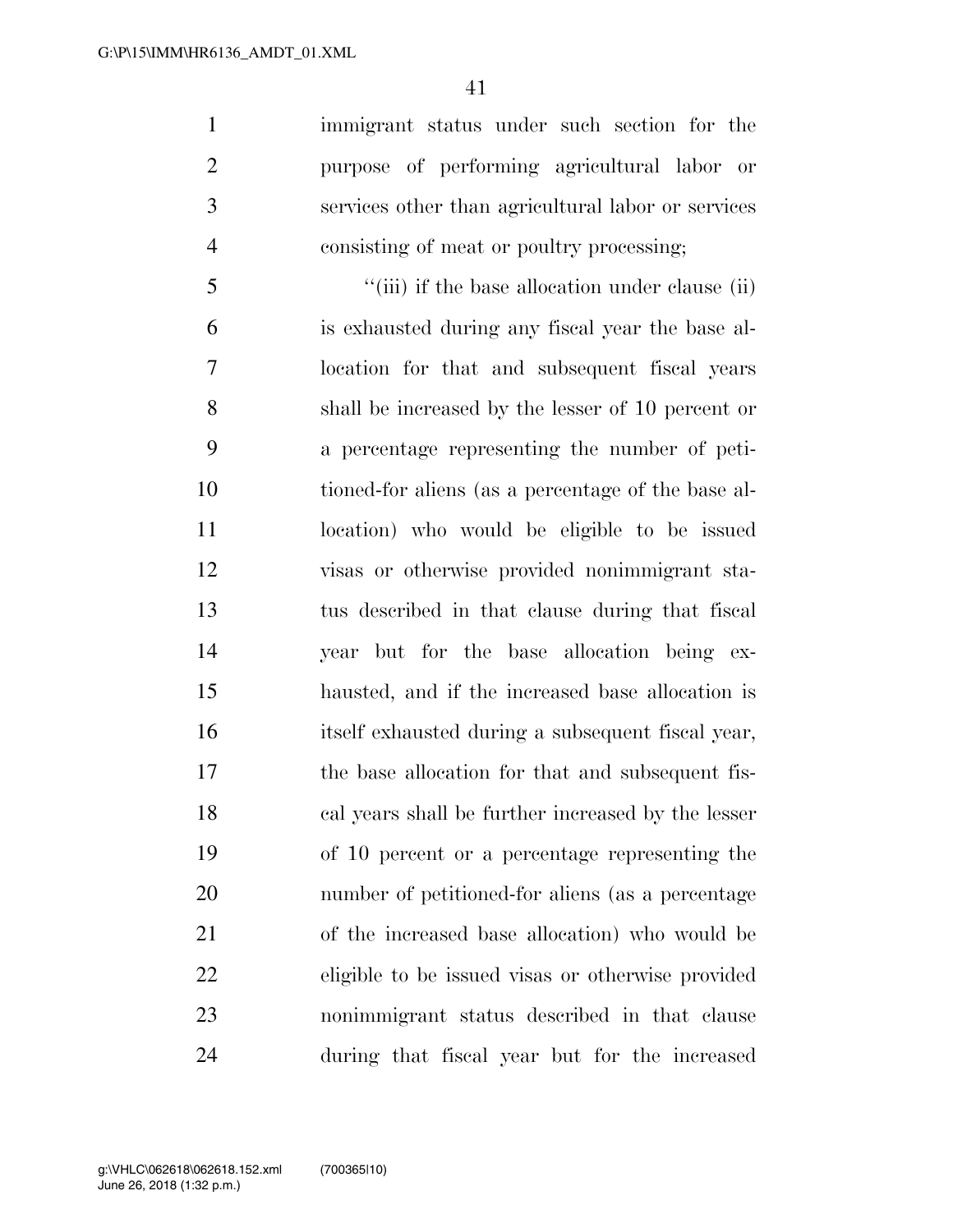base allocation being exhausted (subject to clause (iv));

 $\frac{f'(iv)}{i}$  if the base allocation under clause (ii) is not exhausted during any fiscal year, the base allocation under such clause for subse- quent fiscal years shall be decreased by the greater of 5 percent or a percentage rep- resenting the unutilized portion of the base allo- cation (as a percentage of the base allocation) during that fiscal year, and if in a subsequent fiscal year the decreased base allocation is itself not exhausted, the base allocation for fiscal years subsequent to that fiscal year shall be further decreased by the greater of 5 percent or a percentage representing the unutilized portion of the decreased base allocation (as a percent- age of the decreased base allocation) during that fiscal year (subject to clause (iii) and ex- cept that the base allocation shall not fall below 410,000);

21  $''(v)$  for purposes of clause (ii), the numer-22 ical limitations shall not apply to any alien— 23  $\frac{4}{(1) \text{ who}}$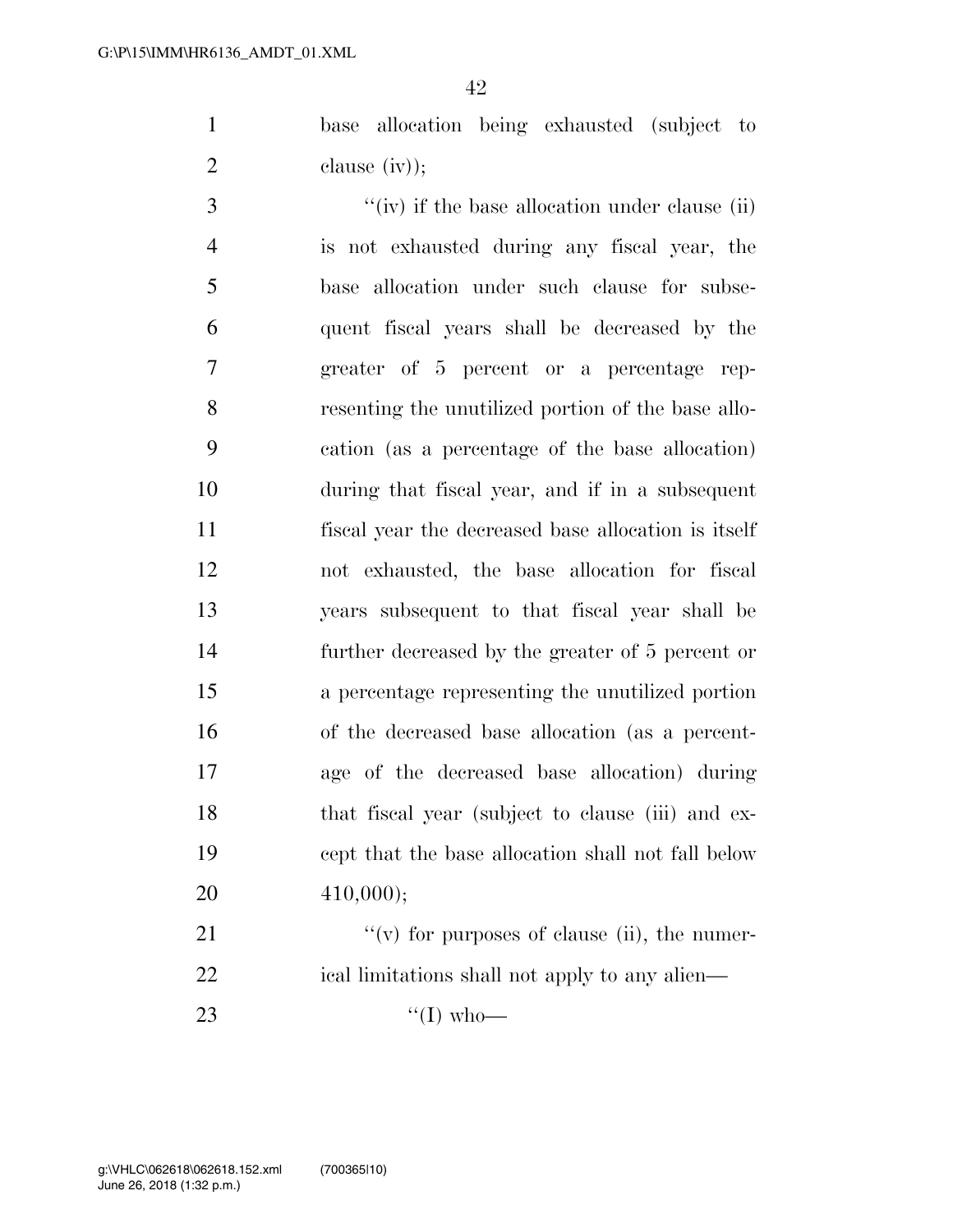|                | Ŧэ                                            |
|----------------|-----------------------------------------------|
| $\mathbf{1}$   | "(aa) was physically present in               |
| $\overline{2}$ | the United States on June 26, 2018;           |
| 3              | and                                           |
| $\overline{4}$ | "(bb) performed agricultural                  |
| 5              | labor or services in the United States        |
| 6              | for at least 5.75 hours during each of        |
| $\overline{7}$ | at least 180 days during the 2-year           |
| 8              | period ending on June 26, 2018; or            |
| 9              | "(II) who has previously been issued a        |
| 10             | visa or otherwise provided nonimmigrant       |
| 11             | status pursuant to subclause (a) or (b) of    |
| 12             | section $101(a)(15)(H)(ii)$ , but only to the |
| 13             | extent that the alien is being petitioned for |
| 14             | employer pursuant to section<br>by<br>an      |
| 15             | 218A(b) who previously employed the alien     |
| 16             | pursuant to subclause (a) or (b) of section   |
| 17             | $101(a)(15)(H)(ii)$ beginning no later than   |
|                |                                               |

June 26, 2018; and

 $"(\text{vi})$  in the case that the Secretary of Ag- riculture determines, in accordance with sub- section (s), that there is a severe shortage of available agricultural workers for a fiscal year, the total number of aliens described in clause (ii) who may be issued visas or otherwise pro-vided nonimmigrant status under this para-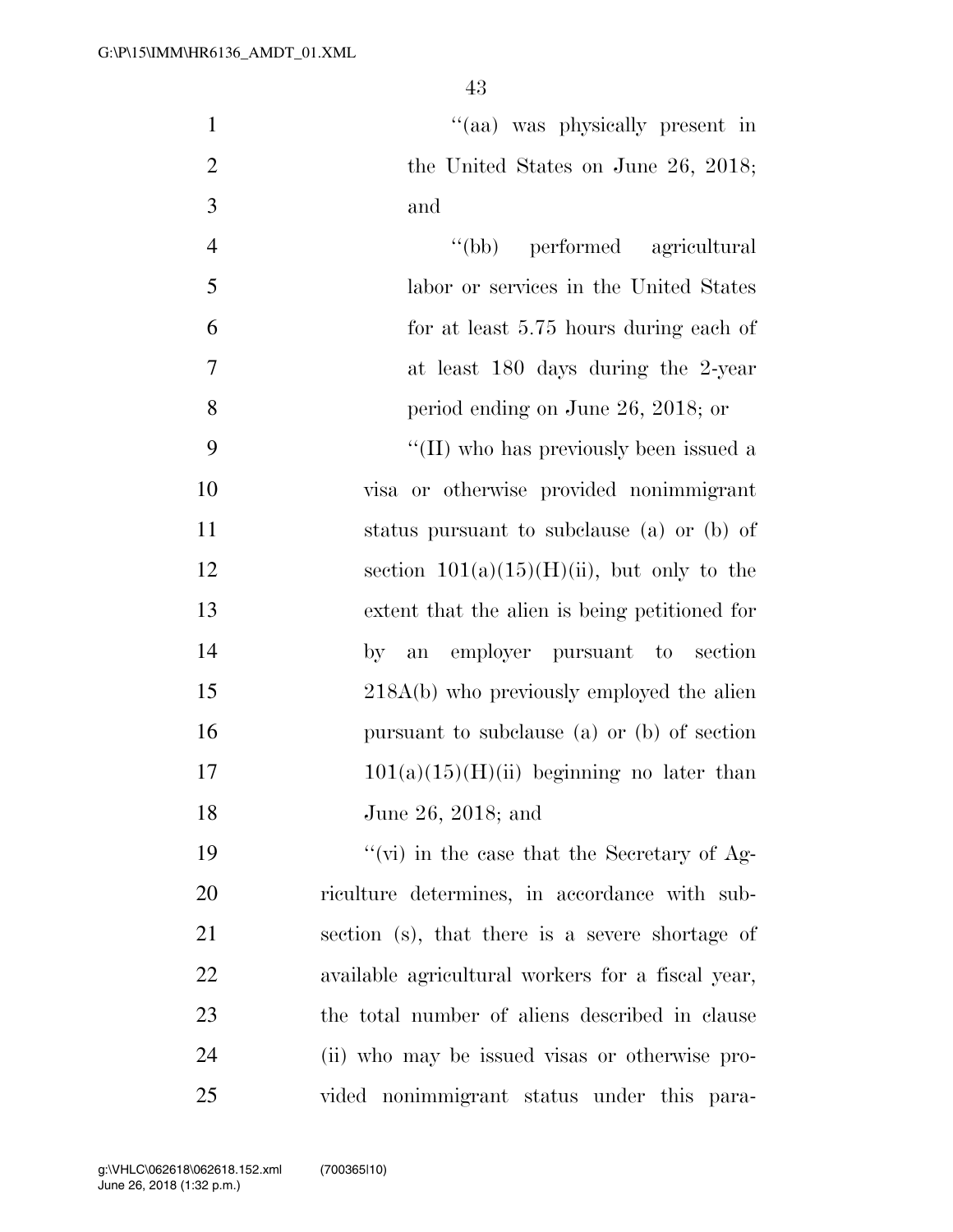| $\mathbf{1}$   | graph during that year shall be increased, in             |
|----------------|-----------------------------------------------------------|
| $\overline{2}$ | addition to any increase under clause (iii), by-          |
| 3              | $\lq\lq$ (I) for the first 2 fiscal years after           |
| $\overline{4}$ | the effective date of this paragraph, a                   |
| 5              | number determined appropriate by the                      |
| 6              | Secretary; and                                            |
| 7              | $\lq\lq$ (II) for any subsequent fiscal year,             |
| 8              | by the lesser of 10 percent or a percentage               |
| 9              | representing the number of petitioned-for                 |
| 10             | aliens (as a percentage of the base alloca-               |
| 11             | tion) who would be eligible to be issued                  |
| 12             | visas or otherwise provided nonimmigrant                  |
| 13             | status described in that clause during that               |
| 14             | fiscal year but for the base allocation or in-            |
| 15             | creased base allocation, as appropriate,                  |
| 16             | being exhausted.".                                        |
| 17             | (e) SECRETARY OF AGRICULTURE REVIEW OF AGRI-              |
| 18             | CULTURAL WORK NEEDS.—Section 214 of the Immigra-          |
| 19             | tion and Nationality Act (8 U.S.C. 1184) is amended by    |
| 20             | adding at the end the following:                          |
| 21             | "(s) SECRETARY OF AGRICULTURE REVIEW OF AG-               |
| 22             | RICULTURAL WORK NEEDS.—The Secretary of Agri-             |
| 23             | culture shall conduct a review, on a continual basis, of— |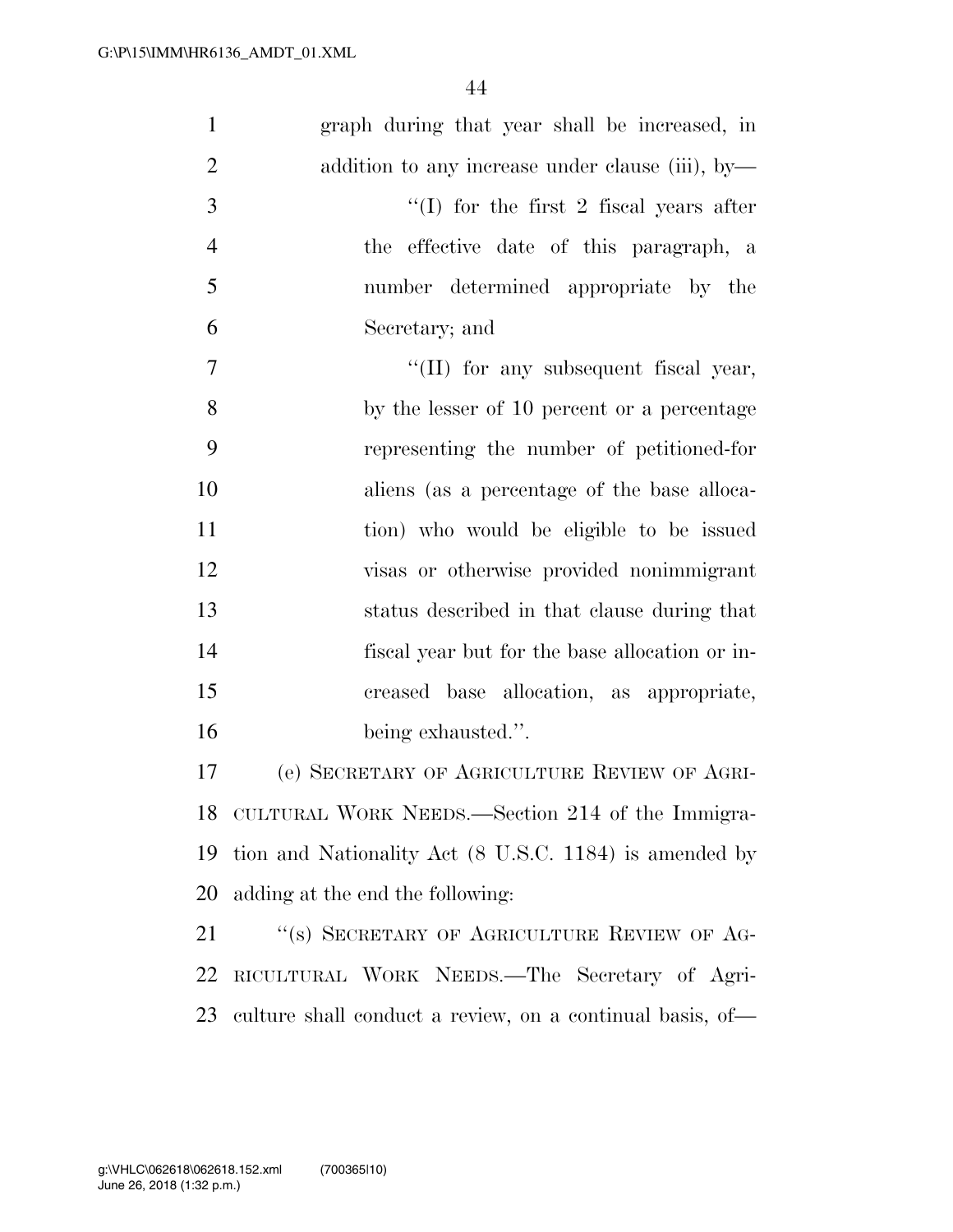1 ''(1) whether there are indicators of a shortage or surplus of workers performing agricultural labor or services;

 ''(2) the growth or contraction in the United States agricultural industry and whether such growth or contraction has increased or decreased the demand for workers to perform agricultural labor or services;

9  $\frac{4}{3}$  the level of unemployment and under- employment of United States workers (as defined in 11 section  $218A(a)(7)$  in agricultural labor or services; 12 ''(4) the number of H-2C workers (as defined 13 in section  $218A(a)(5)$  who in the preceding fiscal year had to depart from the United States or be 15 subject to removal under section  $237(a)(1)(C)(i)$  be- cause they could not find additional at-will employ- ment within 30 days pursuant to section 218B; and 18 ''(5) the estimated number of nonimmigrant ag- ricultural workers issued a visa or otherwise pro- vided nonimmigrant status pursuant to section  $21 \qquad 101(a)(15)(H)(ii)(a)$  or (c) during preceding fiscal years who remain in the United States out of com-pliance with the terms of their status.''.

 (f) INTENT.—Section 214(b) of the Immigration and Nationality Act (8 U.S.C. 1184(b)) is amended by striking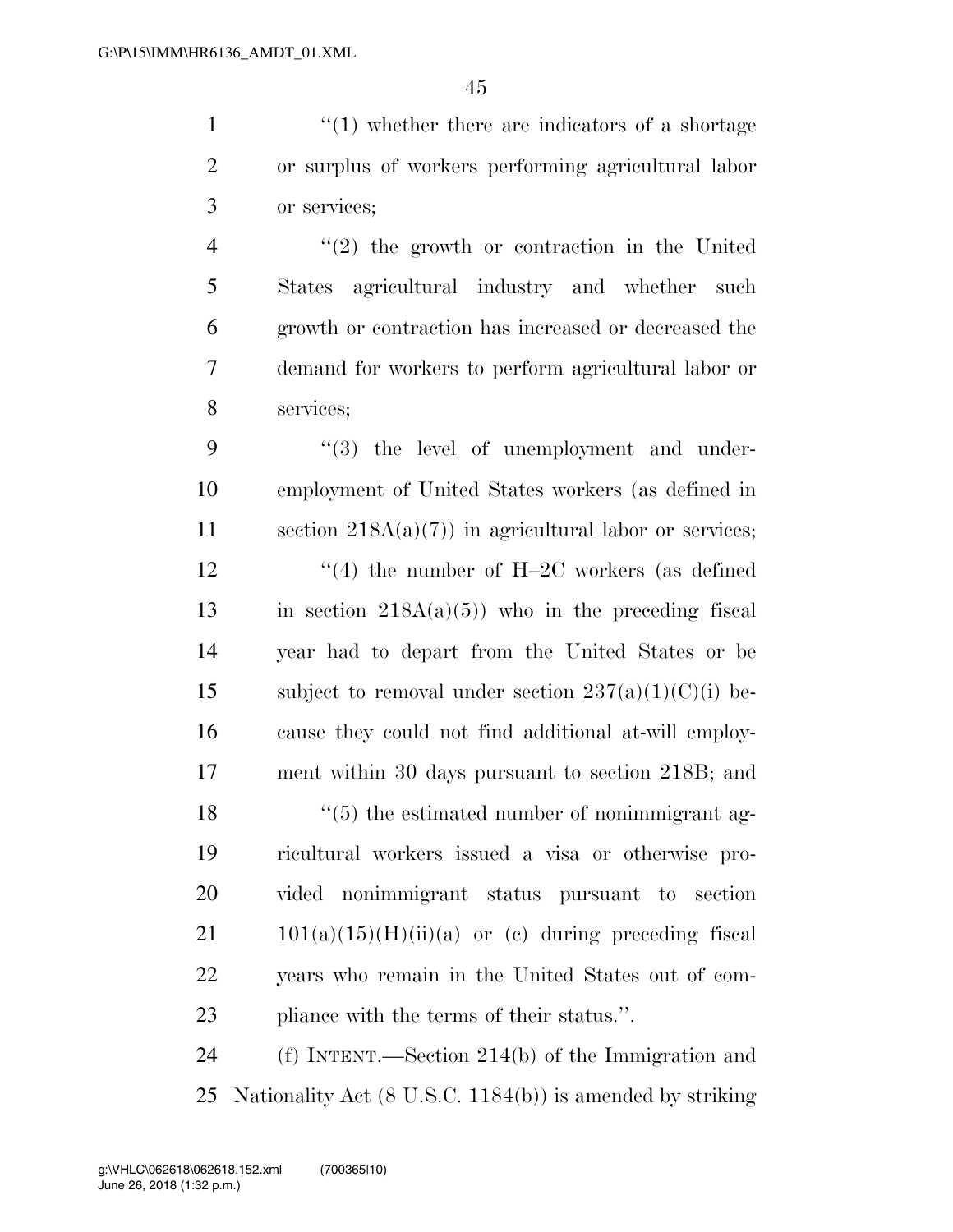1 "section  $101(a)(15)(H)(i)$  except subclause (b1) of such section'' and inserting ''clause (i), except subclause (b1), 3 or (ii)(e) of section  $101(a)(15)(H)$ ".

 (g) CLERICAL AMENDMENT.—The table of contents for the Immigration and Nationality Act (8 U.S.C. 1101 et seq.) is amended by inserting after the item relating to section 218 the following:

''Sec. 218B. At-will employment of temporary H–2C workers.''.

#### **SEC. 6104. MEDIATION.**

 Nonimmigrants having status under section  $10 \quad 101(a)(15)(H)(ii)(c)$  of the Immigration and Nationality 11 Act (8 U.S.C. 1101(a)(15)(H)(ii)(c)) may not bring civil actions for damages against their employers, nor may any other attorneys or individuals bring civil actions for dam- ages on behalf of such nonimmigrants against the non- immigrants' employers, unless at least 90 days prior to bringing an action a request has been made to the Federal Mediation and Conciliation Service to assist the parties in reaching a satisfactory resolution of all issues involving all parties to the dispute and mediation has been at-tempted.

## **SEC. 6105. MIGRANT AND SEASONAL AGRICULTURAL WORKER PROTECTION.**

 Section 3(8)(B)(ii) of the Migrant and Seasonal Agri- cultural Worker Protection Act (29 U.S.C.  $25 \text{ } 1802(8)(B)(ii)$  is amended by striking "under sections" g:\VHLC\062618\062618.152.xml (700365|10)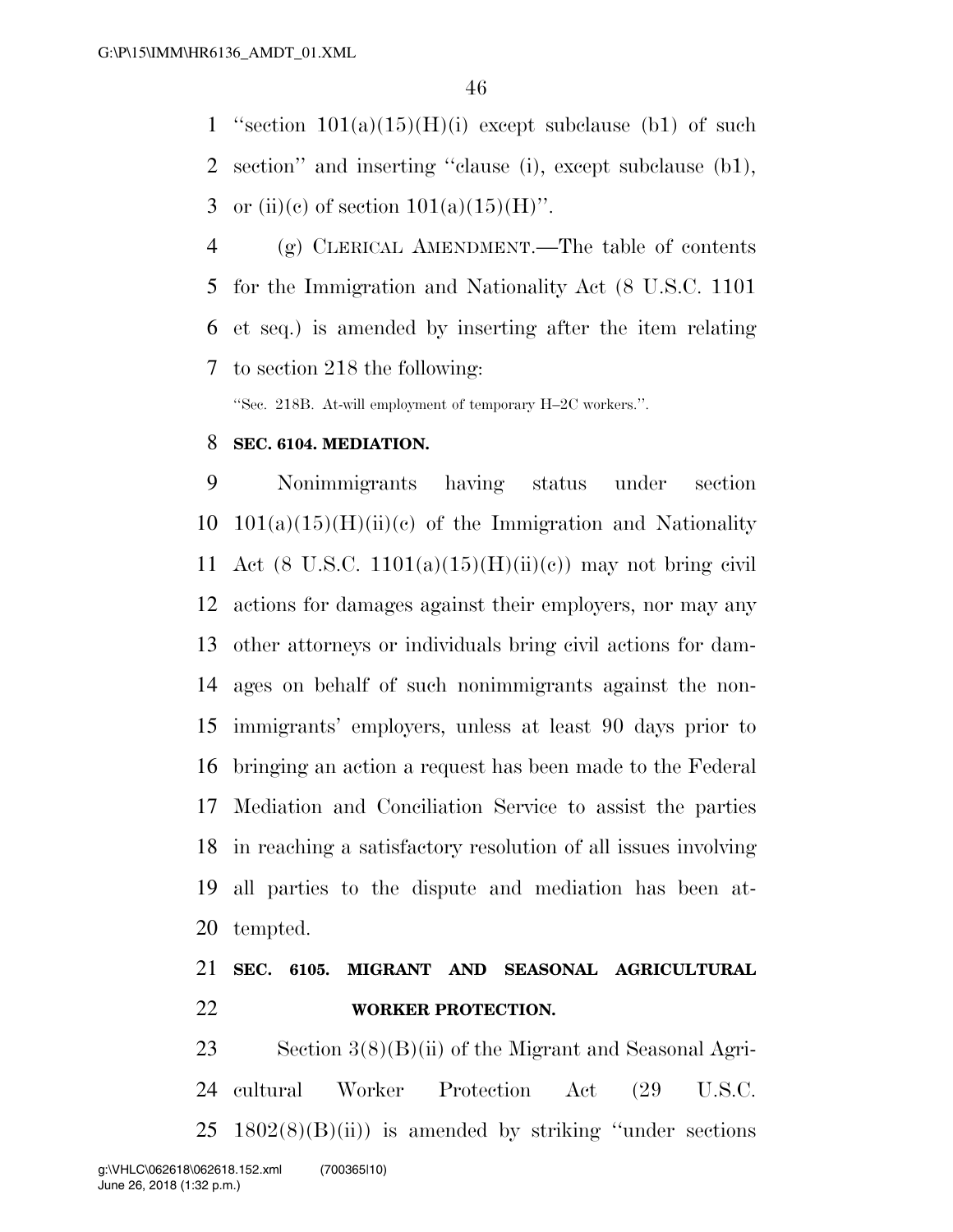1 101(a)(15)(H)(ii)(a) and 214(c) of the Immigration and Nationality Act.'' and inserting ''under subclauses (a) and 3 (c) of section  $101(a)(15)(H)(ii)$ , and section  $214(c)$ , of the Immigration and Nationality Act.''.

### **SEC. 6106. BINDING ARBITRATION.**

 (a) APPLICABILITY.—H–2C workers may, as a condi- tion of employment with an employer, be subject to man- datory binding arbitration and mediation of any grievance relating to the employment relationship. An employer shall provide any such workers with notice of such condition of employment at the time it makes job offers.

 (b) ALLOCATION OF COSTS.—Any cost associated with such arbitration and mediation process shall be equally divided between the employer and the H–2C work- ers, except that each party shall be responsible for the cost of its own counsel, if any.

(c) DEFINITIONS.—As used in this section:

18 (1) The term "condition of employment" means a term, condition, obligation, or requirement that is part of the job offer, such as the term of employ- ment, job responsibilities, employee conduct stand- ards, and the grievance resolution process, and to which applicants or prospective H–2C workers must consent or accept in order to be hired for the posi-tion.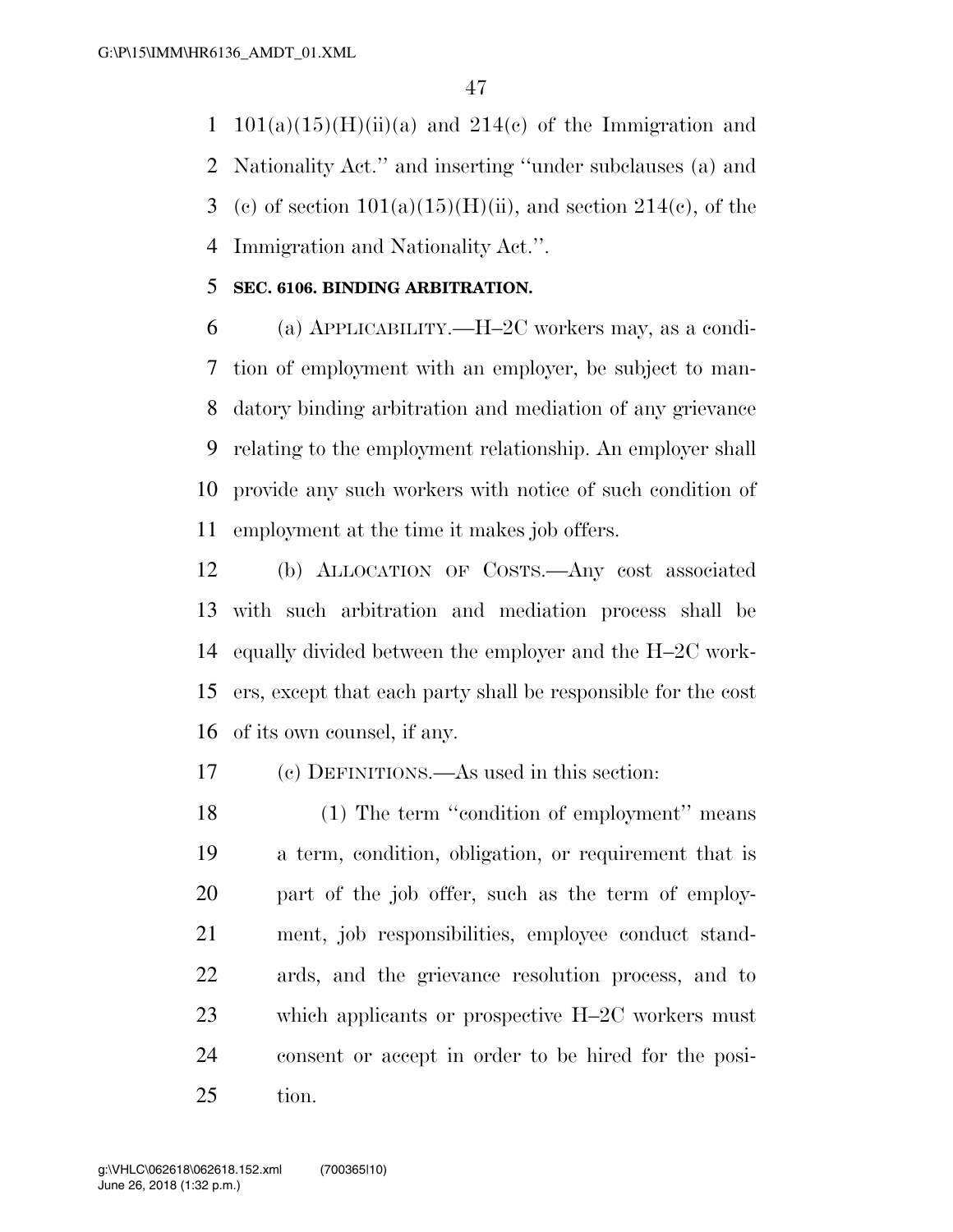(2) The term ''H–2C worker'' means a non-2 immigrant described in section  $218A(a)(5)$  of the Immigration and Nationality Act, as added by this title.

# **SEC. 6107. COVERAGE THROUGH HEALTH EXCHANGES; RE-QUIRED HEALTH INSURANCE COVERAGE.**

 (a) COVERAGE THROUGH HEALTH EXCHANGES.—In applying section 1312(f)(3) of the Patient Protection and Affordable Care Act (42 U.S.C. 18032(f)(3)), an H–2C worker (as defined in section 218A(a)(5) of the Immigra- tion and Nationality Act, as added by this title) shall not be treated as an individual who is, or is reasonably ex- pected to be, a citizen or national of the United States or an alien lawfully present in the United States.

 (b) REQUIREMENT REGARDING HEALTH INSURANCE COVERAGE.—

 (1) IN GENERAL.—Notwithstanding the Fair Labor Standards Act of 1938 (29 U.S.C. 201 et seq.) and State and local wage laws, not later than 21 days after being issued a visa or otherwise pro- vided nonimmigrant status under section  $22 \t101(a)(15)(H)(ii)(c)$  of the Immigration and Nation-23 ality Act (8 U.S.C.  $1101(a)(15)(H)(ii)(c)$ ), an alien shall, in the case that qualifying health coverage is offered in the State of employment or State of resi-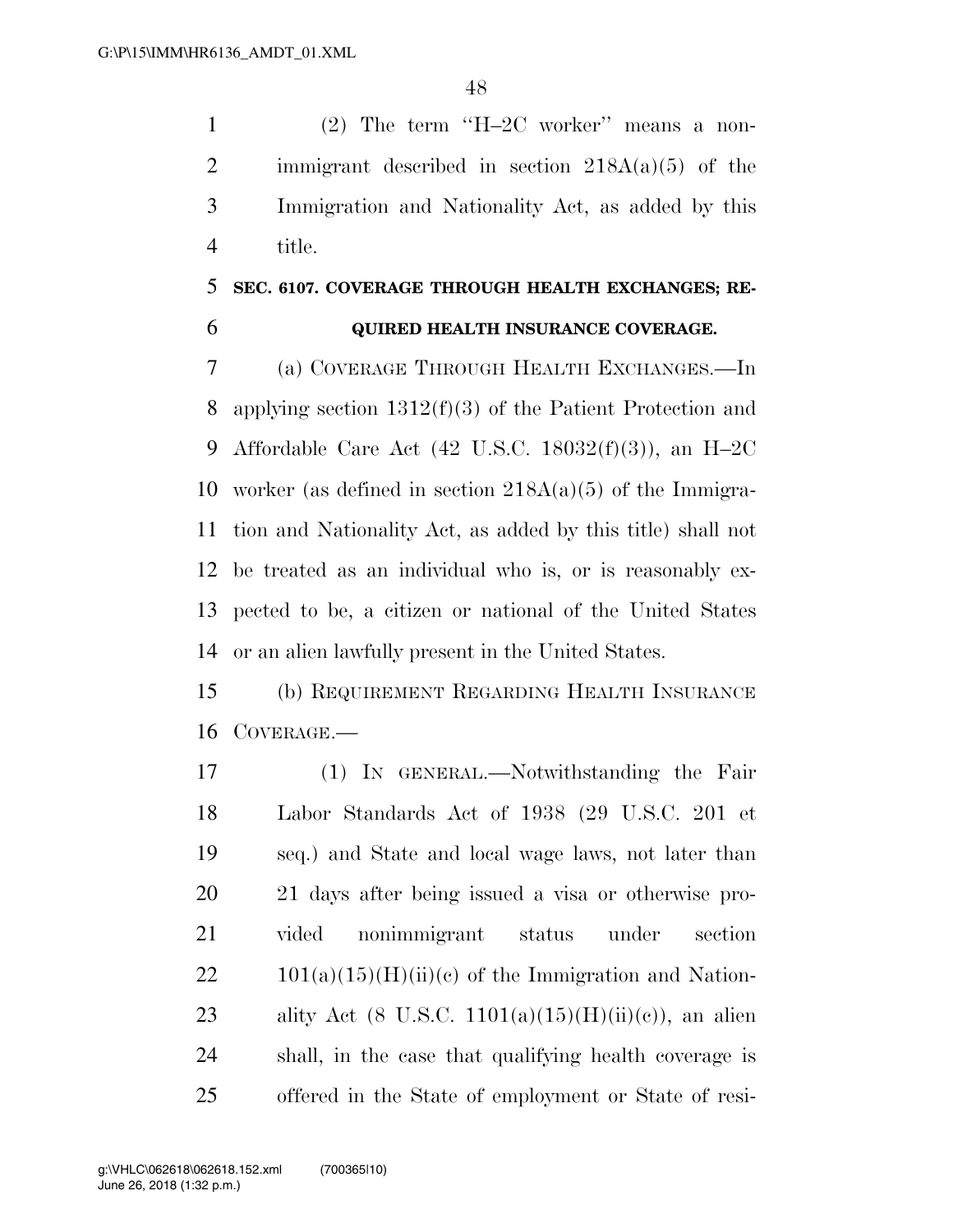dence of such alien and the alien is eligible for such coverage, for the period of employment specified in section 218A(b)(1) of the Immigration and Nation- ality Act, be enrolled under qualifying health cov- erage. (2) QUALIFYING HEALTH COVERAGE.—For pur- poses of paragraph (1), the term ''qualifying health coverage means'', with respect to an alien described in such paragraph, the higher of the following levels of coverage applicable to such alien: (A) At a minimum, catastrophic health in- surance coverage that provides coverage of such individual with respect to at least the State of employment and State of residence of the alien. (B) In the case of an alien whose State of residence or State of employment requires such an alien to maintain coverage under health in- surance, such health insurance. **SEC. 6108. ESTABLISHMENT OF AN AGRICULTURAL WORK- ER EMPLOYMENT POOL.**  The Secretary of Agriculture may establish an agri- cultural worker employment pool and an electronic Inter- net-based portal to assist H–2C workers (as such term is defined in section 218A of the Immigration and Nation-ality Act), prospective H–2C workers, and employers to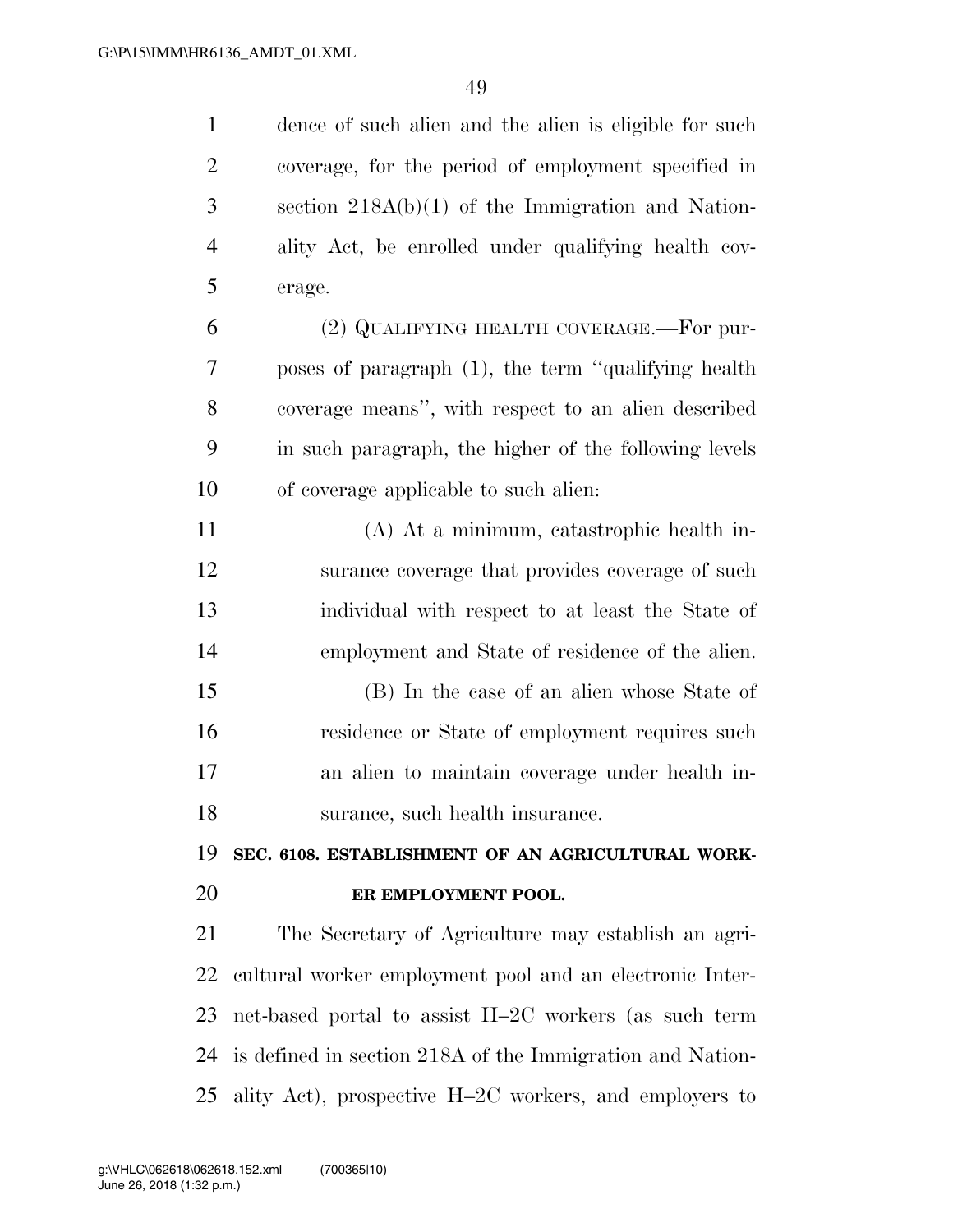identify job opportunities in the H–2C program and will- ing, able, and available workers for the program, respec- tively, and may charge a fee for the use of such portal. **SEC. 6109. PREVAILING WAGE.** 

5 Section 212(p) of the Immigration and Nationality 6 Act (8 U.S.C. 1182(p)) is amended—

7 (1) in paragraph (1), by inserting after ''sub-8 sections (a)(5)(A), (n)(1)(A)(i)(II), and 9 (t)(1)(A)(i)(II)" the following: "of this section and 10 section  $218A(j)(2)(B(iii))$ ; and

11 (2) in paragraph (3), by inserting after ''sub-12 sections (a)(5)(A),  $(n)(1)(A)(i)(II)$ , and 13  $(t)(1)(A)(i)(II)$ " the following: "of this section and 14 section  $218A(j)(2)(B)(ii)$ ".

## 15 **SEC. 6110. PORTABILITY OF H–2C STATUS.**

16 Section  $214(n)(1)$  of the Immigration and Nationality 17 Act (8 U.S.C. 1184 $(n)(1)$ ) is amended by inserting after 18 "section  $101(a)(15)(H)(i)(b)$ " the following: "or 19 101(a)(15)(H)(ii)(c)".

#### 20 **SEC. 6111. EFFECTIVE DATES; SUNSET; REGULATIONS.**

21 (a) EFFECTIVE DATES; REGULATIONS.—

 (1) IN GENERAL.—Sections 6102 and 6104 through 6106 of this title, subsections (a) and (c) through (f) of section 6103 of this title, and the amendments made by the sections, shall take effect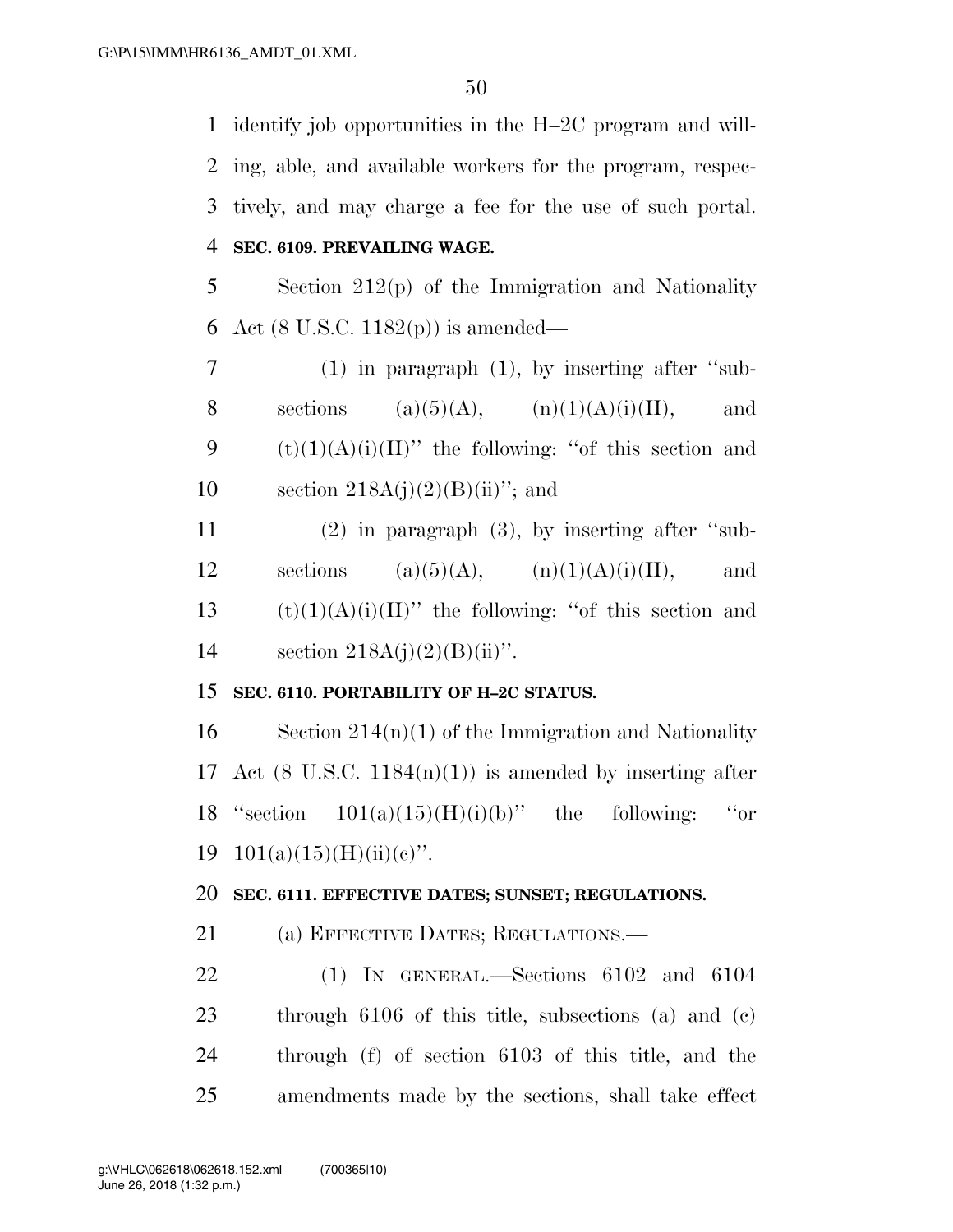| $\mathbf{1}$   | on the date on which the Secretary issues the rules   |
|----------------|-------------------------------------------------------|
| $\overline{2}$ | under paragraph (3), and the Secretary of Home-       |
| 3              | land Security shall accept petitions pursuant to sec- |
| $\overline{4}$ | tion 218A of the Immigration and Nationality Act,     |
| 5              | as inserted by this Act, beginning no later than that |
| 6              | date. Sections 6107 and 6109 of this title shall take |
| 7              | effect on the date of the enactment of this Act.      |
| 8              | $(2)$ AT-WILL EMPLOYMENT.—Section 6103(b)             |
| 9              | of this title and the amendments made by that sub-    |
| 10             | section shall take effect when—                       |
| 11             | $(A)$ it becomes unlawful for all persons or          |
| 12             | other entities to hire, or to recruit or refer for    |
| 13             | a fee, for employment in the United States an         |
| 14             | individual (as provided in section $274A(a)(1)$ of    |
| 15             | the Immigration and Nationality Act (8 U.S.C.         |
| 16             | $1324a(a)(1))$ without using the verification         |
| 17             | system set forth in section $274A(d)$ of such Act,    |
| 18             | as amended by section 7103 of title VII, to seek      |
| 19             | verification of the employment eligibility of an      |
| 20             | individual; and                                       |
| 21             | (B) such verification system, in providing            |
| 22             | confirmation of an individual's employment eli-       |
| 23             | gibility, indicates whether an individual is eligi-   |
| 24             | ble to be employed in all occupations or only to      |
| 25             | perform agricultural labor or services as a non-      |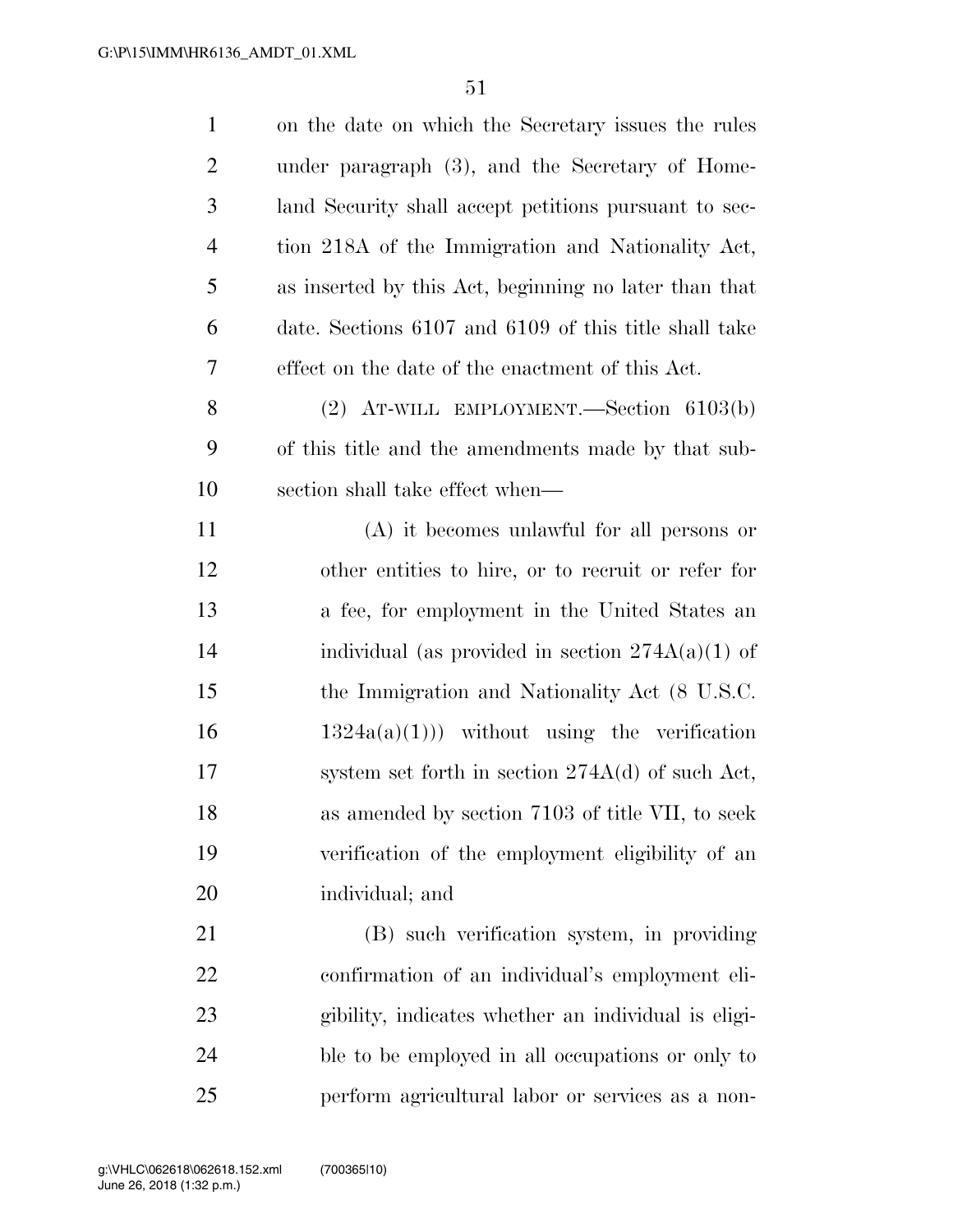immigrant who has been issued a visa or other- wise provided nonimmigrant status under sec-3 tion  $101(a)(15)(H)(ii)(C)$  of the Immigration and Nationality Act.

 (3) REGULATIONS.—Notwithstanding any other provision of law, not later than the first day of the seventh month that begins after the date of the en- actment of this Act, the Secretary of Homeland Se- curity shall issue final rules, on an interim or other basis, to carry out this title.

 (b) OPERATION AND SUNSET OF THE H–2A PRO-GRAM.—

 (1) APPLICATION OF EXISTING REGULA- TIONS.—The Department of Labor H–2A program regulations published at 73 Federal Register 77110 et seq. (2008) shall be in force for all petitions ap-17 proved under sections  $101(a)(15)(H)(ii)(a)$  and  $218$  of the Immigration and Nationality Act (8 U.S.C. 1101(a)(15)(h)(ii)(a); 8 U.S.C. 1188) beginning on the date of the enactment of this Act, except that 21 the following, as in effect on such date, shall remain in effect, and, to the extent that any rule published at 73 Federal Register 77110 et seq. is in conflict, such rule shall have no force and effect: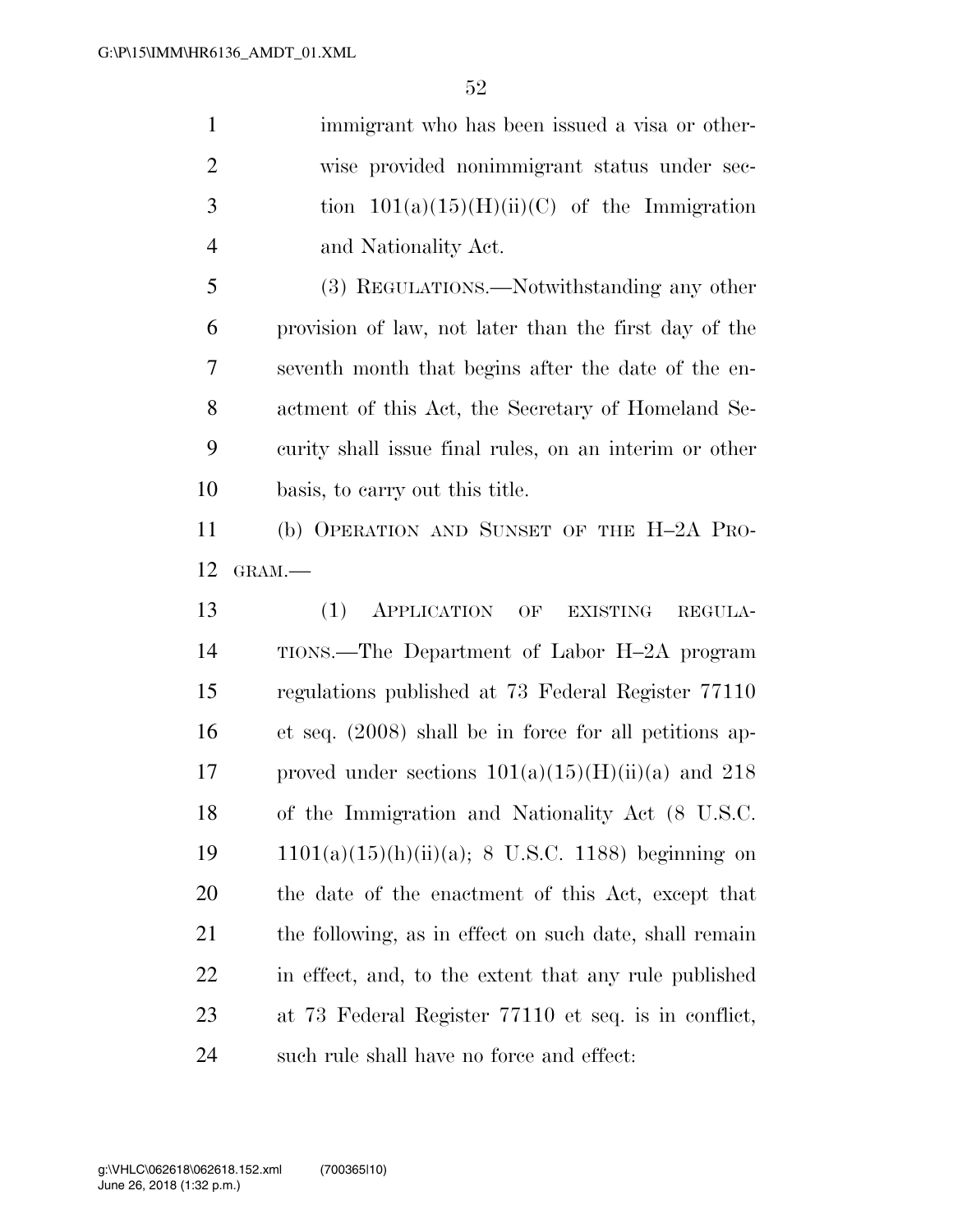| $\mathbf{1}$   | $(A)$ Paragraph $(a)$ and subparagraphs $(1)$            |
|----------------|----------------------------------------------------------|
| $\overline{2}$ | and $(3)$ of paragraph $(b)$ of section $655.200$ of     |
| 3              | title 20, Code of Federal Regulations.                   |
| $\overline{4}$ | $(B)$ Section 655.201 of title 20, Code of               |
| 5              | Federal Regulations, except the paragraphs en-           |
| 6              | titled "Production of Livestock" and "Range".            |
| $\tau$         | $(C)$ Paragraphs $(e)$ , $(d)$ and $(e)$ of section      |
| 8              | 655.210 of title 20, Code of Federal Regula-             |
| 9              | tions.                                                   |
| 10             | (D) Section $655.230$ of title 20, Code of               |
| 11             | Federal Regulations.                                     |
| 12             | $(E)$ Section 655.235 of title 20, Code of               |
| 13             | Federal Regulations.                                     |
| 14             | (F) The Special Procedures Labor Certifi-                |
| 15             | cation Process for Employers in the Itinerant            |
| 16             | Animal Shearing Industry under the H-2A                  |
| 17             | Program in effect under the Training and Em-             |
| 18             | ployment Guidance Letter No. 17-06, Change               |
| 19             | 1, Attachment B, Section II, with an effective           |
| 20             | date of October 1, 2011.                                 |
| 21             | (2) SUNSET.—Beginning on the date that is                |
| 22             | one year after the date on which employers can file      |
| 23             | petitions pursuant to section 218A of the Immigra-       |
| 24             | tion and Nationality Act, as added by section            |
| 25             | $6103(a)$ of this title, no new petitions under sections |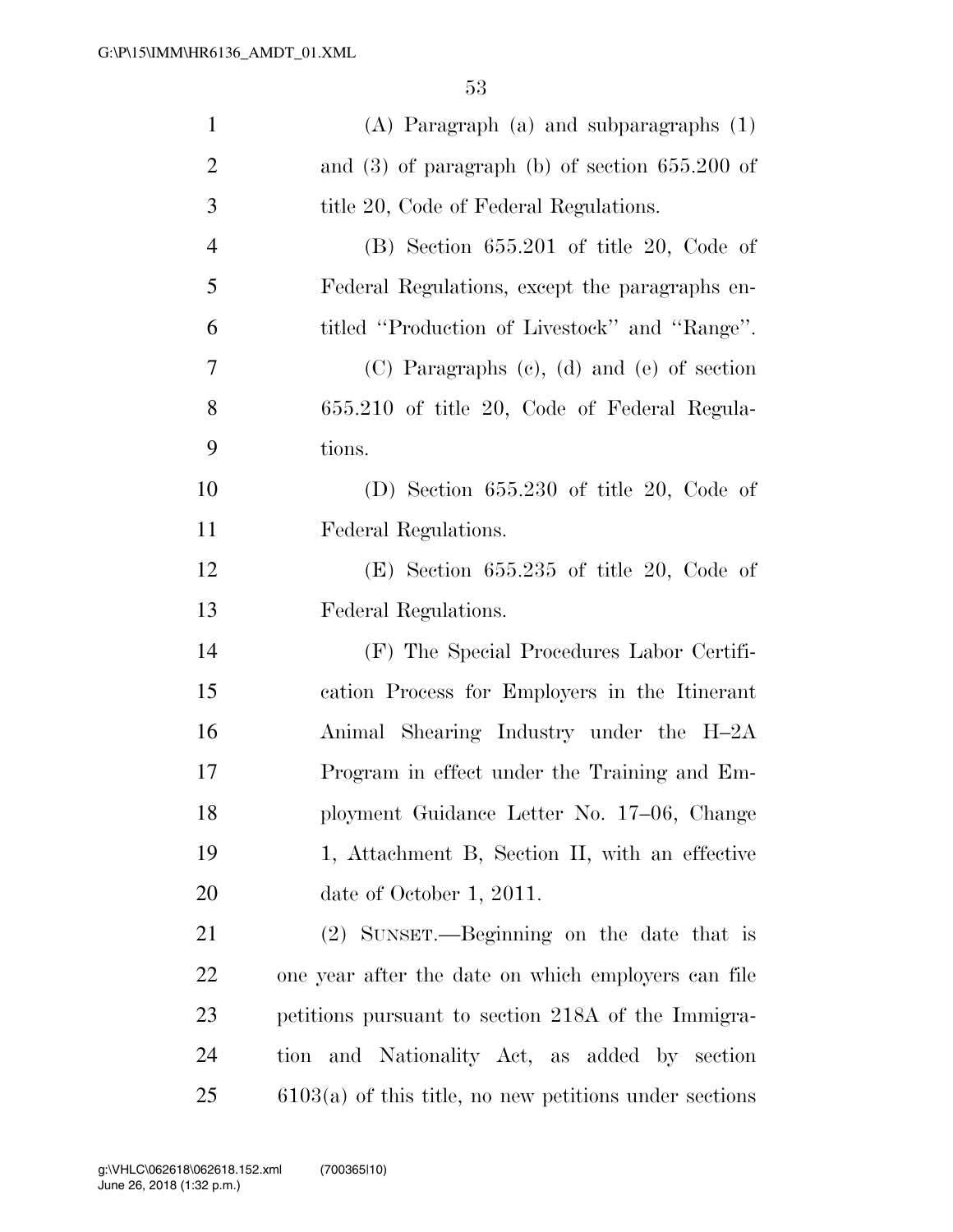$1 \t101(a)(15)(H)(ii)(a)$  and 218 of the Immigration 2 and Nationality Act (8 U.S.C. 3 1101(a)(15)(H)(ii)(a); 8 U.S.C. 1188) shall be ac-cepted.

#### **SEC. 6112. REPORT ON COMPLIANCE AND VIOLATIONS.**

 (a) IN GENERAL.—Not later than 1 year after the first day on which employers can file petitions pursuant to section 218A of the Immigration and Nationality Act, as added by section 6103(a) of this title, the Secretary of Homeland Security, in consultation with the Secretary of Agriculture, shall submit to the Committees on the Ju- diciary of the House of Representatives and the Senate a report on compliance by H–2C workers with the require- ments of this title and the Immigration and Nationality Act, as amended by this title. In the case of a violation of a term or condition of the temporary agricultural work visa program established by this title, the report shall identify the provision or provisions of law violated.

 (b) DEFINITION.—As used in this section, the term ''H–2C worker'' means a nonimmigrant described in sec- tion 218A(a)(4) of the Immigration and Nationality Act, as added by section 6103(a) of this title.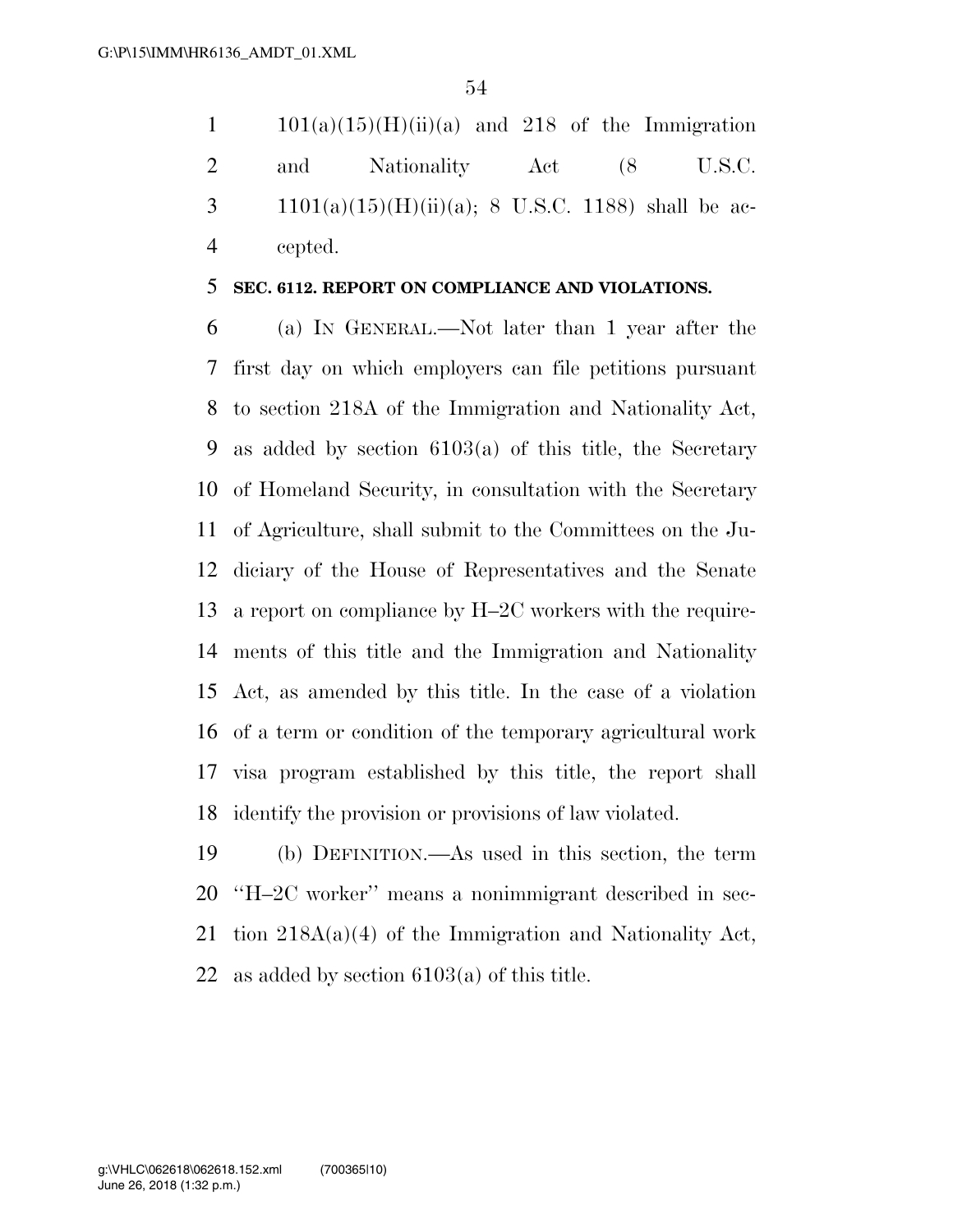# **TITLE VII—LEGAL WORKFORCE ACT**

**SEC. 7101. SHORT TITLE.** 

 This title may be cited as the ''Legal Workforce Act''. **SEC. 7102. EMPLOYMENT ELIGIBILITY VERIFICATION PROCESS.** 

 (a) IN GENERAL.—Section 274A(b) of the Immigra- tion and Nationality Act (8 U.S.C. 1324a(b)) is amended to read as follows:

 ''(b) EMPLOYMENT ELIGIBILITY VERIFICATION PROCESS.—

12 "(1) NEW HIRES, RECRUITMENT, AND REFER- RAL.—The requirements referred to in paragraphs (1)(B) and (3) of subsection (a) are, in the case of a person or other entity hiring, recruiting, or refer- ring an individual for employment in the United States, the following:

18 "(A) ATTESTATION AFTER EXAMINATION 19 OF DOCUMENTATION.—

 $(1)$  ATTESTATION.—During the verification period (as defined in subpara-22 graph (E)), the person or entity shall at- test, under penalty of perjury and on a form, including electronic and telephonic formats, designated or established by the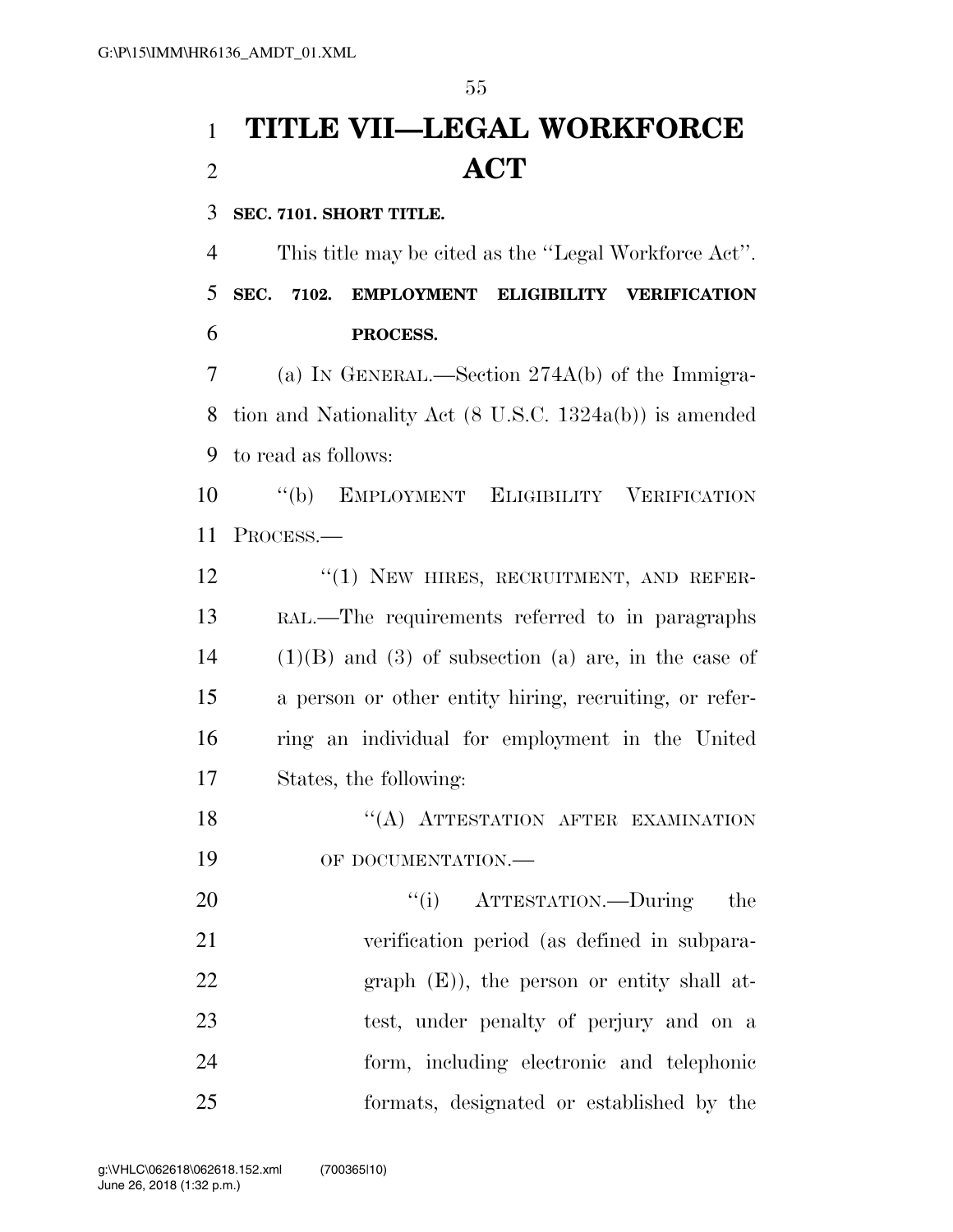| $\mathbf{1}$   | Secretary by regulation not later than 6     |
|----------------|----------------------------------------------|
| $\overline{2}$ | months after the date of the enactment of    |
| 3              | the Legal Workforce Act, that it has         |
| $\overline{4}$ | verified that the individual is not an unau- |
| 5              | thorized alien by—                           |
| 6              | $\lq\lq$ (I) obtaining from the indi-        |
| $\overline{7}$ | vidual the individual's social security      |
| 8              | account number or United States              |
| 9              | passport number and recording the            |
| 10             | number on the form (if the individual        |
| 11             | claims to have been issued such a            |
| 12             | number), and, if the individual does         |
| 13             | not attest to United States nationality      |
| 14             | under subparagraph (B), obtaining            |
| 15             | such identification or authorization         |
| 16             | number established by the Depart-            |
| 17             | ment of Homeland Security for the            |
| 18             | alien as the Secretary of Homeland           |
| 19             | Security may specify, and recording          |
| 20             | such number on the form; and                 |
| 21             | $\lq\lq$ (II) examining—                     |
| 22             | "(aa) a document relating to                 |
| 23             | the individual presenting it de-             |
| 24             | scribed in clause (ii); or                   |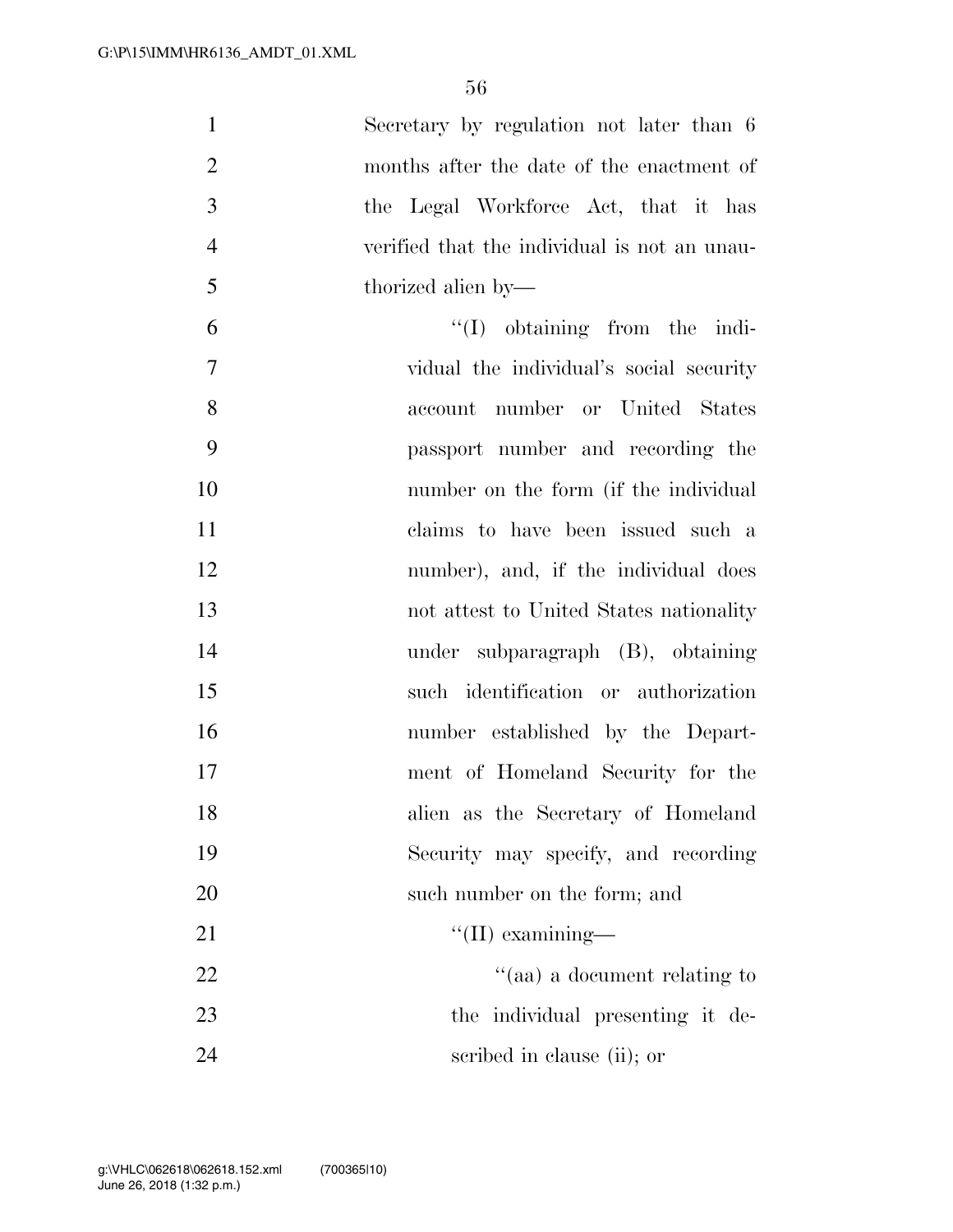| $\mathbf{1}$   | "(bb) a document relating to                |
|----------------|---------------------------------------------|
| $\overline{2}$ | the individual presenting it de-            |
| 3              | scribed in clause (iii) and a docu-         |
| $\overline{4}$ | ment relating to the individual             |
| 5              | presenting it described in clause           |
| 6              | (iv).                                       |
| $\overline{7}$ | "(ii) DOCUMENTS EVIDENCING<br>EM-           |
| 8              | PLOYMENT AUTHORIZATION AND ESTAB-           |
| 9              | LISHING IDENTITY.—A document de-            |
| 10             | scribed in this subparagraph is an individ- |
| 11             | $ual's$ —                                   |
| 12             | "(I) unexpired United States                |
| 13             | passport or passport card;                  |
| 14             | "(II) unexpired permanent resi-             |
| 15             | dent card that contains a photograph;       |
| 16             | "(III) unexpired employment au-             |
| 17             | thorization card that contains a pho-       |
| 18             | tograph;                                    |
| 19             | $``(IV)$ in the case of a non-              |
| 20             | immigrant alien authorized to work          |
| 21             | for a specific employer incident to sta-    |
| 22             | tus, a foreign passport with Form I-        |
| 23             | 94 or Form I-94A, or other docu-            |
| 24             | mentation as designated by the Sec-         |
| 25             | retary specifying the alien's<br>non-       |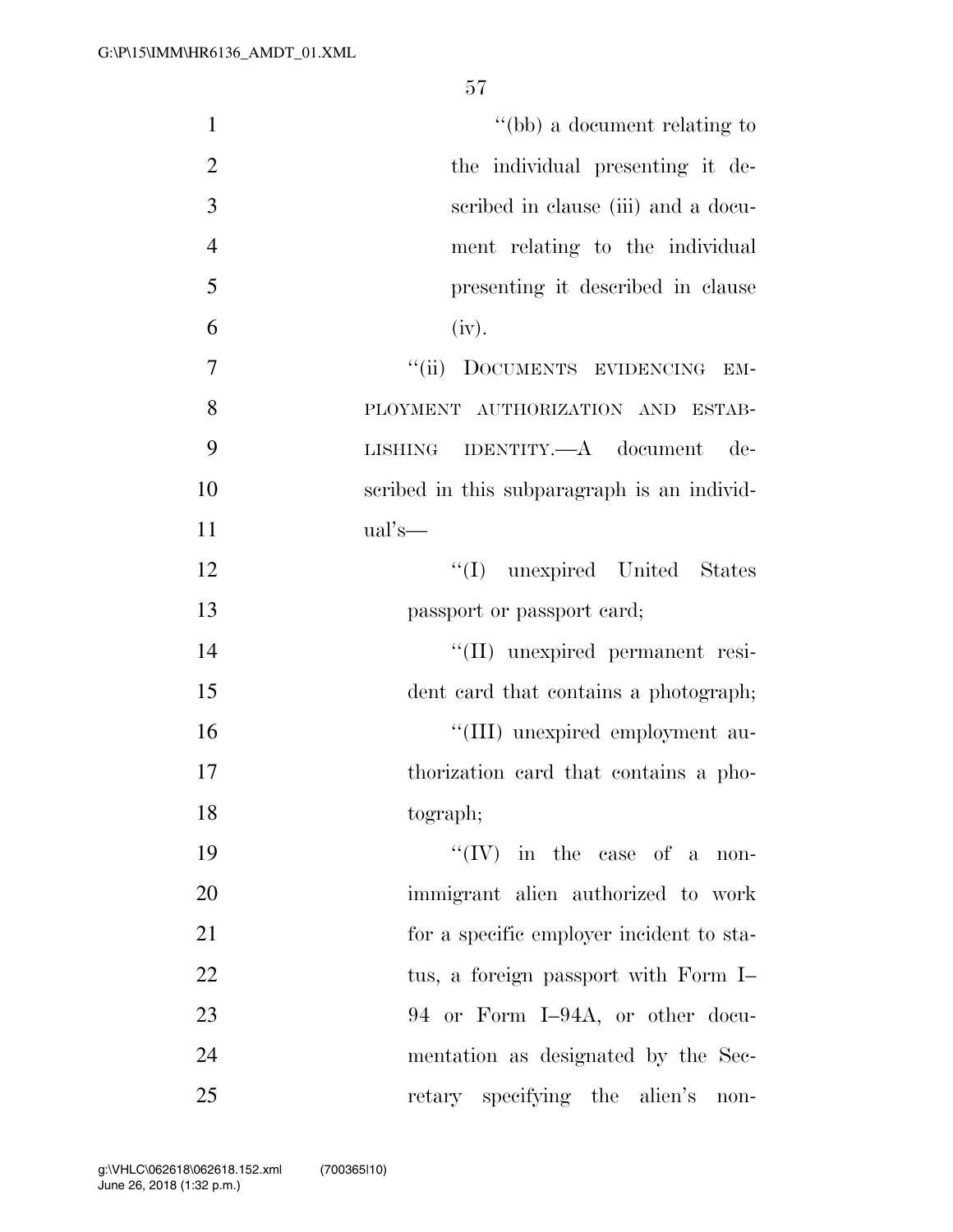| $\mathbf{1}$   | immigrant status as long as the pe-       |
|----------------|-------------------------------------------|
| $\overline{2}$ | riod of status has not yet expired and    |
| 3              | the proposed employment is not in         |
| $\overline{4}$ | conflict with any restrictions or limita- |
| 5              | tions identified in the documentation;    |
| 6              | $\lq\lq (V)$ passport from the Fed-       |
| 7              | erated States of Micronesia (FSM) or      |
| 8              | the Republic of the Marshall Islands      |
| 9              | $(RMI)$ with Form I-94 or Form I-         |
| 10             | 94A, or other documentation as des-       |
| 11             | ignated by the Secretary, indicating      |
| 12             | nonimmigrant admission under the          |
| 13             | Compact of Free Association Between       |
| 14             | the United States and the FSM or          |
| 15             | RMI; or                                   |
| 16             | "(VI) other document designated           |
| 17             | by the Secretary of Homeland Secu-        |
| 18             | rity, if the document—                    |
| 19             | "(aa) contains a photograph               |
| 20             | of the individual and biometric           |
| 21             | identification data from the indi-        |
| 22             | vidual and such other personal            |
| 23             | identifying information relating          |
| 24             | to the individual as the Secretary        |
| 25             | of Homeland Security finds, by            |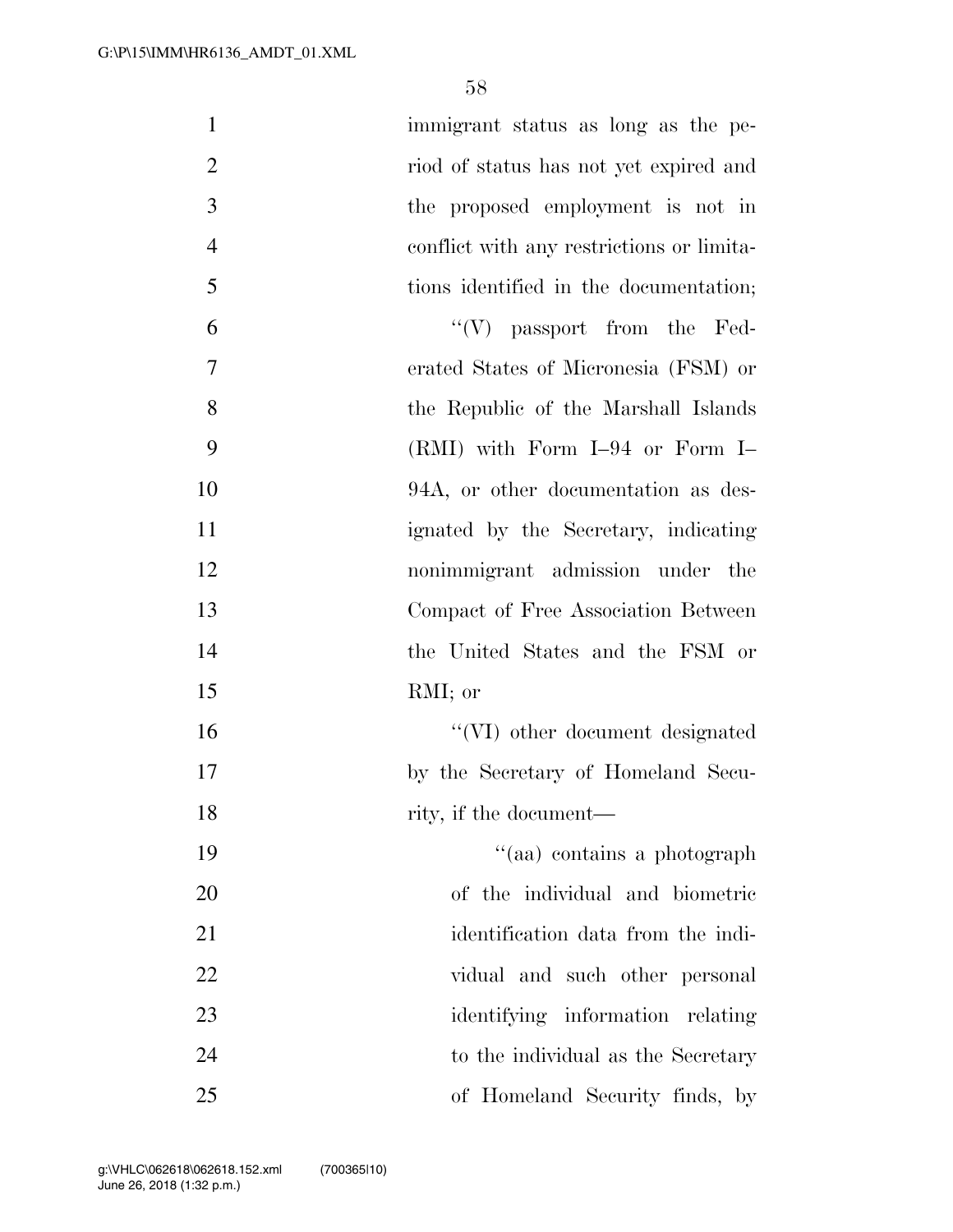| $\mathbf{1}$   | regulation, sufficient for purposes        |
|----------------|--------------------------------------------|
| $\overline{2}$ | of this clause;                            |
| 3              | "(bb) is evidence of author-               |
| $\overline{4}$ | ization of employment in the               |
| 5              | United States; and                         |
| 6              | "(cc) contains security fea-               |
| 7              | tures to make it resistant to tam-         |
| 8              | pering, counterfeiting, and fraud-         |
| 9              | ulent use.                                 |
| 10             | "(iii) DOCUMENTS EVIDENCING EM-            |
| 11             | PLOYMENT AUTHORIZATION. A document         |
| 12             | described in this subparagraph is an indi- |
| 13             | vidual's social security account number    |
| 14             | eard (other than such a card which speci-  |
| 15             | fies on the face that the issuance of the  |
| 16             | card does not authorize employment in the  |
| 17             | United States).                            |
| 18             | DOCUMENTS ESTABLISHING<br>``(iv)           |
| 19             | IDENTITY OF INDIVIDUAL.—A document         |
| 20             | described in this subparagraph is—         |
| 21             | "(I) an individual's unexpired             |
| 22             | driver's license or identification card if |
| 23             | it was issued by a State or American       |
| 24             | Samoa and contains a photograph and        |
| 25             | information such as name, date of          |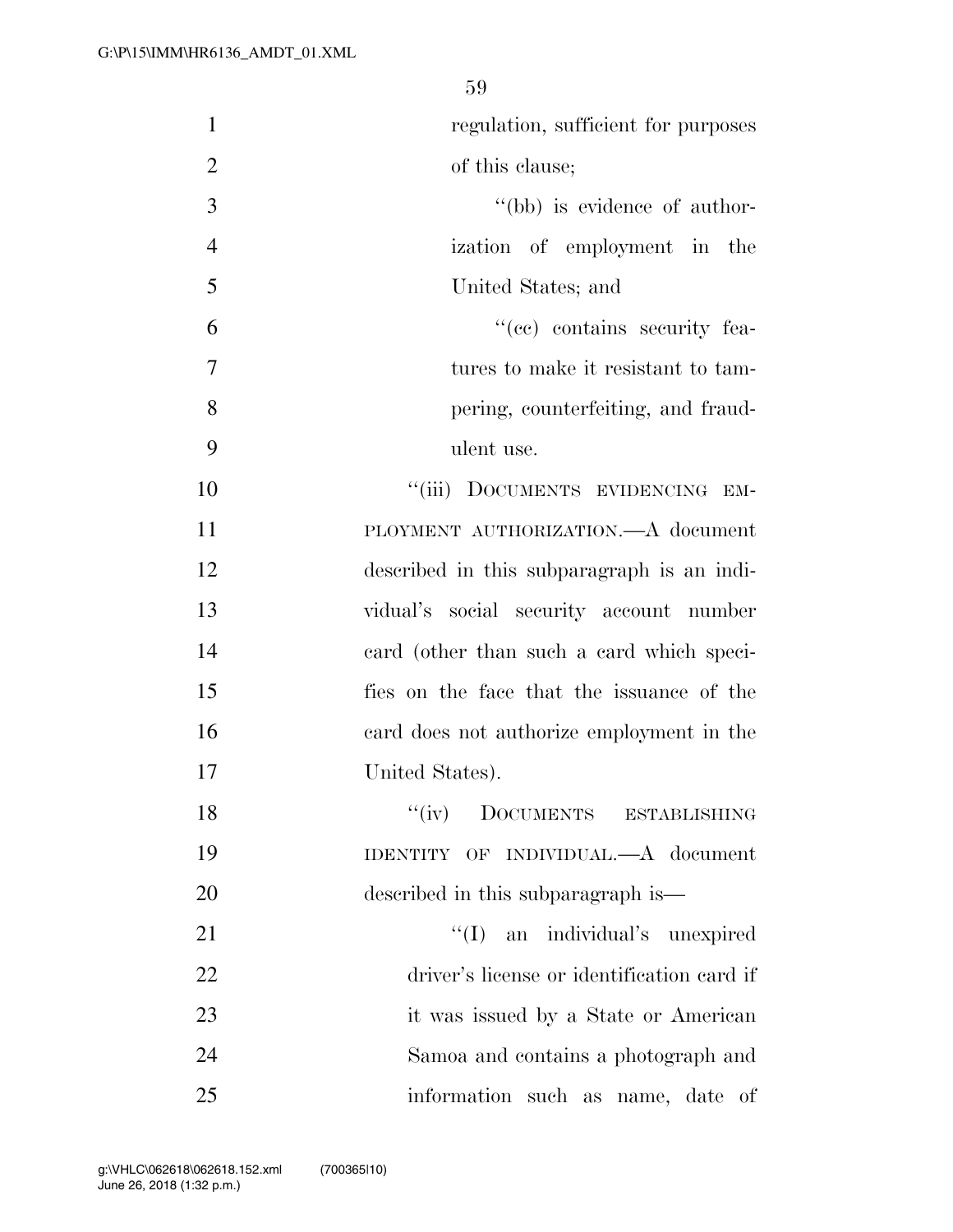| $\mathbf{1}$   | birth, gender, height, eye color, and         |
|----------------|-----------------------------------------------|
| $\overline{2}$ | address;                                      |
| 3              | "(II) an individual's unexpired               |
| $\overline{4}$ | U.S. military identification card;            |
| 5              | "(III) an individual's unexpired              |
| 6              | Native American tribal identification         |
| $\overline{7}$ | document issued by a tribal entity rec-       |
| 8              | ognized by the Bureau of Indian Af-           |
| 9              | fairs; or                                     |
| 10             | $``(IV)$ in the case of an individual         |
| 11             | under 18 years of age, a parent or            |
| 12             | legal guardian's attestation under            |
| 13             | penalty of law as to the identity and         |
| 14             | age of the individual.                        |
| 15             | "(v) AUTHORITY TO PROHIBIT USE OF             |
| 16             | CERTAIN DOCUMENTS.—If the Secretary of        |
| 17             | Homeland Security finds, by regulation,       |
| 18             | that any document described in clause (i),    |
| 19             | (ii), or (iii) as establishing employment au- |
| 20             | thorization or identity does not reliably es- |
| 21             | tablish such authorization or identity or is  |
| 22             | being used fraudulently to an unacceptable    |
| 23             | degree, the Secretary may prohibit or place   |
| 24             | conditions on its use for purposes of this    |
| 25             | paragraph.                                    |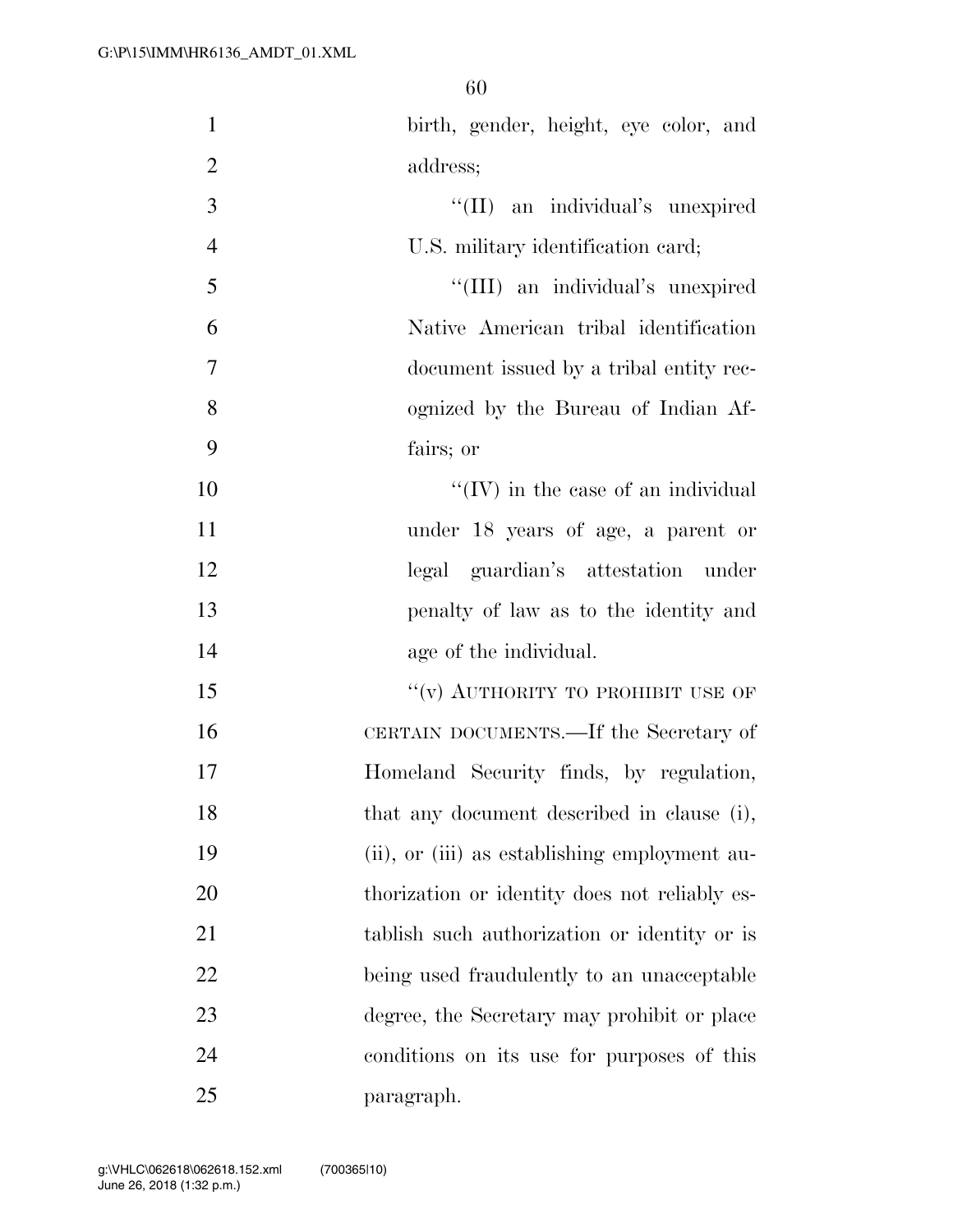|               | $``(\vec{vi})$ SIGNATURE.—Such attestation |
|---------------|--------------------------------------------|
| $\mathcal{L}$ | may be manifested by either a handwritten  |
| $\mathcal{R}$ | or electronic signature.                   |

4 "(B) INDIVIDUAL ATTESTATION OF EM- PLOYMENT AUTHORIZATION.—During the verification period (as defined in subparagraph (E)), the individual shall attest, under penalty of perjury on the form designated or established for purposes of subparagraph (A), that the indi- vidual is a citizen or national of the United States, an alien lawfully admitted for perma- nent residence, or an alien who is authorized under this Act or by the Secretary of Homeland Security to be hired, recruited, or referred for such employment. Such attestation may be manifested by either a handwritten or electronic signature. The individual shall also provide that individual's social security account number or United States passport number (if the indi- vidual claims to have been issued such a num- ber), and, if the individual does not attest to United States nationality under this subpara- graph, such identification or authorization num-ber established by the Department of Homeland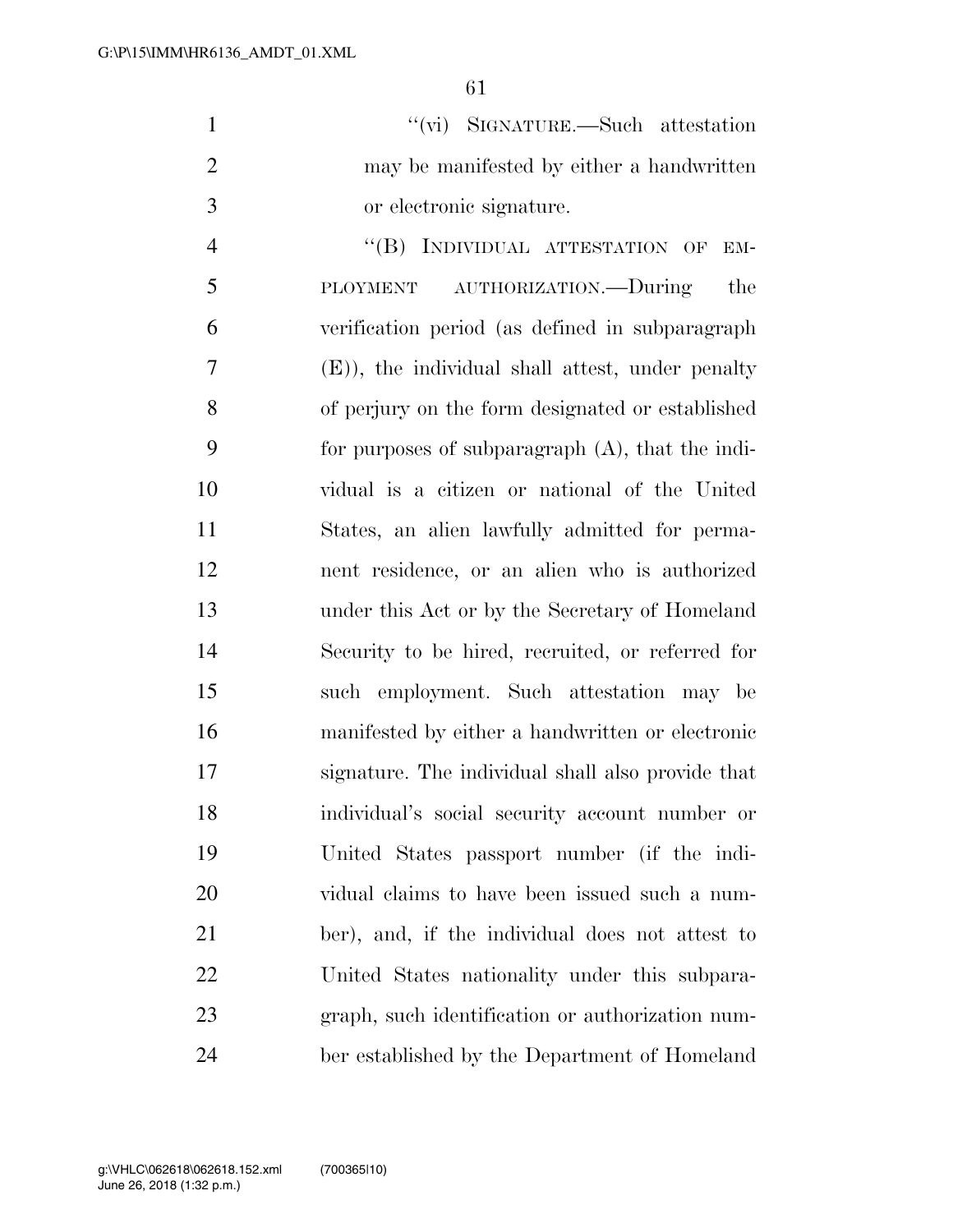| $\mathbf{1}$   | Security for the alien as the Secretary may   |
|----------------|-----------------------------------------------|
| $\overline{2}$ | specify.                                      |
| 3              | "(C) RETENTION OF VERIFICATION FORM           |
| $\overline{4}$ | AND VERIFICATION.-                            |
| 5              | "(i) IN GENERAL.—After completion             |
| 6              | of such form in accordance with subpara-      |
| $\overline{7}$ | graphs $(A)$ and $(B)$ , the person or entity |
| 8              | shall—                                        |
| 9              | "(I) retain a paper, microfiche,              |
| 10             | microfilm, or electronic version of the       |
| 11             | form and make it available for inspec-        |
| 12             | tion by officers of the Department of         |
| 13             | Homeland Security, the Department             |
| 14             | of Justice, or the Department of              |
| 15             | Labor during a period beginning on            |
| 16             | the date of the recruiting or referral        |
| 17             | of the individual, or, in the case of the     |
| 18             | hiring of an individual, the date on          |
| 19             | which the verification is completed,          |
| 20             | and ending—                                   |
| 21             | $\cdot$ (aa) in the case of the re-           |
| 22             | cruiting or referral of an indi-              |
| 23             | vidual, 3 years after the date of             |
| 24             | the recruiting or referral; and               |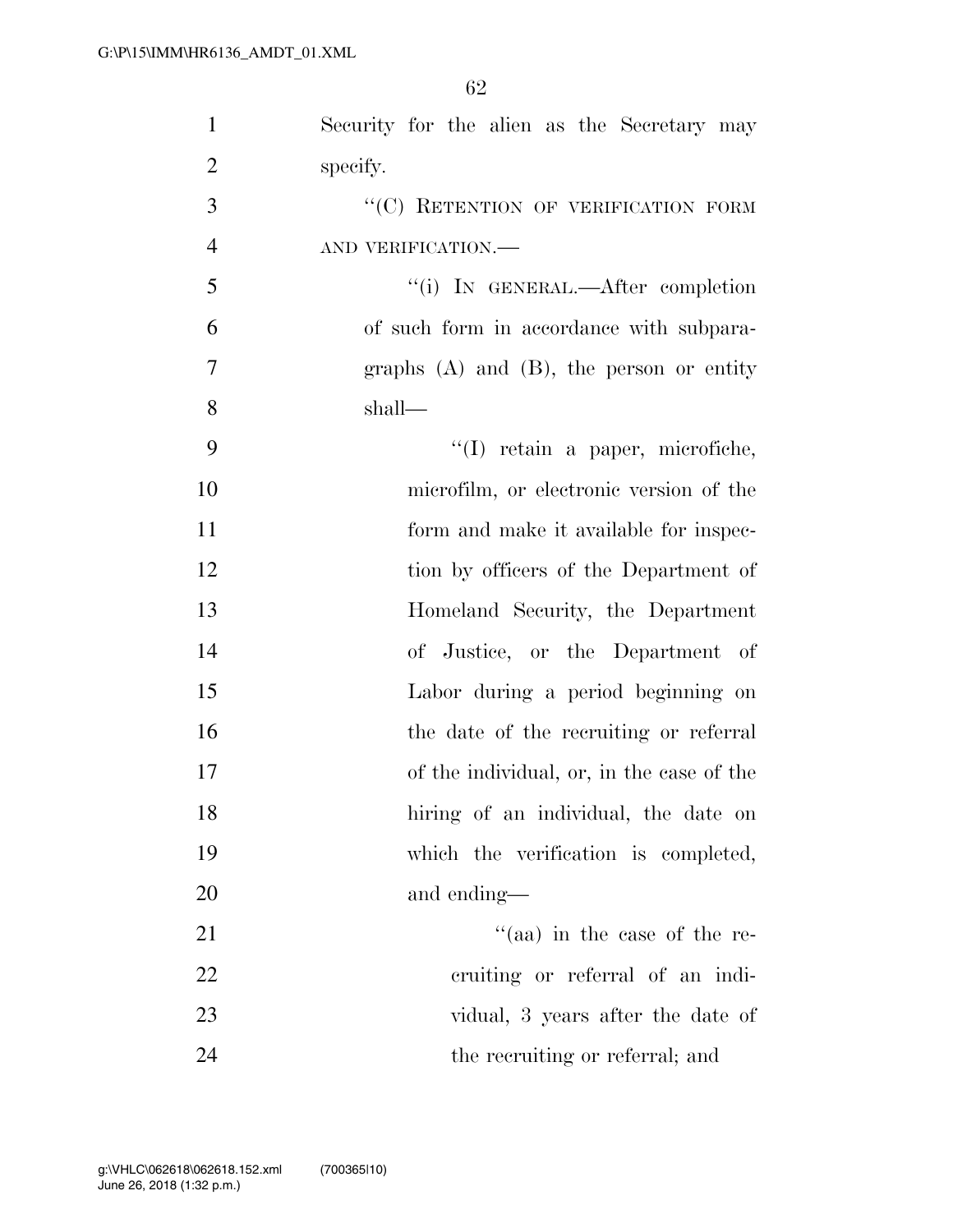| $\mathbf{1}$   | "(bb) in the case of the hir-             |
|----------------|-------------------------------------------|
| $\overline{2}$ | ing of an individual, the later of        |
| $\mathfrak{Z}$ | years after the date<br>$3^-$<br>the      |
| $\overline{4}$ | verification is completed or one          |
| 5              | year after the date the individ-          |
| 6              | ual's employment is terminated;           |
| $\overline{7}$ | and                                       |
| 8              | $\lq\lq$ (II) during the verification pe- |
| 9              | riod (as defined in subparagraph $(E)$ ), |
| 10             | make an inquiry, as provided in sub-      |
| 11             | section (d), using the verification sys-  |
| 12             | tem to seek verification of the identity  |
| 13             | and employment eligibility of an indi-    |
| 14             | vidual.                                   |
| 15             | "(ii) CONFIRMATION.-                      |
| 16             | $\lq\lq (I)$ CONFIRMATION<br>$RE-$        |
| 17             | CEIVED.—If the person or other entity     |
| 18             | receives an appropriate confirmation      |
| 19             | of an individual's identity and work      |
| 20             | eligibility under the verification sys-   |
| 21             | tem within the time period specified,     |
| 22             | the person or entity shall record on      |
| 23             | the form an appropriate code that is      |
| 24             | provided under the system and that        |
| 25             | indicates a final confirmation of such    |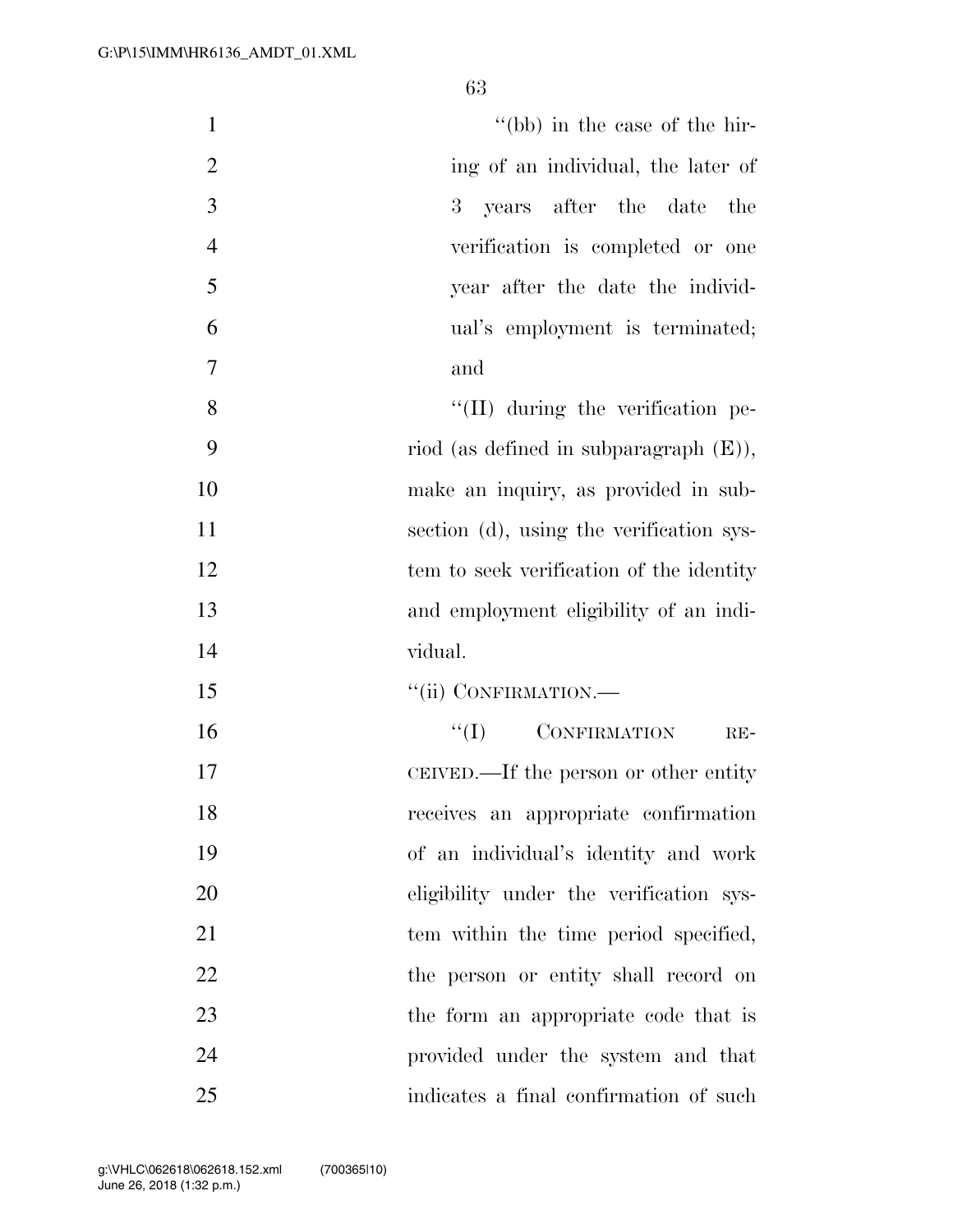identity and work eligibility of the in-dividual.

 ''(II) TENTATIVE NONCONFIRMA- TION RECEIVED.—If the person or other entity receives a tentative non- confirmation of an individual's iden- tity or work eligibility under the verification system within the time pe- riod specified, the person or entity shall so inform the individual for whom the verification is sought. If the individual does not contest the non- confirmation within the time period specified, the nonconfirmation shall be considered final. The person or entity shall then record on the form an ap- propriate code which has been pro- vided under the system to indicate a final nonconfirmation. If the indi- vidual does contest the nonconfirma-21 tion, the individual shall utilize the process for secondary verification pro-23 vided under subsection (d). The non- confirmation will remain tentative until a final confirmation or noncon-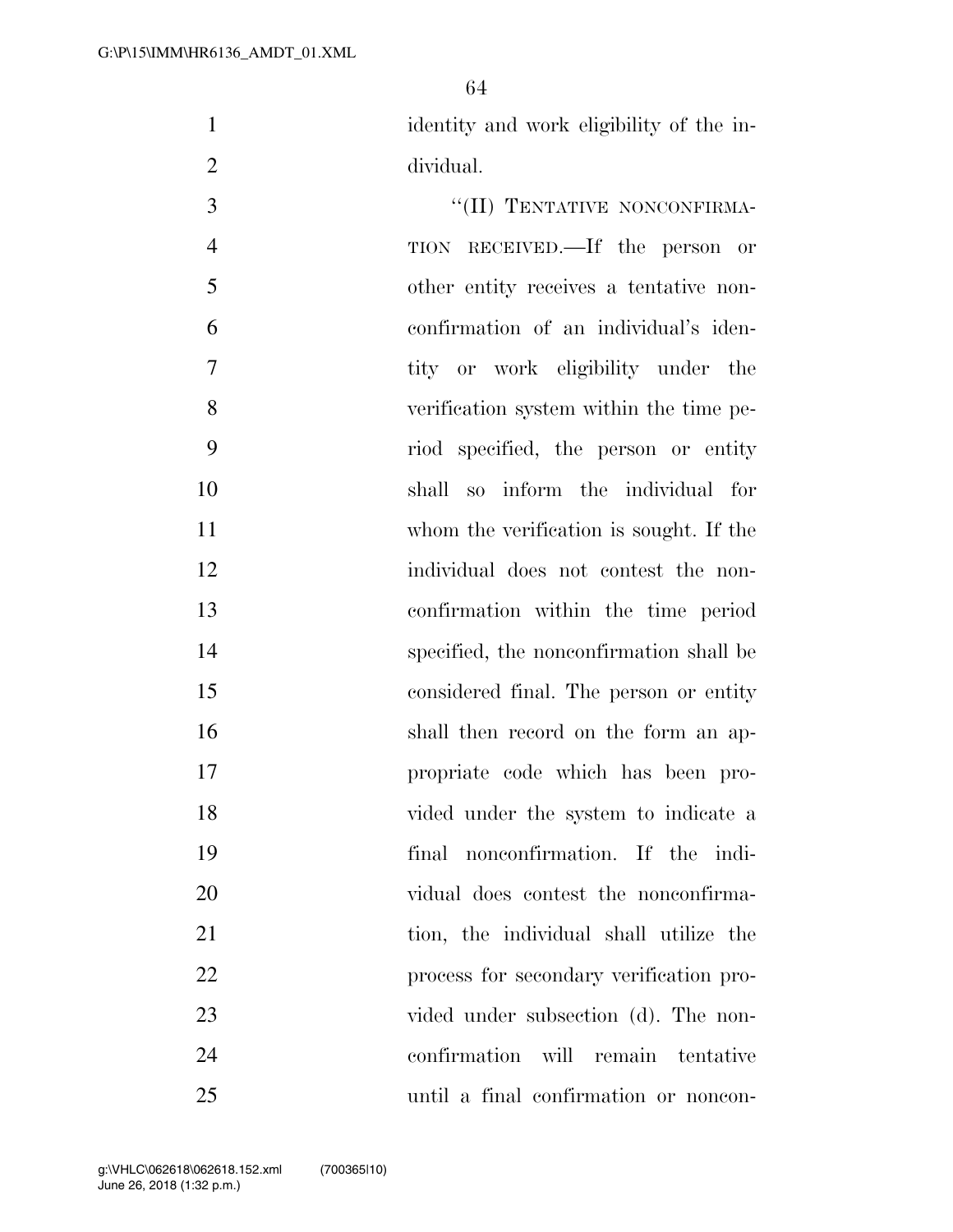| $\mathbf{1}$   | firmation is provided by<br>the          |
|----------------|------------------------------------------|
| $\overline{2}$ | verification system within the time pe-  |
| 3              | riod specified. In no case shall an em-  |
| $\overline{4}$ | ployer terminate employment of an in-    |
| 5              | dividual because of a failure of the in- |
| 6              | dividual to have identity and work eli-  |
| 7              | gibility confirmed under this section    |
| 8              | until a nonconfirmation becomes final.   |
| 9              | Nothing in this clause shall apply to a  |
| 10             | termination of employment for any        |
| 11             | reason other than because of such a      |
| 12             | failure. In no case shall an employer    |
| 13             | rescind the offer of employment to an    |
| 14             | individual because of a failure of the   |
| 15             | individual to have identity and work     |
| 16             | eligibility confirmed under this sub-    |
| 17             | section until a nonconfirmation be-      |
| 18             | comes final. Nothing in this subclause   |
| 19             | shall apply to a rescission of the offer |
| 20             | of employment for any reason other       |
| 21             | than because of such a failure.          |
| 22             | "(III) FINAL CONFIRMATION OR             |
| 23             | NONCONFIRMATION RECEIVED.—If a           |
| 24             | final confirmation or nonconfirmation    |
| 25             | is provided by the verification system   |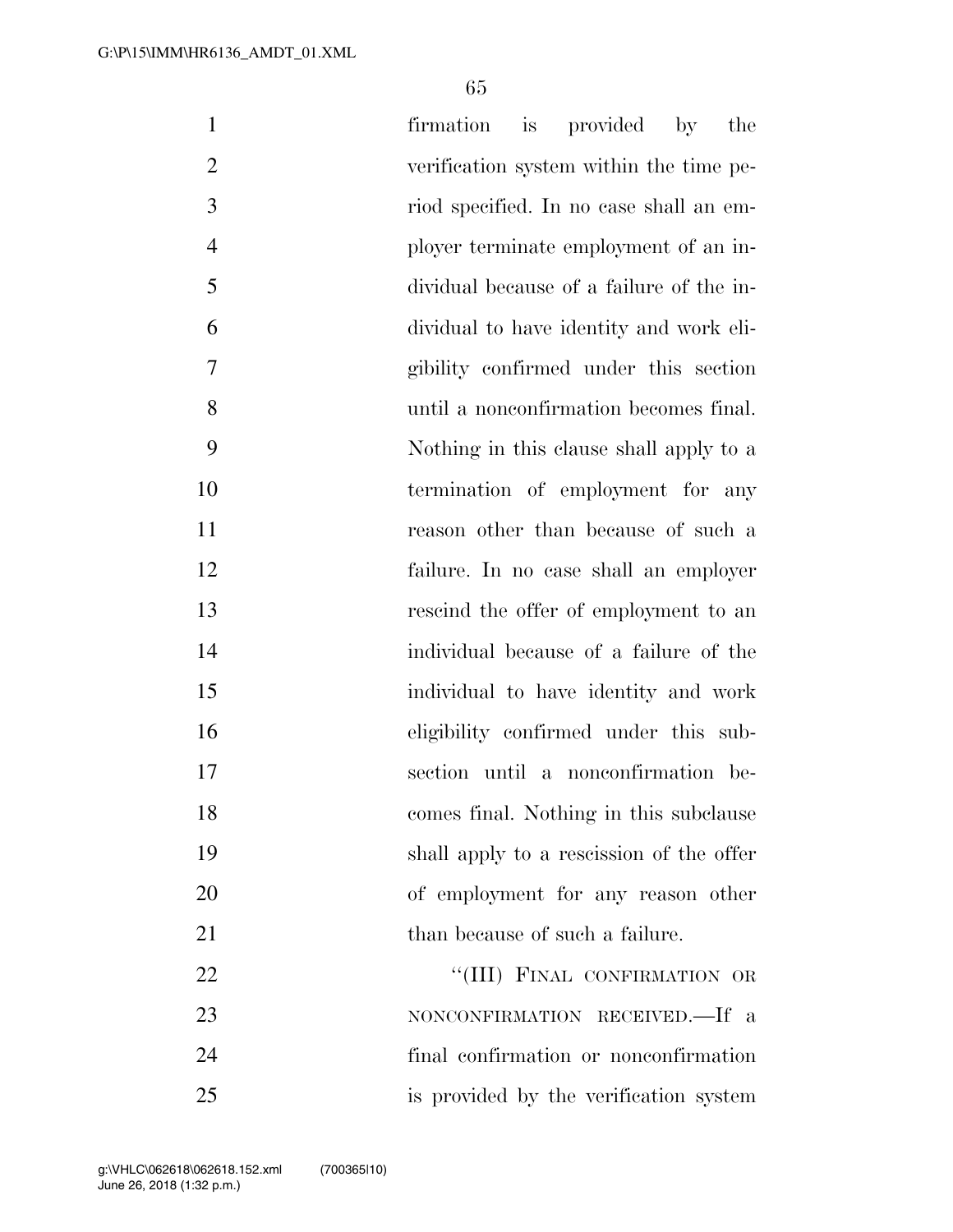| $\mathbf{1}$   | regarding an individual, the person or |
|----------------|----------------------------------------|
| $\overline{2}$ | entity shall record on the form an ap- |
| 3              | propriate code that is provided under  |
| $\overline{4}$ | the system and that indicates a con-   |
| 5              | firmation or nonconfirmation of iden-  |
| 6              | tity and work eligibility of the indi- |
| 7              | vidual.                                |
| 8              | "(IV) EXTENSION OF TIME.-If            |
| 9              | the person or other entity in good     |
| 10             | faith attempts to make an inquiry      |
| 11             | during the time period specified and   |
| 12             | the verification system has registered |
| 13             | that not all inquiries were received   |
| 14             | during such time, the person or entity |
| 15             | may make an inquiry in the first sub-  |
| 16             | sequent working day in which the       |
| 17             | verification system registers that it  |
| 18             | received all inquiries. If the<br>has  |
| 19             | verification system cannot receive in- |
| 20             | quiries at all times during a day, the |

person or entity merely has to assert

22 that the entity attempted to make the

inquiry on that day for the previous

sentence to apply to such an inquiry,

June 26, 2018 (1:32 p.m.) g:\VHLC\062618\062618.152.xml (700365|10)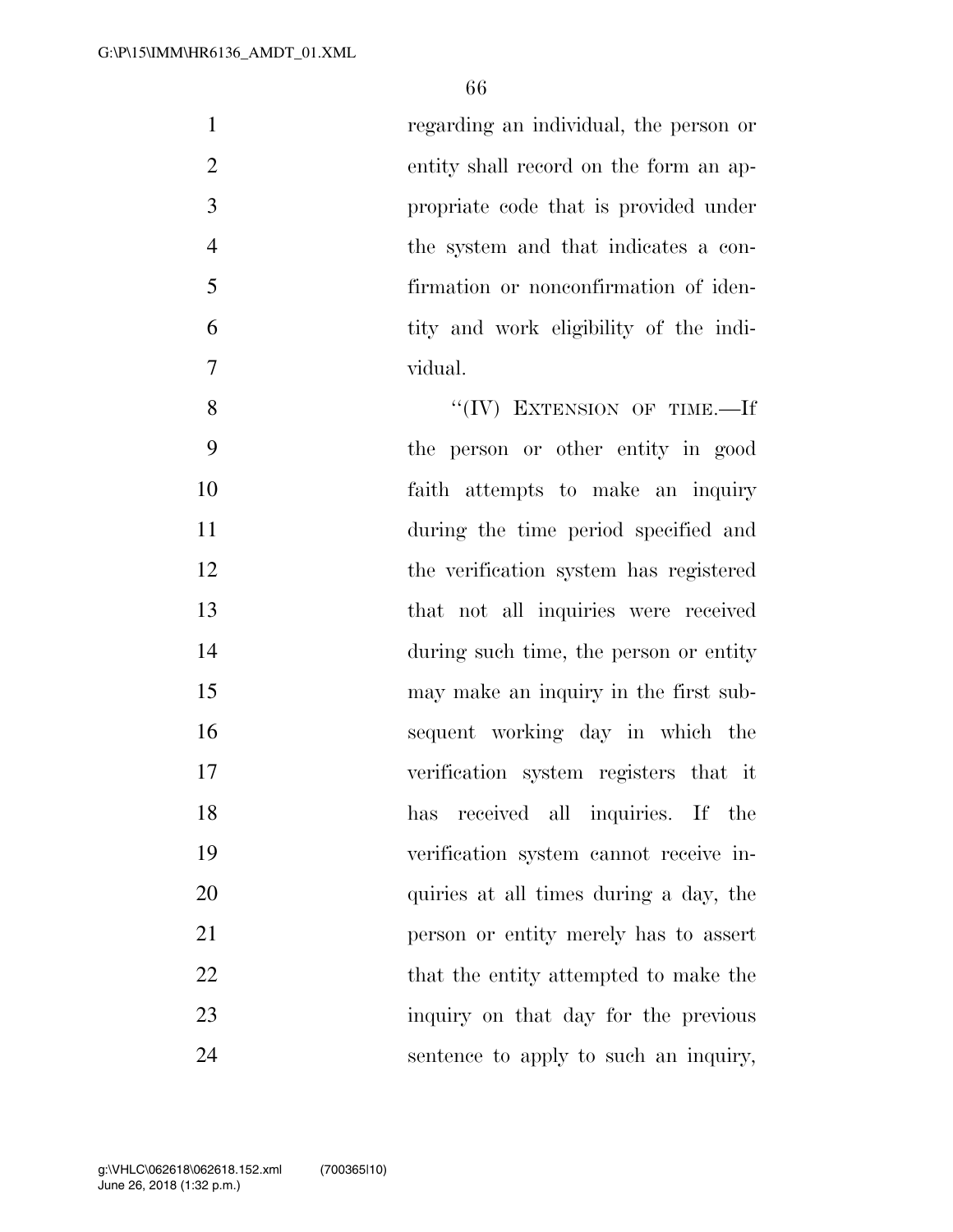| $\mathbf{1}$   | and does not have to provide any ad-    |
|----------------|-----------------------------------------|
| $\overline{2}$ | ditional proof concerning such inquiry. |
| 3              | "(V) CONSEQUENCES OF NON-               |
| $\overline{4}$ | CONFIRMATION.                           |
| 5              | "(aa) TERMINATION OR NO-                |
| 6              | TIFICATION OF CONTINUED EM-             |
| $\overline{7}$ | PLOYMENT.—If the person or              |
| 8              | other entity has received a final       |
| 9              | nonconfirmation regarding an in-        |
| 10             | dividual, the person or entity          |
| 11             | may terminate employment of the         |
| 12             | individual (or decline to recruit       |
| 13             | or refer the individual). If the        |
| 14             | person or entity does not termi-        |
| 15             | nate employment of the indi-            |
| 16             | vidual or proceeds to recruit or        |
| 17             | refer the individual, the person or     |
| 18             | entity shall notify the Secretary       |
| 19             | of Homeland Security of such            |
| 20             | fact through the verification sys-      |
| 21             | tem or in such other manner as          |
| 22             | the Secretary may specify.              |
| 23             | "(bb) FAILURE TO<br>$NO-$               |
| 24             | TIFY.—If the person or entity           |
| 25             | fails to provide notice with re-        |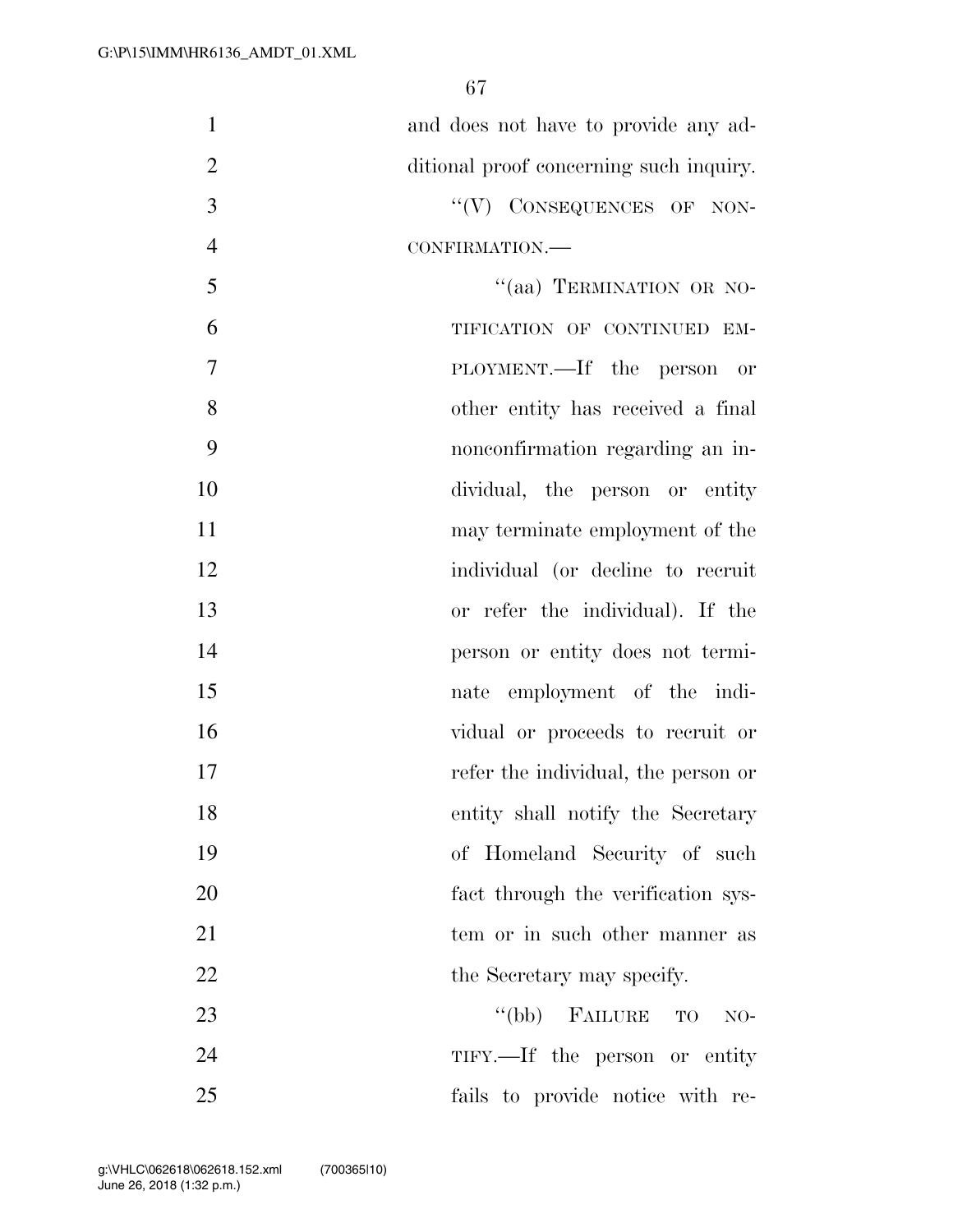| $\mathbf{1}$   | spect to an individual as required           |
|----------------|----------------------------------------------|
| $\overline{2}$ | under item (aa), the failure is              |
| 3              | deemed to constitute a violation             |
| $\overline{4}$ | of subsection $(a)(1)(A)$ with re-           |
| 5              | spect to that individual.                    |
| 6              | "(VI) CONTINUED EMPLOYMENT                   |
| 7              | AFTER FINAL NONCONFIRMATION.-If              |
| 8              | the person or other entity continues to      |
| 9              | employ (or to recruit or refer) an indi-     |
| 10             | vidual after receiving final noncon-         |
| 11             | firmation, a rebuttable presumption is       |
| 12             | created that the person or entity has        |
| 13             | violated subsection $(a)(1)(A)$ .            |
| 14             | "(D) EFFECTIVE DATES OF NEW PROCE-           |
| 15             | DURES.                                       |
| 16             | "(i) HIRING.—Except as provided in           |
| 17             | clause (iii), the provisions of this para-   |
| 18             | graph shall apply to a person or other enti- |
| 19             | ty hiring an individual for employment in    |
| 20             | the United States as follows:                |
| 21             | $\lq\lq$ (I) With respect to employers       |
| 22             | having $10,000$ or more employees in         |
| 23             | the United States on the date of the         |
| 24             | enactment of the Legal Workforce             |
| 25             | Act, on the date that is 6 months            |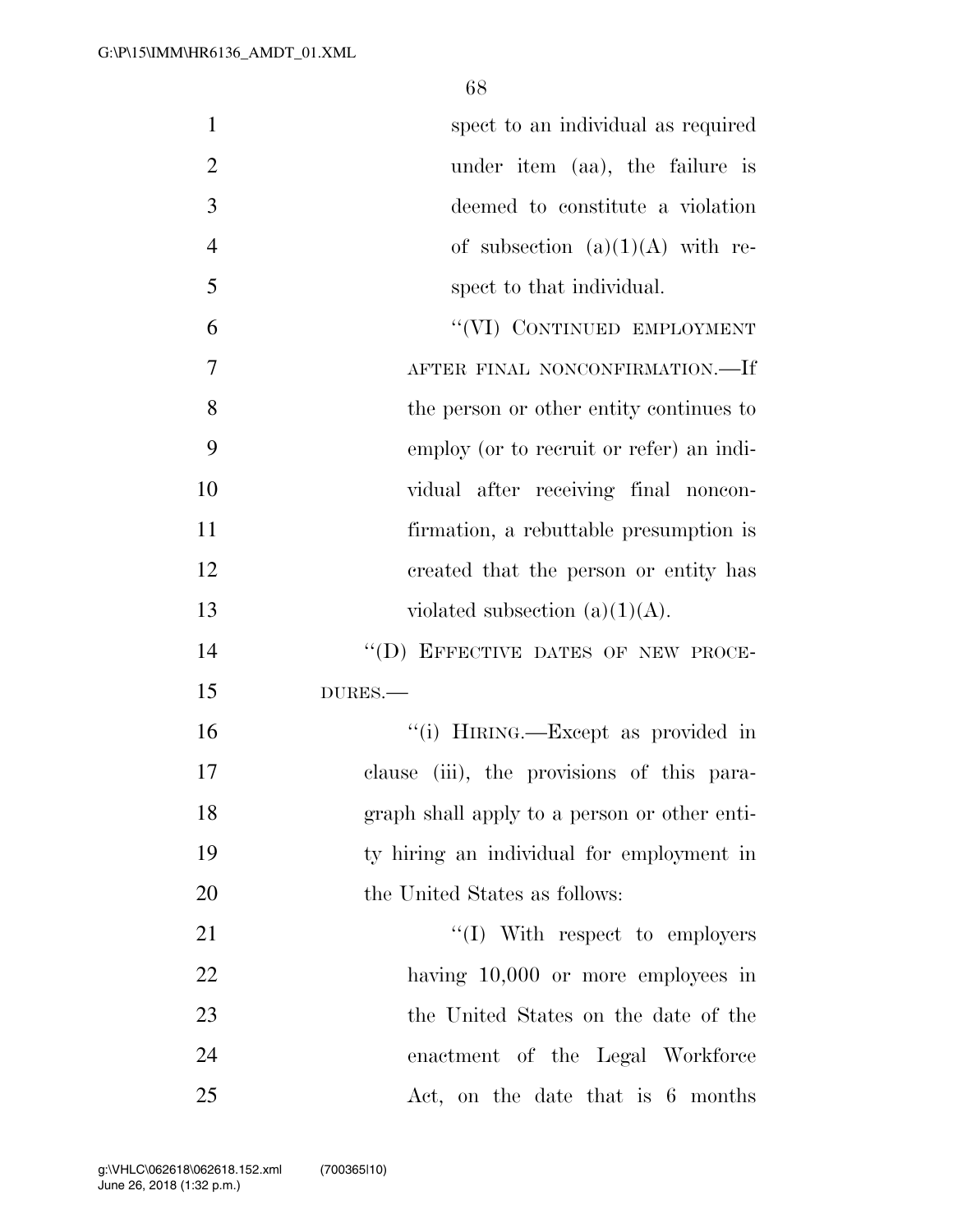after the date of the enactment of such Act.

3 ''(II) With respect to employers having 500 or more employees in the United States, but less than 10,000 employees in the United States, on the date of the enactment of the Legal Workforce Act, on the date that is 12 months after the date of the en-actment of such Act.

 $\frac{1}{11}$  With respect to employers 12 having 20 or more employees in the United States, but less than 500 em- ployees in the United States, on the date of the enactment of the Legal 16 Workforce Act, on the date that is 18 months after the date of the enact-ment of such Act.

 $\frac{1}{2}$  TV With respect to employers having 1 or more employees in the United States, but less than 20 em- ployees in the United States, on the date of the enactment of the Legal 24 Workforce Act, on the date that is 24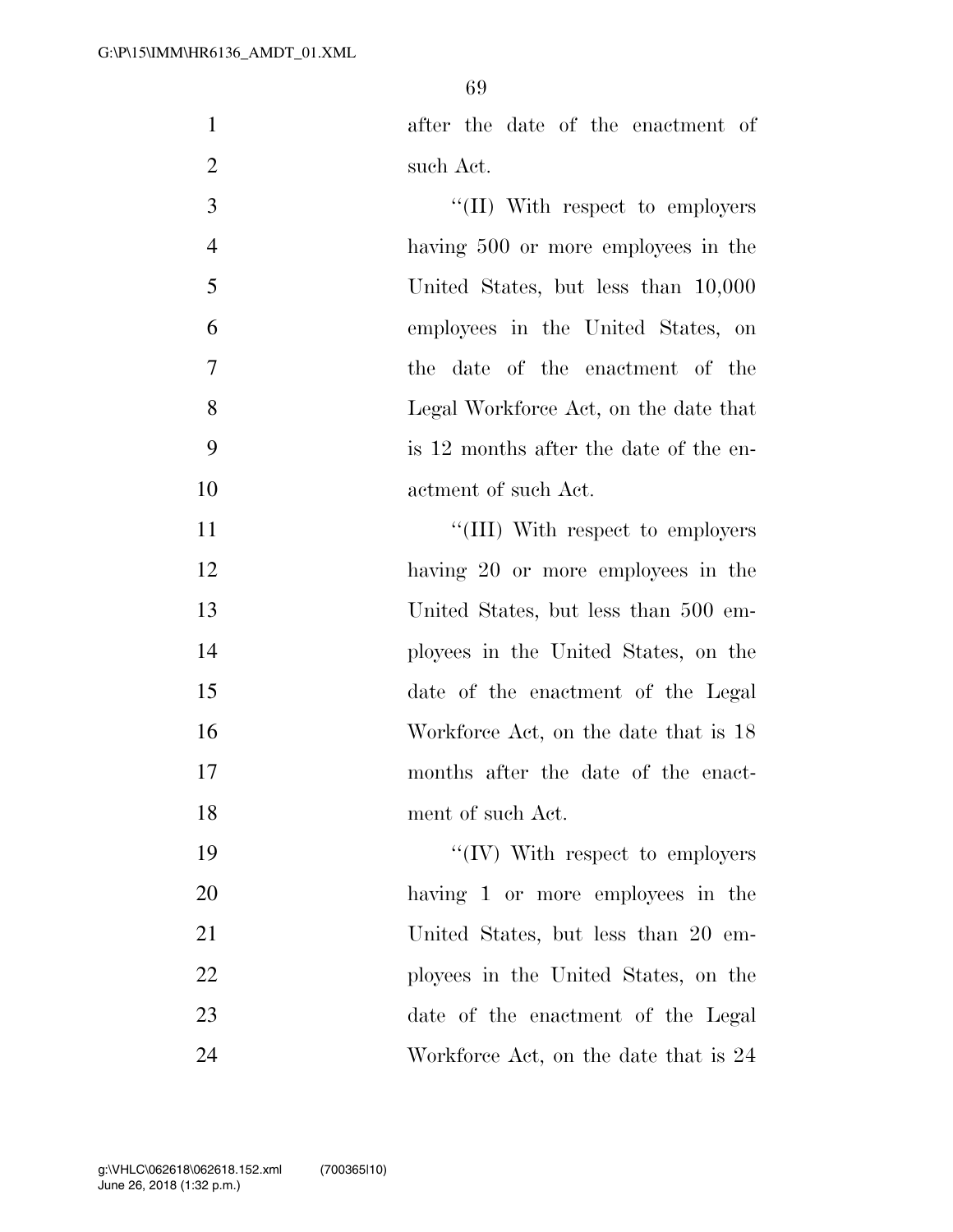| $\mathbf{1}$   | months after the date of the enact-          |
|----------------|----------------------------------------------|
| $\overline{2}$ | ment of such Act.                            |
| 3              | "(ii) RECRUITING AND REFERRING.              |
| $\overline{4}$ | Except as provided in clause (iii), the pro- |
| 5              | visions of this paragraph shall apply to a   |
| 6              | person or other entity recruiting or refer-  |
| 7              | ring an individual for employment in the     |
| 8              | United States on the date that is 12         |
| 9              | months after the date of the enactment of    |
| 10             | the Legal Workforce Act.                     |
| 11             | "(iii) AGRICULTURAL LABOR OR SERV-           |
| 12             | ICES.—With respect to an employee per-       |
| 13             | forming agricultural labor or services, this |
| 14             | paragraph shall not apply with respect to    |
| 15             | the verification of the employee until the   |
| 16             | date that is 24 months after the date of     |
| 17             | the enactment of the Legal Workforce Act.    |
| 18             | An employee described in this clause shall   |
| 19             | not be counted for purposes of clause (i).   |
| 20             | "(iv) EXTENSIONS.—Upon request by            |
| 21             | an employer having 50 or fewer employees,    |
| 22             | the Secretary shall allow a one-time 6-      |
| 23             | month extension of the effective date set    |
| 24             | out in this subparagraph applicable to such  |
| 25             | employer. Such request shall be made to      |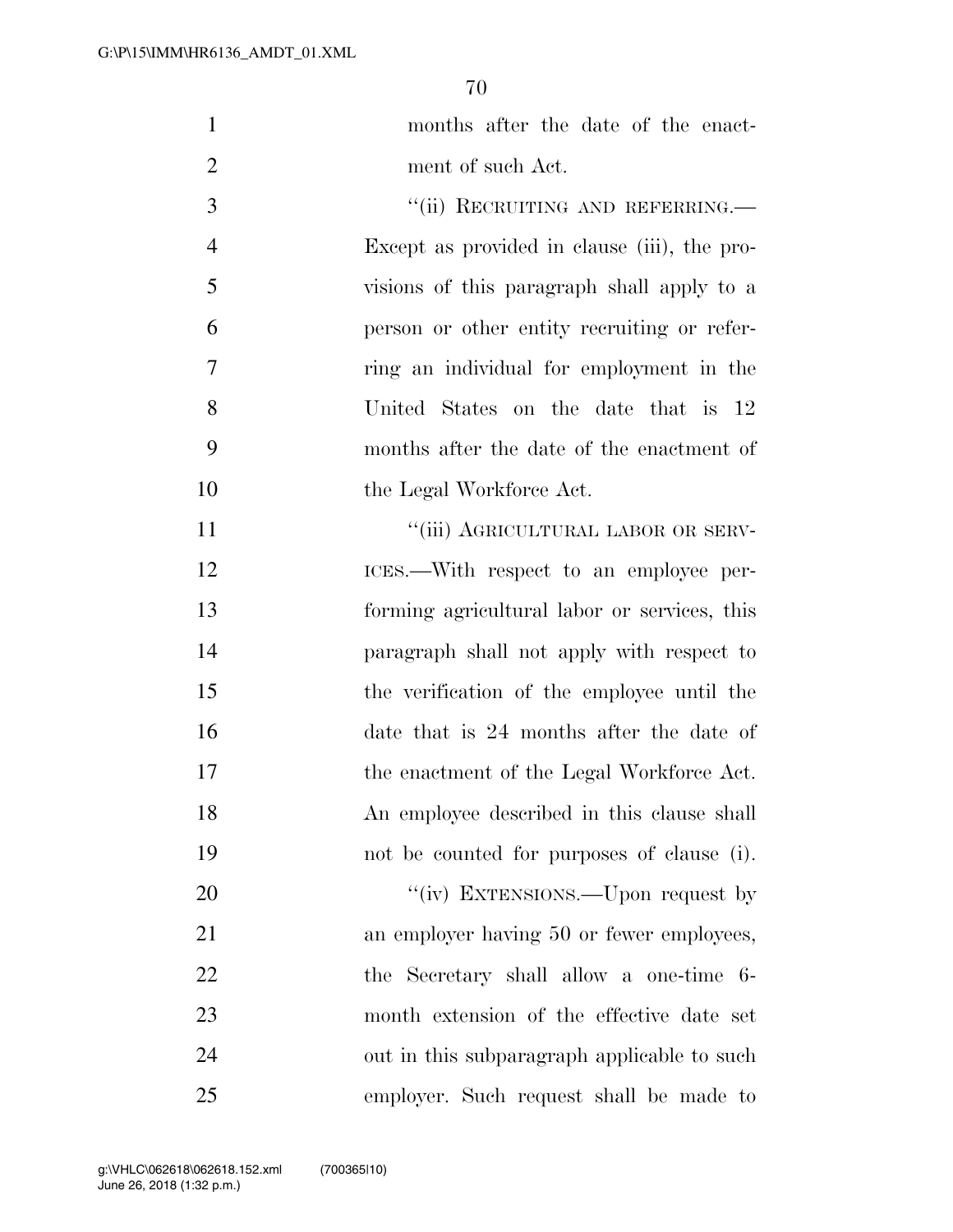| $\mathbf{1}$   | the Secretary and shall be made prior to                    |
|----------------|-------------------------------------------------------------|
| $\overline{2}$ | such effective date.                                        |
| 3              | "(v) TRANSITION RULE.—Subject to                            |
| $\overline{4}$ | paragraph (4), the following shall apply to                 |
| 5              | a person or other entity hiring, recruiting,                |
| 6              | or referring an individual for employment                   |
| 7              | in the United States until the effective                    |
| 8              | date or dates applicable under clauses (i)                  |
| 9              | through (iii):                                              |
| 10             | $\lq\lq$ (I) This subsection, as in effect                  |
| 11             | before the enactment of the Legal                           |
| 12             | Workforce Act.                                              |
| 13             | "(II) Subtitle A of title IV of the                         |
| 14             | Illegal Immigration Reform and Im-                          |
| 15             | migrant Responsibility Act of 1996 (8)                      |
| 16             | U.S.C. 1324a note), as in effect be-                        |
| 17             | fore the effective date in section $7(e)$                   |
| 18             | of the Legal Workforce Act.                                 |
| 19             | "(III) Any other provision<br>- of                          |
| 20             | Federal law requiring the person or                         |
| 21             | entity to participate in the E-Verify                       |
| 22             | Program described in section $403(a)$                       |
| 23             | of the Illegal Immigration Reform and                       |
| 24             | Immigrant Responsibility Act of 1996                        |
| 25             | $(8 \text{ U.S.C. } 1324a \text{ note})$ , as in effect be- |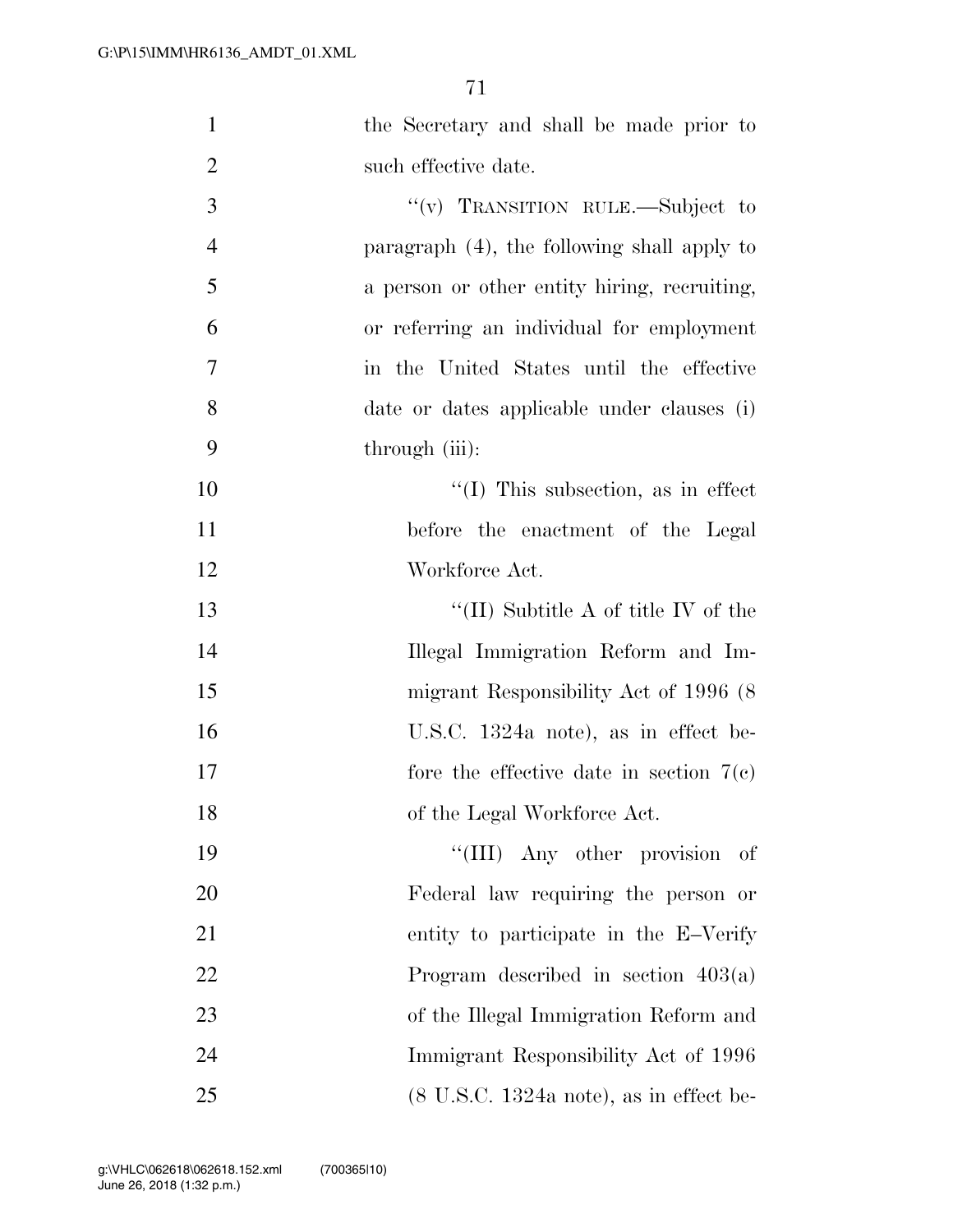| $\mathbf{1}$   | fore the effective date in section $7(e)$  |
|----------------|--------------------------------------------|
| $\overline{2}$ | of the Legal Workforce Act, including      |
| 3              | Executive Order 13465 (8 U.S.C.            |
| $\overline{4}$ | 1324a note; relating to Government         |
| 5              | procurement).                              |
| 6              | "(E) VERIFICATION PERIOD DEFINED.—         |
| $\tau$         | "(i) IN GENERAL.—For purposes of           |
| 8              | this paragraph:                            |
| 9              | $\lq\lq$ (I) In the case of recruitment or |
| 10             | referral, the term 'verification period'   |
| 11             | means the period ending on the date        |
| 12             | recruiting or referring commences.         |
| 13             | "(II) In the case of hiring, the           |
| 14             | term 'verification period' means the       |
| 15             | period beginning on the date on which      |
| 16             | an offer of employment is extended         |
| 17             | and ending on the date that is three       |
| 18             | business days after the date of hire,      |
| 19             | except as provided in clause (iii). The    |
| 20             | offer of employment may be condi-          |
| 21             | tioned in accordance with clause (ii).     |
| 22             | "(ii) JOB OFFER MAY BE CONDI-              |
| 23             | TIONAL.—A person or other entity may       |
| 24             | offer a prospective employee an employ-    |
| 25             | ment position that is conditioned on final |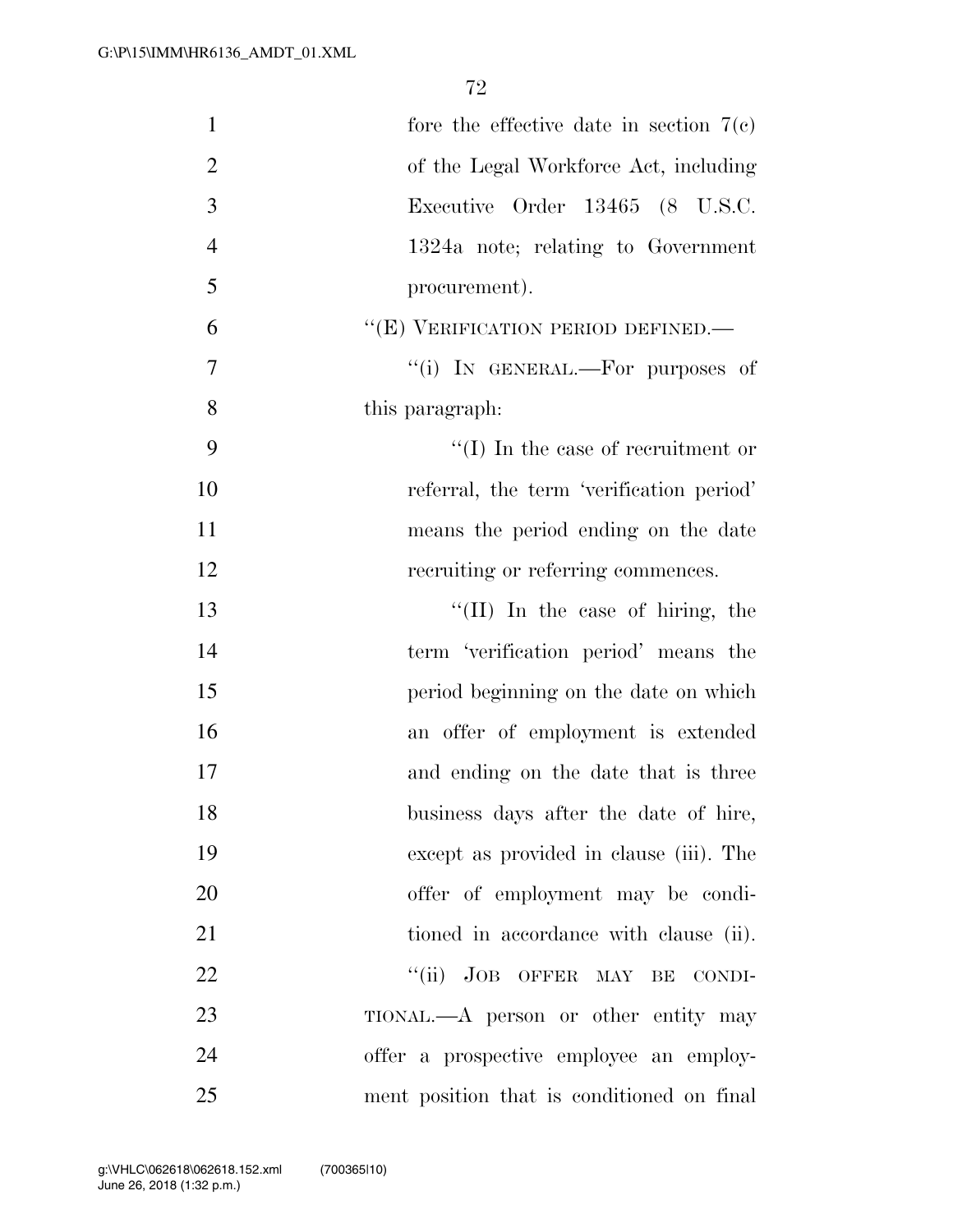|   | verification of the identity and employment  |
|---|----------------------------------------------|
| 2 | eligibility of the employee using the proce- |
| 3 | dures established under this paragraph.      |
|   | SPECIAL RULE.—Notwith-<br>$\lq\lq$ (iii)     |

| $\overline{5}$ | standing clause $(i)(II)$ , in the case of an |
|----------------|-----------------------------------------------|
| 6              | alien who is authorized for employment        |
| $\overline{7}$ | and who provides evidence from the Social     |
| 8              | Security Administration that the alien has    |
| -9             | applied for a social security account num-    |
| 10             | ber, the verification period ends three busi- |
| 11             | ness days after the alien receives the social |
| 12             | security account number.                      |

## 13 "(2) REVERIFICATION FOR INDIVIDUALS WITH 14 LIMITED WORK AUTHORIZATION.—

15 "(A) IN GENERAL.—Except as provided in subparagraph (B), a person or entity shall make an inquiry, as provided in subsection (d), using the verification system to seek reverification of the identity and employment eligibility of all individuals with a limited period of work authorization employed by the person or entity during the three business days after the date on which the employee's work author-ization expires as follows: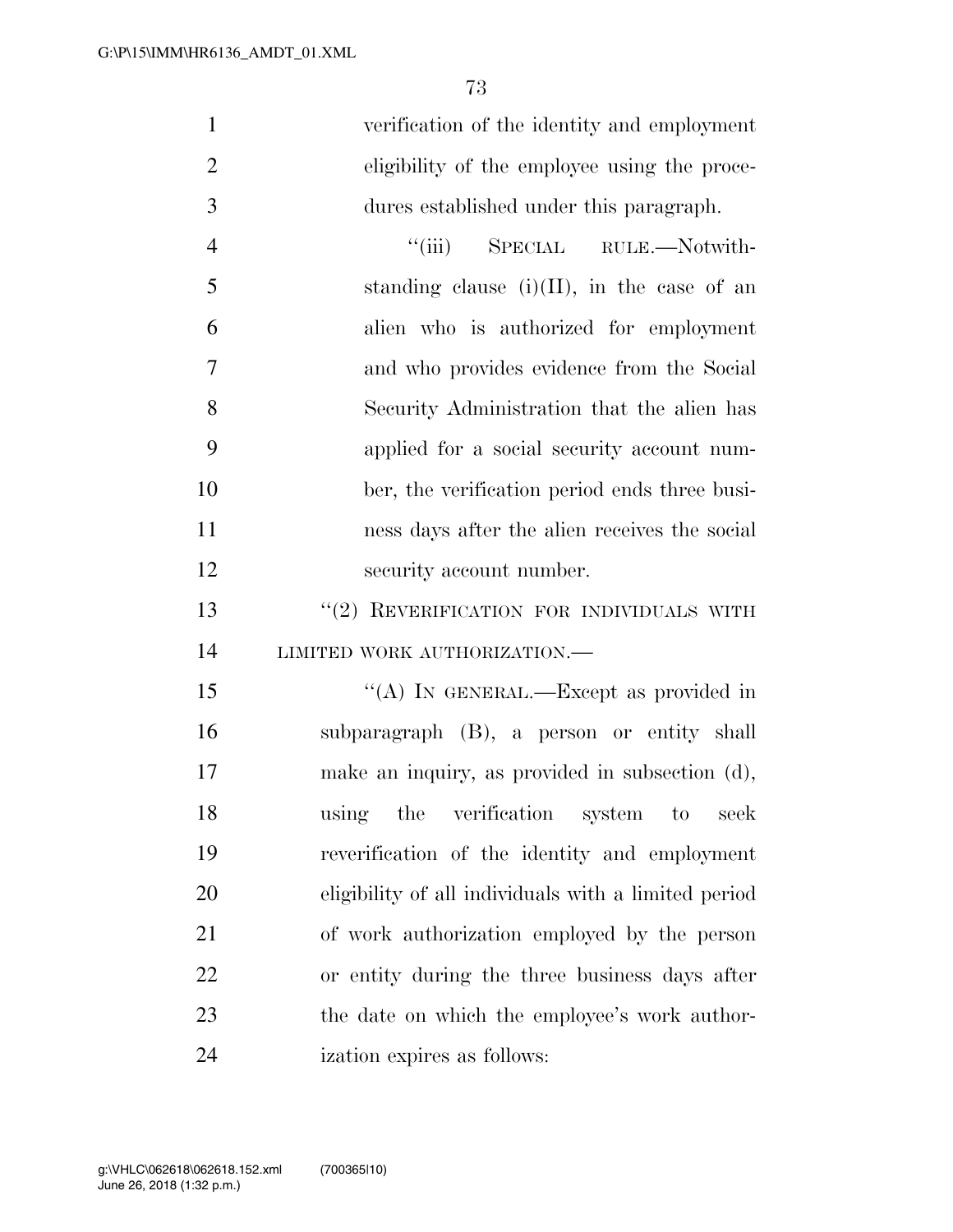| $\mathbf{1}$   | "(i) With respect to employers having       |
|----------------|---------------------------------------------|
| $\overline{2}$ | 10,000 or more employees in the United      |
| 3              | States on the date of the enactment of the  |
| $\overline{4}$ | Legal Workforce Act, beginning on the       |
| 5              | date that is 6 months after the date of the |
| 6              | enactment of such Act.                      |
| $\tau$         | "(ii) With respect to employers having      |
| 8              | 500 or more employees in the United         |
| 9              | States, but less than 10,000 employees in   |
| 10             | the United States, on the date of the en-   |
| 11             | actment of the Legal Workforce Act, be-     |
| 12             | ginning on the date that is 12 months       |
| 13             | after the date of the enactment of such     |
| 14             | Act.                                        |
| 15             | "(iii) With respect to employers hav-       |
| 16             | ing 20 or more employees in the United      |
| 17             | States, but less than 500 employees in the  |
| 18             | United States, on the date of the enact-    |
| 19             | ment of the Legal Workforce Act, begin-     |
| 20             | ning on the date that is 18 months after    |
| 21             | the date of the enactment of such Act.      |
| 22             | "(iv) With respect to employers hav-        |
| 23             | ing 1 or more employees in the United       |
| 24             | States, but less than 20 employees in the   |
| 25             | United States, on the date of the enact-    |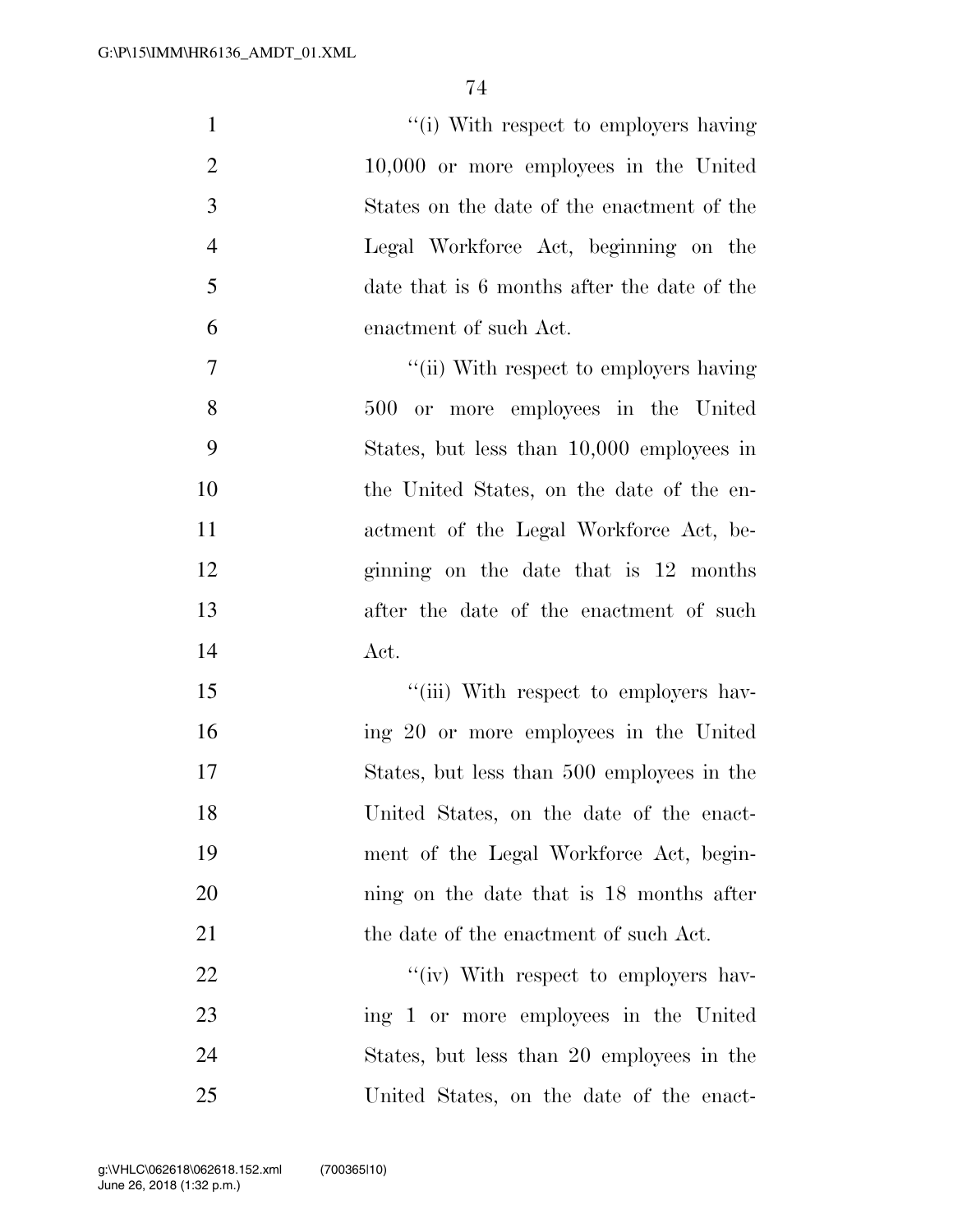| $\mathbf{1}$   | ment of the Legal Workforce Act, begin-             |
|----------------|-----------------------------------------------------|
| $\overline{2}$ | ning on the date that is 24 months after            |
| 3              | the date of the enactment of such Act.              |
| $\overline{4}$ | "(B) AGRICULTURAL LABOR OR<br>SERV-                 |
| 5              | ICES.—With respect to an employee performing        |
| 6              | agricultural labor or services, or an employee      |
| 7              | recruited or referred by a farm labor contractor    |
| 8              | (as defined in section 3 of the Migrant and Sea-    |
| 9              | sonal Agricultural Worker Protection Act (29)       |
| 10             | U.S.C. $1801$ ), subparagraph $(A)$ shall not       |
| 11             | apply with respect to the reverification of the     |
| 12             | employee until the date that is 24 months after     |
| 13             | the date of the enactment of the Legal Work-        |
| 14             | force Act. For purposes of the preceding sen-       |
| 15             | tence, the term 'agricultural labor or services'    |
| 16             | has the meaning given such term by the Sec-         |
| 17             | retary of Agriculture in regulations and in-        |
| 18             | cludes agricultural labor as defined in section     |
| 19             | $3121(g)$ of the Internal Revenue Code of 1986,     |
| 20             | agriculture as defined in section $3(f)$ of the     |
| 21             | Fair Labor Standards Act of 1938 (29 U.S.C.         |
| 22             | $203(f)$ , the handling, planting, drying, packing, |
| 23             | packaging, processing, freezing, or grading         |
| 24             | prior to delivery for storage of any agricultural   |
| 25             | or horticultural commodity in its unmanufac-        |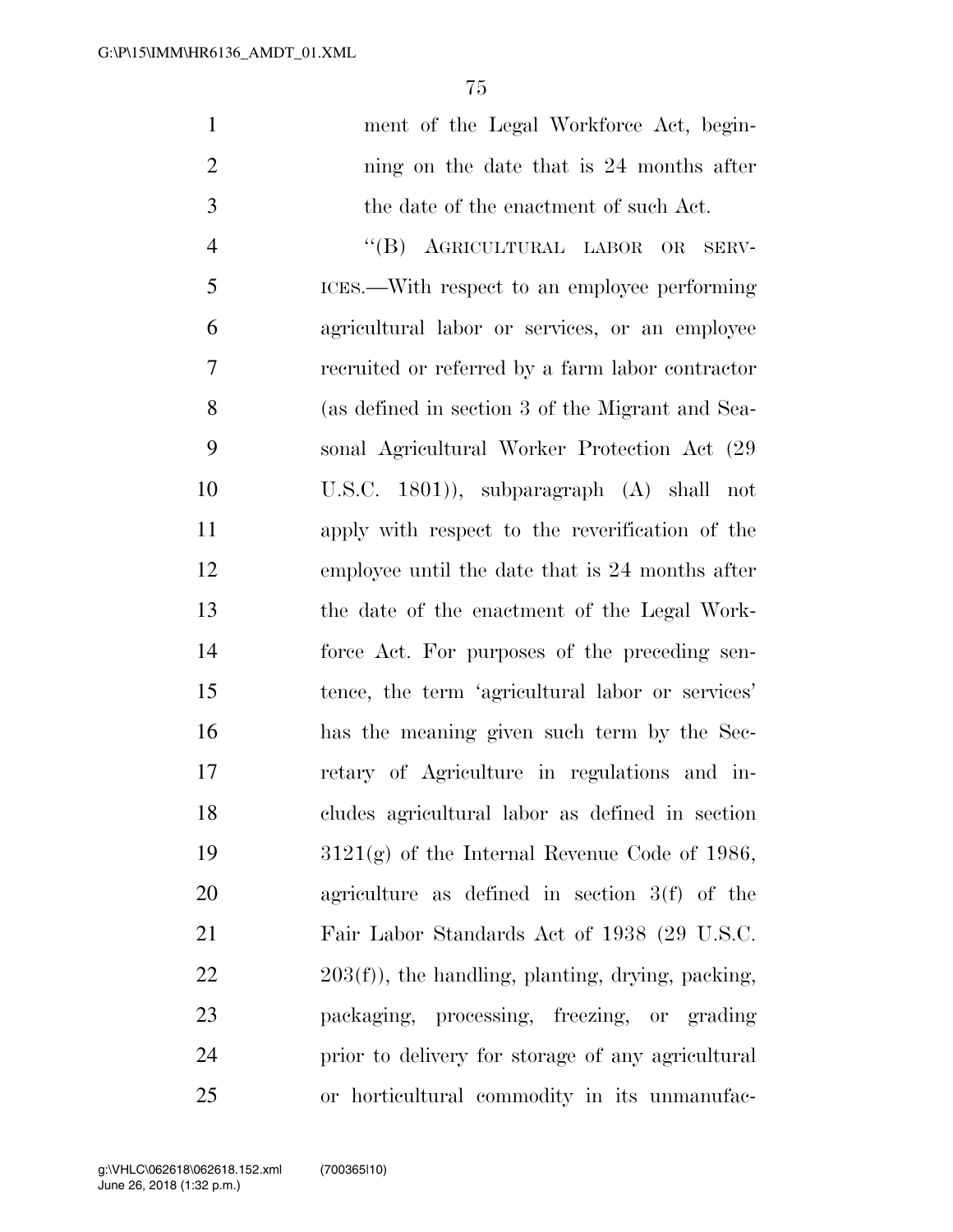| $\mathbf{1}$   | tured state, all activities required for the prepa-  |
|----------------|------------------------------------------------------|
| $\overline{2}$ | ration, processing, or manufacturing of a prod-      |
| 3              | uct of agriculture (as such term is defined in       |
| $\overline{4}$ | such section $3(f)$ for further distribution, and    |
| 5              | activities similar to all the foregoing as they re-  |
| 6              | late to fish or shell fish facilities. An employee   |
| 7              | described in this subparagraph shall not be          |
| 8              | counted for purposes of subparagraph $(A)$ .         |
| 9              | ``(C)<br>REVERIFICATION. - Paragraph                 |
| 10             | $(1)(C)(ii)$ shall apply to reverifications pursuant |
| 11             | to this paragraph on the same basis as it ap-        |
| 12             | plies to verifications pursuant to paragraph $(1)$ , |
| 13             | except that employers shall—                         |
| 14             | "(i) use a form designated or estab-                 |
| 15             | lished by the Secretary by regulation for            |
| 16             | purposes of this paragraph; and                      |
| 17             | "(ii) retain a paper, microfiche, micro-             |
| 18             | film, or electronic version of the form and          |
| 19             | make it available for inspection by officers         |
| 20             | of the Department of Homeland Security,              |
| 21             | the Department of Justice, or the Depart-            |
| 22             | ment of Labor during the period beginning            |
| 23             | on the date the reverification commences             |
| 24             | and ending on the date that is the later of          |
| 25             | 3 years after the date of such reverification        |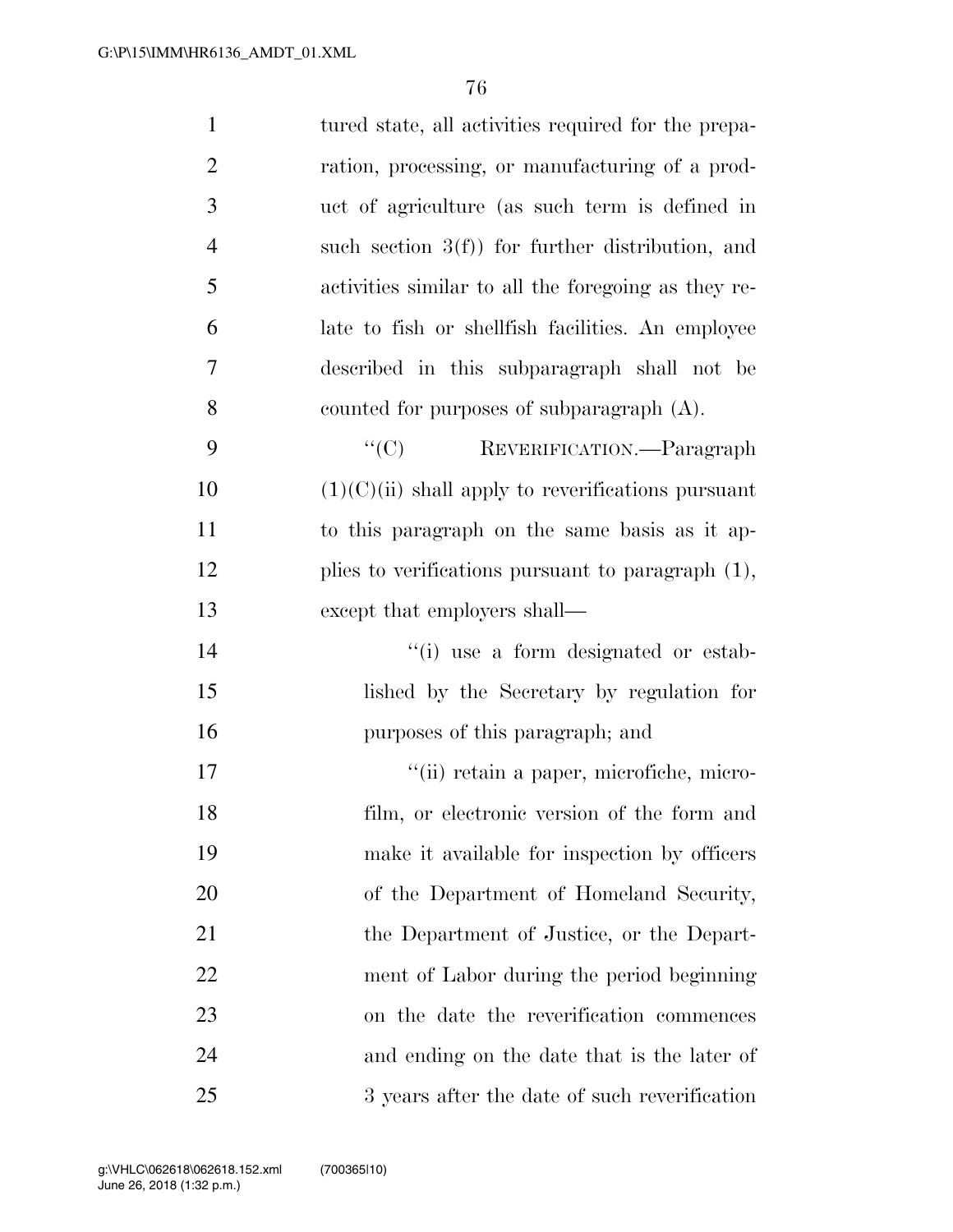| $\mathbf{1}$   | or 1 year after the date the individual's     |
|----------------|-----------------------------------------------|
| $\overline{2}$ | employment is terminated.                     |
| 3              | $``(3)$ PREVIOUSLY HIRED INDIVIDUALS.—        |
| $\overline{4}$ | "(A) ON A MANDATORY BASIS FOR CER-            |
| 5              | TAIN EMPLOYEES.-                              |
| 6              | "(i) IN GENERAL.—Not later than the           |
| 7              | date that is 6 months after the date of the   |
| 8              | enactment of the Legal Workforce Act, an      |
| 9              | employer shall make an inquiry, as pro-       |
| 10             | vided in subsection (d), using the            |
| 11             | verification system to seek verification of   |
| 12             | the identity and employment eligibility of    |
| 13             | any individual described in clause (ii) em-   |
| 14             | ployed by the employer whose employment       |
| 15             | eligibility has not been verified under the   |
| 16             | E-Verify Program described in section         |
| 17             | $403(a)$ of the Illegal Immigration Reform    |
| 18             | and Immigrant Responsibility Act of 1996      |
| 19             | (8 U.S.C. 1324a note).                        |
| 20             | INDIVIDUALS DESCRIBED.—An<br>``(ii)           |
| 21             | individual described in this clause is any of |
| 22             | the following:                                |
| 23             | "(I) An employee of any unit of               |
| 24             | a Federal, State, or local government.        |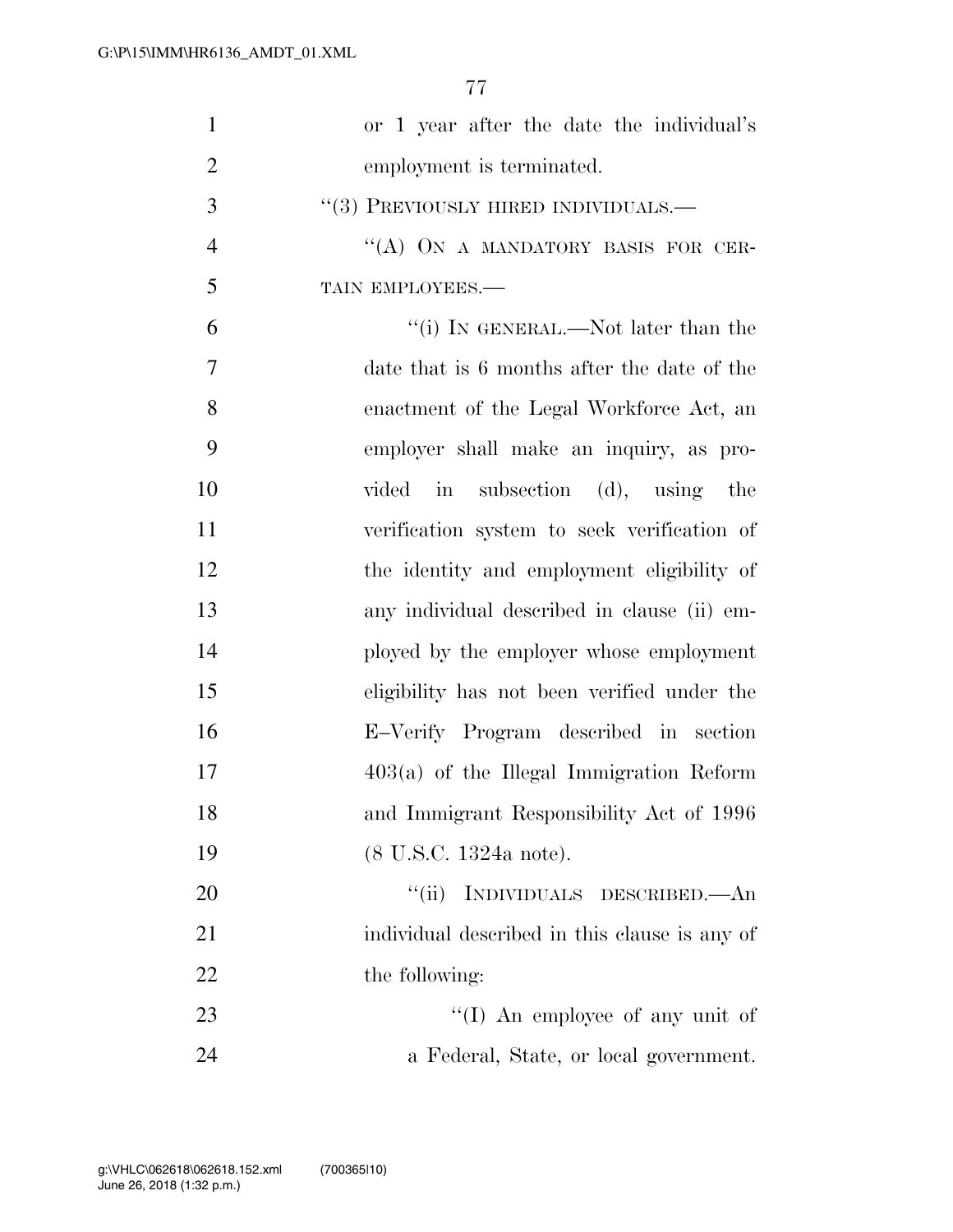| $\mathbf{1}$   | "(II) An employee who requires a        |
|----------------|-----------------------------------------|
| $\overline{2}$ | Federal security clearance working in   |
| 3              | a Federal, State or local government    |
| $\overline{4}$ | building, a military base, a nuclear    |
| 5              | energy site, a weapons site, or an air- |
| 6              | port or other facility that requires    |
| $\overline{7}$ | workers to carry a Transportation       |
| 8              | Identification Credential<br>Worker     |
| 9              | (TWIC).                                 |
| 10             | "(III) An employee assigned to          |
| 11             | perform work in the United States       |
| 12             | under a Federal contract, except that   |
| 13             | this subclause—                         |
| 14             | "(aa) is not applicable to in-          |
| 15             | dividuals who have a clearance          |
| 16             | under Homeland Security Presi-          |
| 17             | dential Directive 12 (HSPD 12)          |
| 18             | clearance), are administrative or       |
| 19             | overhead personnel, or are work-        |
| 20             | ing solely on contracts that pro-       |
| 21             | vide Commercial Off The Shelf           |
| 22             | goods or services as set forth by       |
| 23             | the Federal Acquisition Regu-           |
| 24             | latory Council, unless they are         |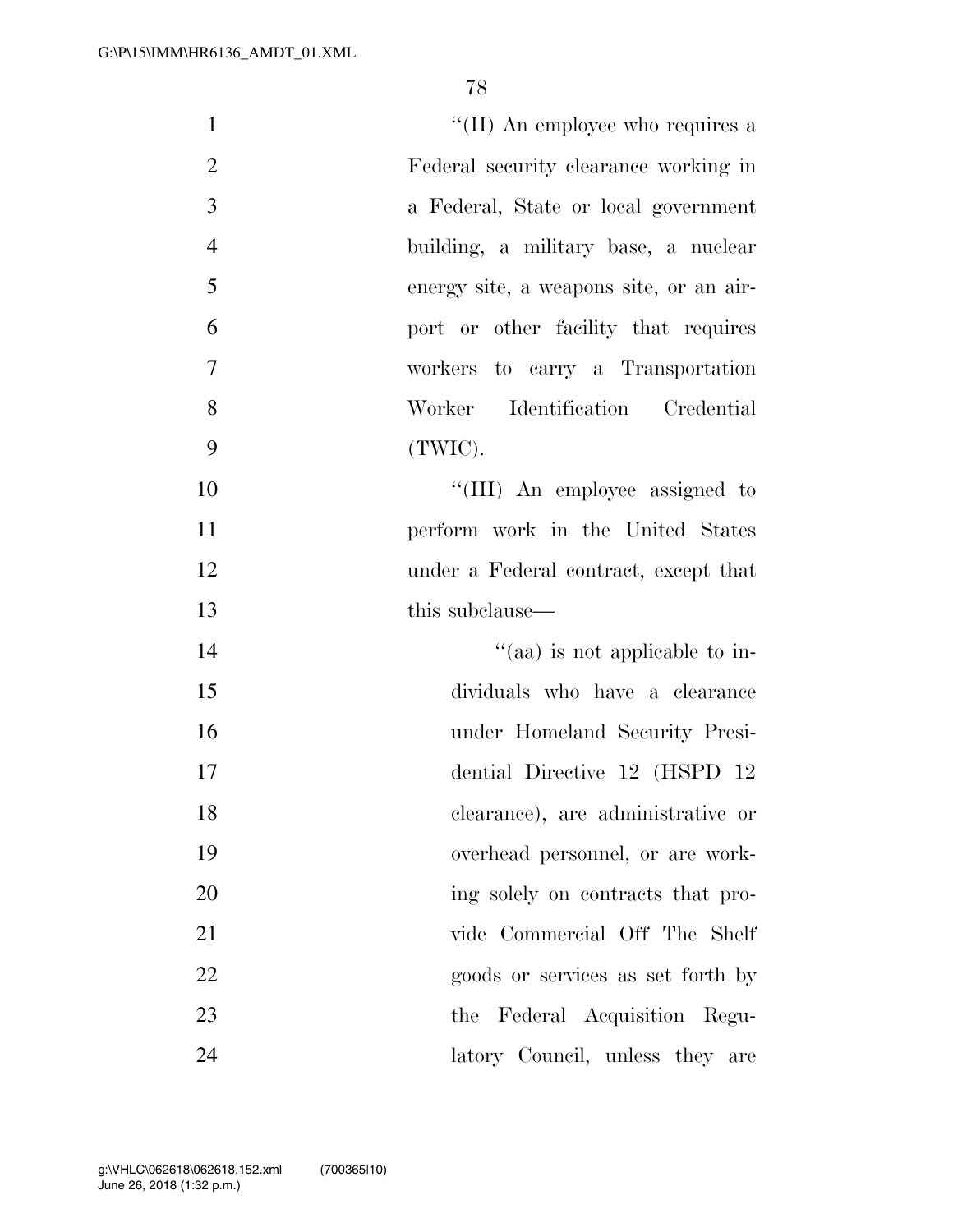| $\mathbf{1}$   | subject to verification under sub-               |
|----------------|--------------------------------------------------|
| $\overline{2}$ | clause $(II)$ ; and                              |
| 3              | "(bb) only applies to con-                       |
| $\overline{4}$ | tracts over the simple acquisition               |
| 5              | threshold as defined in section                  |
| 6              | 2.101 of title 48, Code of Federal               |
| 7              | Regulations.                                     |
| 8              | "(B) ON A MANDATORY BASIS FOR MUL-               |
| 9              | TIPLE USERS OF SAME SOCIAL SECURITY AC-          |
| 10             | COUNT NUMBER.—In the case of an employer         |
| 11             | who is required by this subsection to use the    |
| 12             | verification system described in subsection (d), |
| 13             | or has elected voluntarily to use such system,   |
| 14             | the employer shall make inquiries to the system  |
| 15             | in accordance with the following:                |
| 16             | "(i) The Commissioner of Social Secu-            |
| 17             | rity shall notify annually employees (at the     |
| 18             | employee address listed on the Wage and          |
| 19             | Tax Statement) who submit a social secu-         |
| 20             | rity account number to which more than           |
| 21             | one employer reports income and for which        |
| 22             | there is a pattern of unusual multiple use.      |
| 23             | The notification letter shall identify the       |
| 24             | number of employers to which income is           |
| 25             | being reported as well as sufficient infor-      |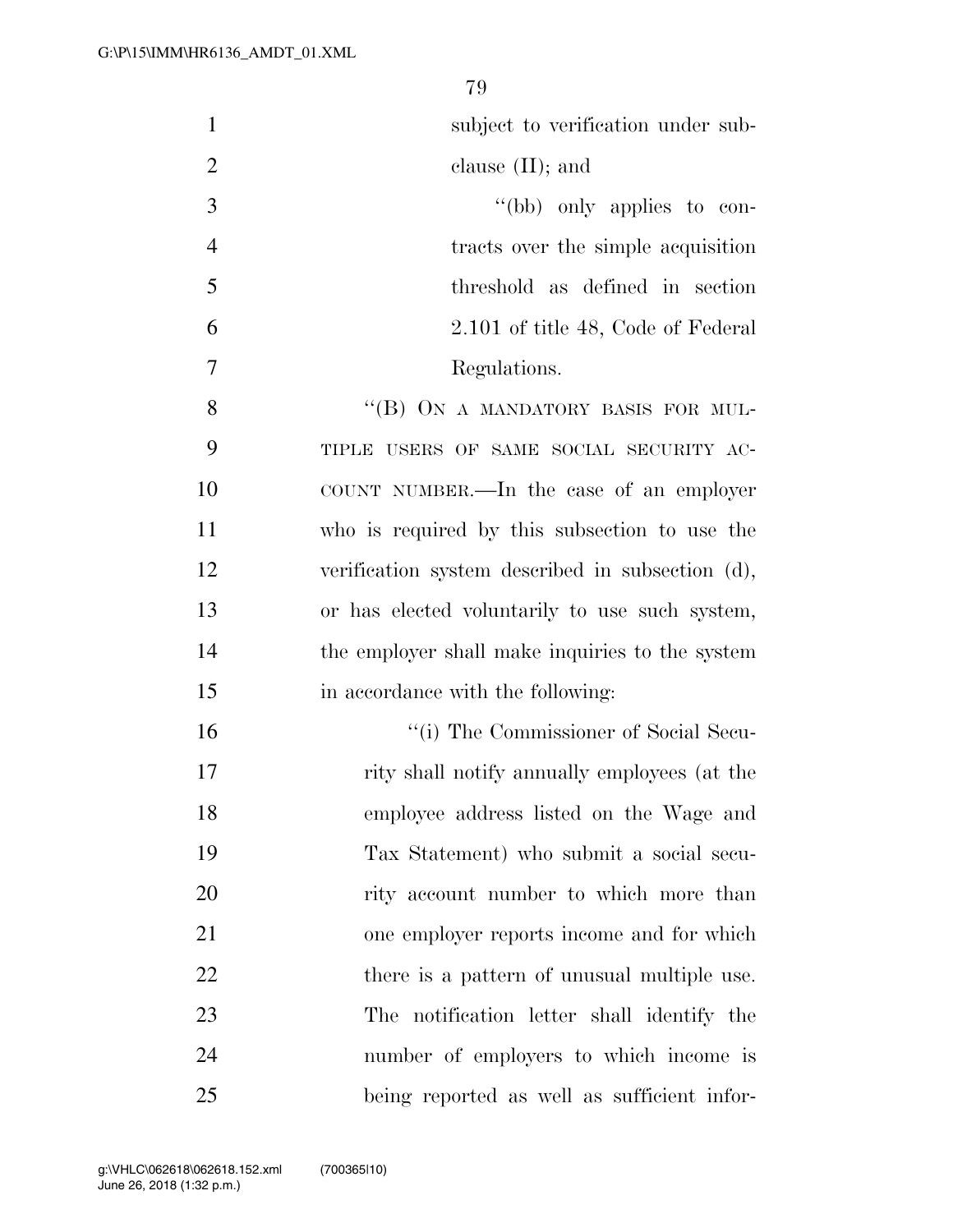| $\mathbf{1}$   | mation notifying the employee of the proc-  |
|----------------|---------------------------------------------|
| $\overline{2}$ | ess to contact the Social Security Adminis- |
| 3              | tration Fraud Hotline if the employee be-   |
| $\overline{4}$ | lieves the employee's identity may have     |
| 5              | been stolen. The notice shall not share in- |
| 6              | formation protected as private, in order to |
| 7              | avoid any recipient of the notice from      |
| 8              | being in the position to further commit or  |
| 9              | begin committing identity theft.            |
| 10             | "(ii) If the person to whom the social      |
| 11             | security account number was issued by the   |
| 12             | Social Security Administration has been     |
| 13             | identified and confirmed by the Commis-     |
| 14             | sioner, and indicates that the social secu- |
| 15             | rity account number was used without        |
| 16             | their knowledge, the Secretary and the      |
| 17             | Commissioner shall lock the social security |
| 18             | account number for employment eligibility   |
| 19             | verification purposes and shall notify the  |
| 20             | employers of the individuals who wrong-     |
| 21             | fully submitted the social security account |
| 22             | number that the employee may not be         |
| 23             | work eligible.                              |
|                |                                             |

 ''(iii) Each employer receiving such notification of an incorrect social security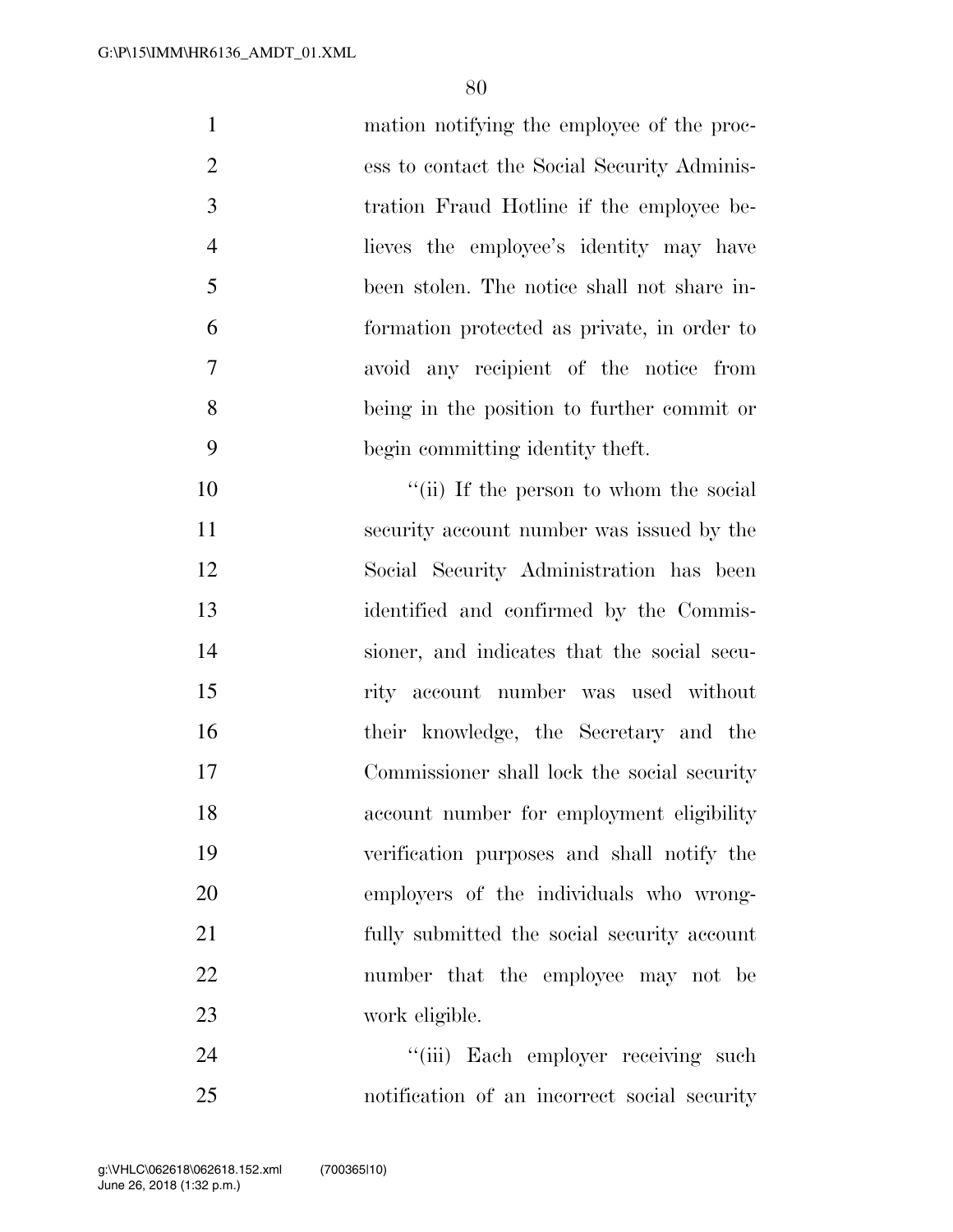| $\mathbf{1}$   | account number under clause (ii) shall use         |
|----------------|----------------------------------------------------|
| $\overline{2}$ | the verification system described in sub-          |
| 3              | section (d) to check the work eligibility sta-     |
| $\overline{4}$ | tus of the applicable employee within 10           |
| 5              | business days of receipt of the notification.      |
| 6              | "(C) ON A VOLUNTARY BASIS.—Subject to              |
| 7              | paragraph $(2)$ , and subparagraphs $(A)$ through  |
| 8              | (C) of this paragraph, beginning on the date       |
| 9              | that is 30 days after the date of the enactment    |
| 10             | of the Legal Workforce Act, an employer may        |
| 11             | make an inquiry, as provided in subsection (d),    |
| 12             | using the verification system to seek verification |
| 13             | of the identity and employment eligibility of any  |
| 14             | individual employed by the employer. If an em-     |
| 15             | ployer chooses voluntarily to seek verification of |
| 16             | any individual employed by the employer, the       |
| 17             | employer shall seek verification of all individ-   |
| 18             | uals employed at the same geographic location      |
| 19             | or, at the option of the employer, all individuals |
| 20             | employed within the same job category, as the      |
| 21             | employee with respect to whom the employer         |
| 22             | seeks voluntarily to use the verification system.  |
| 23             | An employer's decision about whether or not        |
| 24             | voluntarily to seek verification of its current    |
| 25             | workforce under this subparagraph may not be       |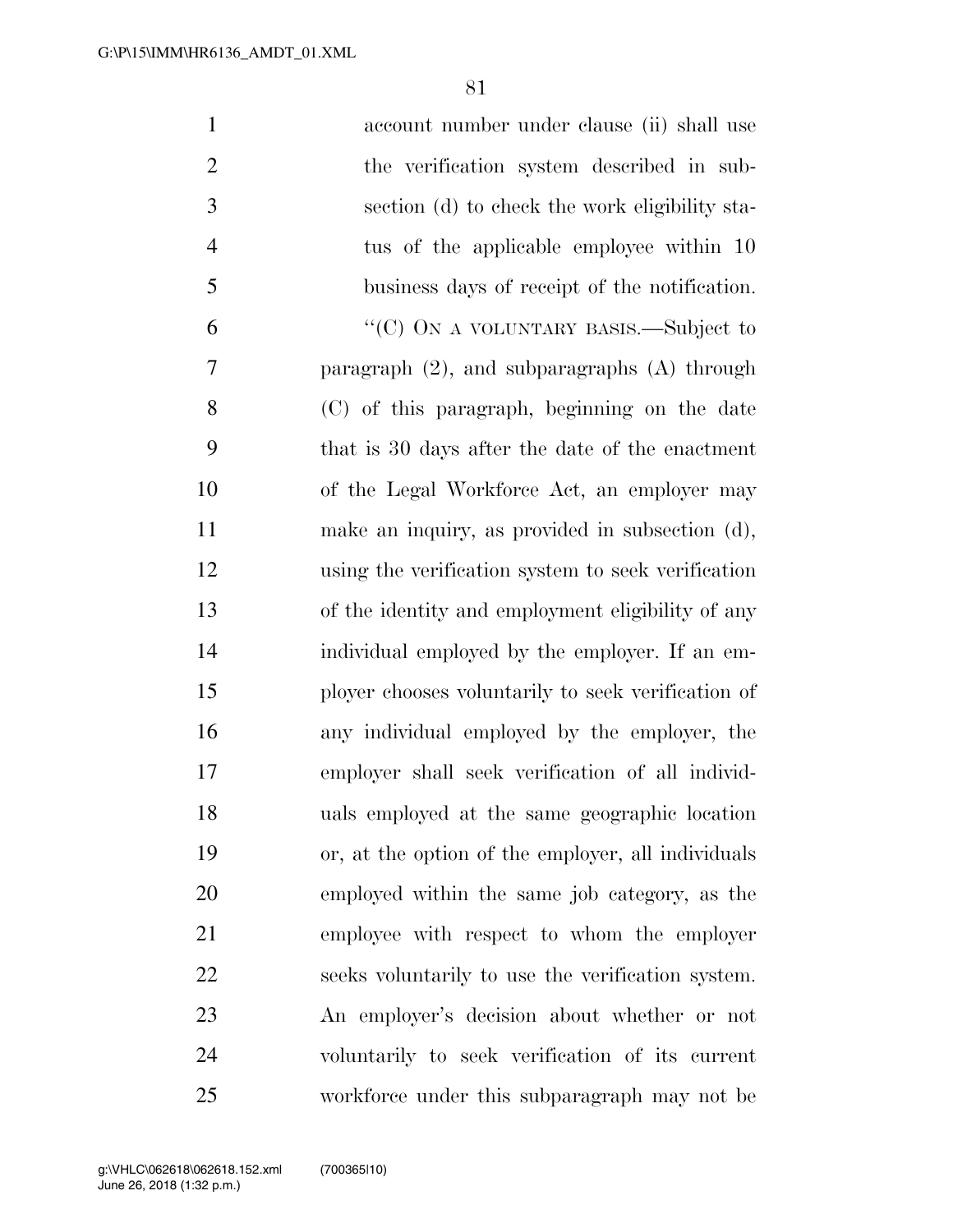| $\mathbf{1}$   | considered by any government agency in any           |
|----------------|------------------------------------------------------|
| $\overline{2}$ | proceeding, investigation, or review provided for    |
| 3              | in this Act.                                         |
| $\overline{4}$ | ``(D)<br>VERIFICATION.—Paragraph                     |
| 5              | $(1)(C)(ii)$ shall apply to verifications pursuant   |
| 6              | to this paragraph on the same basis as it ap-        |
| 7              | plies to verifications pursuant to paragraph $(1)$ , |
| 8              | except that employers shall—                         |
| 9              | "(i) use a form designated or estab-                 |
| 10             | lished by the Secretary by regulation for            |
| 11             | purposes of this paragraph; and                      |
| 12             | "(ii) retain a paper, microfiche, micro-             |
| 13             | film, or electronic version of the form and          |
| 14             | make it available for inspection by officers         |
| 15             | of the Department of Homeland Security,              |
| 16             | the Department of Justice, or the Depart-            |
| 17             | ment of Labor during the period beginning            |
| 18             | on the date the verification commences and           |
| 19             | ending on the date that is the later of 3            |
| 20             | years after the date of such verification or         |
| 21             | 1 year after the date the individual's em-           |
| 22             | ployment is terminated.                              |
| 23             | $``(4)$ EARLY COMPLIANCE.—                           |
| 24             | "(A) FORMER E-VERIFY REQUIRED USERS,                 |
| 25             | INCLUDING FEDERAL CONTRACTORS.—Notwith-              |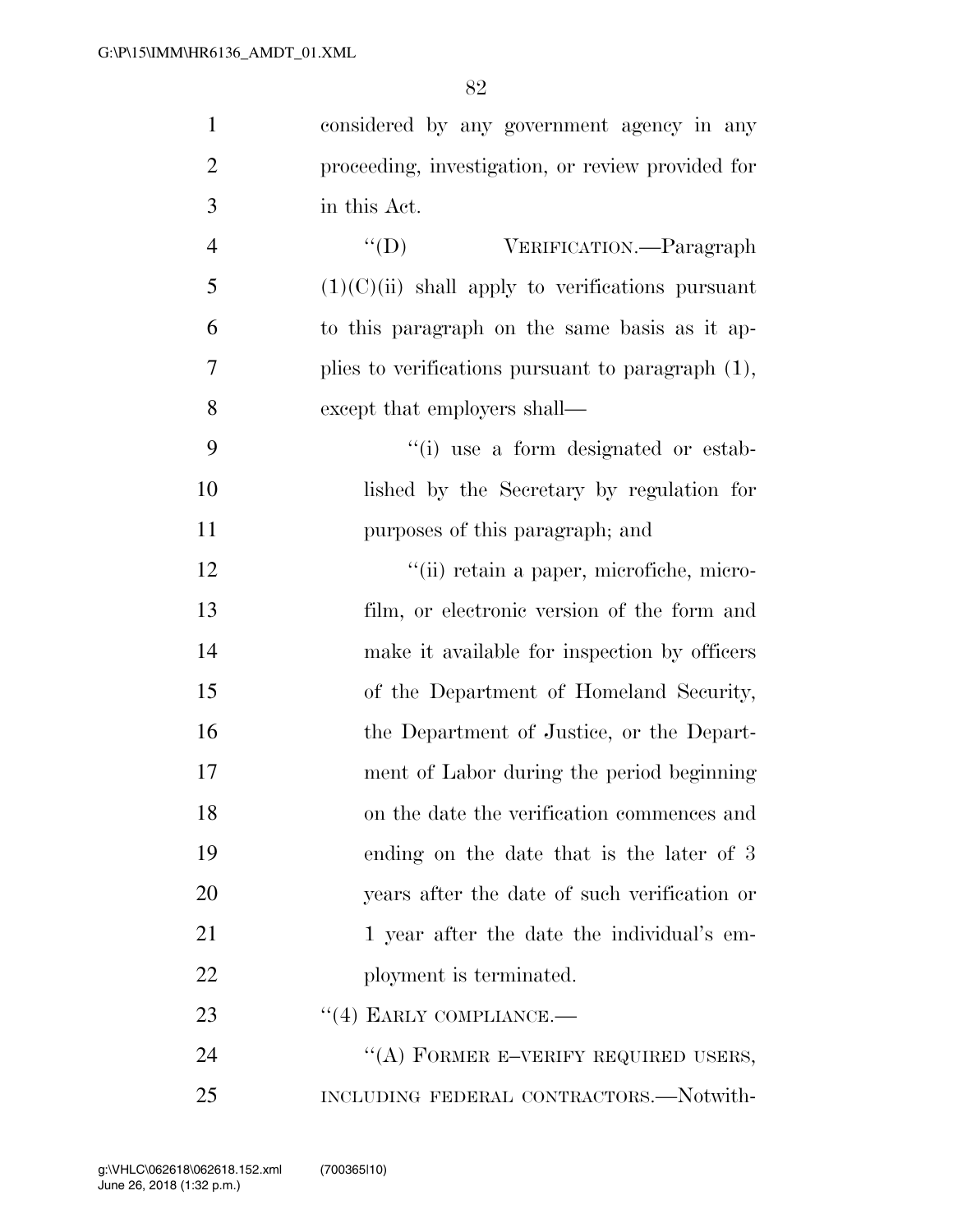standing the deadlines in paragraphs (1) and (2), beginning on the date of the enactment of the Legal Workforce Act, the Secretary is au- thorized to commence requiring employers re- quired to participate in the E–Verify Program  $6 \qquad \qquad$  described in section 403(a) of the Illegal Immi- gration Reform and Immigrant Responsibility Act of 1996 (8 U.S.C. 1324a note), including employers required to participate in such pro- gram by reason of Federal acquisition laws (and regulations promulgated under those laws, including the Federal Acquisition Regulation), to commence compliance with the requirements of this subsection (and any additional require- ments of such Federal acquisition laws and reg- ulation) in lieu of any requirement to partici- pate in the E–Verify Program. 18 "(B) FORMER E–VERIFY VOLUNTARY USERS AND OTHERS DESIRING EARLY COMPLI- ANCE.—Notwithstanding the deadlines in para-graphs (1) and (2), beginning on the date of

22 the enactment of the Legal Workforce Act, the Secretary shall provide for the voluntary com- pliance with the requirements of this subsection by employers voluntarily electing to participate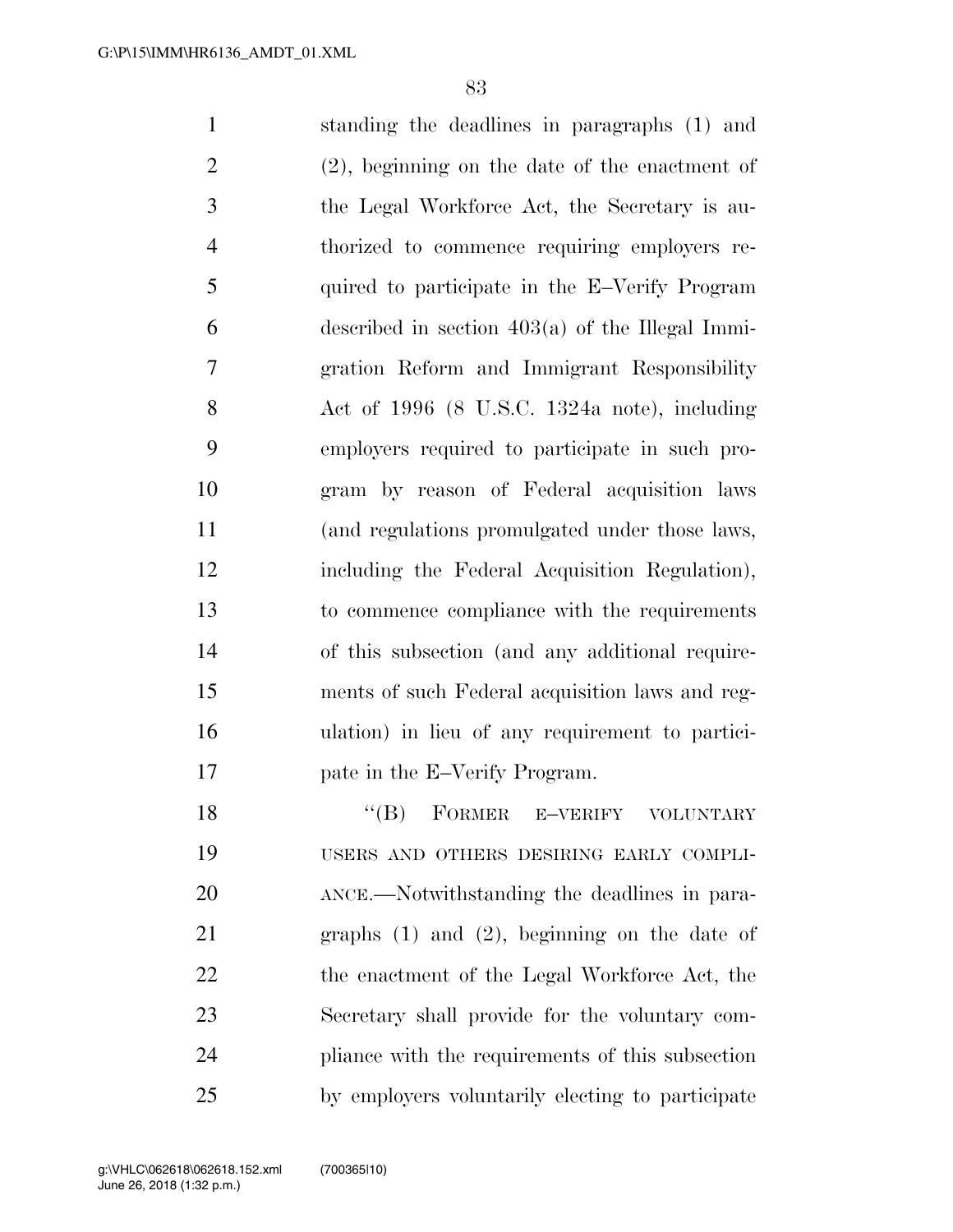in the E–Verify Program described in section 403(a) of the Illegal Immigration Reform and Immigrant Responsibility Act of 1996 (8 U.S.C. 1324a note) before such date, as well as by other employers seeking voluntary early compli-ance.

7 "(5) COPYING OF DOCUMENTATION PER- MITTED.—Notwithstanding any other provision of law, the person or entity may copy a document pre- sented by an individual pursuant to this subsection and may retain the copy, but only (except as other- wise permitted under law) for the purpose of com-plying with the requirements of this subsection.

14 "(6) LIMITATION ON USE OF FORMS.—A form designated or established by the Secretary of Home- land Security under this subsection and any infor- mation contained in or appended to such form, may not be used for purposes other than for enforcement of this Act and any other provision of Federal crimi-nal law.

21 "(7) GOOD FAITH COMPLIANCE.—

22 "(A) In GENERAL.—Except as otherwise provided in this subsection, a person or entity is considered to have complied with a require-ment of this subsection notwithstanding a tech-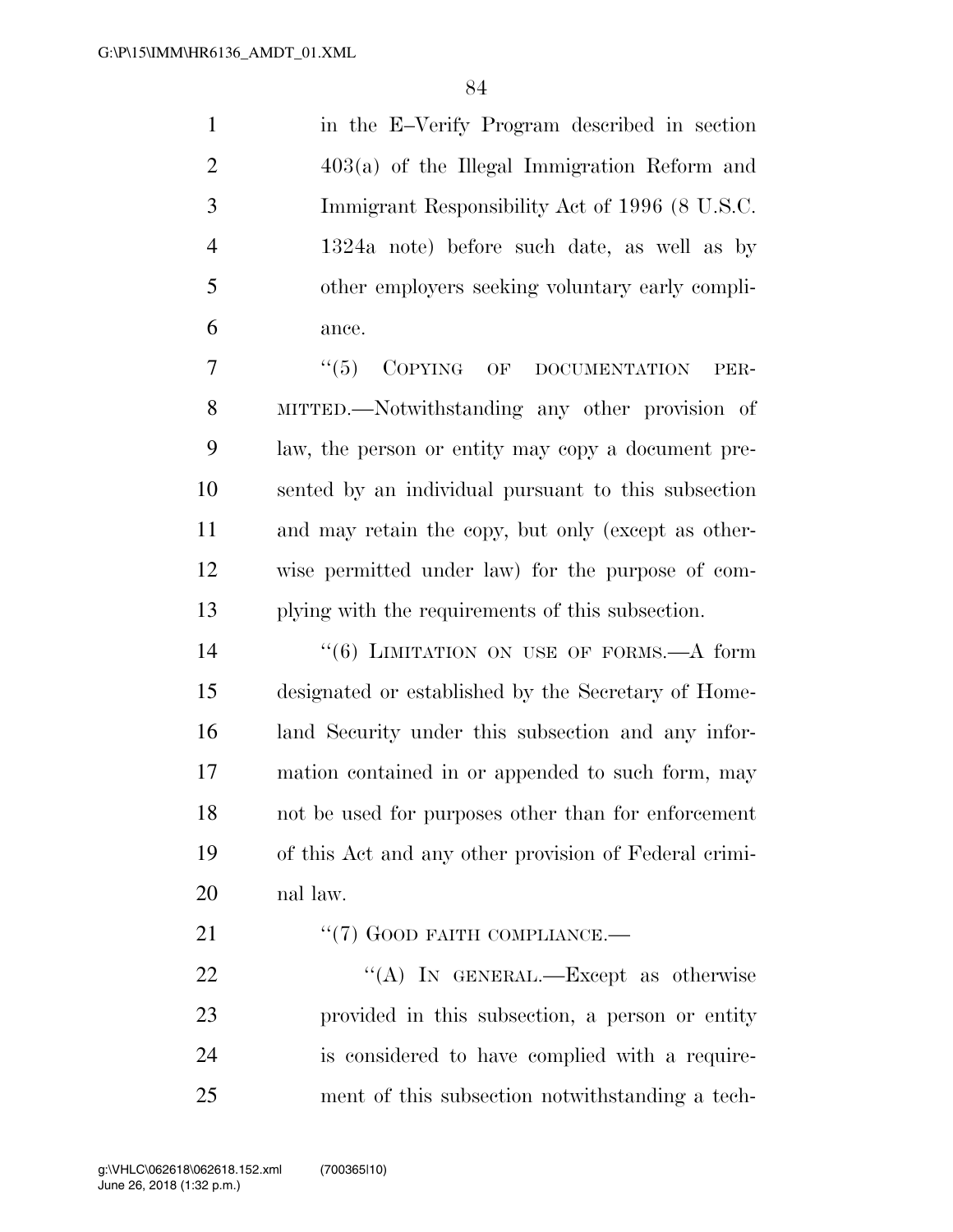| $\mathbf{1}$   | nical or procedural failure to meet such require-  |
|----------------|----------------------------------------------------|
| $\overline{2}$ | ment if there was a good faith attempt to com-     |
| 3              | ply with the requirement.                          |
| $\overline{4}$ | "(B) EXCEPTION IF FAILURE TO CORRECT               |
| 5              | AFTER NOTICE.—Subparagraph (A) shall not           |
| 6              | apply if—                                          |
| 7              | "(i) the failure is not de minimus;                |
| 8              | "(ii) the Secretary of Homeland Secu-              |
| 9              | rity has explained to the person or entity         |
| 10             | the basis for the failure and why it is not        |
| 11             | de minimus;                                        |
| 12             | "(iii) the person or entity has been               |
| 13             | provided a period of not less than 30 cal-         |
| 14             | endar days (beginning after the date of the        |
| 15             | explanation) within which to correct the           |
| 16             | failure; and                                       |
| 17             | "(iv) the person or entity has not cor-            |
| 18             | rected the failure voluntarily within such         |
| 19             | period.                                            |
| 20             | "(C) EXCEPTION FOR PATTERN OR PRAC-                |
| 21             | TICE VIOLATORS.—Subparagraph (A) shall not         |
| 22             | apply to a person or entity that has or is engag-  |
| 23             | ing in a pattern or practice of violations of sub- |
| 24             | section (a)(1)(A) or (a)(2).                       |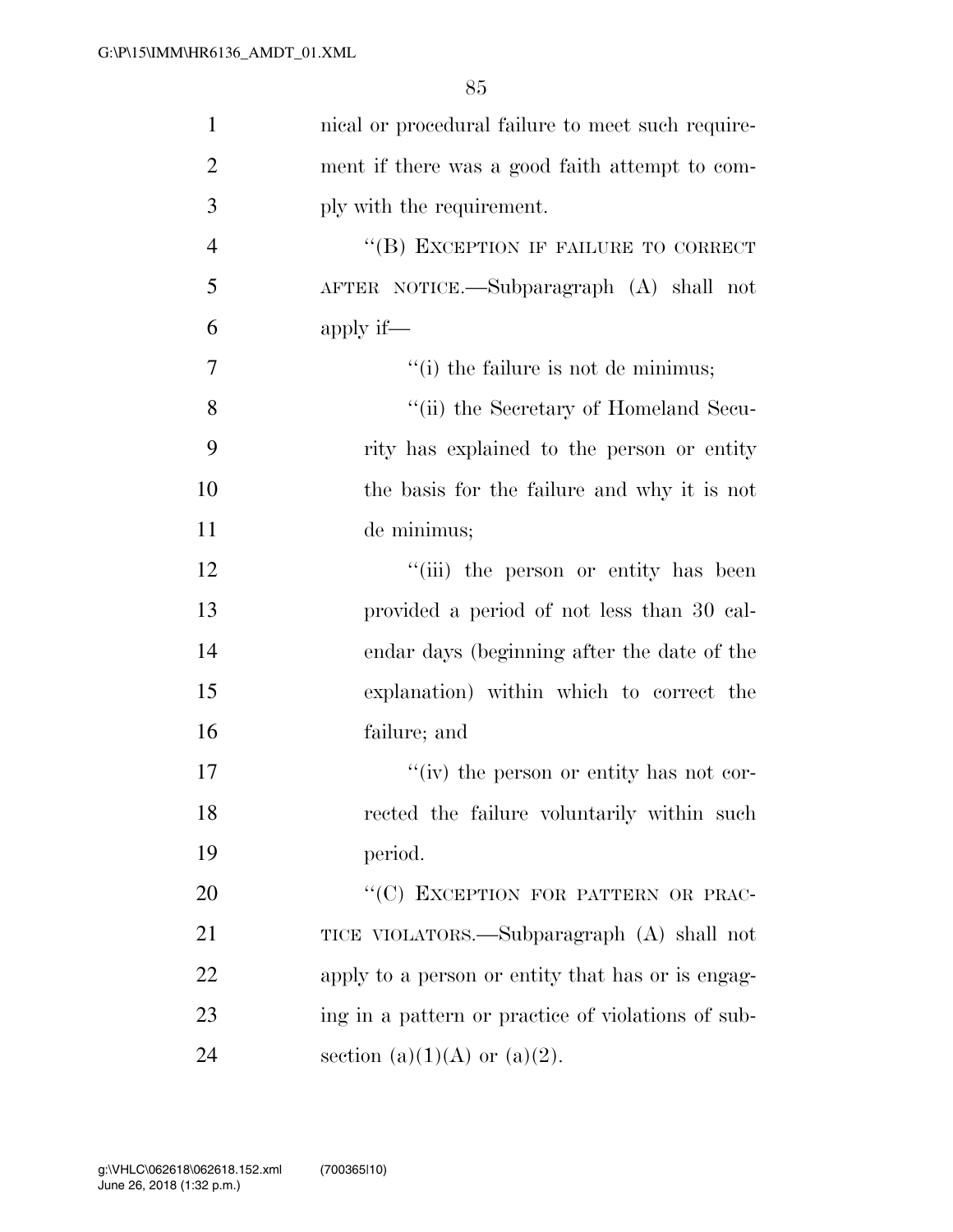1 "(8) SINGLE EXTENSION OF DEADLINES UPON CERTIFICATION.—In a case in which the Secretary of Homeland Security has certified to the Congress that the employment eligibility verification system required under subsection (d) will not be fully oper- ational by the date that is 6 months after the date of the enactment of the Legal Workforce Act, each deadline established under this section for an em- ployer to make an inquiry using such system shall be extended by 6 months. No other extension of such a deadline shall be made except as authorized under 12 paragraph  $(1)(D)(iv)$ .". (b) DATE OF HIRE.—Section 274A(h) of the Immi- gration and Nationality Act (8 U.S.C. 1324a(h)) is amended by adding at the end the following: 16 "(4) DEFINITION OF DATE OF HIRE.—As used in this section, the term 'date of hire' means the date of actual commencement of employment for

 wages or other remuneration, unless otherwise speci-fied.''.

# **SEC. 7103. EMPLOYMENT ELIGIBILITY VERIFICATION SYS-TEM.**

 Section 274A(d) of the Immigration and Nationality 24 Act  $(8 \text{ U.S.C. } 1324a(d))$  is amended to read as follows: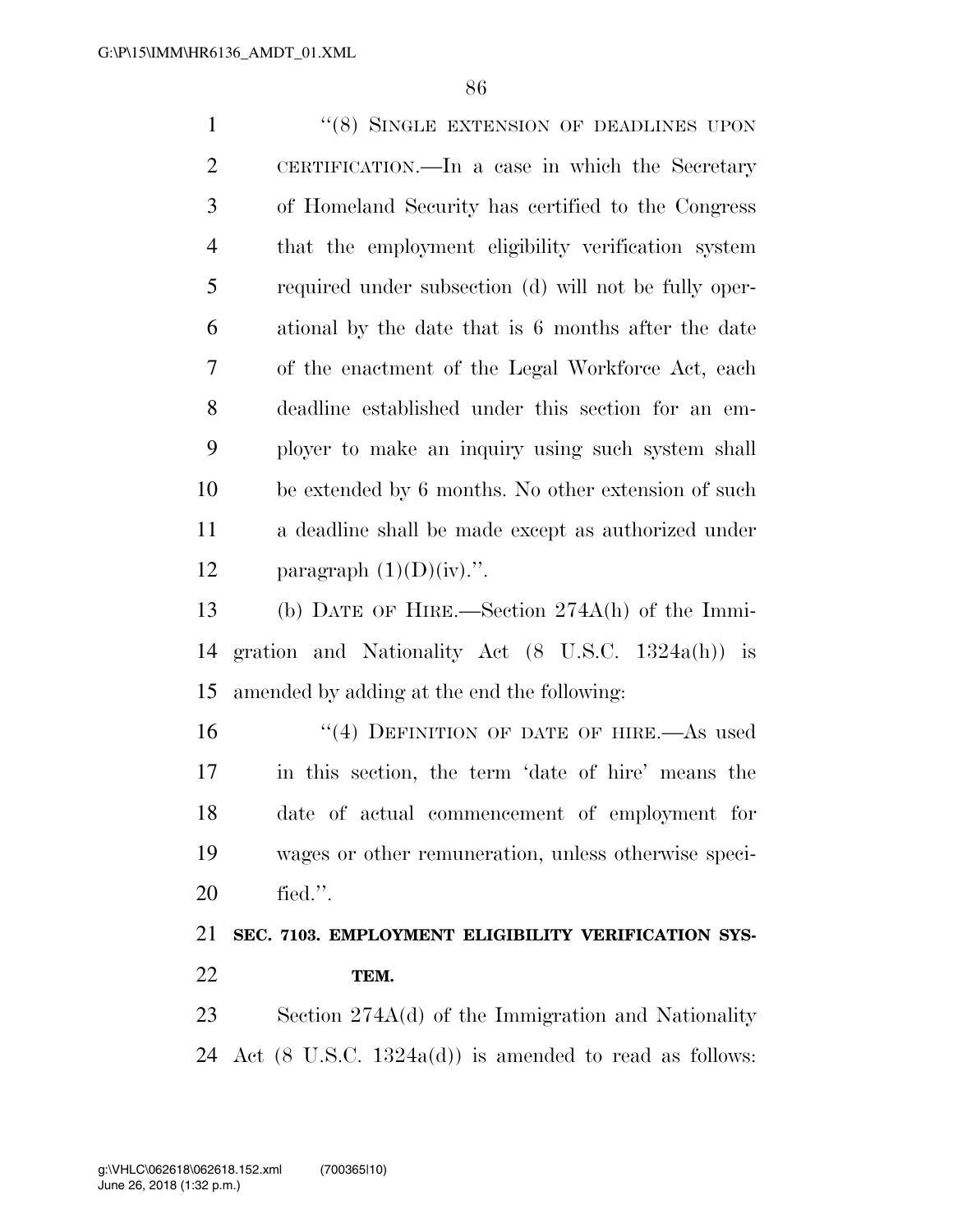1 "(d) EMPLOYMENT ELIGIBILITY VERIFICATION SYS-TEM.—

3 "(1) IN GENERAL.—Patterned on the employ- ment eligibility confirmation system established under section 404 of the Illegal Immigration Reform and Immigrant Responsibility Act of 1996 (8 U.S.C. 1324a note), the Secretary of Homeland Security shall establish and administer a verification system through which the Secretary (or a designee of the Secretary, which may be a nongovernmental enti-ty  $-$ 

 $\langle (A)$  responds to inquiries made by per- sons at any time through a toll-free telephone line and other toll-free electronic media con- cerning an individual's identity and whether the individual is authorized to be employed; and

 $\text{``(B)}$  maintains records of the inquiries that were made, of verifications provided (or not provided), and of the codes provided to in- quirers as evidence of their compliance with 21 their obligations under this section.

22 "(2) INITIAL RESPONSE.—The verification sys- tem shall provide confirmation or a tentative non- confirmation of an individual's identity and employ-ment eligibility within 3 working days of the initial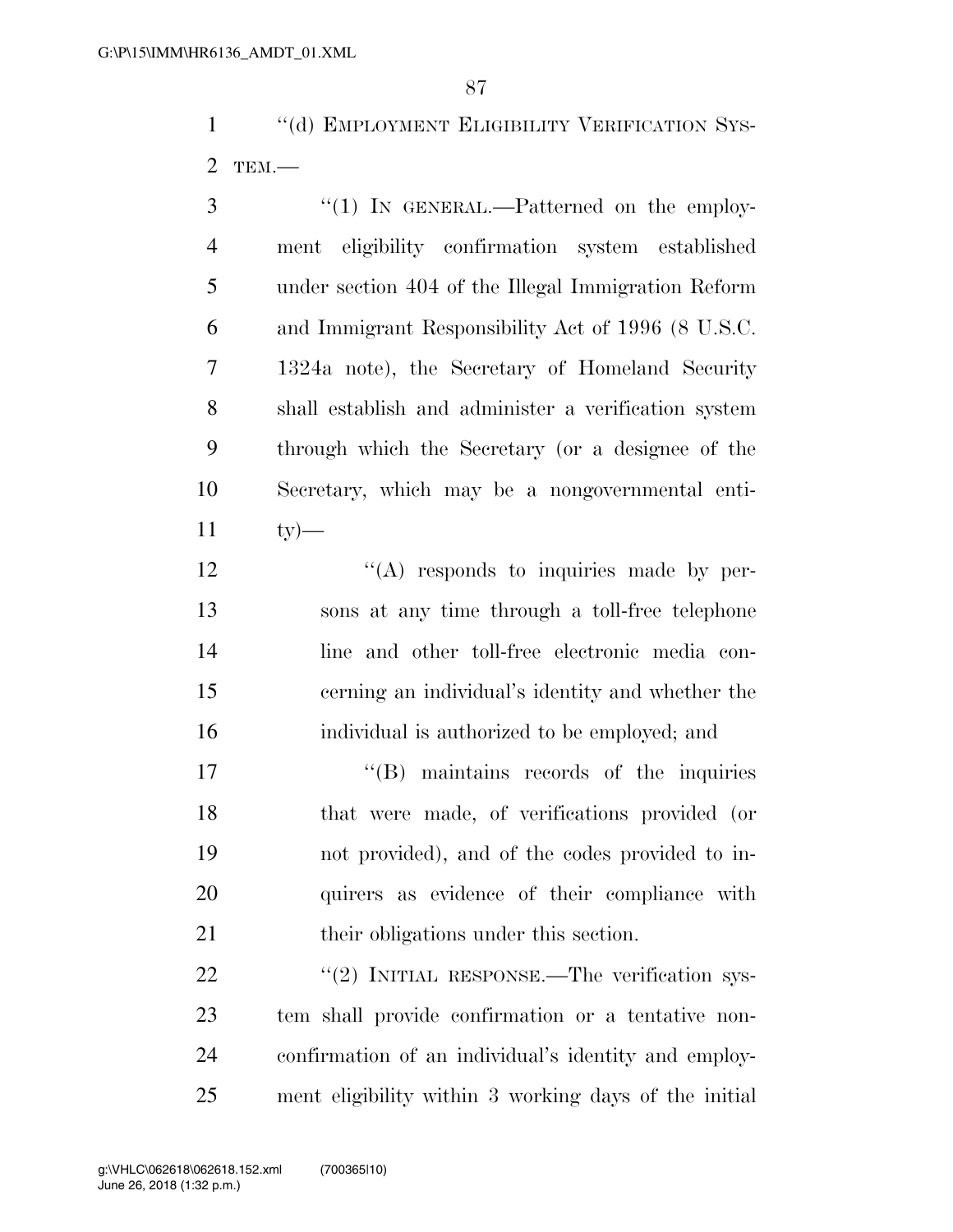inquiry. If providing confirmation or tentative non- confirmation, the verification system shall provide an appropriate code indicating such confirmation or such nonconfirmation.

5 "(3) SECONDARY CONFIRMATION PROCESS IN CASE OF TENTATIVE NONCONFIRMATION.—In cases of tentative nonconfirmation, the Secretary shall specify, in consultation with the Commissioner of Social Security, an available secondary verification process to confirm the validity of information pro- vided and to provide a final confirmation or noncon- firmation not later than 10 working days after the date on which the notice of the tentative noncon- firmation is received by the employee. The Secretary, in consultation with the Commissioner, may extend this deadline once on a case-by-case basis for a pe- riod of 10 working days, and if the time is extended, shall document such extension within the verification system. The Secretary, in consultation with the Commissioner, shall notify the employee and em- ployer of such extension. The Secretary, in consulta- tion with the Commissioner, shall create a standard process of such extension and notification and shall make a description of such process available to the public. When final confirmation or nonconfirmation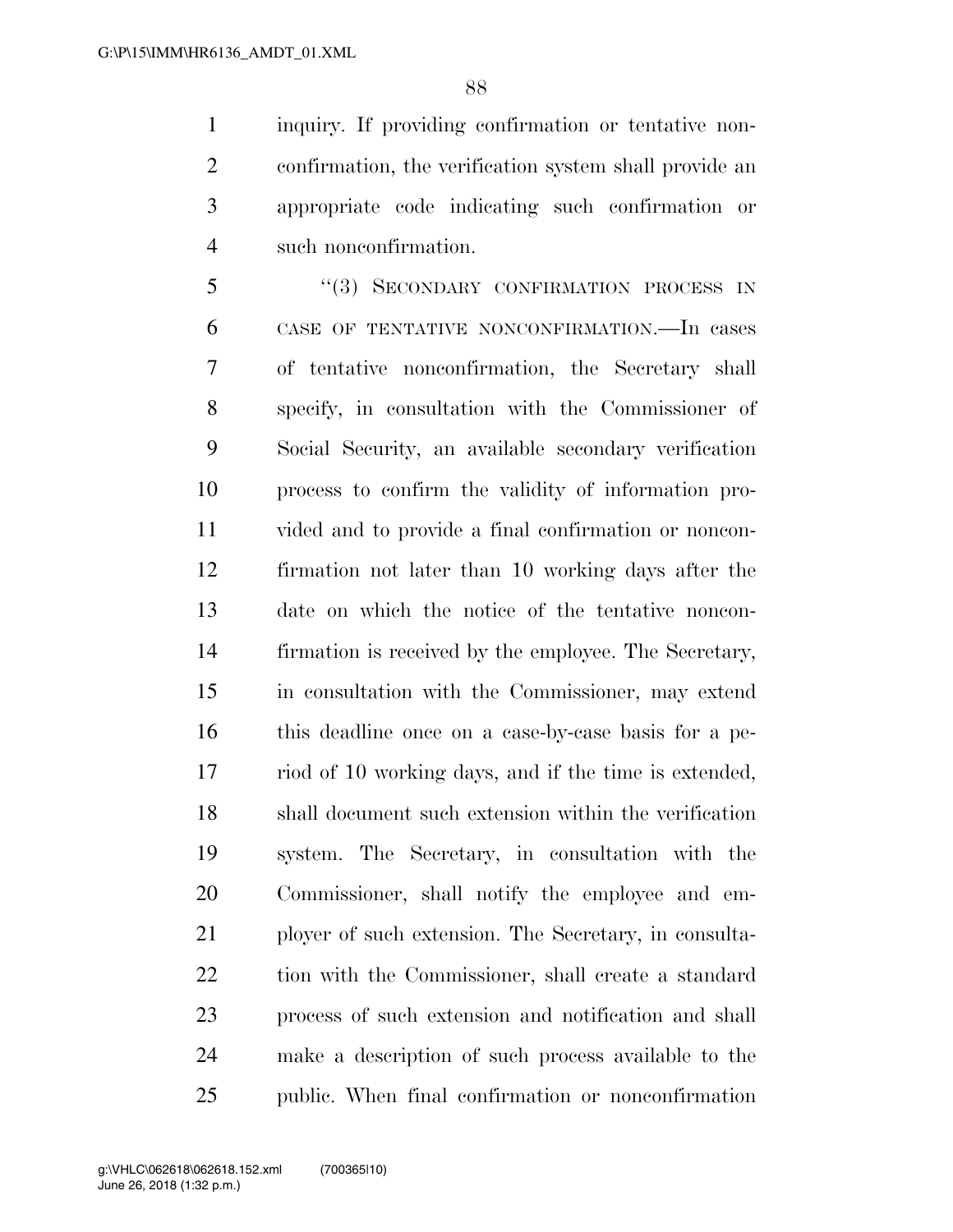| $\mathbf{1}$   | is provided, the verification system shall provide an |
|----------------|-------------------------------------------------------|
| $\overline{2}$ | appropriate code indicating such confirmation or      |
| 3              | nonconfirmation.                                      |
| $\overline{4}$ | "(4) DESIGN AND OPERATION OF SYSTEM.-                 |
| 5              | The verification system shall be designed and oper-   |
| 6              | ated—                                                 |
| 7              | "(A) to maximize its reliability and ease of          |
| 8              | use by persons and other entities consistent          |
| 9              | with insulating and protecting the privacy and        |
| 10             | security of the underlying information;               |
| 11             | "(B) to respond to all inquiries made by              |
| 12             | such persons and entities on whether individ-         |
| 13             | uals are authorized to be employed and to reg-        |
| 14             | ister all times when such inquiries are not re-       |
| 15             | ceived;                                               |
| 16             | "(C) with appropriate administrative, tech-           |
| 17             | nical, and physical safeguards to prevent unau-       |
| 18             | thorized disclosure of personal information;          |
| 19             | $\lq\lq$ to have reasonable safeguards against        |
| 20             | the system's resulting in unlawful discrimina-        |
| 21             | tory practices based on national origin or citi-      |
| 22             | zenship status, including—                            |
| 23             | "(i) the selective or unauthorized use                |
| 24             | of the system to verify eligibility; or               |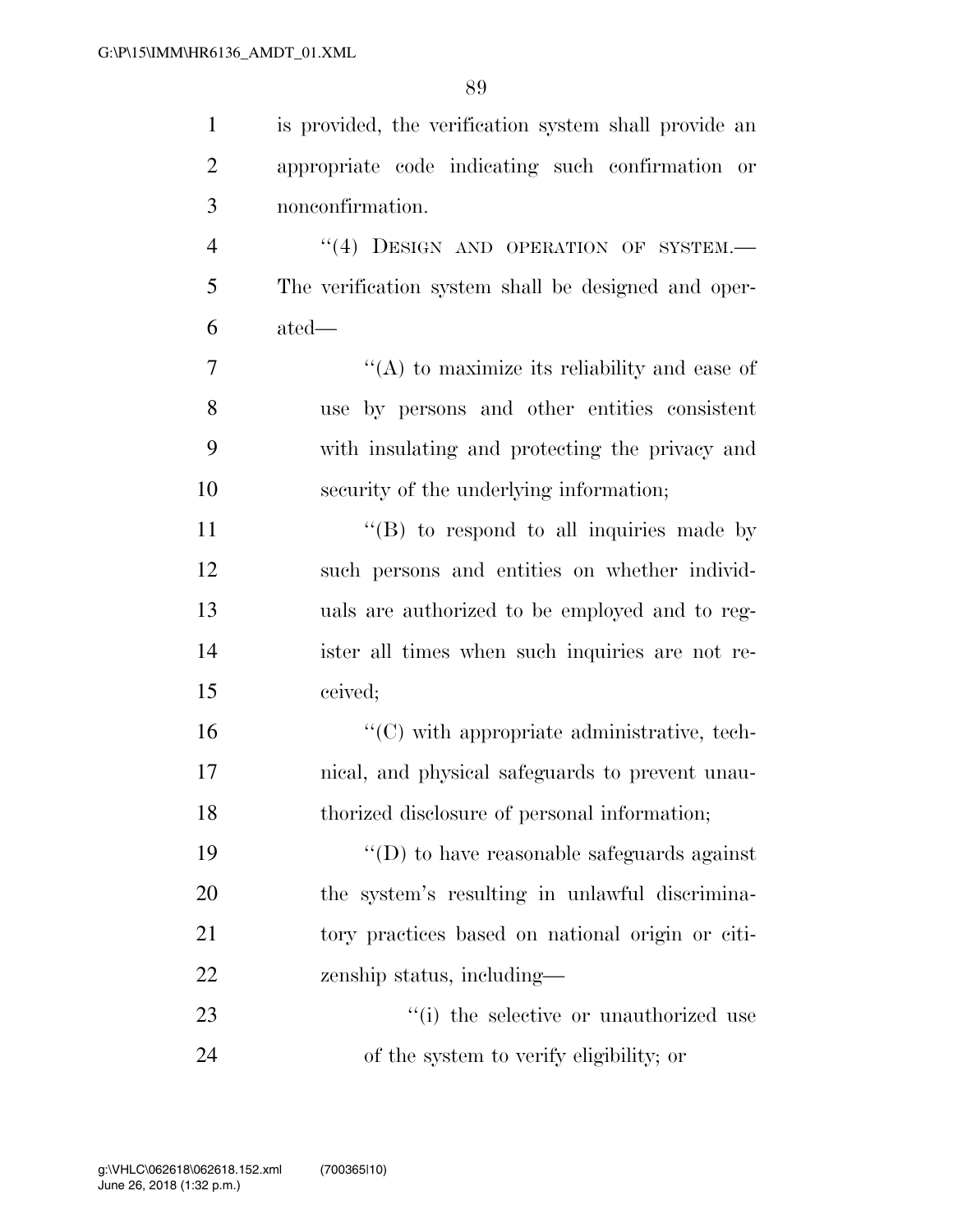| $\mathbf{1}$   | "(ii) the exclusion of certain individ-                 |
|----------------|---------------------------------------------------------|
| $\overline{2}$ | uals from consideration for employment as               |
| 3              | a result of a perceived likelihood that addi-           |
| $\overline{4}$ | tional verification will be required, beyond            |
| 5              | what is required for most job applicants;               |
| 6              | $\lq\lq$ (E) to maximize the prevention of iden-        |
| 7              | tity the t use in the system; and                       |
| 8              | $\lq\lq(F)$ to limit the subjects of verification to    |
| 9              | the following individuals:                              |
| 10             | "(i) Individuals hired, referred, or re-                |
| 11             | cruited, in accordance with paragraph (1)               |
| 12             | or $(4)$ of subsection $(b)$ .                          |
| 13             | "(ii) Employees and prospective em-                     |
| 14             | ployees, in accordance with paragraph $(1)$ ,           |
| 15             | $(2), (3),$ or $(4)$ of subsection $(b)$ .              |
| 16             | "(iii) Individuals seeking to confirm                   |
| 17             | their own employment eligibility on a vol-              |
| 18             | untary basis.                                           |
| 19             | "(5) RESPONSIBILITIES OF COMMISSIONER OF                |
| 20             | SOCIAL SECURITY.—As part of the verification sys-       |
| 21             | tem, the Commissioner of Social Security, in con-       |
| 22             | sultation with the Secretary of Homeland Security       |
| 23             | (and any designee of the Secretary selected to estab-   |
| 24             | lish and administer the verification system), shall es- |
| 25             | tablish a reliable, secure method, which, within the    |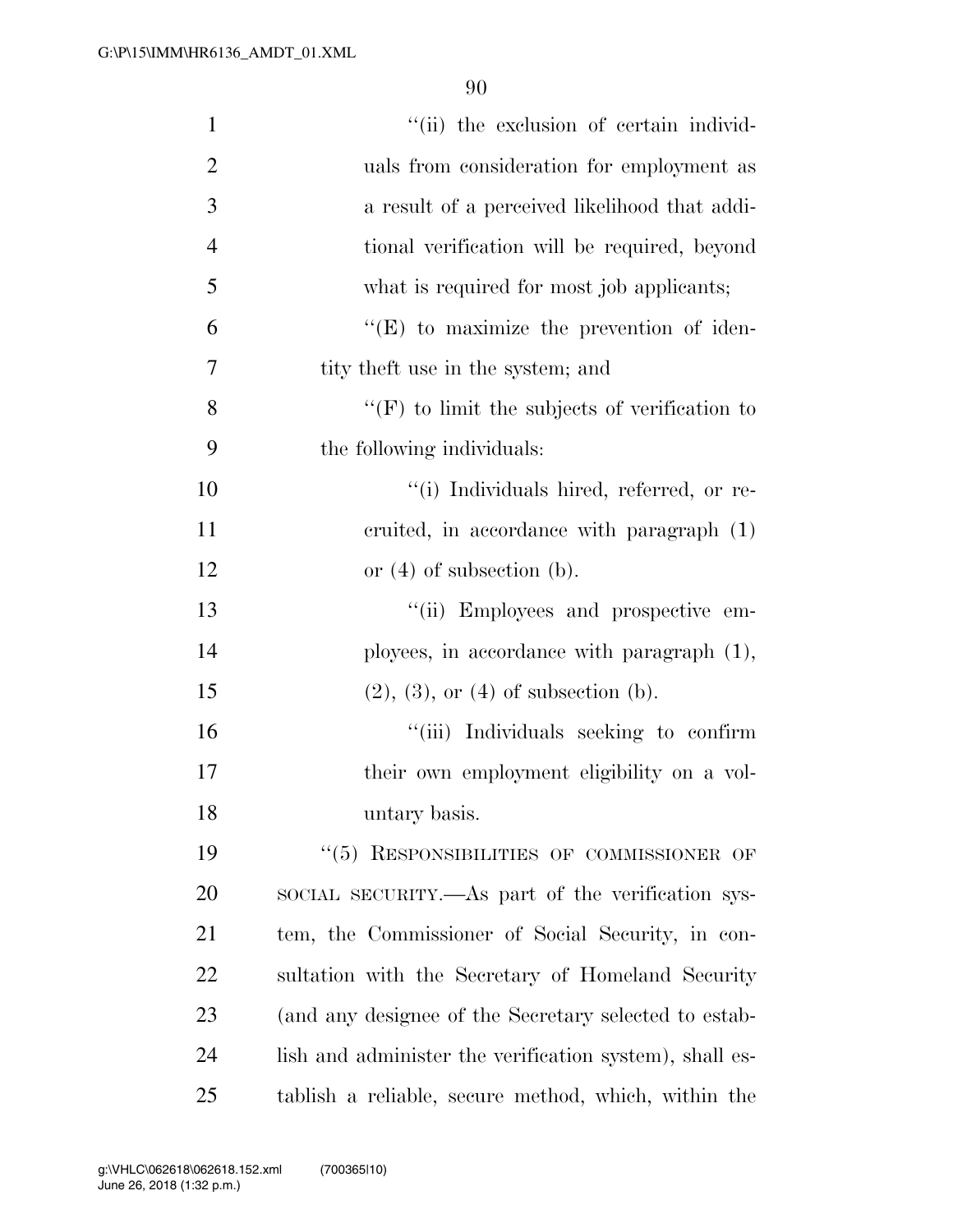1 time periods specified under paragraphs (2) and (3), compares the name and social security account num- ber provided in an inquiry against such information maintained by the Commissioner in order to validate (or not validate) the information provided regarding an individual whose identity and employment eligi- bility must be confirmed, the correspondence of the name and number, and whether the individual has presented a social security account number that is not valid for employment. The Commissioner shall not disclose or release social security information (other than such confirmation or nonconfirmation) under the verification system except as provided for 14 in this section or section  $205(c)(2)(I)$  of the Social Security Act. ''(6) RESPONSIBILITIES OF SECRETARY OF **HOMELAND SECURITY.**— 18 "(A) In GENERAL.—As part of the

 verification system, the Secretary of Homeland Security (in consultation with any designee of the Secretary selected to establish and admin- ister the verification system), shall establish a reliable, secure method, which, within the time periods specified under paragraphs (2) and (3), compares the name and alien identification or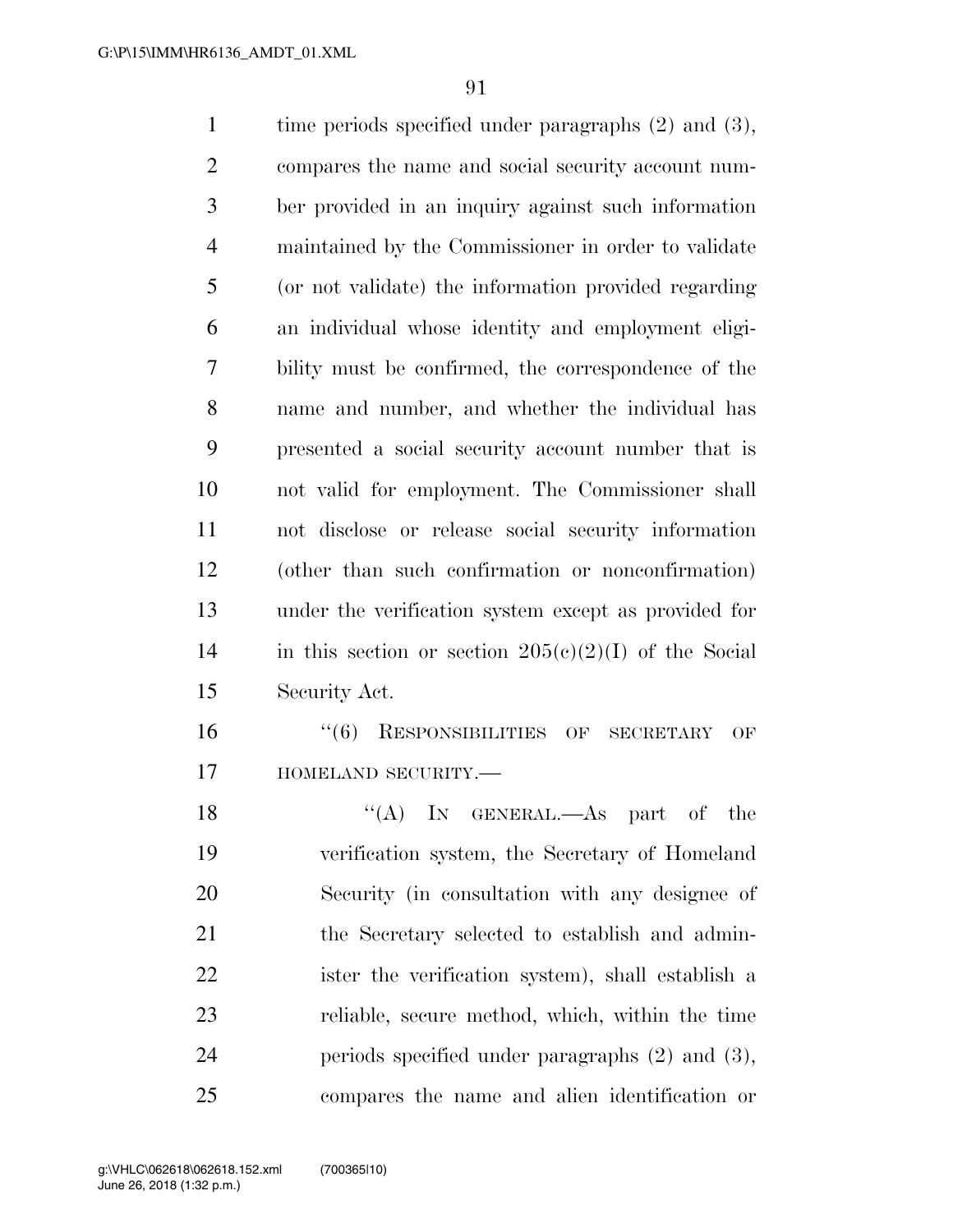authorization number (or any other information as determined relevant by the Secretary) which are provided in an inquiry against such infor- mation maintained or accessed by the Secretary in order to validate (or not validate) the infor- mation provided, the correspondence of the name and number, whether the alien is author- ized to be employed in the United States, or to the extent that the Secretary determines to be feasible and appropriate, whether the records available to the Secretary verify the identity or status of a national of the United States. ''(B) AGRICULTURAL LABORERS.—The

 Secretary of Homeland Security shall ensure that, by the date that is 24 months after the date of the enactment of the Legal Workforce Act, whenever the verification system provides confirmation of an individual's employment eli- gibility, it indicates whether the individual is el- igible to be employed in all occupations or only to perform agricultural labor or services as a nonimmigrant who has been issued a visa or otherwise provided nonimmigrant status under 24 section  $101(a)(15)(H)(ii)(C)$ .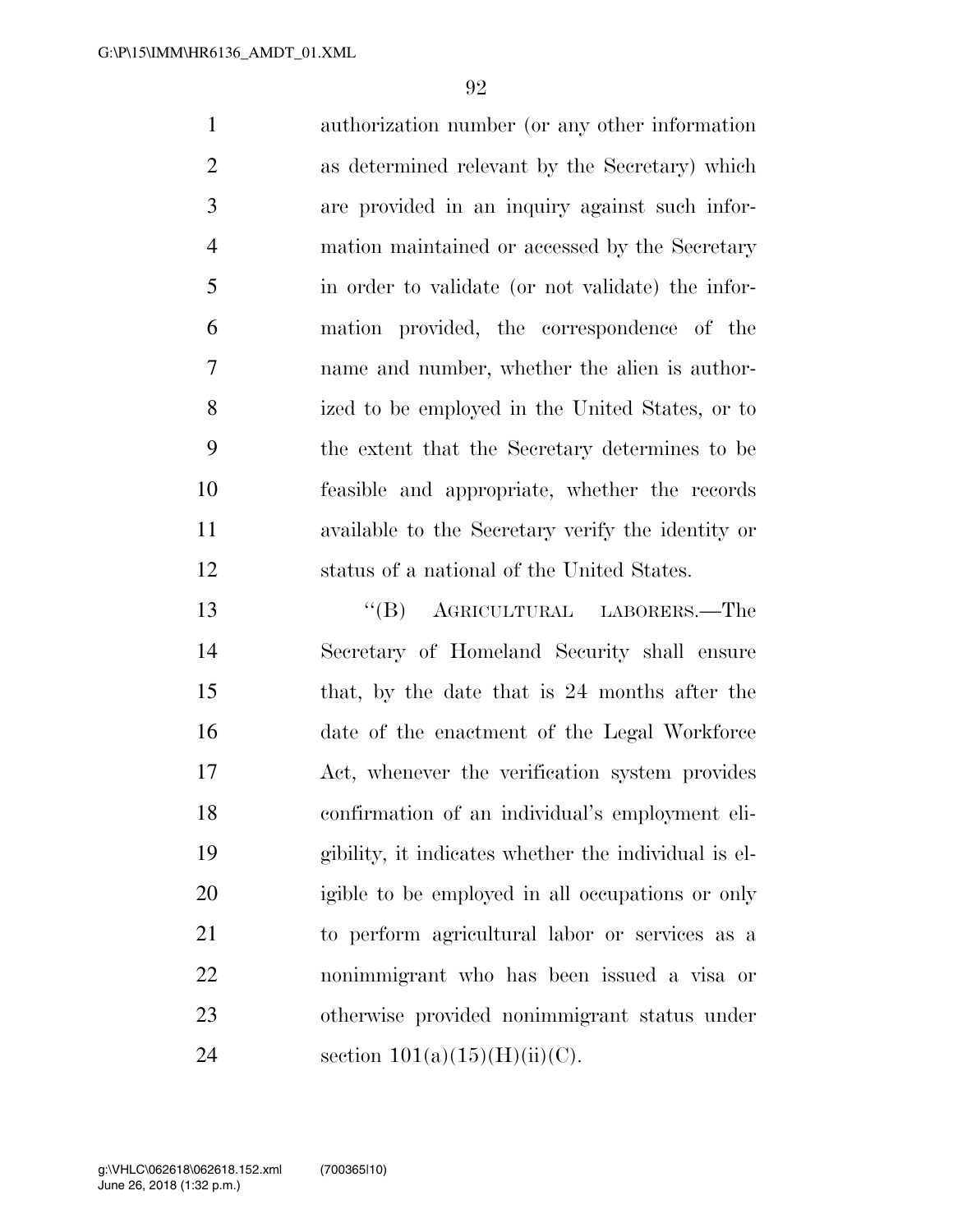1 "(7) UPDATING INFORMATION.—The Commis- sioner of Social Security and the Secretary of Home- land Security shall update their information in a manner that promotes the maximum accuracy and shall provide a process for the prompt correction of erroneous information, including instances in which it is brought to their attention in the secondary verification process described in paragraph (3).

9 "(8) LIMITATION ON USE OF THE VERIFICATION SYSTEM AND ANY RELATED SYS-TEMS.—

12 "(A) NO NATIONAL IDENTIFICATION CARD.—Nothing in this section shall be con- strued to authorize, directly or indirectly, the issuance or use of national identification cards or the establishment of a national identification card.

18 "(B) CRITICAL INFRASTRUCTURE.—The Secretary may authorize or direct any person or entity responsible for granting access to, pro- tecting, securing, operating, administering, or regulating part of the critical infrastructure (as defined in section 1016(e) of the Critical Infra- structure Protection Act of 2001 (42 U.S.C.  $5195c(e))$  to use the verification system to the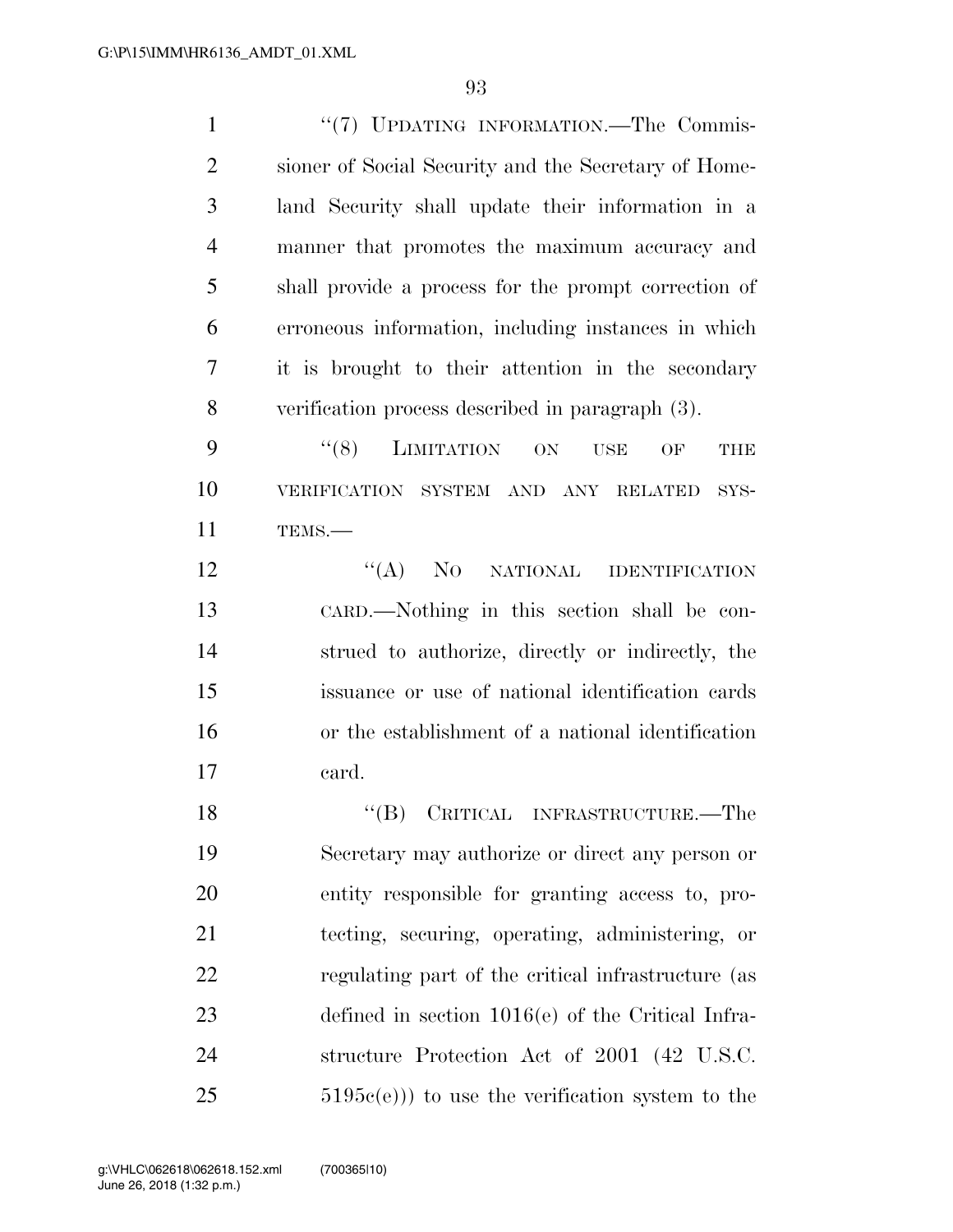| $\mathbf{1}$   | extent the Secretary determines that such use                |
|----------------|--------------------------------------------------------------|
| $\overline{2}$ | will assist in the protection of the critical infra-         |
| 3              | structure.                                                   |
| $\overline{4}$ | $\cdot\cdot\cdot(9)$ REMEDIES.—If an individual alleges that |
| 5              | the individual would not have been dismissed from            |
| 6              | a job but for an error of the verification mechanism,        |
| 7              | the individual may seek compensation only through            |
| 8              | the mechanism of the Federal Tort Claims Act, and            |
| 9              | injunctive relief to correct such error. No class ac-        |
| 10             | tion may be brought under this paragraph.".                  |
| 11             | SEC. 7104. RECRUITMENT, REFERRAL, AND CONTINUATION           |
| 12             | OF EMPLOYMENT.                                               |
| 13             | (a) ADDITIONAL CHANGES TO RULES FOR RECRUIT-                 |
| 14             | MENT, REFERRAL, AND CONTINUATION OF EMPLOY-                  |
| 15             | MENT.—Section $274A(a)$ of the Immigration and Nation-       |
| 16             | ality Act $(8 \text{ U.S.C. } 1324a(a))$ is amended—         |
| 17             | (1) in paragraph $(1)(A)$ , by striking "for a fee";         |
| 18             | $(2)$ in paragraph $(1)$ , by amending subpara-              |
| 19             | $graph$ (B) to read as follows:                              |
| 20             | " $(B)$ to hire, continue to employ, or to re-               |
| 21             | cruit or refer for employment in the United                  |
| 22             | States an individual without complying with the              |
| 23             | requirements of subsection (b)."; and                        |
| 24             | $(3)$ in paragraph $(2)$ , by striking "after hiring"        |
|                |                                                              |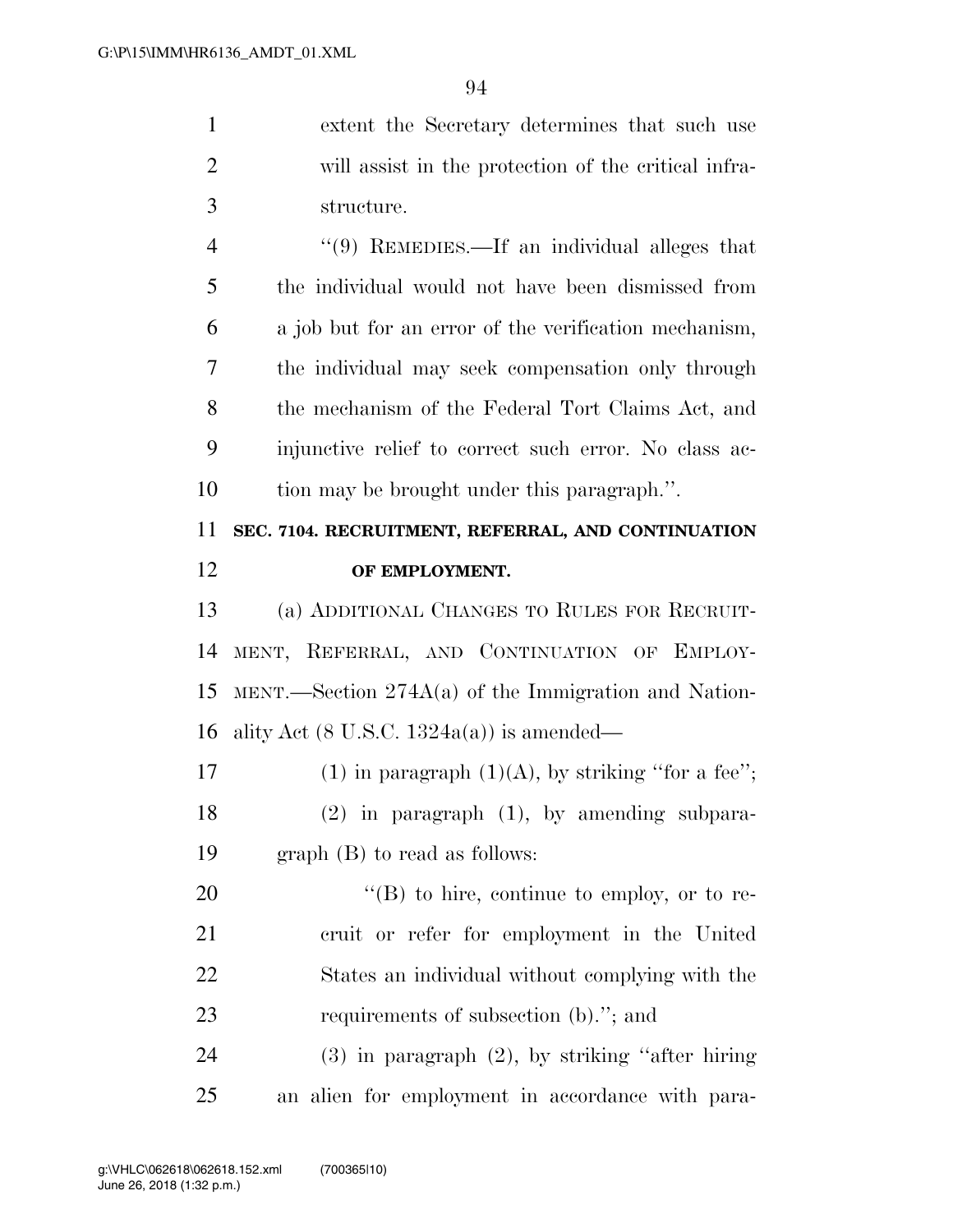graph (1),'' and inserting ''after complying with 2 paragraph  $(1)$ ,".

 (b) DEFINITION.—Section 274A(h) of the Immigra- tion and Nationality Act (8 U.S.C. 1324a(h)), as amended by this title, is further amended by adding at the end the following:

7 "(5) DEFINITION OF RECRUIT OR REFER.—As used in this section, the term 'refer' means the act of sending or directing a person who is in the United States or transmitting documentation or information to another, directly or indirectly, with the intent of obtaining employment in the United States for such person. Only persons or entities referring for remu- neration (whether on a retainer or contingency basis) are included in the definition, except that union hiring halls that refer union members or non- union individuals who pay union membership dues are included in the definition whether or not they re- ceive remuneration, as are labor service entities or labor service agencies, whether public, private, for- profit, or nonprofit, that refer, dispatch, or other- wise facilitate the hiring of laborers for any period of time by a third party. As used in this section, the term 'recruit' means the act of soliciting a person who is in the United States, directly or indirectly,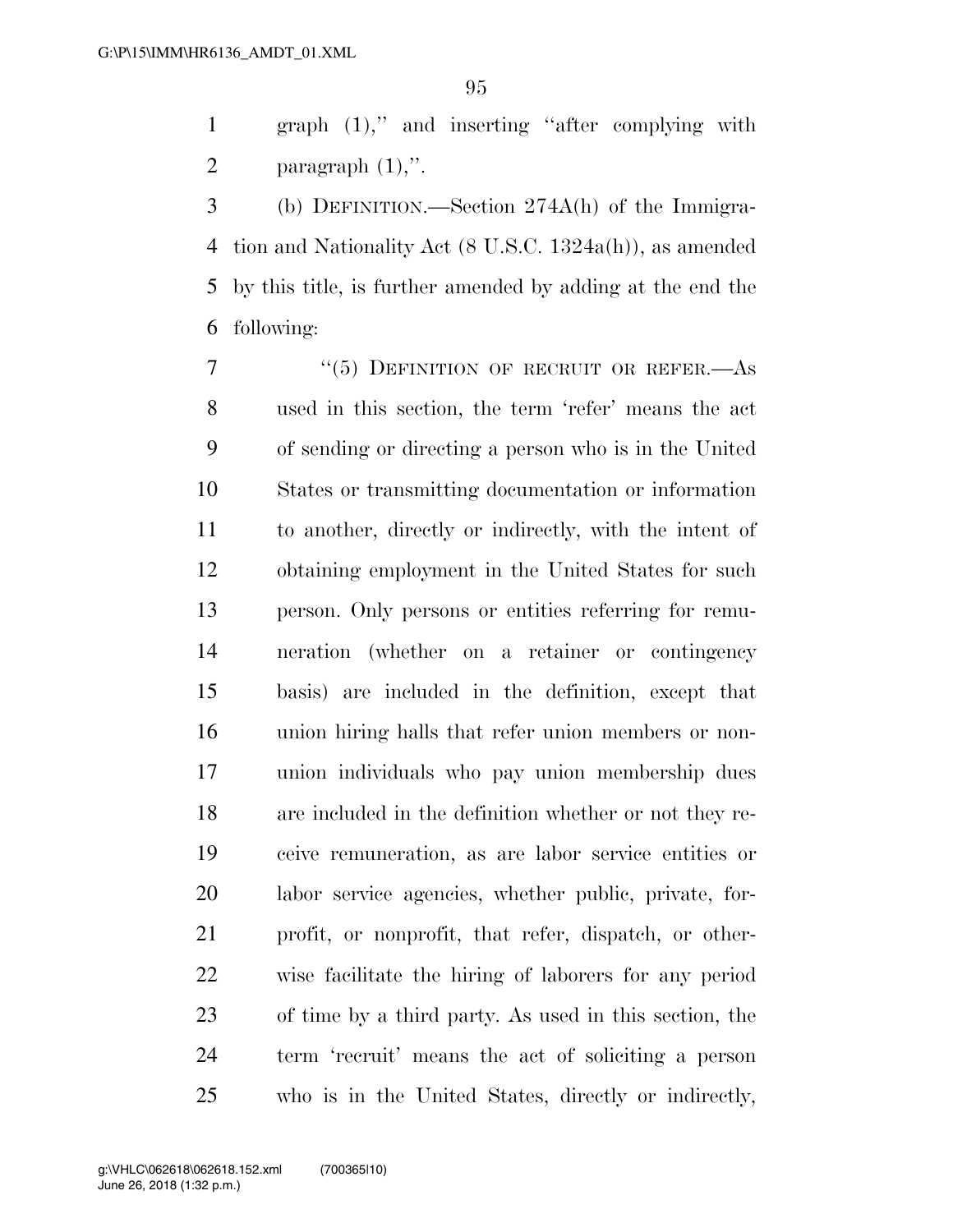and referring the person to another with the intent of obtaining employment for that person. Only per- sons or entities referring for remuneration (whether on a retainer or contingency basis) are included in the definition, except that union hiring halls that refer union members or nonunion individuals who pay union membership dues are included in this defi- nition whether or not they receive remuneration, as are labor service entities or labor service agencies, whether public, private, for-profit, or nonprofit that recruit, dispatch, or otherwise facilitate the hiring of laborers for any period of time by a third party.''. (c) EFFECTIVE DATE.—The amendments made by this section shall take effect on the date that is 1 year after the date of the enactment of this Act, except that the amendments made by subsection (a) shall take effect 6 months after the date of the enactment of this Act inso- far as such amendments relate to continuation of employ-ment.

### **SEC. 7105. GOOD FAITH DEFENSE.**

 Section 274A(a)(3) of the Immigration and Nation-22 ality Act  $(8 \text{ U.S.C. } 1324a(a)(3))$  is amended to read as follows:

24 "(3) GOOD FAITH DEFENSE.—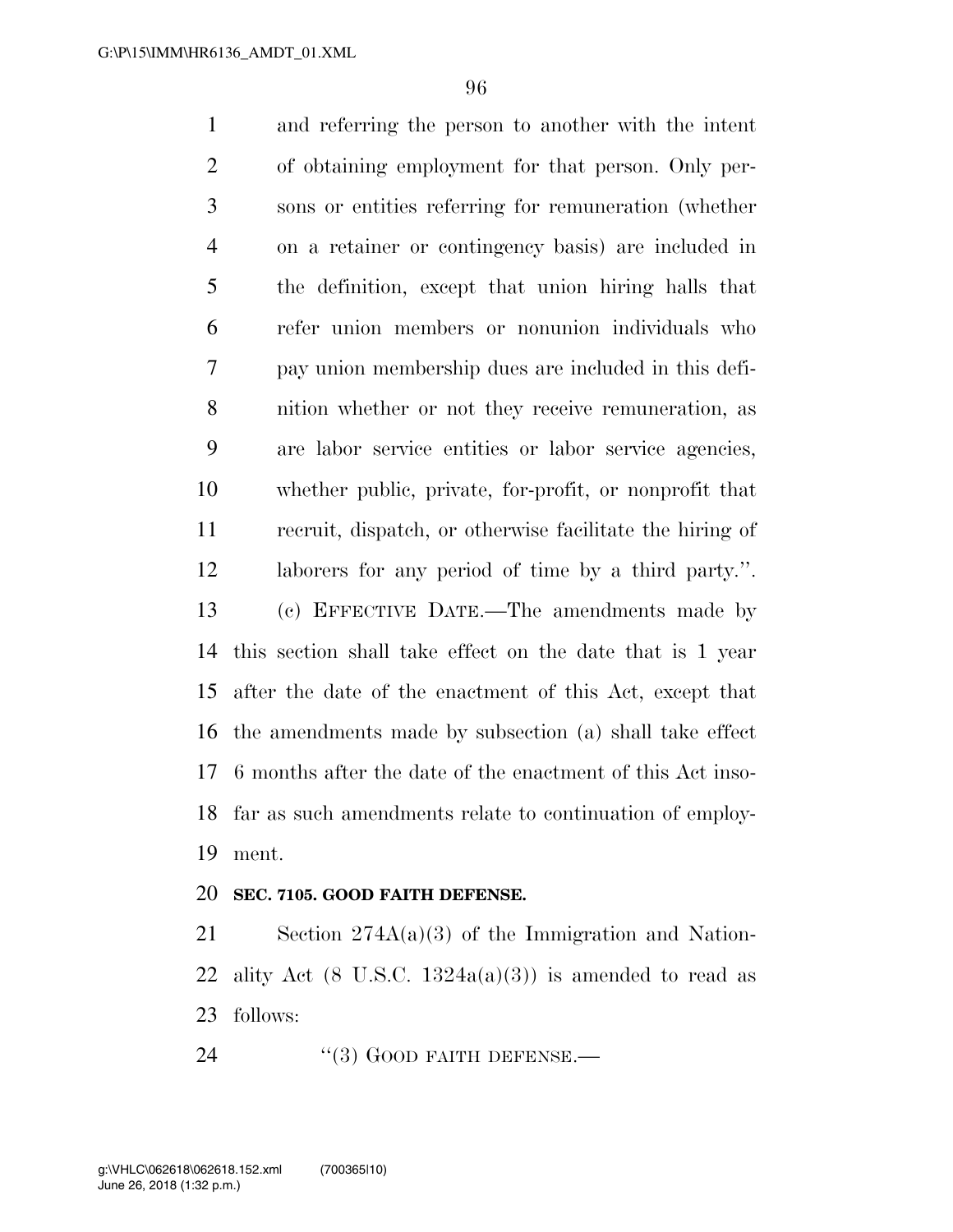| $\mathbf{1}$   | "(A) DEFENSE.—An employer (or person                  |
|----------------|-------------------------------------------------------|
| $\overline{2}$ | or entity that hires, employs, recruits, or refers    |
| 3              | (as defined in subsection $(h)(5)$ ), or is otherwise |
| $\overline{4}$ | obligated to comply with this section) who es-        |
| 5              | tablishes that it has complied in good faith with     |
| 6              | the requirements of subsection $(b)$ —                |
| $\overline{7}$ | "(i) shall not be liable to a job appli-              |
| 8              | cant, an employee, the Federal Govern-                |
| 9              | ment, or a State or local government,                 |
| 10             | under Federal, State, or local criminal or            |
| 11             | civil law for any employment-related action           |
| 12             | taken with respect to a job applicant or              |
| 13             | employee in good-faith reliance on informa-           |
| 14             | tion provided through the system estab-               |
| 15             | lished under subsection (d); and                      |
| 16             | "(ii) has established compliance with                 |
| 17             | obligations under subparagraphs (A)<br>its            |
| 18             | and $(B)$ of paragraph $(1)$ and subsection           |
| 19             | (b) absent a showing by the Secretary of              |
| 20             | Homeland Security, by clear and con-                  |
| 21             | vincing evidence, that the employer had               |
| 22             | knowledge that an employee is an unau-                |
| 23             | thorized alien.                                       |
| 24             | $\mathrm{``(B)}$<br>MITIGATION ELEMENT.-For pur-      |
| 25             | poses of subparagraph $(A)(i)$ , if an employer       |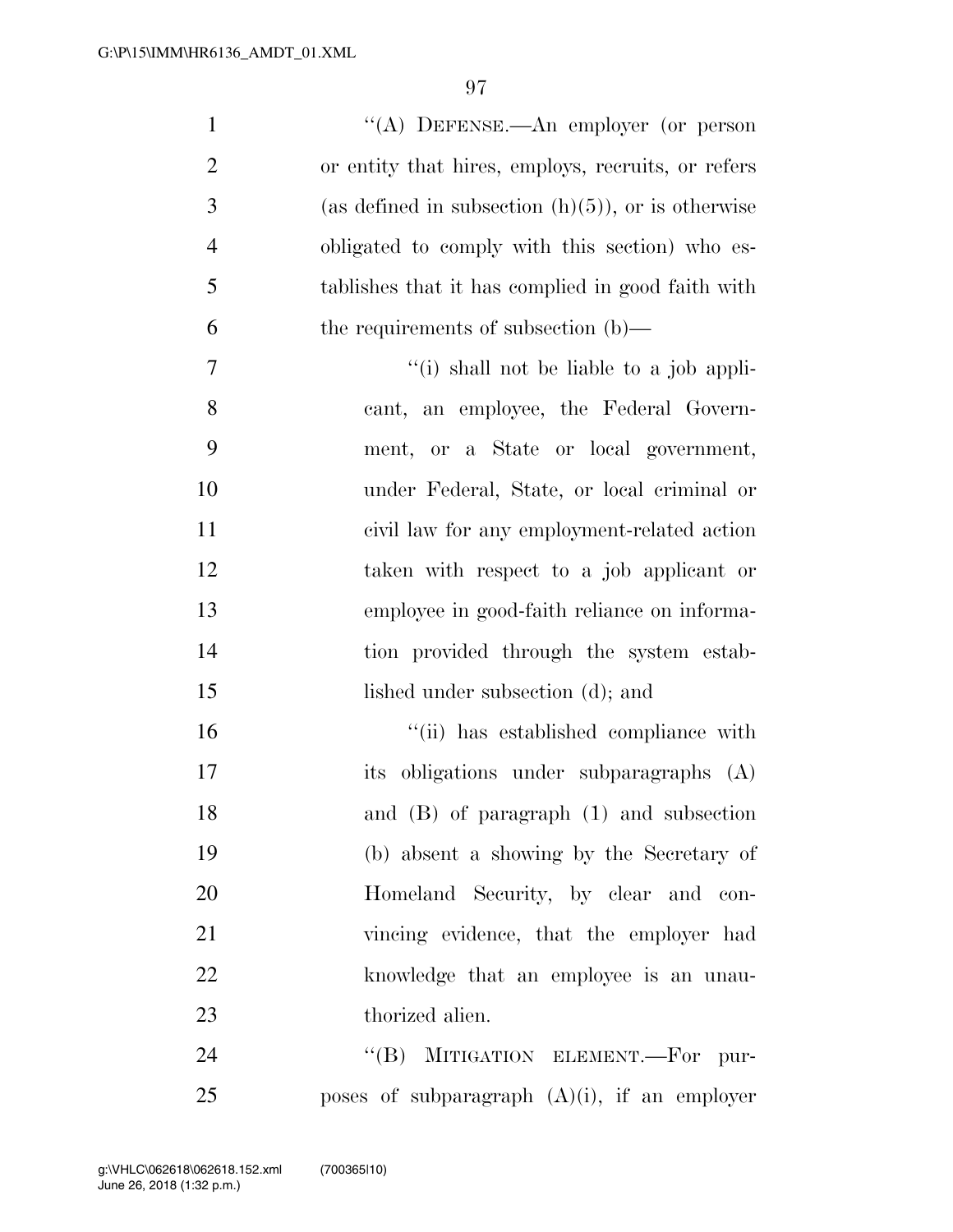proves by a preponderance of the evidence that 2 the employer uses a reasonable, secure, and es- tablished technology to authenticate the identity of the new employee, that fact shall be taken into account for purposes of determining good faith use of the system established under sub- section (d). 8 "(C) FAILURE TO SEEK AND OBTAIN

 VERIFICATION.—Subject to the effective dates and other deadlines applicable under subsection (b), in the case of a person or entity in the United States that hires, or continues to em- ploy, an individual, or recruits or refers an indi- vidual for employment, the following require-ments apply:

 ''(i) FAILURE TO SEEK VERIFICATION.— 18 ''(I) IN GENERAL.—If the person

 or entity has not made an inquiry, under the mechanism established 21 under subsection (d) and in accord- ance with the timeframes established 23 under subsection (b), seeking verification of the identity and work eligibility of the individual, the de-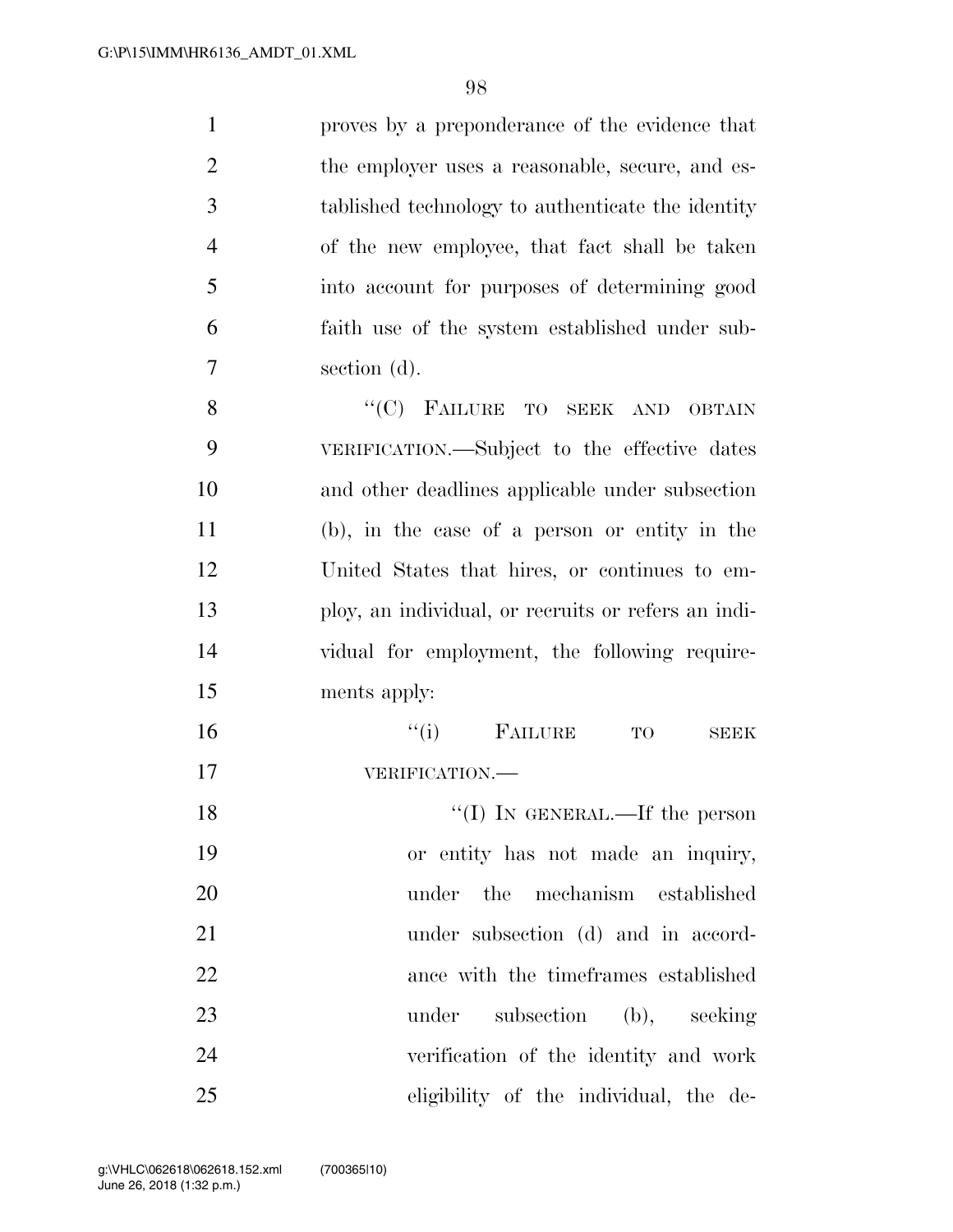fense under subparagraph (A) shall not be considered to apply with re- spect to any employment, except as 4 provided in subclause (II).

5 "(II) SPECIAL RULE FOR FAIL-6 URE OF VERIFICATION MECHANISM.— If such a person or entity in good faith attempts to make an inquiry in order to qualify for the defense under subparagraph (A) and the verification mechanism has registered that not all inquiries were responded to during the relevant time, the person or entity can make an inquiry until the end of the first subsequent working day in which the verification mechanism registers no nonresponses and qualify for such defense.

 $"$ (ii) FAILURE TO OBTAIN VERIFICATION.—If the person or entity has made the inquiry described in clause (i)(I) but has not received an appropriate verification of such identity and work eligi- bility under such mechanism within the time period specified under subsection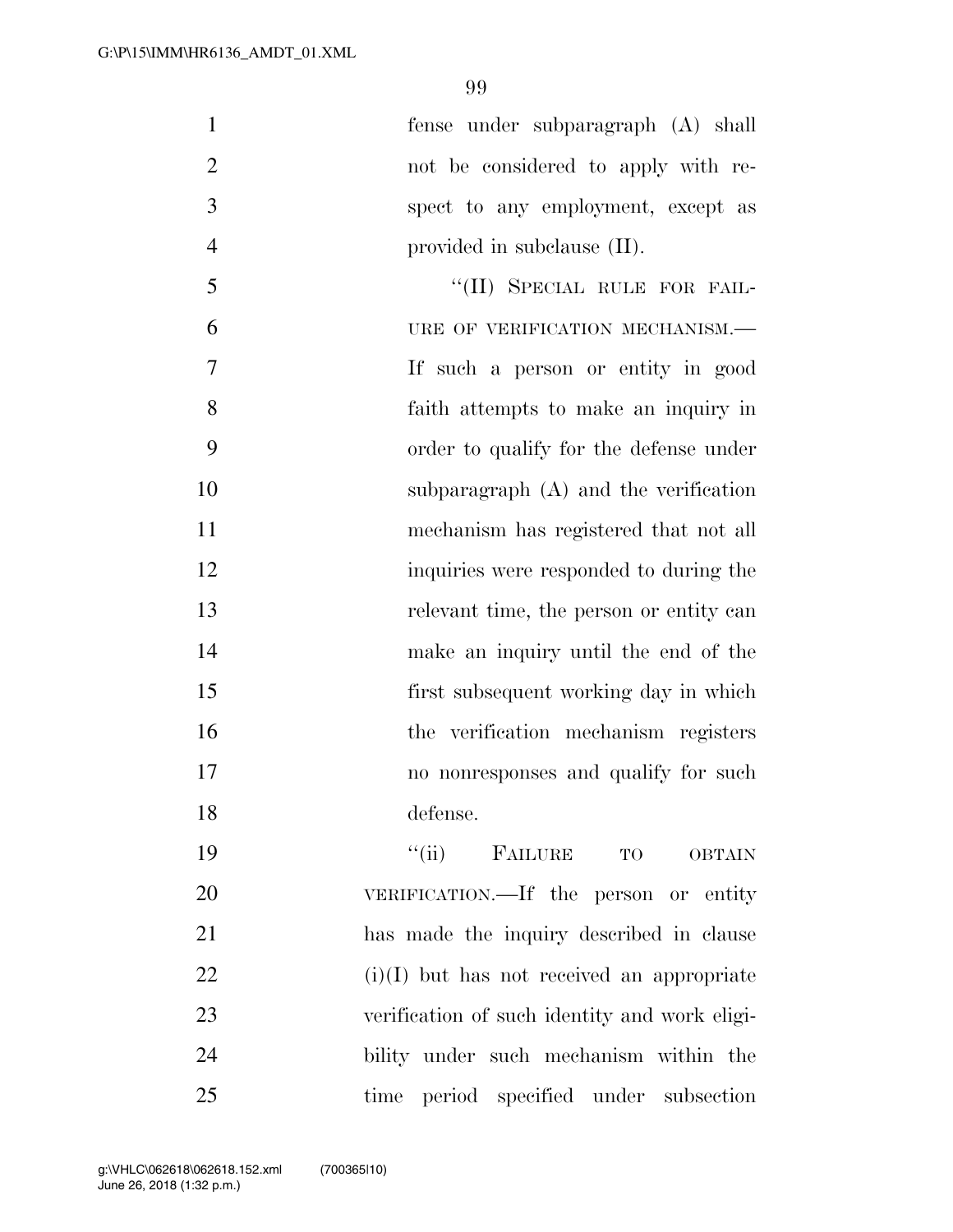| $\mathbf{1}$   | $(d)(2)$ after the time the verification in-                      |
|----------------|-------------------------------------------------------------------|
| $\overline{2}$ | quiry was received, the defense under sub-                        |
| 3              | paragraph (A) shall not be considered to                          |
| $\overline{4}$ | apply with respect to any employment after                        |
| 5              | the end of such time period.".                                    |
| 6              | SEC. 7106. PREEMPTION AND STATES' RIGHTS.                         |
| 7              | Section $274A(h)(2)$ of the Immigration and Nation-               |
| 8              | ality Act $(8 \text{ U.S.C. } 1324a(h)(2))$ is amended to read as |
| 9              | follows:                                                          |
| 10             | $``(2)$ PREEMPTION.—                                              |
| 11             | "(A) SINGLE, NATIONAL POLICY.—The                                 |
| 12             | provisions of this section preempt any State or                   |
| 13             | local law, ordinance, policy, or rule, including                  |
| 14             | any criminal or civil fine or penalty structure,                  |
| 15             | insofar as they may now or hereafter relate to                    |
| 16             | the hiring, continued employment, or status                       |
| 17             | verification for employment eligibility purposes,                 |
| 18             | of unauthorized aliens.                                           |
| 19             | "(B) STATE ENFORCEMENT OF FEDERAL                                 |
| 20             | $\text{LAW}$ .                                                    |
| 21             | "(i) BUSINESS LICENSING.—A State,                                 |
| 22             | locality, municipality, or political subdivi-                     |
| 23             | sion may exercise its authority over busi-                        |
| 24             | ness licensing and similar laws as a pen-                         |
| 25             | alty for failure to use the verification sys-                     |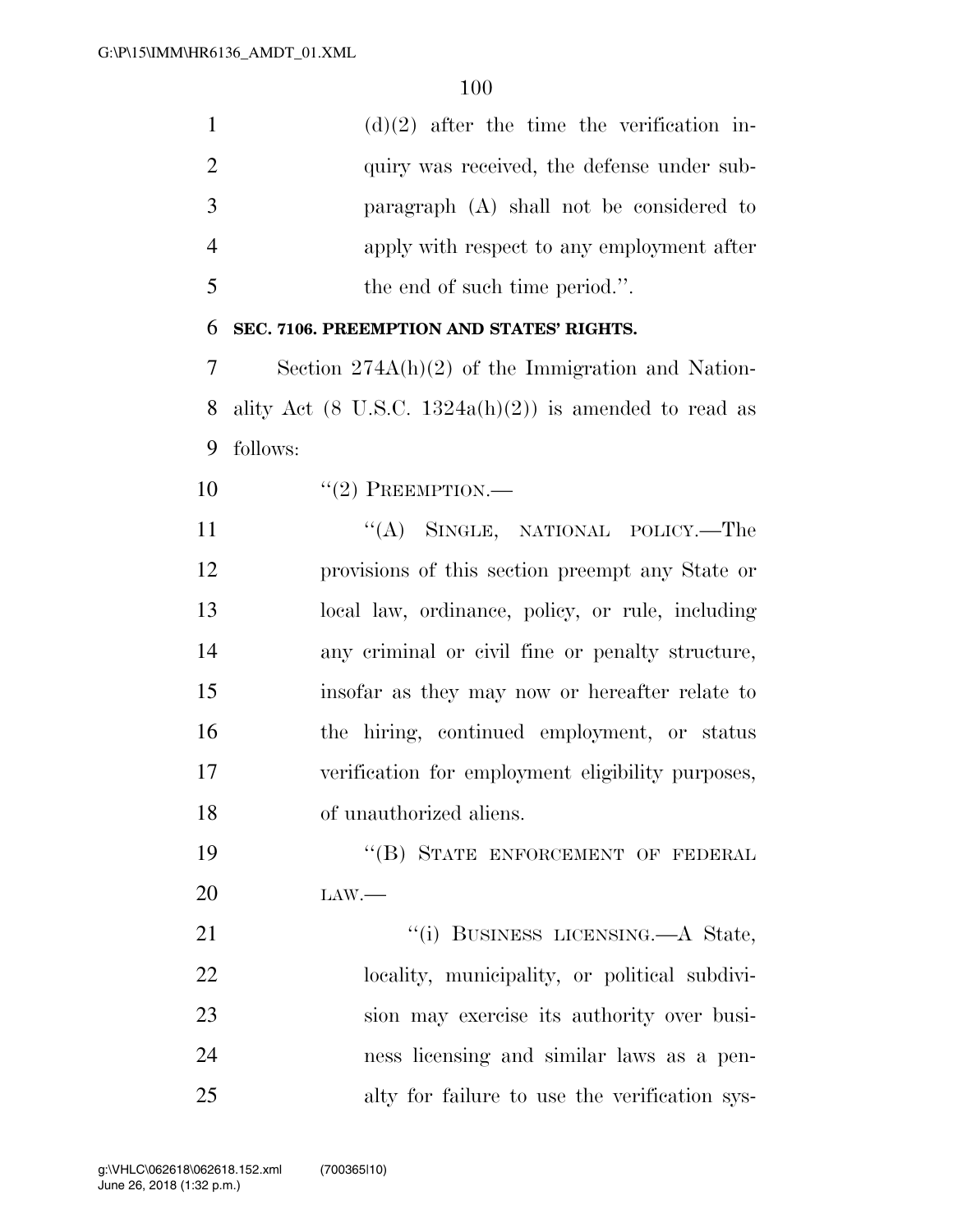1 tem described in subsection (d) to verify employment eligibility when and as re-quired under subsection (b).

 ''(ii) GENERAL RULES.—A State, at its own cost, may enforce the provisions of this section, but only insofar as such State follows the Federal regulations imple- menting this section, applies the Federal penalty structure set out in this section, and complies with all Federal rules and guidance concerning implementation of this section. Such State may collect any fines assessed under this section. An employer may not be subject to enforcement, includ- ing audit and investigation, by both a Fed- eral agency and a State for the same viola-17 tion under this section. Whichever entity, the Federal agency or the State, is first to initiate the enforcement action, has the right of first refusal to proceed with the enforcement action. The Secretary must provide copies of all guidance, training, and field instructions provided to Federal officials implementing the provisions of 25 this section to each State.".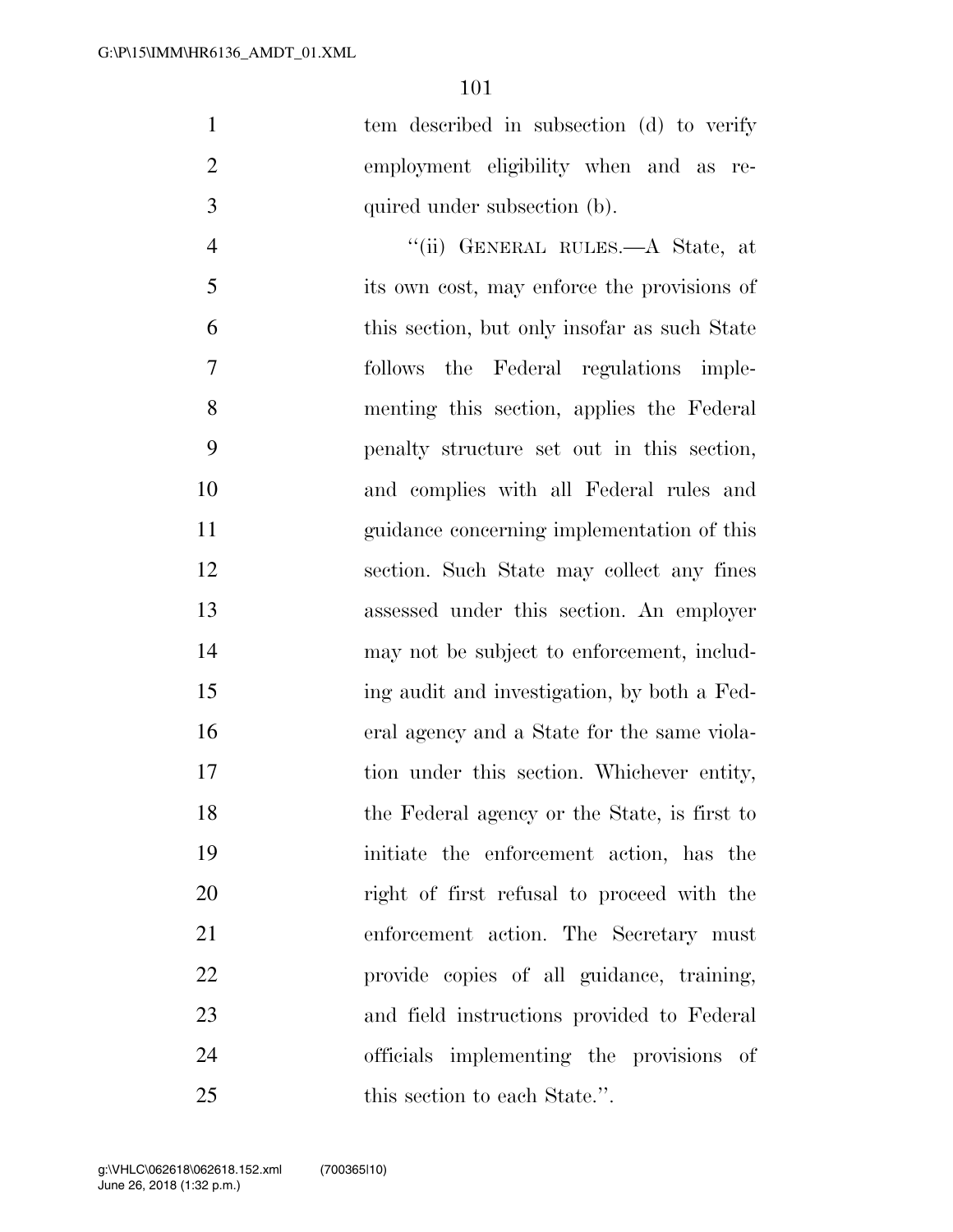### **SEC. 7107. REPEAL.**

 (a) IN GENERAL.—Subtitle A of title IV of the Illegal Immigration Reform and Immigrant Responsibility Act of 1996 (8 U.S.C. 1324a note) is repealed.

 (b) REFERENCES.—Any reference in any Federal law, Executive order, rule, regulation, or delegation of au- thority, or any document of, or pertaining to, the Depart- ment of Homeland Security, Department of Justice, or the Social Security Administration, to the employment eligi- bility confirmation system established under section 404 of the Illegal Immigration Reform and Immigrant Respon- sibility Act of 1996 (8 U.S.C. 1324a note) is deemed to refer to the employment eligibility confirmation system es- tablished under section 274A(d) of the Immigration and Nationality Act, as amended by this title.

 (c) EFFECTIVE DATE.—This section shall take effect on the date that is 24 months after the date of the enact-ment of this Act.

 (d) CLERICAL AMENDMENT.—The table of sections, in section 1(d) of the Illegal Immigration Reform and Im- migrant Responsibility Act of 1996, is amended by strik-ing the items relating to subtitle A of title IV.

### **SEC. 7108. PENALTIES.**

Section 274A of the Immigration and Nationality Act

(8 U.S.C. 1324a) is amended—

26 (1) in subsection  $(e)(1)$ —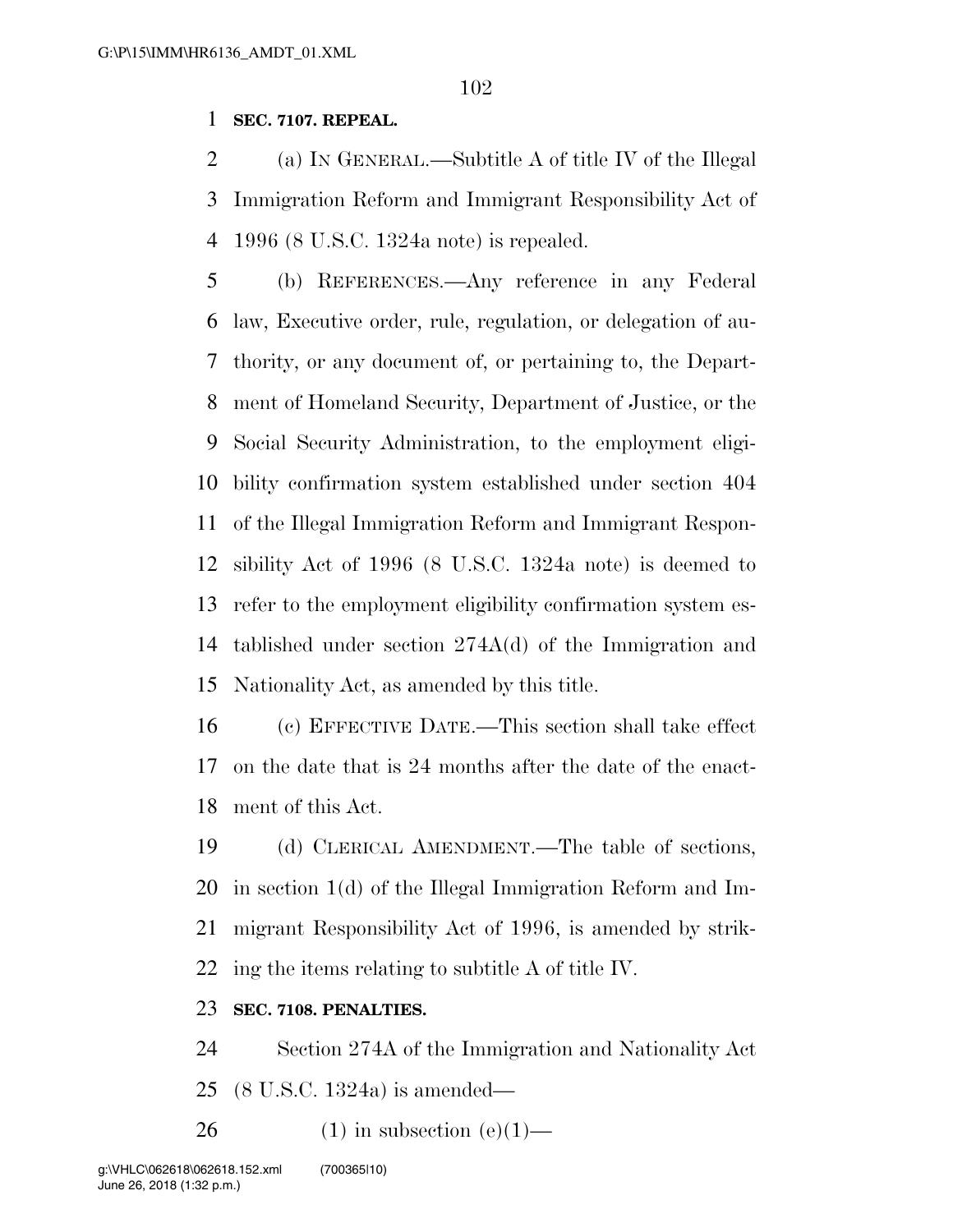| $\mathbf{1}$   | (A) by striking "Attorney General" each                       |
|----------------|---------------------------------------------------------------|
| $\overline{2}$ | place such term appears and inserting "Sec-                   |
| 3              | retary of Homeland Security"; and                             |
| $\overline{4}$ | $(B)$ in subparagraph $(D)$ , by striking                     |
| 5              | "Service" and inserting "Department of Home-                  |
| 6              | land Security";                                               |
| $\tau$         | $(2)$ in subsection $(e)(4)$ —                                |
| 8              | $(A)$ in subparagraph $(A)$ , in the matter be-               |
| 9              | fore clause (i), by inserting ", subject to para-             |
| 10             | graph $(10)$ ," after "in an amount";                         |
| 11             | $(B)$ in subparagraph $(A)(i)$ , by striking                  |
| 12             | "not less than \$250 and not more than                        |
| 13             | $\text{$}2,000"$ and inserting "not less than $\text{$}2,500$ |
| 14             | and not more than $$5,000$ ";                                 |
| 15             | $(C)$ in subparagraph $(A)(ii)$ , by striking                 |
| 16             | "not less than $$2,000$ and not more than                     |
| 17             | $$5,000"$ and inserting "not less than $$5,000$ "             |
| 18             | and not more than $$10,000$ ";                                |
| 19             | (D) in subparagraph $(A)(iii)$ , by striking                  |
| 20             | "not less than \$3,000 and not more than                      |
| 21             | $$10,000"$ and inserting "not less than $$10,000$             |
| 22             | and not more than $$25,000$ "; and                            |
| 23             | $(E)$ by moving the margin of the continu-                    |
| 24             | ation text following subparagraph (B) two ems                 |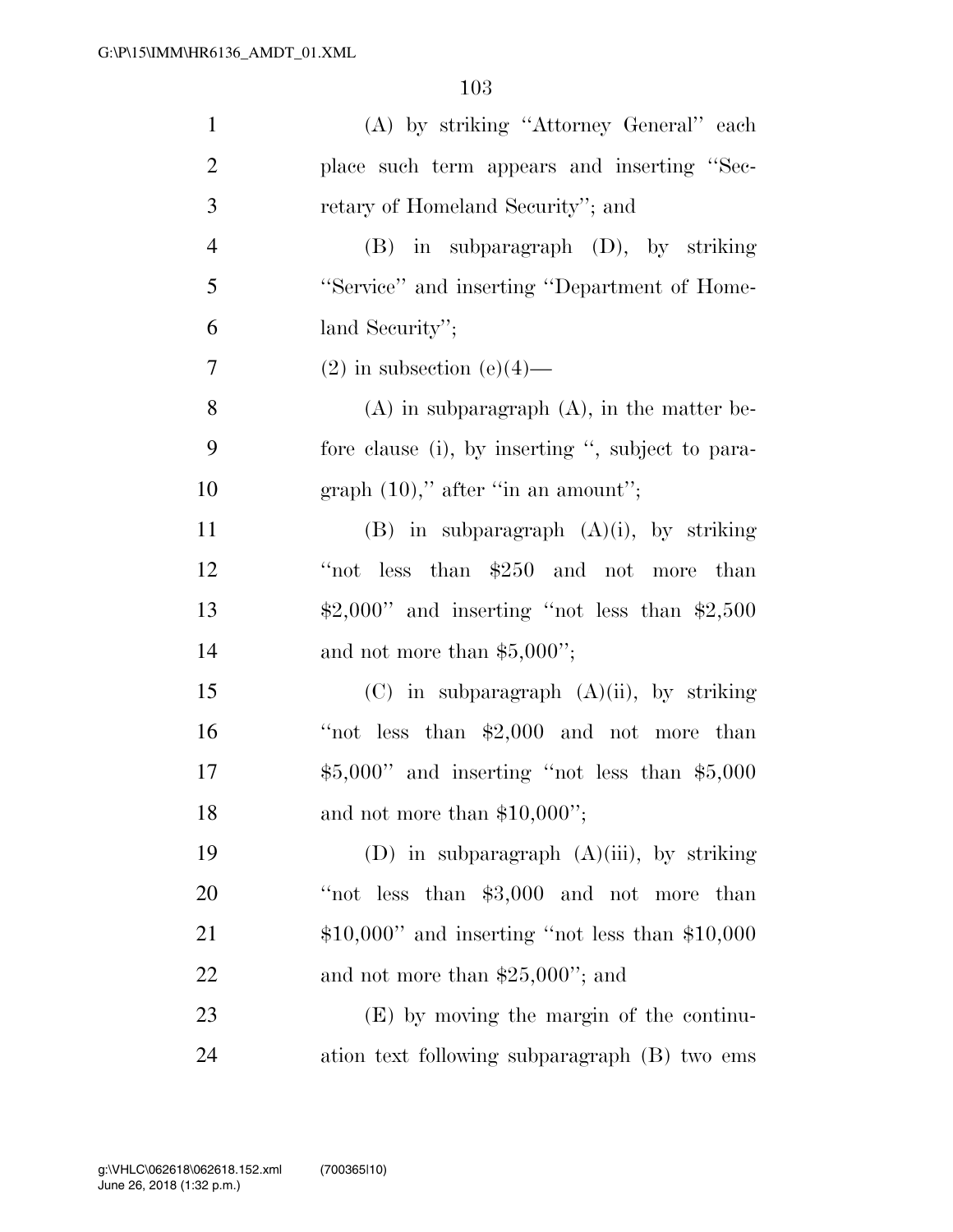| $\mathbf{1}$   | to the left and by amending subparagraph $(B)$    |
|----------------|---------------------------------------------------|
| $\overline{2}$ | to read as follows:                               |
| 3              | $\lq\lq (B)$ may require the person or entity to  |
| $\overline{4}$ | take such other remedial action as is appro-      |
| 5              | priate.";                                         |
| 6              | $(3)$ in subsection $(e)(5)$ —                    |
| $\overline{7}$ | $(A)$ in the paragraph heading, strike "PA-       |
| 8              | PERWORK";                                         |
| 9              | (B) by inserting ", subject to paragraphs         |
| 10             | $(10)$ through $(12)$ ," after "in an amount";    |
| 11             | $(C)$ by striking "\$100" and inserting           |
| 12             | " $$1,000$ ";                                     |
| 13             | (D) by striking " $$1,000"$ and inserting         |
| 14             | " $$25,000"$ ; and                                |
| 15             | (E) by adding at the end the following:           |
| 16             | "Failure by a person or entity to utilize the em- |
| 17             | ployment eligibility verification system as re-   |
| 18             | quired by law, or providing information to the    |
| 19             | system that the person or entity knows or rea-    |
| 20             | sonably believes to be false, shall be treated as |
| 21             | a violation of subsection $(a)(1)(A)$ .";         |
| 22             | $(4)$ by adding at the end of subsection (e) the  |
| 23             | following:                                        |
| 24             | "(10) EXEMPTION FROM PENALTY FOR GOOD             |
| 25             | FAITH VIOLATION.—In the case of imposition of a   |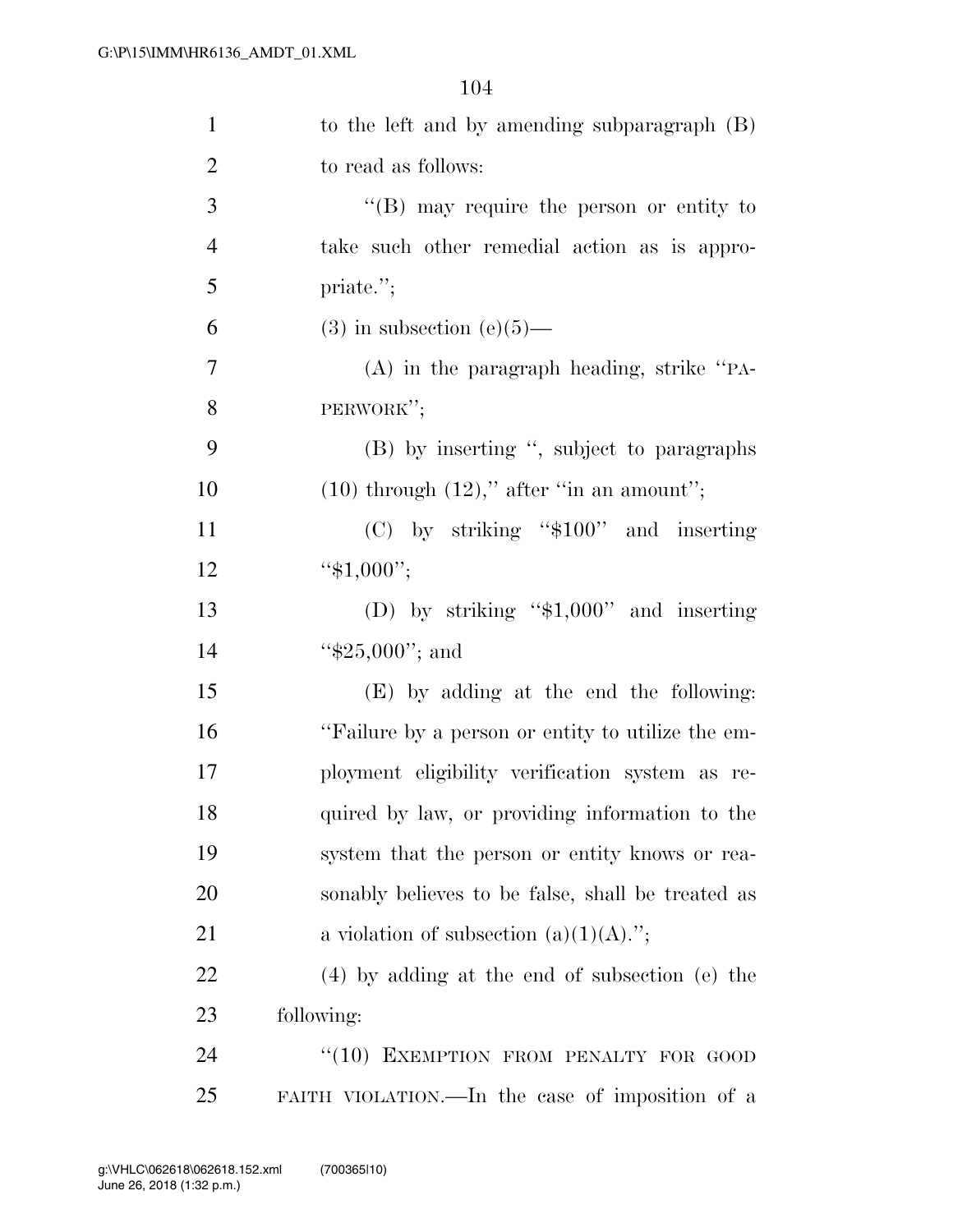| $\mathbf{1}$   | civil penalty under paragraph $(4)(A)$ with respect to  |
|----------------|---------------------------------------------------------|
| $\overline{2}$ | a violation of subsection (a)(1)(A) or (a)(2) for hir-  |
| 3              | ing or continuation of employment or recruitment or     |
| $\overline{4}$ | referral by person or entity and in the case of impo-   |
| 5              | sition of a civil penalty under paragraph (5) for a     |
| 6              | violation of subsection $(a)(1)(B)$ for hiring or re-   |
| 7              | cruitment or referral by a person or entity, the pen-   |
| 8              | alty otherwise imposed may be waived or reduced if      |
| 9              | the violator establishes that the violator acted in     |
| 10             | good faith.                                             |
| 11             | " $(11)$ MITIGATION ELEMENT.—For purposes of            |
| 12             | paragraph (4), the size of the business shall be        |
| 13             | taken into account when assessing the level of civil    |
| 14             | money penalty.                                          |
| 15             | "(12) AUTHORITY TO DEBAR EMPLOYERS FOR                  |
| 16             | CERTAIN VIOLATIONS.                                     |
| 17             | "(A) IN GENERAL.—If a person or entity                  |
| 18             | is determined by the Secretary of Homeland Se-          |
| 19             | curity to be a repeat violator of paragraph             |
| 20             | $(1)(A)$ or $(2)$ of subsection $(a)$ , or is convicted |
| 21             | of a crime under this section, such person or           |
| 22             | entity may be considered for debarment from             |
| 23             | the receipt of Federal contracts, grants, or co-        |
| 24             | operative agreements in accordance with the de-         |
| 25             | barment standards and pursuant to the debar-            |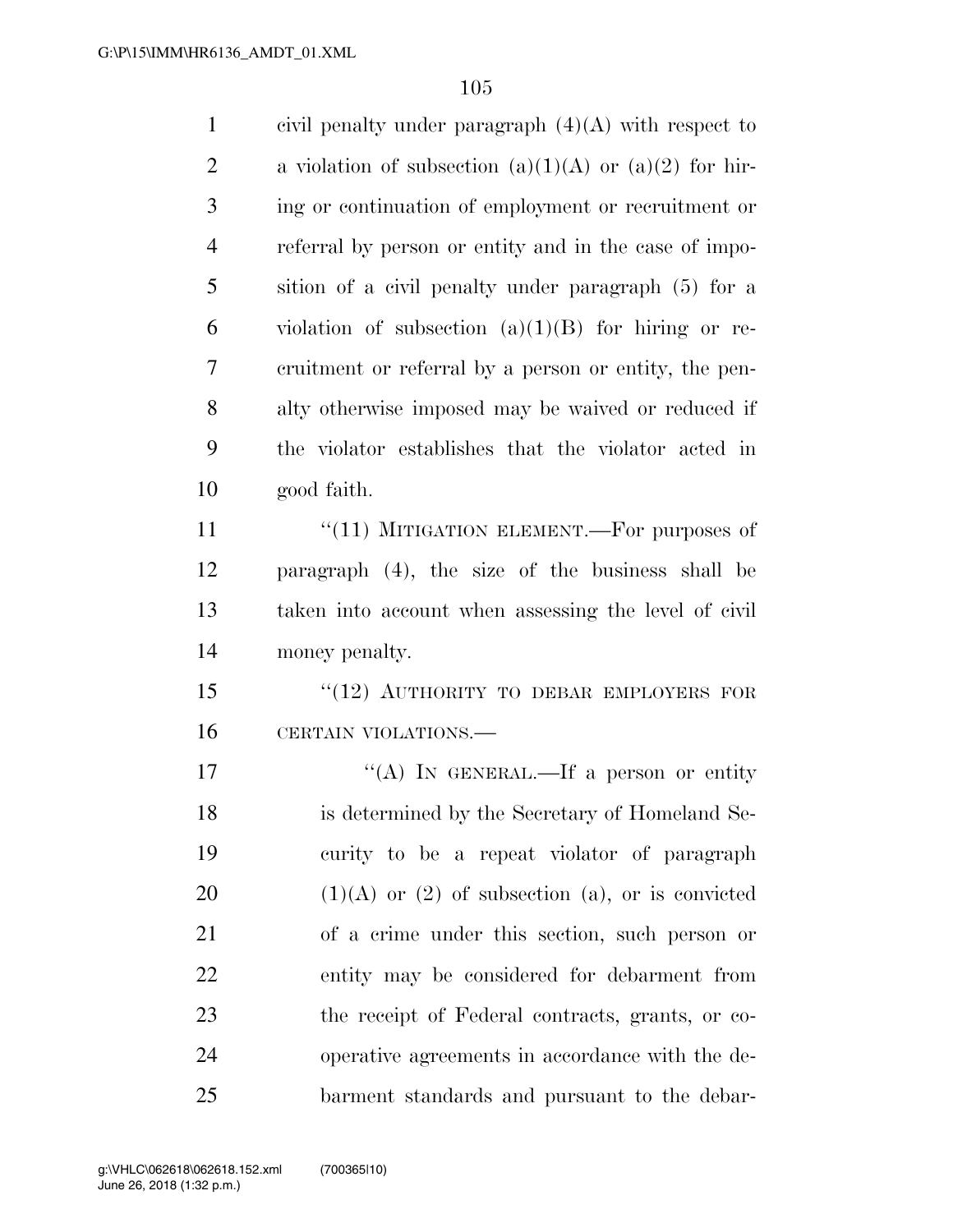ment procedures set forth in the Federal Acqui-sition Regulation.

3 "(B) DOES NOT HAVE CONTRACT, GRANT, AGREEMENT.—If the Secretary of Homeland Security or the Attorney General wishes to have a person or entity considered for debarment in accordance with this paragraph, and such an person or entity does not hold a Federal con- tract, grant or cooperative agreement, the Sec- retary or Attorney General shall refer the mat- ter to the Administrator of General Services to determine whether to list the person or entity on the List of Parties Excluded from Federal Procurement, and if so, for what duration and under what scope.

16 "'(C) HAS CONTRACT, GRANT, AGREE- MENT.—If the Secretary of Homeland Security or the Attorney General wishes to have a per- son or entity considered for debarment in ac- cordance with this paragraph, and such person or entity holds a Federal contract, grant or co- operative agreement, the Secretary or Attorney General shall advise all agencies or departments holding a contract, grant, or cooperative agree-ment with the person or entity of the Govern-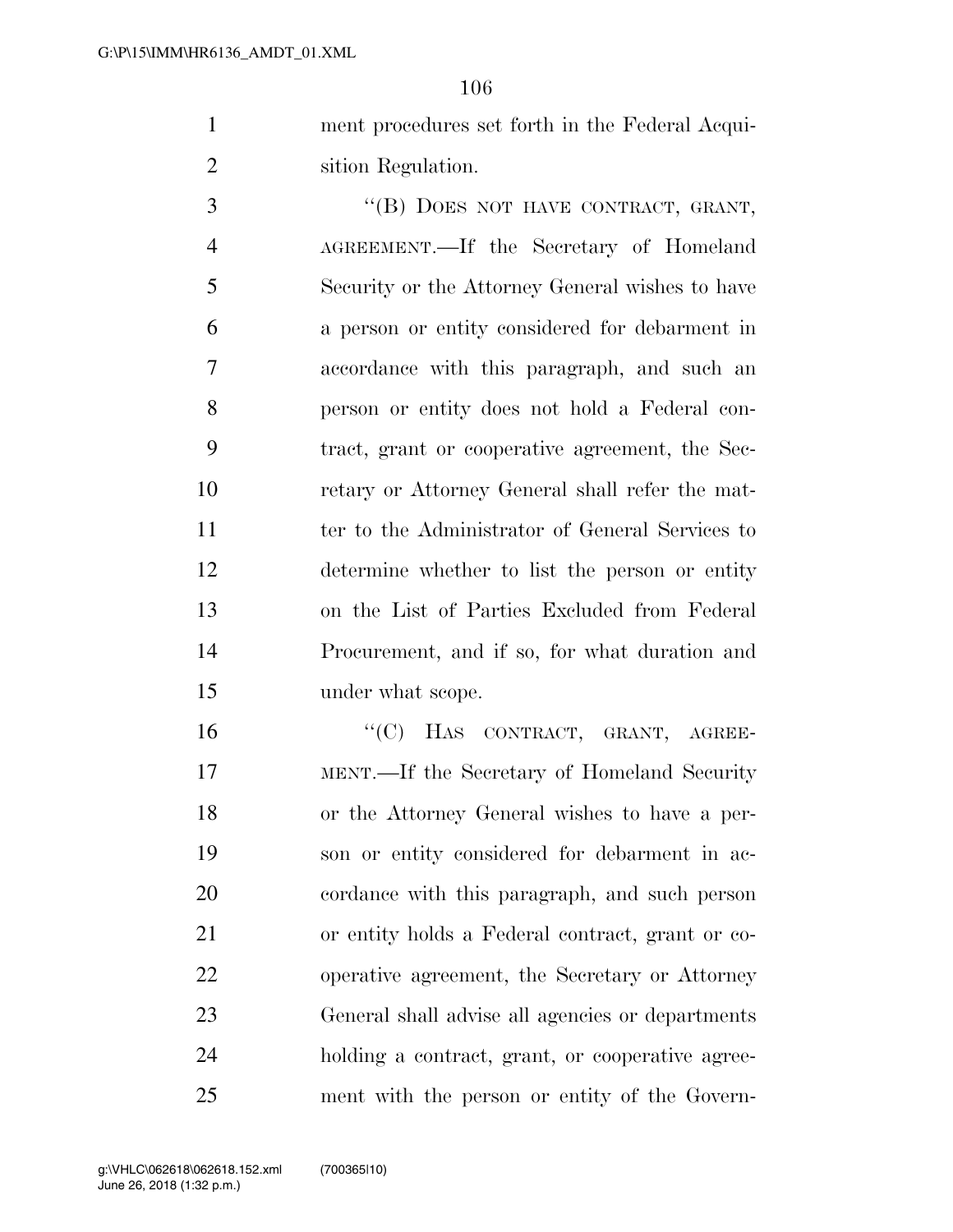| $\mathbf{1}$   | ment's interest in having the person or entity      |
|----------------|-----------------------------------------------------|
| $\overline{2}$ | considered for debarment, and after soliciting      |
| 3              | and considering the views of all such agencies      |
| $\overline{4}$ | and departments, the Secretary or Attorney          |
| 5              | General may refer the matter to any appro-          |
| 6              | priate lead agency to determine whether to list     |
| 7              | the person or entity on the List of Parties Ex-     |
| 8              | cluded from Federal Procurement, and if so, for     |
| 9              | what duration and under what scope.                 |
| 10             | "(D) REVIEW.—Any decision to debar a                |
| 11             | person or entity in accordance with this para-      |
| 12             | graph shall be reviewable pursuant to part 9.4      |
| 13             | of the Federal Acquisition Regulation.              |
| 14             | "(13) OFFICE FOR STATE AND LOCAL GOVERN-            |
| 15             | MENT COMPLAINTS.—The Secretary of Homeland          |
| 16             | Security shall establish an office—                 |
| 17             | $\lq\lq$ to which State and local government        |
| 18             | agencies may submit information indicating po-      |
| 19             | tential violations of subsection $(a)$ , $(b)$ , or |
| 20             | $(g)(1)$ that were generated in the normal course   |
| 21             | of law enforcement or the normal course of          |
| 22             | other official activities in the State or locality; |
| 23             | $\lq\lq$ (B) that is required to indicate to the    |
| 24             | complaining State or local agency within five       |
| 25             | business days of the filing of such a complaint     |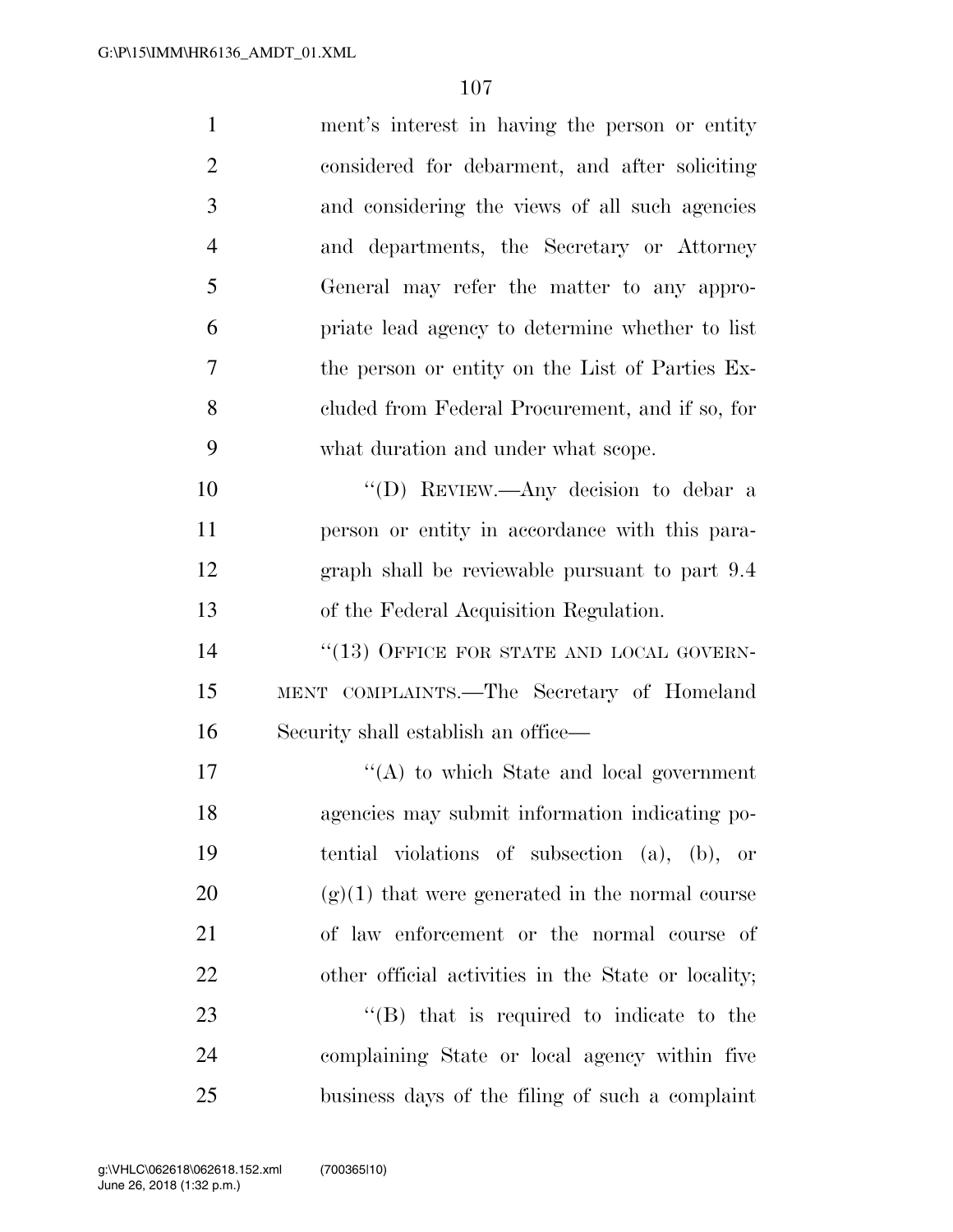| $\mathbf{1}$   | by identifying whether the Secretary will fur-           |
|----------------|----------------------------------------------------------|
| $\overline{2}$ | ther investigate the information provided;               |
| 3              | $\cdot$ (C) that is required to investigate those        |
| $\overline{4}$ | complaints filed by State or local government            |
| 5              | agencies that, on their face, have a substantial         |
| 6              | probability of validity;                                 |
| 7              | $\lq\lq$ (D) that is required to notify the com-         |
| 8              | plaining State or local agency of the results of         |
| 9              | any such investigation conducted; and                    |
| 10             | "(E) that is required to report to the Con-              |
| 11             | gress annually the number of complaints re-              |
| 12             | ceived under this paragraph, the States and lo-          |
| 13             | calities that filed such complaints, and the reso-       |
| 14             | lution of the complaints investigated by the Sec-        |
| 15             | retary."; and                                            |
| 16             | $(5)$ by amending paragraph $(1)$ of subsection $(f)$    |
| 17             | to read as follows:                                      |
| 18             | "(1) CRIMINAL PENALTY.—Any person or enti-               |
| 19             | ty which engages in a pattern or practice of viola-      |
| 20             | tions of subsection $(a)(1)$ or $(2)$ shall be fined not |
| 21             | more than \$5,000 for each unauthorized alien with       |
| 22             | respect to which such a violation occurs, imprisoned     |
| 23             | for not more than 18 months, or both, notwith-           |
| 24             | standing the provisions of any other Federal law re-     |
| 25             | lating to fine levels.".                                 |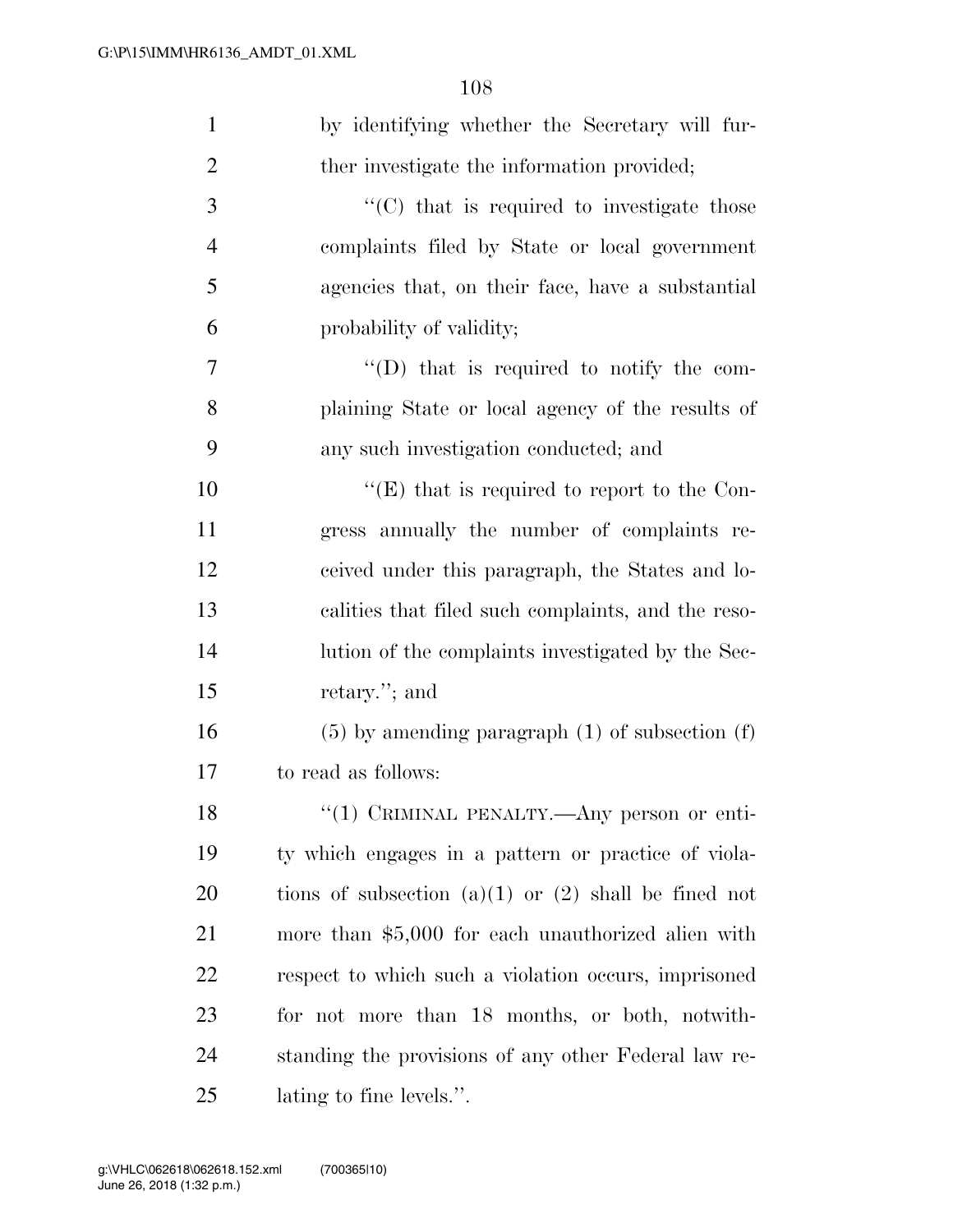#### **SEC. 7109. FRAUD AND MISUSE OF DOCUMENTS.**

 Section 1546(b) of title 18, United States Code, is amended—

 (1) in paragraph (1), by striking ''identification document,'' and inserting ''identification document or document meant to establish work authorization (including the documents described in section 274A(b) of the Immigration and Nationality Act),''; and

 (2) in paragraph (2), by striking ''identification document'' and inserting ''identification document or document meant to establish work authorization (in- cluding the documents described in section 274A(b) of the Immigration and Nationality Act),''.

 **SEC. 7110. PROTECTION OF SOCIAL SECURITY ADMINIS-TRATION PROGRAMS.** 

 (a) FUNDING UNDER AGREEMENT.—Effective for fiscal years beginning on or after October 1, 2019, the Commissioner of Social Security and the Secretary of Homeland Security shall enter into and maintain an agreement which shall—

 (1) provide funds to the Commissioner for the full costs of the responsibilities of the Commissioner under section 274A(d) of the Immigration and Na-25 tionality Act  $(8 \text{ U.S.C. } 1324a(d))$ , as amended by 26 this title, including (but not limited to)—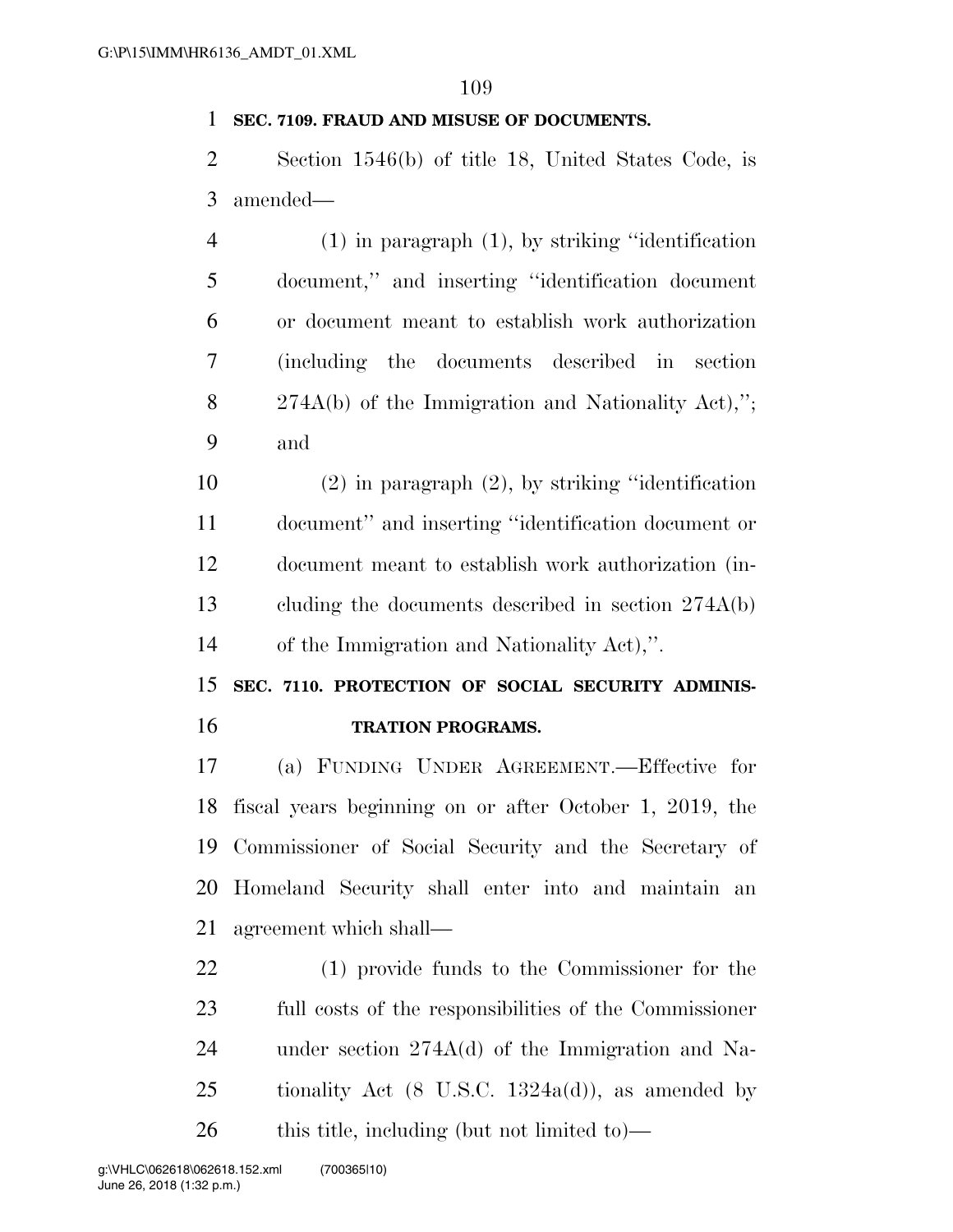| $\mathbf{1}$   | (A) acquiring, installing, and maintaining                |
|----------------|-----------------------------------------------------------|
| $\overline{2}$ | technological equipment and systems necessary             |
| 3              | for the fulfillment of the responsibilities of the        |
| $\overline{4}$ | Commissioner under such section $274A(d)$ , but           |
| 5              | only that portion of such costs that are attrib-          |
| 6              | utable exclusively to such responsibilities; and          |
| 7              | (B) responding to individuals who contest                 |
| 8              | a tentative nonconfirmation provided by the em-           |
| 9              | ployment eligibility verification system estab-           |
| 10             | lished under such section;                                |
| 11             | (2) provide such funds annually in advance of             |
| 12             | the applicable quarter based on estimating method-        |
| 13             | ology agreed to by the Commissioner and the Sec-          |
| 14             | retary (except in such instances where the delayed        |
| 15             | enactment of an annual appropriation may preclude         |
| 16             | such quarterly payments); and                             |
| 17             | (3) require an annual accounting and reconcili-           |
| 18             | ation of the actual costs incurred and the funds pro-     |
| 19             | vided under the agreement, which shall be reviewed        |
| 20             | by the Inspectors General of the Social Security Ad-      |
| 21             | ministration and the Department of Homeland Secu-         |
| 22             | rity.                                                     |
| 23             | (b) CONTINUATION OF EMPLOYMENT VERIFICATION               |
| 24             | IN ABSENCE OF TIMELY AGREEMENT. In any case in            |
| 25             | which the agreement required under subsection (a) for any |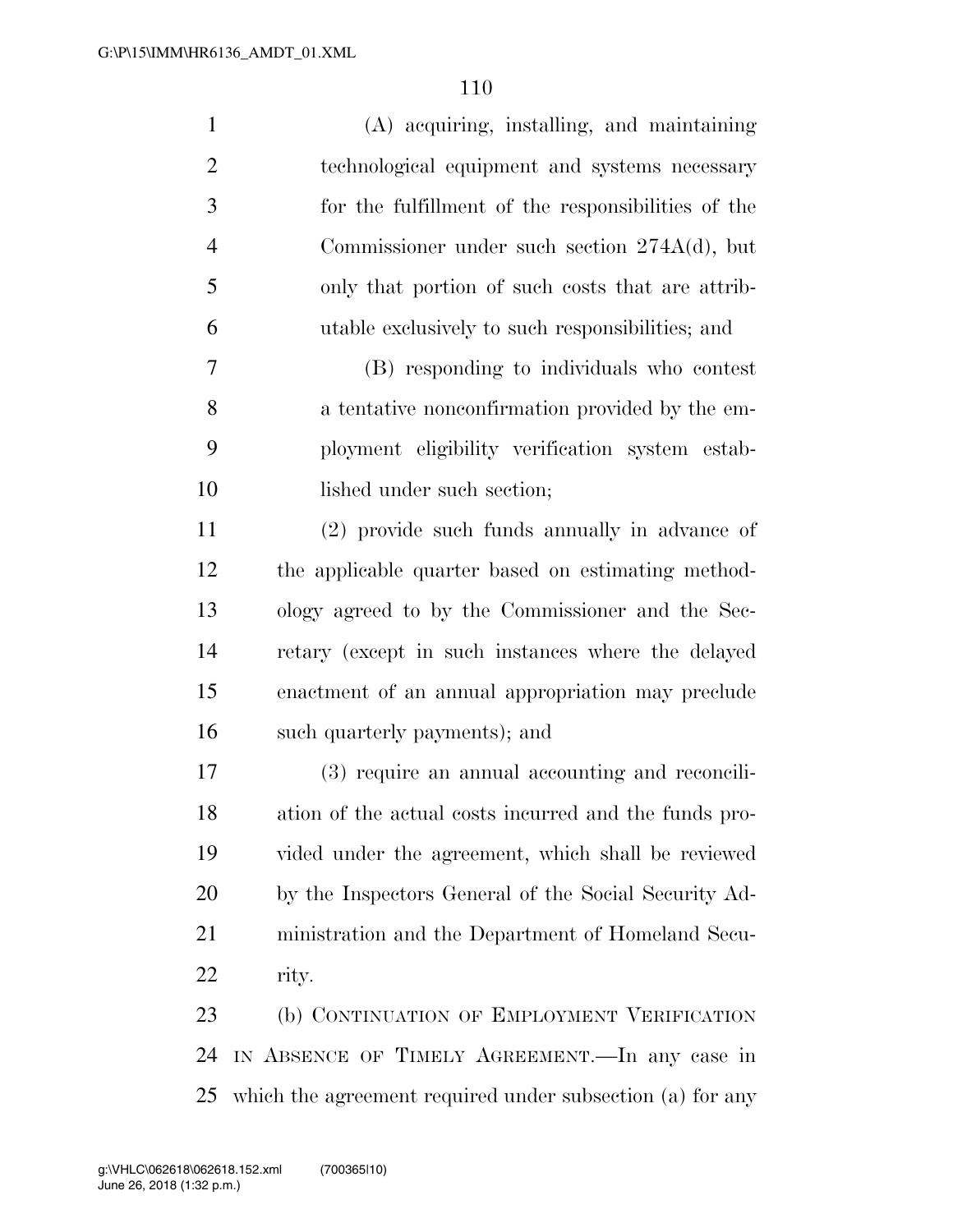fiscal year beginning on or after October 1, 2019, has not been reached as of October 1 of such fiscal year, the latest agreement between the Commissioner and the Secretary of Homeland Security providing for funding to cover the costs of the responsibilities of the Commissioner under section 274A(d) of the Immigration and Nationality Act (8 U.S.C. 1324a(d)) shall be deemed in effect on an in- terim basis for such fiscal year until such time as an agreement required under subsection (a) is subsequently reached, except that the terms of such interim agreement shall be modified by the Director of the Office of Manage- ment and Budget to adjust for inflation and any increase or decrease in the volume of requests under the employ- ment eligibility verification system. In any case in which an interim agreement applies for any fiscal year under this subsection, the Commissioner and the Secretary shall, not later than October 1 of such fiscal year, notify the Com- mittee on Ways and Means, the Committee on the Judici- ary, and the Committee on Appropriations of the House of Representatives and the Committee on Finance, the Committee on the Judiciary, and the Committee on Ap- propriations of the Senate of the failure to reach the agreement required under subsection (a) for such fiscal year. Until such time as the agreement required under subsection (a) has been reached for such fiscal year, the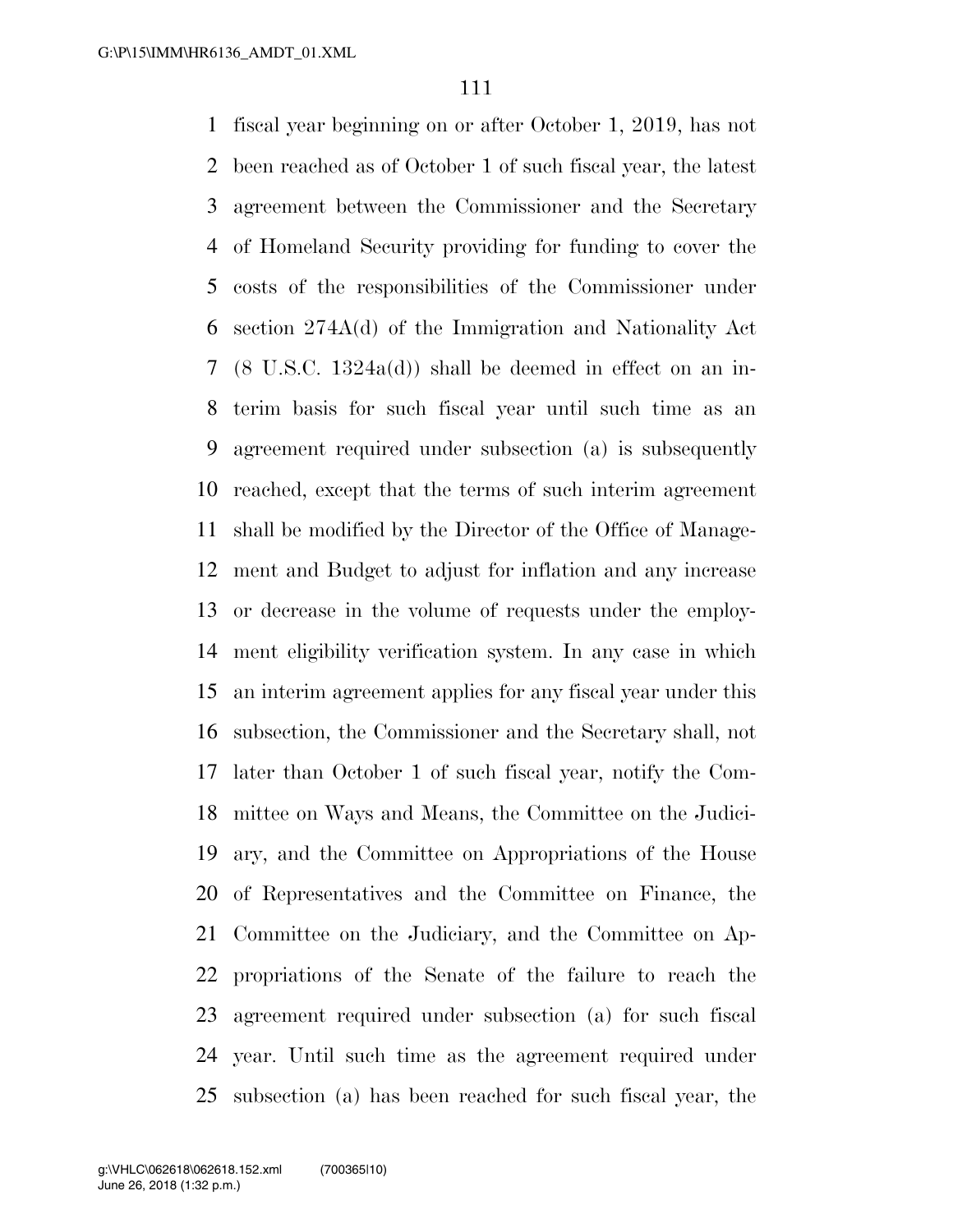Commissioner and the Secretary shall, not later than the end of each 90-day period after October 1 of such fiscal year, notify such Committees of the status of negotiations between the Commissioner and the Secretary in order to reach such an agreement.

#### **SEC. 7111. FRAUD PREVENTION.**

 (a) BLOCKING MISUSED SOCIAL SECURITY ACCOUNT NUMBERS.—The Secretary of Homeland Security, in con- sultation with the Commissioner of Social Security, shall establish a program in which social security account num- bers that have been identified to be subject to unusual multiple use in the employment eligibility verification sys- tem established under section 274A(d) of the Immigration and Nationality Act (8 U.S.C. 1324a(d)), as amended by this title, or that are otherwise suspected or determined to have been compromised by identity fraud or other mis- use, shall be blocked from use for such system purposes unless the individual using such number is able to estab- lish, through secure and fair additional security proce- dures, that the individual is the legitimate holder of the number.

22 (b) ALLOWING SUSPENSION OF USE OF CERTAIN SO- CIAL SECURITY ACCOUNT NUMBERS.—The Secretary of Homeland Security, in consultation with the Commis-sioner of Social Security, shall establish a program which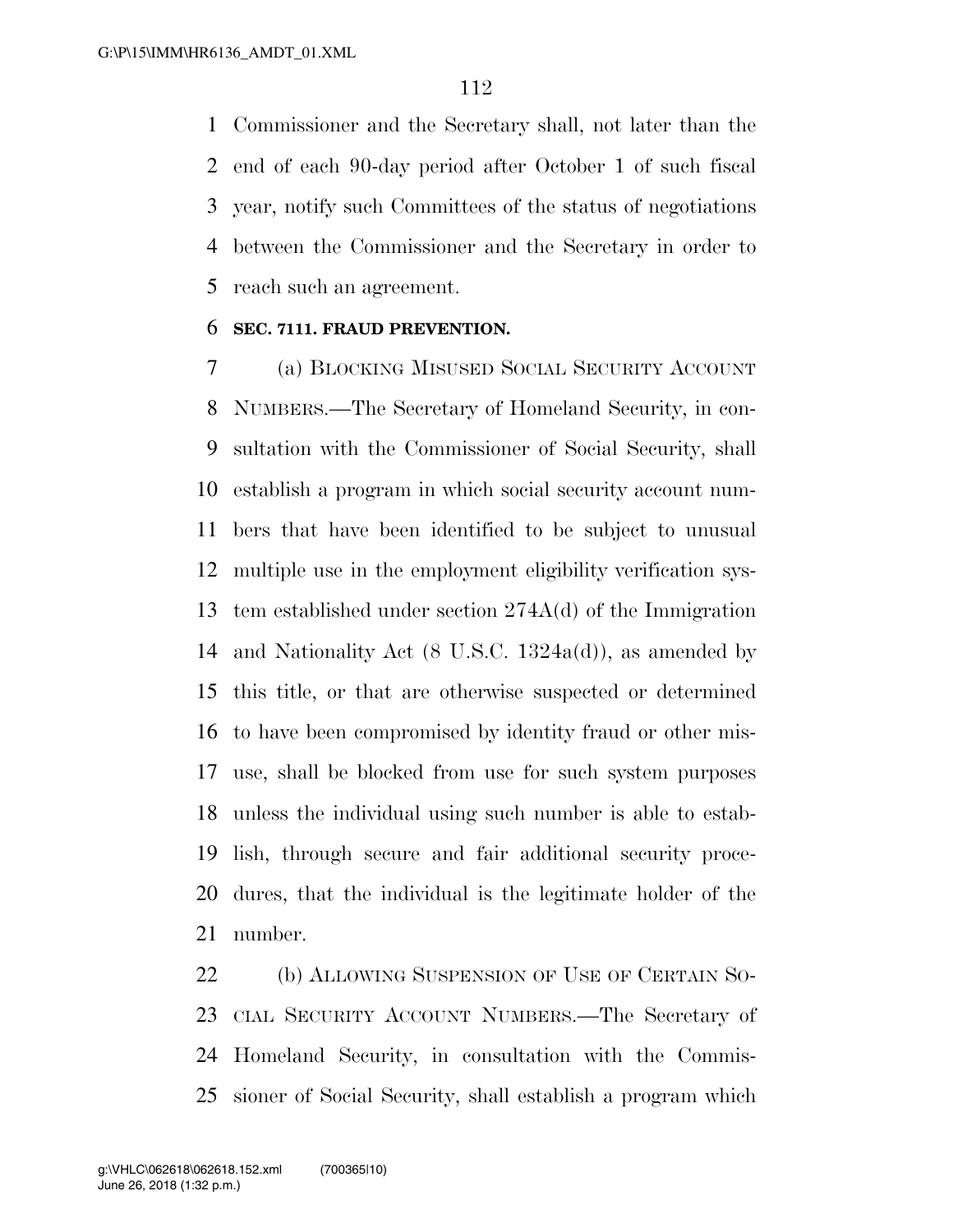shall provide a reliable, secure method by which victims of identity fraud and other individuals may suspend or limit the use of their social security account number or other identifying information for purposes of the employ- ment eligibility verification system established under sec- tion 274A(d) of the Immigration and Nationality Act (8 U.S.C. 1324a(d)), as amended by this title. The Secretary may implement the program on a limited pilot program basis before making it fully available to all individuals.

 (c) ALLOWING PARENTS TO PREVENT THEFT OF THEIR CHILD'S IDENTITY.—The Secretary of Homeland Security, in consultation with the Commissioner of Social Security, shall establish a program which shall provide a reliable, secure method by which parents or legal guard- ians may suspend or limit the use of the social security account number or other identifying information of a minor under their care for the purposes of the employment eligibility verification system established under 274A(d) of the Immigration and Nationality Act (8 U.S.C. 1324a(d)), as amended by this title. The Secretary may implement the program on a limited pilot program basis before mak-ing it fully available to all individuals.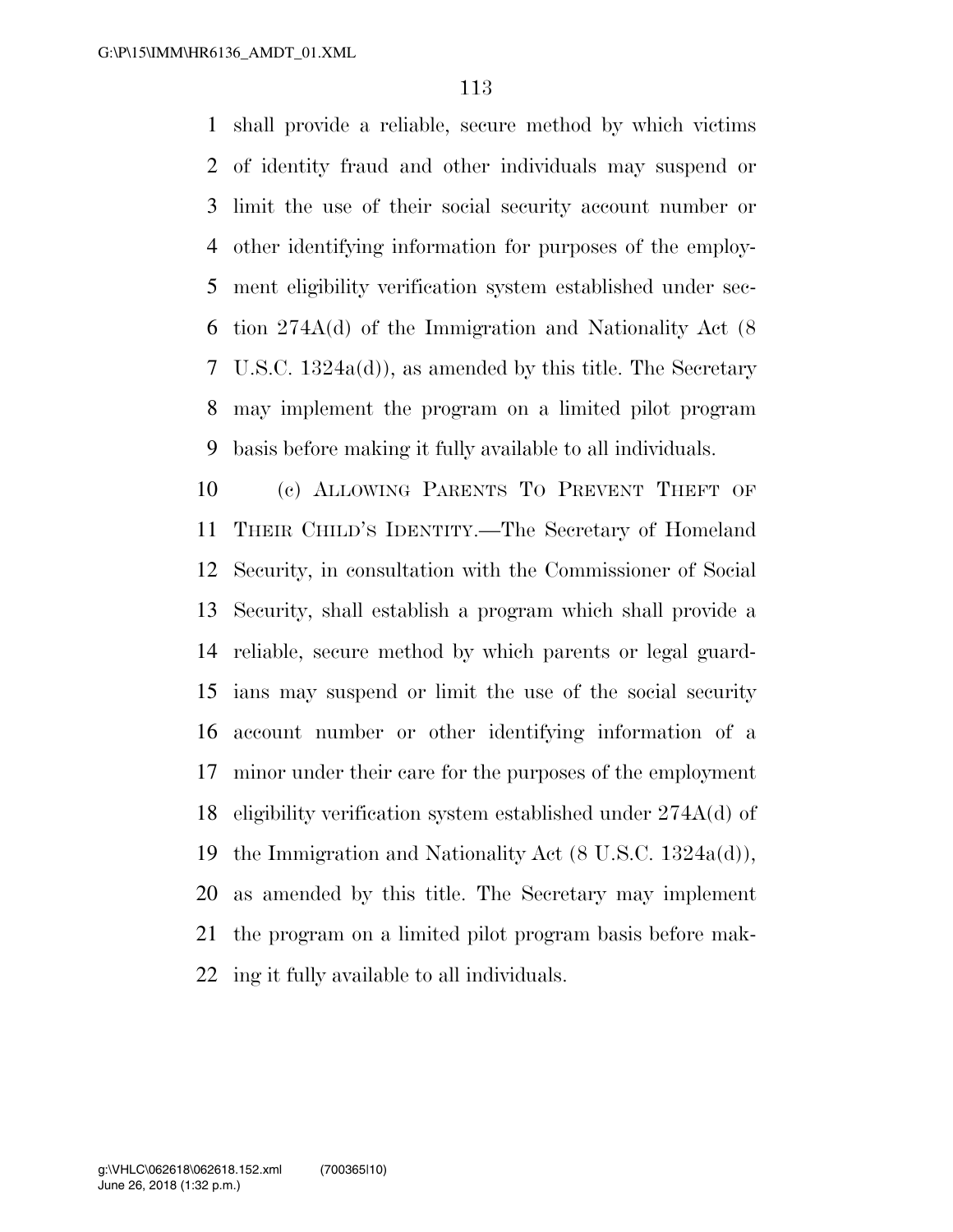### **SEC. 7112. USE OF EMPLOYMENT ELIGIBILITY VERIFICATION PHOTO TOOL.**

 An employer or entity who uses the photo matching tool, if required by the Secretary as part of the verification system, shall match, either visually, or using facial rec- ognition or other verification technology approved or re- quired by the Secretary, the photo matching tool photo- graph to the photograph on the identity or employment eligibility document provided by the individual or to the face of the employee submitting the document for employ- ment verification purposes, or both, as determined by the Secretary.

# **SEC. 7113. IDENTITY AUTHENTICATION EMPLOYMENT ELI-**

# **GIBILITY VERIFICATION PILOT PROGRAMS.**

 Not later than 24 months after the date of the enact- ment of this Act, the Secretary of Homeland Security, after consultation with the Commissioner of Social Secu- rity and the Director of the National Institute of Stand- ards and Technology, shall establish by regulation not less than 2 Identity Authentication Employment Eligibility Verification pilot programs, each using a separate and dis- tinct technology (the ''Authentication Pilots''). The pur- pose of the Authentication Pilots shall be to provide for identity authentication and employment eligibility verification with respect to enrolled new employees which shall be available to any employer that elects to participate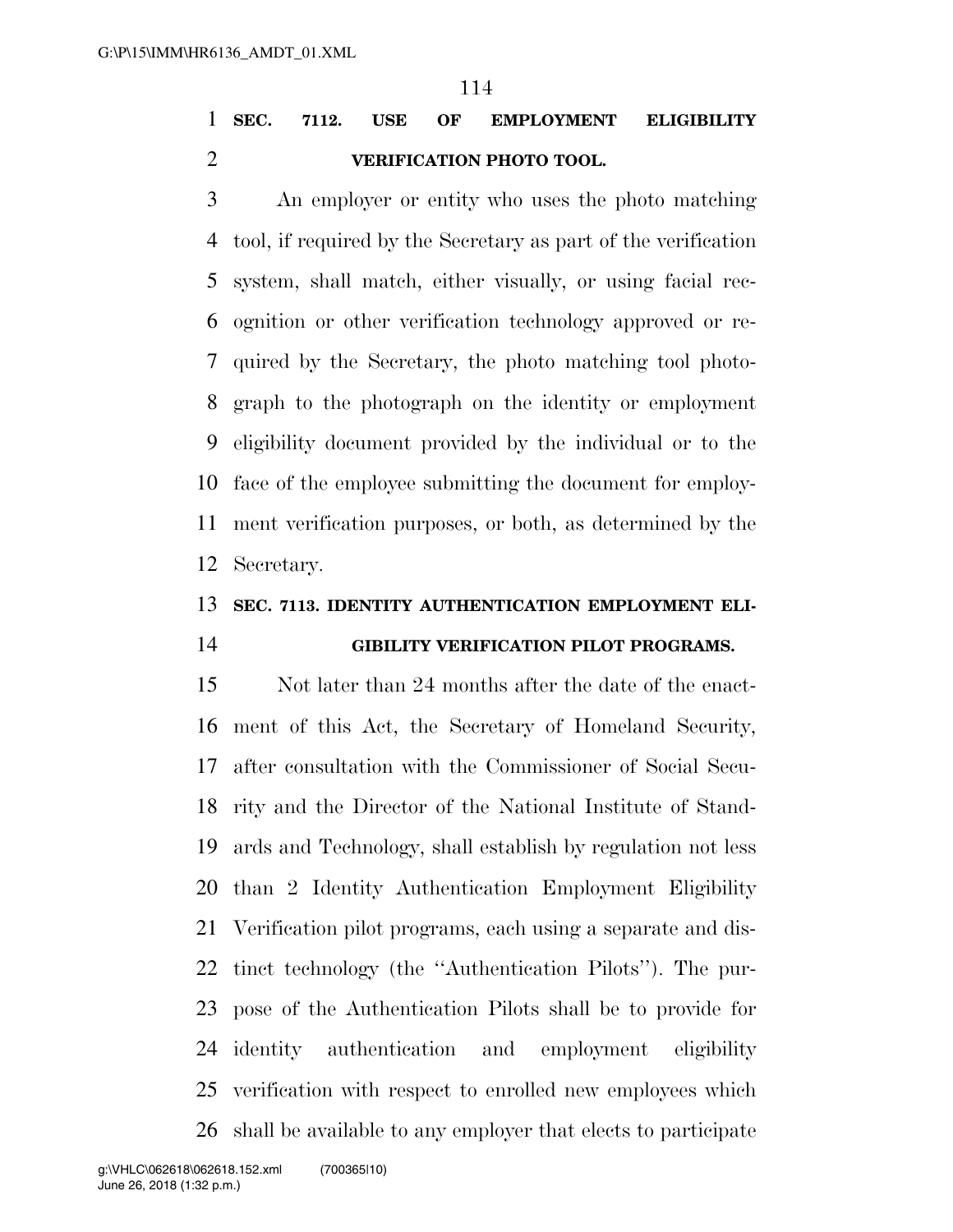in either of the Authentication Pilots. Any participating employer may cancel the employer's participation in the Authentication Pilot after one year after electing to par- ticipate without prejudice to future participation. The Sec- retary shall report to the Committee on the Judiciary of the House of Representatives and the Committee on the Judiciary of the Senate the Secretary's findings on the Authentication Pilots, including the authentication tech- nologies chosen, not later than 12 months after com-mencement of the Authentication Pilots.

#### **SEC. 7114. INSPECTOR GENERAL AUDITS.**

 (a) IN GENERAL.—Not later than 1 year after the date of the enactment of this Act, the Inspector General of the Social Security Administration shall complete audits of the following categories in order to uncover evidence of individuals who are not authorized to work in the United States:

 (1) Workers who dispute wages reported on their social security account number when they be- lieve someone else has used such number and name 21 to report wages.

 (2) Children's social security account numbers used for work purposes.